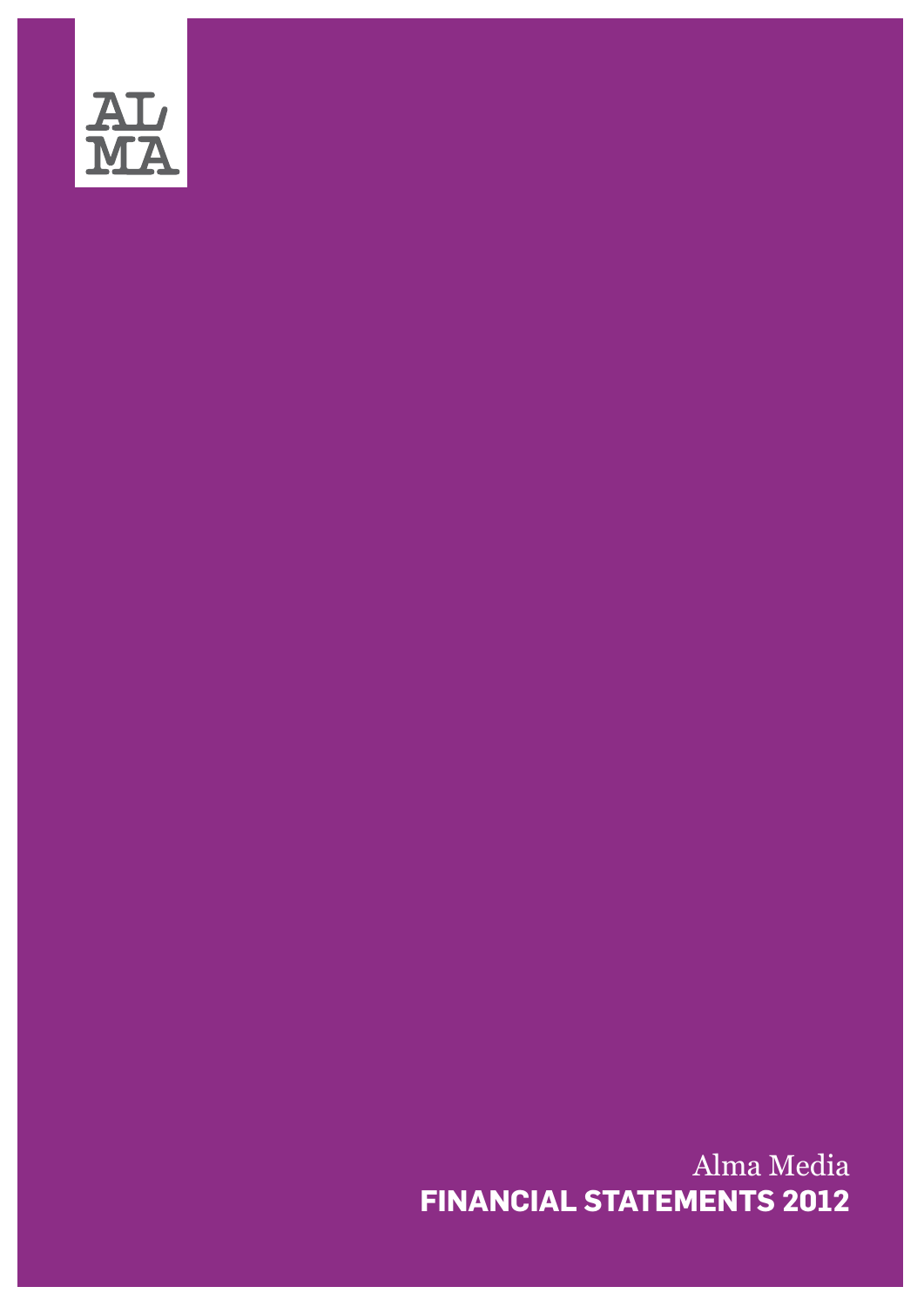## Table of contents

| <b>Report by the Board of Directors</b>        | $\sqrt{3}$ |
|------------------------------------------------|------------|
| <b>Key Figures</b>                             | 14         |
| 2008-2012                                      | 14         |
| Quarterly information                          | 16         |
| <b>Calculation of Key Figures</b>              | 18         |
| <b>Consolidated Financial Statements</b>       |            |
| Comprehensive Income Statement                 | 19         |
| <b>Financial Position</b>                      | 20         |
| <b>Cash Flow Statement</b>                     | 22         |
| Changes in Equity                              | 24         |
| <b>Accounting Principles</b>                   | 25         |
| <b>Notes</b>                                   | 37         |
| <b>Parent Company Financial Statements</b>     |            |
| <b>Income Statement</b>                        | 94         |
| <b>Balance Sheet</b>                           | 95         |
| <b>Cash Flow Statement</b>                     | 97         |
| <b>Accounting Principles</b>                   | 99         |
| <b>Notes</b>                                   | 101        |
| Board's proposal to the Annual General Meeting | 115        |
| Auditor's report                               | 116        |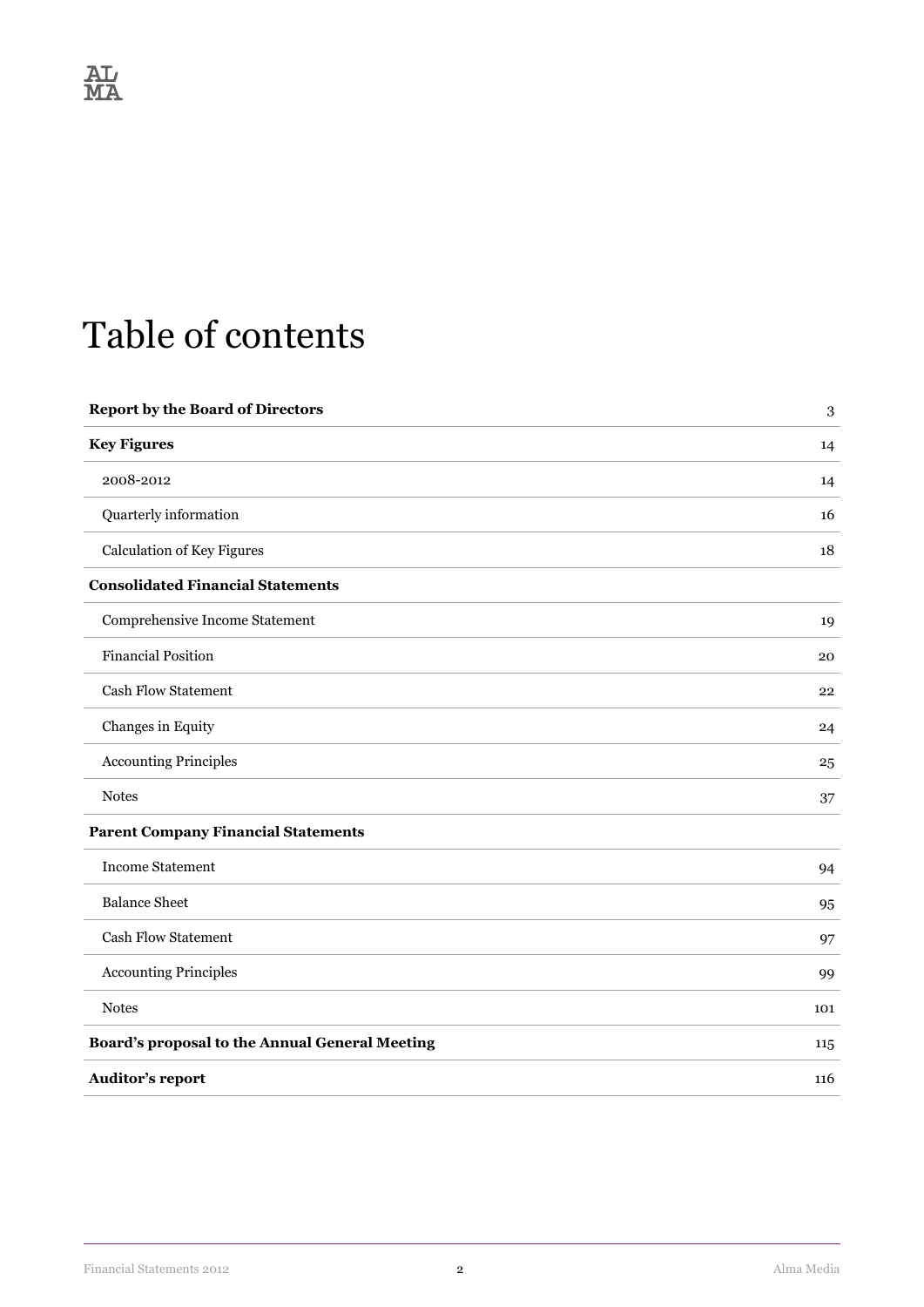## Report by the board of Directors

## Report by the board of Directors

- Revenue was MEUR 320.1 (316.2), up 1.2%.
- Circulation revenue was MEUR 119.3 (124.8), down 4.4% ; advertising revenue was MEUR 160.8 (155.3), up 3.5%; contents and service revenue was MEUR 40.0 (36.1), up 10.8%.
- Operating margin excluding non-recurring items was MEUR 45.1 (51.9), down 13.1%.
- Operating margin was MEUR 39.5 (51.2), down 22.7%.
- Operating profit excluding non-recurring items was MEUR 33.5 (42.9), 10.5% (13.6%) of revenue, down 22.0%.
- Operating profit was MEUR 26.5 (42.0) or 8.3% (13.3%) of revenue, down 36.9%.
- Revenue from acquired businesses was MEUR 20.8 and operating profit MEUR 2.9.
- Profit for the period was MEUR 17,4 (30.8), down 43.5%.
- The result for the review period includes a non-recurring item, the writedown of associated company Talentum Oyj shares by MEUR 4.8.
- Earnings per share were EUR 0.22 (0.39)
- Dividend paid for the financial year 2011 was 0.40 (0.70) EUR per share.

## Key figures

|                                                | 2012    | 2011  |          |         |
|------------------------------------------------|---------|-------|----------|---------|
| <b>MEUR</b>                                    | $Q1-Q4$ | Q1-Q4 | Change % |         |
| Revenue                                        | 320.1   | 316.2 | 3.9      | 1.2     |
| Circulation revenue                            | 119.3   | 124.8 | $-5.5$   | -4.4    |
| Advertising revenue                            | 160.8   | 155.3 | 5.4      | 3.5     |
| Contents and service revenue                   | 40.0    | 36.1  | 3.9      | 10.8    |
| Total expenses excluding non-recurring items   | 287.0   | 273.6 | 13.4     | 4.9     |
| Ebitda excluding non-recurring items           | 45.1    | 51.9  | $-6.8$   | $-13.1$ |
| Ebitda                                         | 39.5    | 51.2  | $-11.6$  | $-22.7$ |
| Operating profit excluding non-recurring items | 33.5    | 42.9  | -9.4     | $-22.0$ |
| % of revenue                                   | 10.5    | 13.6  |          |         |
| Operating profit                               | 26.5    | 42.0  | $-15.5$  | $-36.9$ |
| % of revenue                                   | 8.3     | 13.3  |          |         |
| Profit for the period                          | 17.4    | 30.8  | $-13.4$  | $-43.5$ |
| Earnings per share, EUR (basic)                | 0.22    | 0.39  | $-0.17$  | -43.4   |
| Earnings per share, EUR (diluted)              | 0.22    | 0.39  | $-0.17$  | $-43.1$ |

#### Acquired businesses

| Revenue          | 20.8 | 0.0 | 20.8 |  |
|------------------|------|-----|------|--|
| Ebitda           | 5.7  | 0.0 | 5.7  |  |
| Operating profit | 2.9  | 0.0 | 2.9  |  |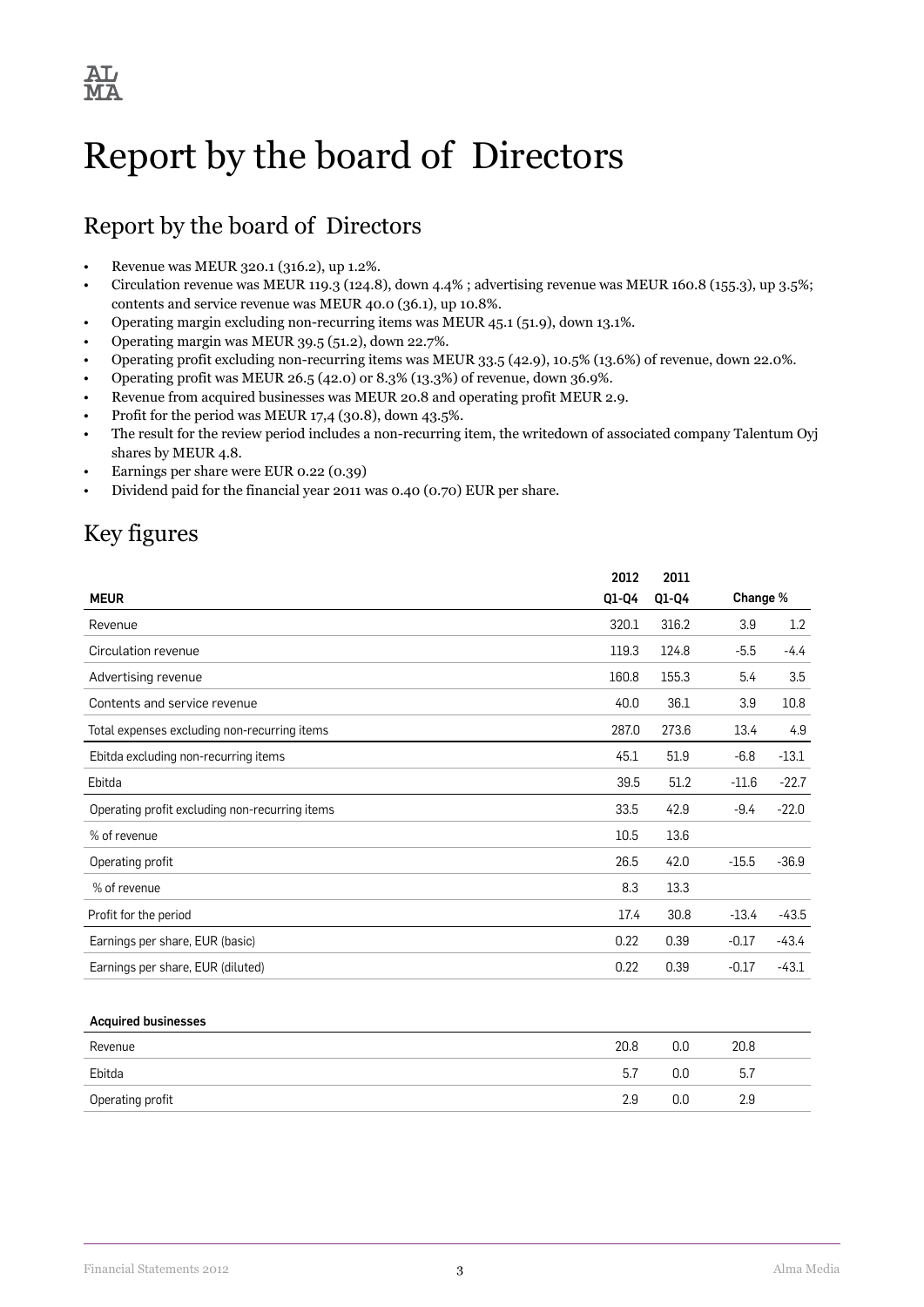## Dividend proposal for the Annual General Meeting

On December 31, 2012, the Group's parent company had distributable funds totalling EUR 8,014,054 (51,941,032). No essential changes in the company's financial standing have taken place after the end of the financial year. The Board of Directors will propose to the Annual General Meeting that a dividend of EUR 0.10 (0.40) per share be paid for the 2012 financial year. Based on the number of shares on the closing date, December 31, 2012, the total dividend distribution would amount to EUR 7,548,685 (30,194,741).

## Outlook for 2013

The general uncertainty prevailing in the Group's principal markets, as well as the shift in media consumption from print media to electronic channels, make it difficult to forecast the development of the advertising and circulation revenues. The share of digital services in the media market will continue.

Economic growth is estimated to remain weak in Europe in the early part of 2013. The increase in the sales of digital services is not enough to cover the drop in the sales of print media. Alma Media estimates that the company's revenue and operating profit, excluding non-recurring items, will decrease in the first half of 2013 from the level of the corresponding period in 2012. The revenue for the first half of 2012 was MEUR 162.2 and operating profit, excluding non-recurring items, was MEUR 16.1.

#### Market conditions

According to TNS Media Intelligence, total advertising volume declined by 5.3% (grew by 0.2%) in the last quarter of the year. Advertising in newspapers and city papers decreased by 8.6% (decreased by 2.8%), while advertising in online media continued to increase, by 13.9% (19.4%) from the comparison period.

Further according to TNS Media Intelligence, total advertising volume declined by 4.1% (grew by 7.1%) in the full year 2012. Advertising in newspapers and city papers decreased by 7.6% (grew by 3.7%), while advertising in online media increased by 10.0% (25.3%) from the comparison period.

### Changes in group structure 2012

On January 2, 2012, Alma Media Corporation acquired the entire stock of the company LMC s.r.o. From January 2, 2012, this company is reported as part of the Digital Consumer Services segment.

Northern Media, part of Alma Media's Newspapers segment, on January 1, 2012 acquired the publishing rights of the free issue paper Kotikymppi that appears in Kemijärvi, Finland.

On February 2, 2012, Alma Media Corporation acquired the entire stock of CV Online, the leading online recruitment service company in the Baltic countries. From February 2, 2012, this company is reported as part of the Digital Consumer Services segment.

Alma Mediapartners Oy, part of the Alma Media Group, acquired the entire stock of PlanMyRoom Finland Oy. From May 2, 2012, this company is reported as part of the Digital Consumer Services segment.

Alma Media Corporation acquired the entire stock of Suomen Hankintakeskus Oy. Suomen Hankintakeskus will merge into Mascus, Alma Media's international marketplace for used heavy machinery and transport vehicles. From June 1, 2012, Suomen Hankintakeskus Oy is reported as part of the Digital Consumer Services segment.

Alma Media acquired a 51% shareholding in Adalia Media, based in the United States. The company has acted as licence partner of Mascus, Alma Media's international marketplace for used heavy machinery and transport vehicles, since 2009. From June 1, 2012, Adalia Media, Inc. is reported as part of the Digital Consumer Services segment. On August 1, 2012, Alma Media Corporation acquired the entire stock of Finland's leading online dating service company,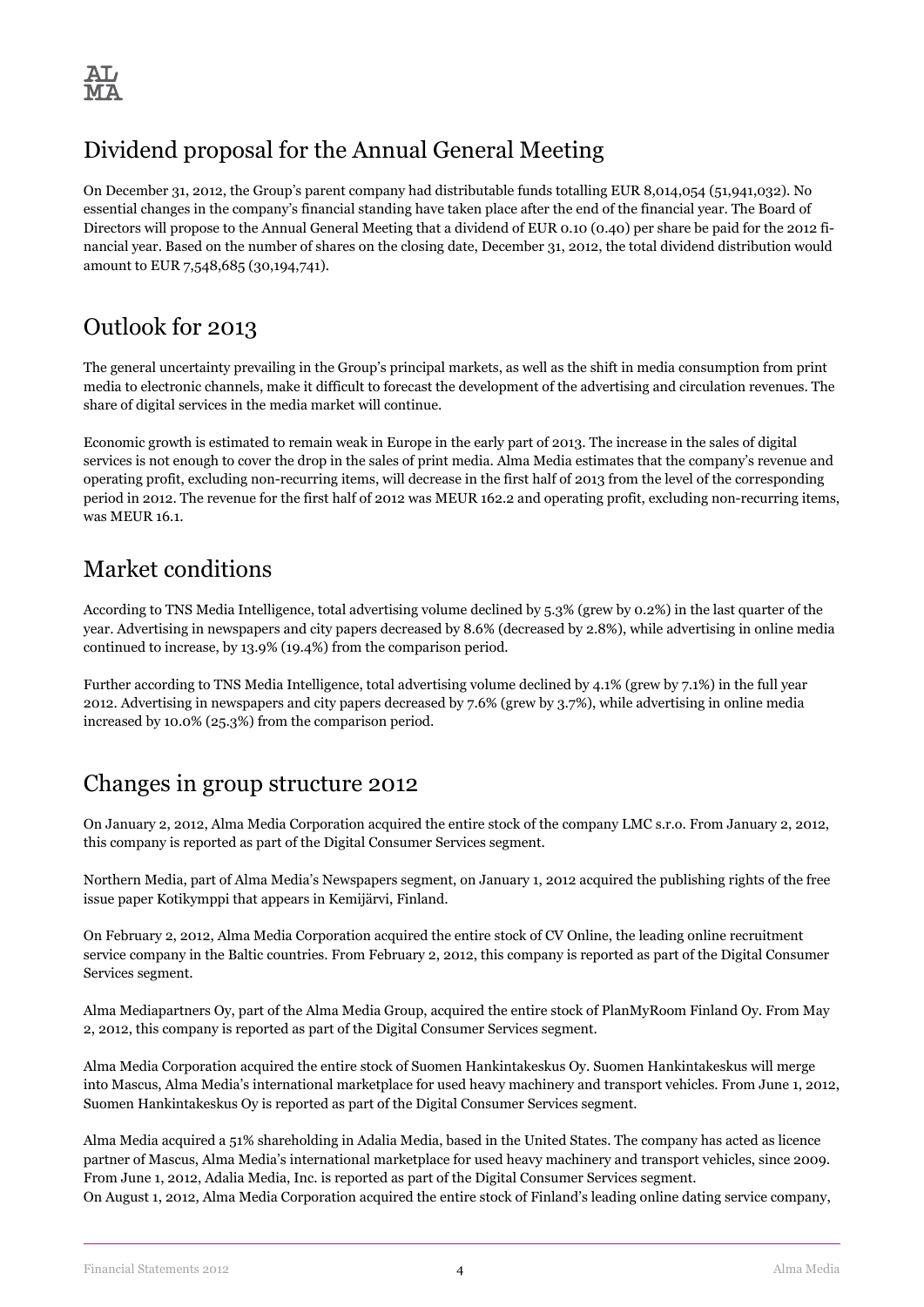E-Kontakti Oy. From August 1, 2012, the company is reported as part of the Digital Consumer Services segment.

On August 1, 2012, Alma Media Corporation sold the entire stock of Bovision AB. The company was reported as part of the Digital Consumer Services segment.

On October 1, 2012, Alma Media Corporation purchased 20% of the stock of JM-Tieto Oy, a company providing business information services. The company is reported as part of the Kauppalehti Group segment.

On November 1, 2012, Alma Media Corporation purchased 20% of the stock of Locatia Oy. The company is reported as part of the Kauppalehti Group segment.

On November 15, 2012, Alma Media Corporation purchased the leading recruitment services companies in Slovakia (Profesia s.r.o. and Autovia) and Croatia (Tau on-line d.o.o.), as well as minority holdings in the leading job portals in the Serbian and Bosnian markets (Infostud 3 d.o.o. and Development Studio d.o.o., respectively). From November 1, 2012, the purchased companies are reported as parts of the Digital Consumer Services segment.

On November 30, 2012, Alma Media Corporation sold the Vuodatus.net business to Rohea Oy.

#### Group revenue and result full year 2012

The Group's revenue for the full year 2012 grew by 1.2% to MEUR 320.1 (316.2). Revenue from business operations acquired in 2012 was MEUR 20.8 (0.0). Revenue from print media was MEUR 217.2 (236.1), with a share of 67.9% (74.7%) in the Group's revenue. Revenue from digital products and services was MEUR 77.8 (56.8), an increase of 37.0% mainly due to acquisitions. Digital products and services accounted for 24.3% (18.0%) of Group revenue. Other revenue totalled MEUR 24.7 (23.1), accounting for 7.7% (7.3%) of Group revenue.

Revenue from advertising sales grew by 3.5% and was MEUR 160.8 (155.3). Advertising sales made up 50.2% (49.1%) of the Group's total revenue. Advertising sales for printed papers declined by 12.2% from the comparison period, totalling MEUR 97.7 (111.3). Online advertising sales grew by 43.4% to MEUR 61.8 (43.1).

Circulation revenue declined by 4.4% to MEUR 119.3 (124.8). The circulation revenue of the Newspapers segment decreased by 4.6% to MEUR 104.8 (109.9). Kauppalehti's circulation revenue declined by 2.7% to MEUR 14.6 (15.0).

Contents and service revenue was MEUR 40.0 (36.1).

Total expenses excluding non-recurring items went up by MEUR 13.4 or 4.9%, totalling MEUR 287.0 (273.6). Total expenses increased by 7.0% to MEUR 294.5 (275.1). Businesses acquired during the review period accounted for MEUR 18.0 of total expenses. The increase in total expenses was mainly due to reorganisation provisions.

EBITDA, excluding non-recurring items, declined by 13.1% to MEUR 45.1 (51.9). EBITDA amounted to MEUR 39.5 (51.2).

Depreciations in the review period amounted to MEUR 13.0 (9.2). Depreciations in the financial period include an impairment loss of MEUR 1.6 reported as a non-recurring item. Acquisition-related depreciations totalled MEUR 3.0 (0.0).

Operating profit excluding non-recurring items was down 22.0% (down 2.2%) to MEUR 33.5 (42.9). The operating profit excluding non-recurring items was 10.5% (13.6%). The operating profit was MEUR 26.5 (42.0), and the operating margin 8.3% (13.3%). Operating profit from acquired businesses amounted to MEUR 2.9 (0.0).

The operating profit includes MEUR -7.0 (-1.0) in net non-recurring items. The non-recurring items during the review period were related to organisational restructuring, as well as impairment losses for capitalised R&D costs for the Marketplaces business.

The full-year 2012 financial result was MEUR 17.4 (30.8), and excluding non-recurring items, MEUR 29.3(31.7). The period's financial result includes a non-recurring item, a write-down of MEUR 4.8 in the shareholding in Talentum Oyj. It also includes changes in the fair value of contingent considerations and debt incurred by the reorganisation of the Marketplaces business in the amount of MEUR 3.6.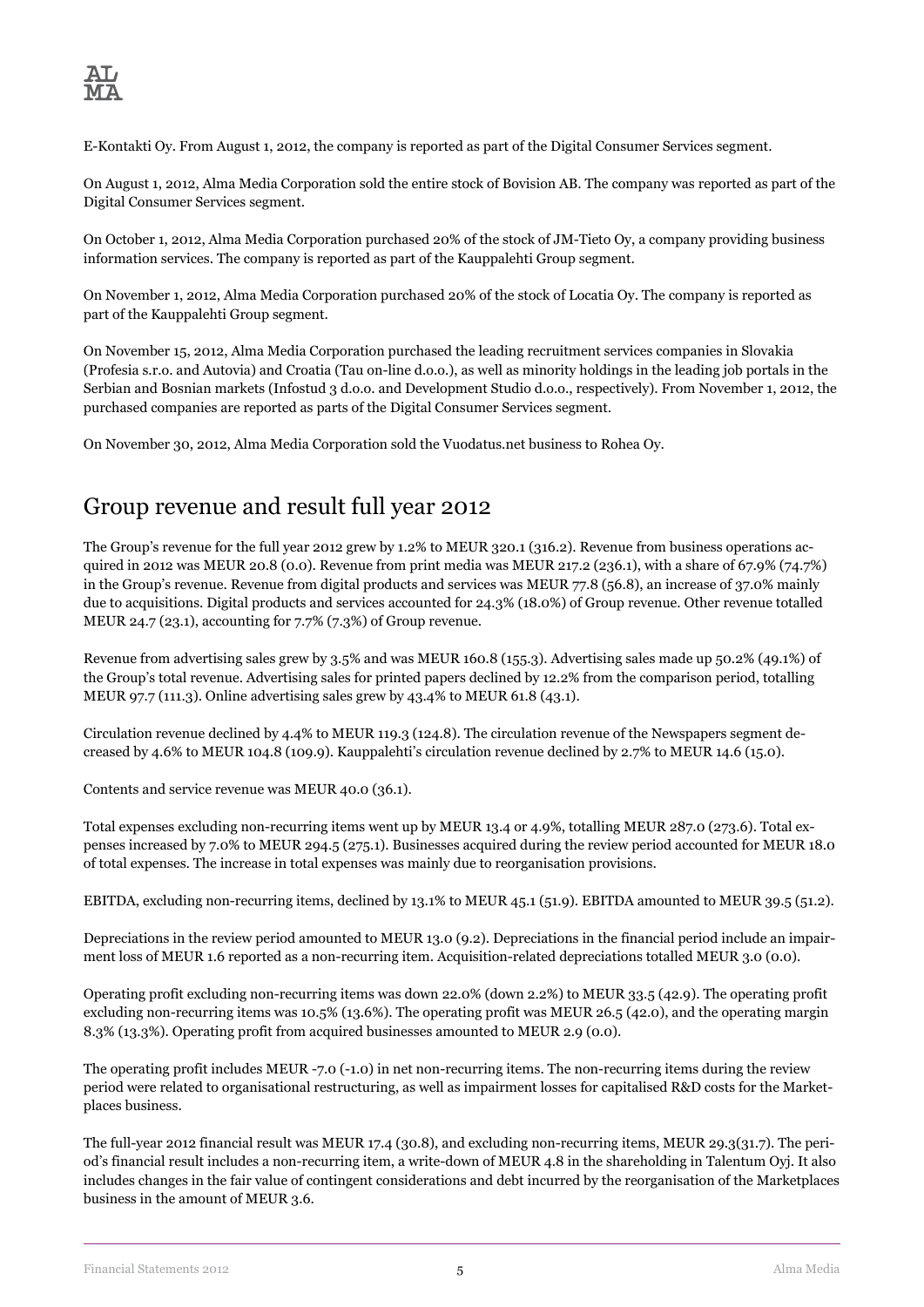#### Newspapers

The Newspapers segment reports the Alma Regional Media and Iltalehti business units, that is, the publishing activities of a total of 35 newspapers. The best-known titles in this segment are Aamulehti and Iltalehti.

The Newspapers segment's revenue decreased to MEUR 206.6 (218.3). Advertising sales in the segment were MEUR 98.0 (104.4), down 6.1% (up 1.7%). Advertising sales in print media decreased by 8.3% (increased by 0.3%). The segment's online advertising sales increased by 14.9%, totalling MEUR 11.3 (9.8). The segment's circulation revenue in January– December was down 4.6%, totalling MEUR 104.8 (109.9). Online business accounted for 5.6% (4.6%) of the segment's revenue.

The segment's total expenses excluding non-recurring items were MEUR 181.1 (187.7) and total expenses amounted to MEUR 184.6 (188.7). The non-recurring expenses in the amount of MEUR 3.5 were related to operational restructuring and loss from the sale of real estate.

The segment's operating profit excluding non-recurring items was MEUR 25.6 (30.7) and operating profit MEUR 22.1 (29.7). The segment's operating profit excluding non-recurring items declined due to the decreases in circulation revenue and print media advertising sales.

Pohjois-Suomen Media Oy (Alma Media Northern Media), part of the Newspapers segment, concluded its statutory personnel negotiations in January 2012. As a result of the negotiations, the number of employees of Pohjois-Suomen Media is reduced by 9 full-time work years.

Alma Media combined its 34 regional and local papers into a new business unit, Alma Regional Media, at the beginning of 2012 and started a large-scale renewal project to strengthen the collaboration between the papers. In the statutory personnel negotiations in connection with the project, the number of employees in Alma Regional Media decreases by 100 full-time work years. As part of the renewal of Alma Regional Media's operational model, Alma Regional Media and the newspapers Ilkka and Pohjalainen, members of Ilkka-Yhtymä, in August agreed on wide-ranging operational collaboration covering content and development. A letter of intent for the collaboration was signed on August 30, 2012, and the jointly developed new collaboration model is meant to be in full operation from the beginning of 2014.

Iltalehti, part of the Newspapers segment, initiated statutory personnel negotiations in November. The negotiations, held for production-related reasons, aim at renewing the production process and shift arrangements.

## Kauppalehti Group

The Kauppalehti Group specialises in the production of business and financial information as well as in the provision of business utility and marketing solutions. Its best known title is Finland's leading business paper, Kauppalehti. The Group also includes the custom media house Alma 360 Custom Media and the news agency and media monitoring unit BNS Group that operates in all the Baltic countries.

The revenue for the full year 2012 of the Kauppalehti Group was MEUR 56.9 (56.7). The revenue for the review period increased by 0.4% (decreased by 2.1%). Online business accounted for 26.3% (24.9%) of the segment's total revenue.

Advertising sales in the segment were down 10.9% (down 3.2%) and were MEUR 15.2 (17.1). Online advertising sales increased by 0.9% (decreased by 2.3%) from the comparison period.

The segment's circulation revenue declined by 2.7% to MEUR 14.6 (15.0). Content and service revenue grew by 10.2% to MEUR 27.1 (24.6).

The total expenses of the segment excluding non-recurring items amounted to MEUR 51.3 (49.3) and total expenses MEUR 52.4 (49.3).

The operating profit of the Kauppalehti Group excluding non-recurring items was MEUR 5.7 (7.4) and operating profit MEUR 4.7 (7.4). The operating profit excluding non-recurring items was 10.1% (13.0%) of revenue.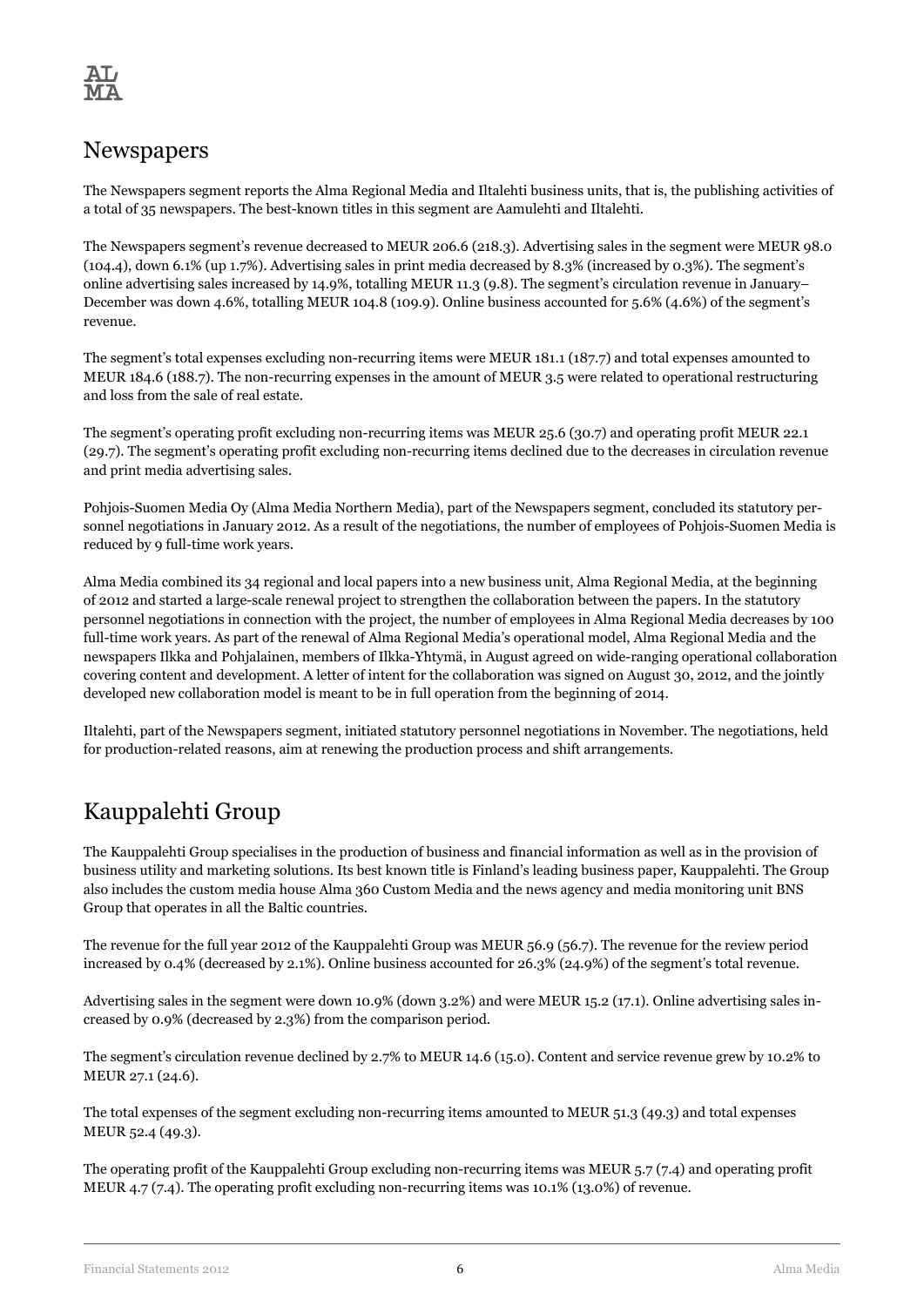In May, Kauppalehti renewed its printed paper and online contents, as well as the subscription models of its services.

The statutory personnel negotiations that concerned the staff of Kauppalehti's media business were concluded in December. The workforce was reduced by six persons through voluntary agreements.

## Digital Consumer Services

The Digital Consumer Services segment, reported since the beginning of 2012, comprises the former Marketplaces segment and the digital consumer service operations previously reported in the Newspapers and Other Operations segments.

The services operating in Finland are Etuovi.com, Vuokraovi.com, Monster.fi, Autotalli.com, Mascus.fi, MyyJaOsta.com, Telkku.com, Kotikokki.net, E-kontakti.fi, Nytmatkaan.fi and Suomenyritykset.fi. The services operating outside Finland are Jobs.cz, Prace.cz, topjobs.sk, CV Online, Profesia.sk, MojPosao.net, Autovia.sk, Mascus, Objektvision.se and City24. In addition, the segment includes the development of the technology platform for the online services of the regional and local papers.

In the full year 2012, the revenue of the Digital Consumer Services segment was MEUR 56.5 (42.1), up 34.2% (15.8%). Revenue from businesses acquired in 2012 was MEUR 20.8. The segment's advertising sales totalled MEUR 49.2 (36.4).

The total expenses for the review period excluding non-recurring items were MEUR 49.3 (35.9) and total expenses MEUR 51.8 (35.9). The expenses of the acquired businesses amounted to MEUR 18.0.

The operating profit for the Digital Consumer Services segment excluding non-recurring items increased by 17.5% to MEUR 7.4 (6.3). The operating profit was MEUR 4.9 (6.4). The operating profit from businesses acquired in 2012 was MEUR 2.9. The non-recurring expenses in the amount of MEUR 2.5 were due to reorganisation measures and impairment losses for capitalised R&D costs. The non-recurring income during the comparison period, MEUR 0.2, was due to corporate restructuring. The segment's operating profit excluding non-recurring items grew, thanks to the businesses acquired.

### Other Operations

The Other Operations segment reports the operations of the Group's printing and distribution company Alma Manu Oy as well as the parent company. The financial characteristics of both are similar as they primarily provide services for the other business segments.

Alma Media Corporation entered an agreement with Pohjola Bank Plc for the financing of the machinery and movable property of Alma Media's new printing facility. The total amount of the agreements is MEUR 44.7 at the end of December 2012, out of which MEUR 35.0 have been paid to suppliers by the end of December. The total amount of the investment is approximately MEUR 47.0.

The rent agreement for the new printing facility property became effective on January 1, 2012, and it is treated as a finance leasing agreement in the consolidated balance sheet.

Alma Manu expanded its distribution operations in the province of Lapland. The distribution of Lapin Kansa and Koillis-Lappi, both Alma Media's newspapers, was transferred from Itella to Alma Manu in January 2012.

Alma Manu initiated statutory personnel negotiations in relation to its planned operational rationalisation and reorganisation measures for its printing operations in Rovaniemi in March. As a result of the negotiations, completed in April, the number of employees at the Rovaniemi printing facility was reduced by four full-time work years.

Alma Manu started statutory personnel negotiations with its newspaper deliverers in the Pirkanmaa region in June. As a result of the negotiations, concluded in August, the work load in delivery operations decreases by 13 full-time work years.

Alma Manu agreed on the sale of its Pori printing press to Daily Print i Umeå AB in August.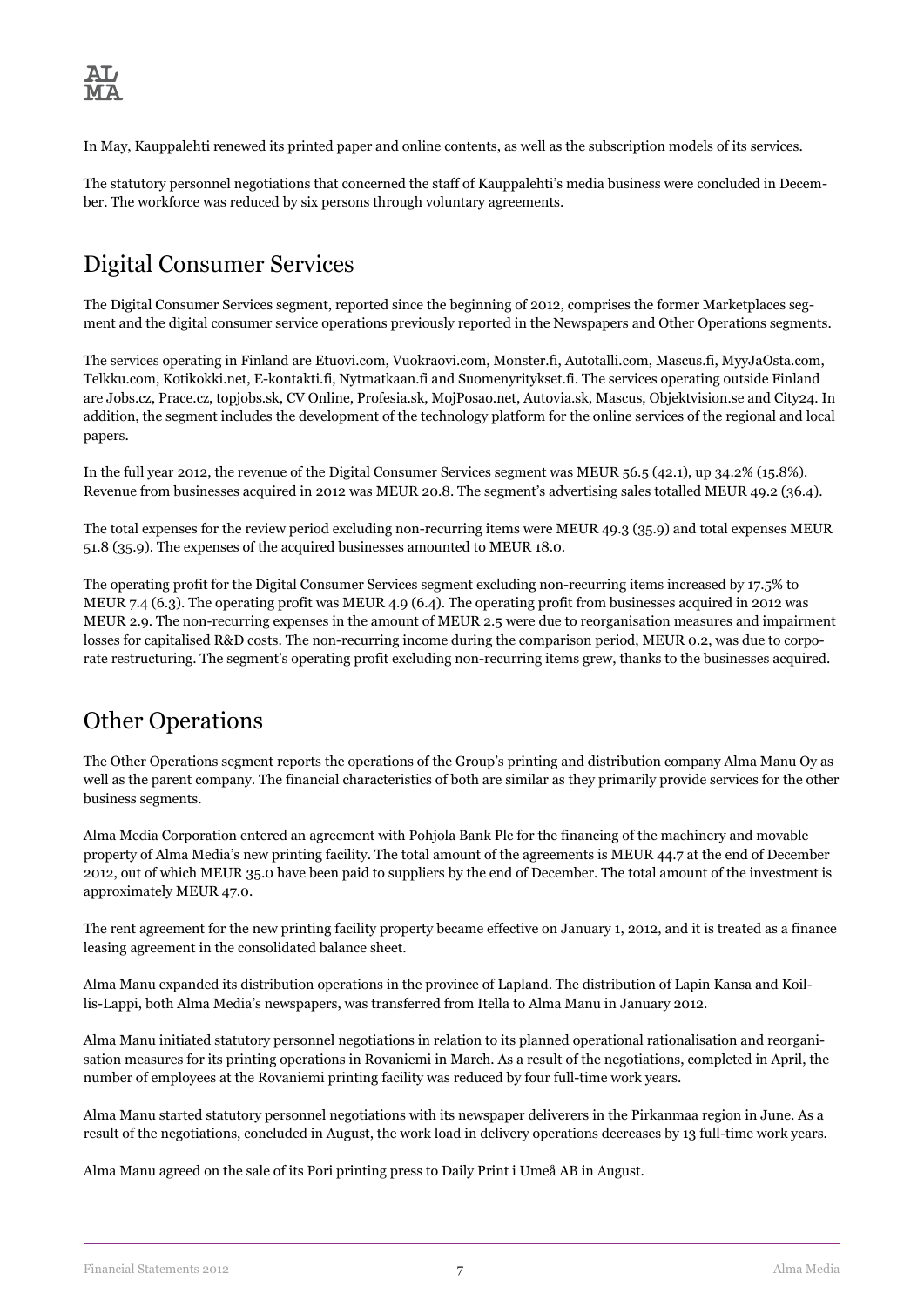### Associated companies

Alma Media Group holds a 32.14-% stake in Talentum Oyj, which is reported under the Kauppalehti Group. The company's own shares in the possession of Talentum are here included in the total number of shares. In the consolidated financial statements of Alma Media the own shares held by Talentum itself are not included in the total number of shares. Alma Media's shareholding in Talentum is stated as 32.64% in Alma Media's consolidated financial statements of December 31, 2012.

The period's financial result includes a non-recurring item, a writedown of MEUR 4.8 in the shareholding in Talentum Oyj.

#### Non-recurring items

A non-recurring item is a comprehensive income or expense arising from non-recurring or rare events. Gains or losses from the sale of business operations or assets, gains or losses from discontinuing or restructuring business operations as well as impairment losses of goodwill and other assets are recognised as non¬recurring items. Non-recurring items are recognised in the profit and loss statement within the corresponding income or expense group.

|                                                     | 2012    | 2011    |
|-----------------------------------------------------|---------|---------|
| <b>MEUR</b>                                         | $Q1-Q4$ | $Q1-Q4$ |
| <b>Newspapers</b>                                   |         |         |
| Restructuring                                       | $-3.3$  | $-0.8$  |
| Gains on sales of assets                            | $-0.1$  |         |
| Impairment losses of intangible and tangible assets |         | $-0.2$  |
| Kauppalehti Group                                   |         |         |
| Restructuring                                       | $-0.9$  |         |
| Gains on sales of assets                            | $-0.1$  |         |
| <b>Digital consumer services</b>                    |         |         |
| Restructuring                                       | $-0.3$  |         |
| Gains on sales of assets                            | $-0.6$  | 0.2     |
| Impairment losses of intangible and tangible assets | $-1.6$  | 0.0     |
| Other operations                                    |         |         |
| Restructuring                                       | $-0.5$  | $-0.5$  |
| Gains on sales of assets                            | 0.4     | 0.4     |
| Non-recurring items in operating profit             | $-7.0$  | $-1.0$  |
| <b>Translation differences</b>                      | $-0.1$  | 0.1     |
| Impairment losses of associated companies           | $-4.8$  |         |
|                                                     |         |         |
| Non-recurring items in profit before tax            | $-11.9$ | $-0.9$  |

The non-recurring items during the financial year 2012 comprised restructuring expenses, sales losses and writedowns of plant and equipment. In financial items, the writedown of associated company shares was reported as a non-recurring item.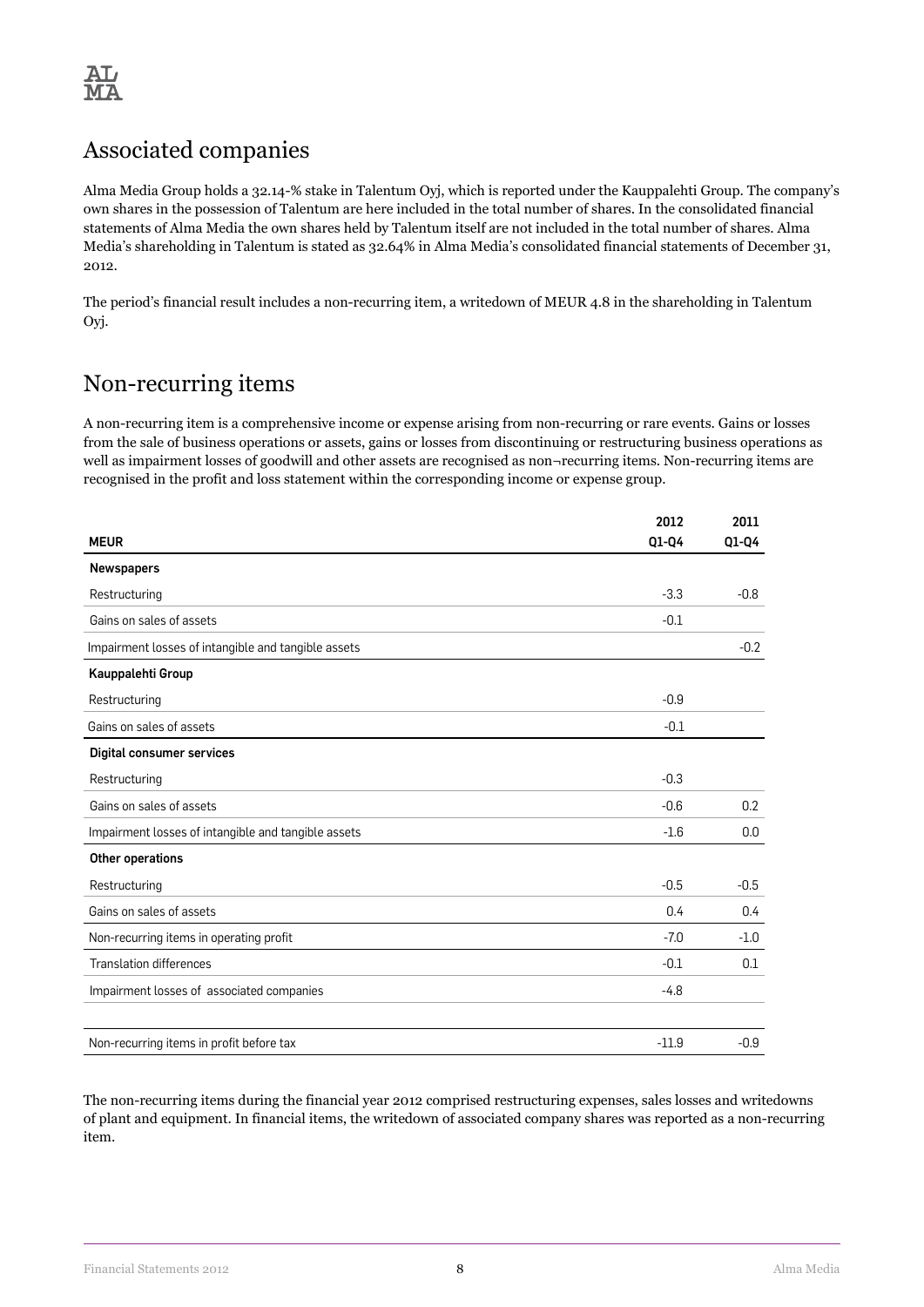#### Parent company

The reported revenue of the parent company Alma Media Corporation in 2012 was MEUR 25.8 (21.7) and the result for the period MEUR -14.2 (47.5). The period's financial result includes a write-down of MEUR 27.0 in the shareholding in subsidiary and associated companies. The balance sheet of the parent company stood at MEUR 573.2 (586.0) in the end of December 2012.

### Balance sheet and financial position

At the end of December 2012, the consolidated balance sheet stood at MEUR 245.1 (198.0). Alma Media's equity ratio at the end of December was 36.7% (57.0%) and equity per share declined to EUR 1.08 (1.24).

At the end of December, the Group's interest-bearing net debt was MEUR 62.3 (-32.3). The increase in net debt was due to the entering into force of the rental agreement of the printing facility, treated as finance leasing, as well as loans taken for company acquisitions and dividend payment. Financial assets recognised at fair value through profit or loss created through corporate transactions amounted to MEUR 0.9 (4.9) on December 31, 2012, and the fair value of debts on the same date MEUR 2.7 (2.0).

The consolidated cash flow from operations in 2012 was MEUR 24.9 (50.7). Cash flow before financing was MEUR -38.0 (50.7). Because of the change in value-added tax treatment of newspaper subscriptions, part of 2012 subscription revenue was exceptionally created in 2011, which significantly reduced the cash flow from operations during the review period. Cash flow from investing activities was affected primarily by the acquisitions of business operations during the financial period.

The Group currently has a MEUR 100.0 commercial paper programme in Finland under which it is permitted to issue papers to a total amount of MEUR 0–100. The unused part of the programme was MEUR 78.0 on December 31, 2012. In addition, the Group has a credit limit in the amount of MEUR 30.0 until October 9, 2013, of which MEUR 13.0 were unused on December 31, 2012, and a credit limit in the amount of MEUR 50.0 until October 15, 2014, of which MEUR 37.0 were unused on December 31, 2012. To further strengthen and diversify its financing structure, Alma Media Corporation in October signed two new credit facilities, both valued at MEUR 25 with Nordea Pankki Suomi Oyj and Skandinaviska Enskilda Banken Ab. At the same time, Alma Media terminated its valid credit facility of MEUR 35, previously agreed with Skandinaviska Enskilda Banken Ab. The new credit facilities are valid for two years.

### Research and development costs

The Group's research and development costs in 2012 amounted to MEUR 4.1 (4.6). Of this total, MEUR 3.1 (3.0) were expensed and MEUR 1.0 (1.6) capitalised. The most significant projects pertained to the development of digital business.

## Capital expenditure

Alma Media Group's capital expenditure in January–December 2012 totalled MEUR 111.3 (6.3), consisting mainly of corporate acquisitions, development projects, normal operational and replacement investments and the investment in the new printing facility.

## Employees

During 2012, the average number of Alma Media employees, calculated as full-time employees (excluding newspaper deliverers), was 1,910 (1,816). The average number of delivery staff totalled 941 (961).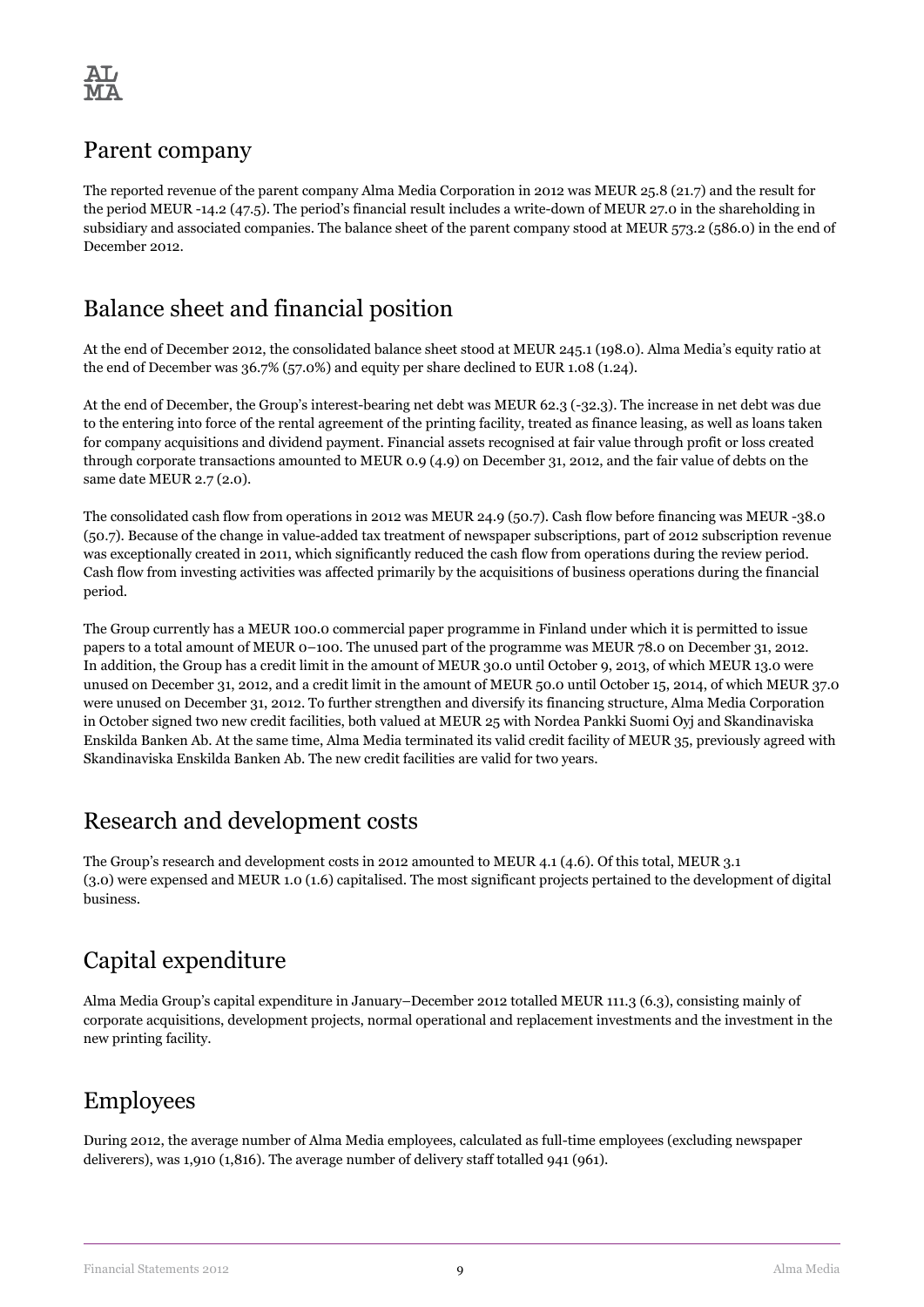#### Environmental Impacts

The most significant environmental impacts from Alma Media's business operations are related to printing and distribution operations as well as real estate. 27,900 (31,400) tons of newsprint were used in 2012. Electricity consumption by Alma Media in 2012 was 16,696 (17,572) megawatt-hours. Further details on environmental issues are given in the Alma Media Annual Review.

#### Administration

Alma Media Corporation's Annual General Meeting (AGM) held on March 14, 2012 elected Timo Aukia, Petri Niemisvirta, Seppo Paatelainen, Kai Seikku, Erkki Solja, Catharina Stackelberg-Hammarén and Harri Suutari members of the company's Board of Directors. In its constitutive meeting held after the AGM, the Board of Directors elected Seppo Paatelainen its Chairman.

The Board also elected the members of its committees. Timo Aukia, Kai Seikku, Catharina Stackelberg-Hammarén and Harri Suutari as chairman were elected members of the Audit Committee. Petri Niemisvirta and Erkki Solja, as well as Seppo Paatelainen as Chairman, were elected members of the Nomination and Compensation Committee.

The Board of Directors of Alma Media Corporation has evaluated that the persons elected members of the Board are independent of the company and its significant shareholders, with the exception of Timo Aukia, Petri Niemisvirta and Seppo Paatelainen. These members are evaluated as independent of the company but dependent on its significant shareholders.

Mikko Korttila, General Counsel of Alma Media Corporation, was appointed secretary to the Board of Directors.

The AGM appointed Ernst & Young Oy as the company's auditors.

In December, Hämeenlinna Administrative Court overruled the decision by the Regional State Administrative agency for Southern Finland to approve a special audit on Alma Media, thus dismissing the application placed by Oy Herttaässä Ab. The application by Oy Herttaässä Ab, an Alma Media Corporation shareholder, approved by the Regional State Administrative agency for Southern Finland in August 2011, concerned a special audit regarding the operations of the Nomination and Compensation Committee and its predecessor, the Election Committee, of the Board of Directors of Alma Media Corporation.

Mr Juha Nuutinen was appointed CFO of Alma Media Corporation and a member of its Group Executive Team as of November 1, 2012.

Ms Virpi Juvonen has served as the acting Head of HR since December 10, 2012, as the holder of the post, Mr Pekka Heinänen, left the post.

Alma Media Corporation applies the Finnish Corporate Governance Code for listed companies, issued by the Securities Market Association on June 15, 2010, in its unaltered form. The Corporate Governance Statement and the Salary and Remuneration Report for 2012 are available separately on the company's website at http://www.almamedia.com/investors/.

## Dividends

The Annual General Meeting resolved to distribute a dividend of EUR 0.40 per share for the financial year 2011, in total MEUR 30.2 (52.5), in accordance with the proposal of the Board of Directors. The dividend was paid on March 26, 2012 to shareholders who were registered in Alma Media Corporation's shareholder register maintained by Euroclear Finland Oy on the record date, March 19, 2012.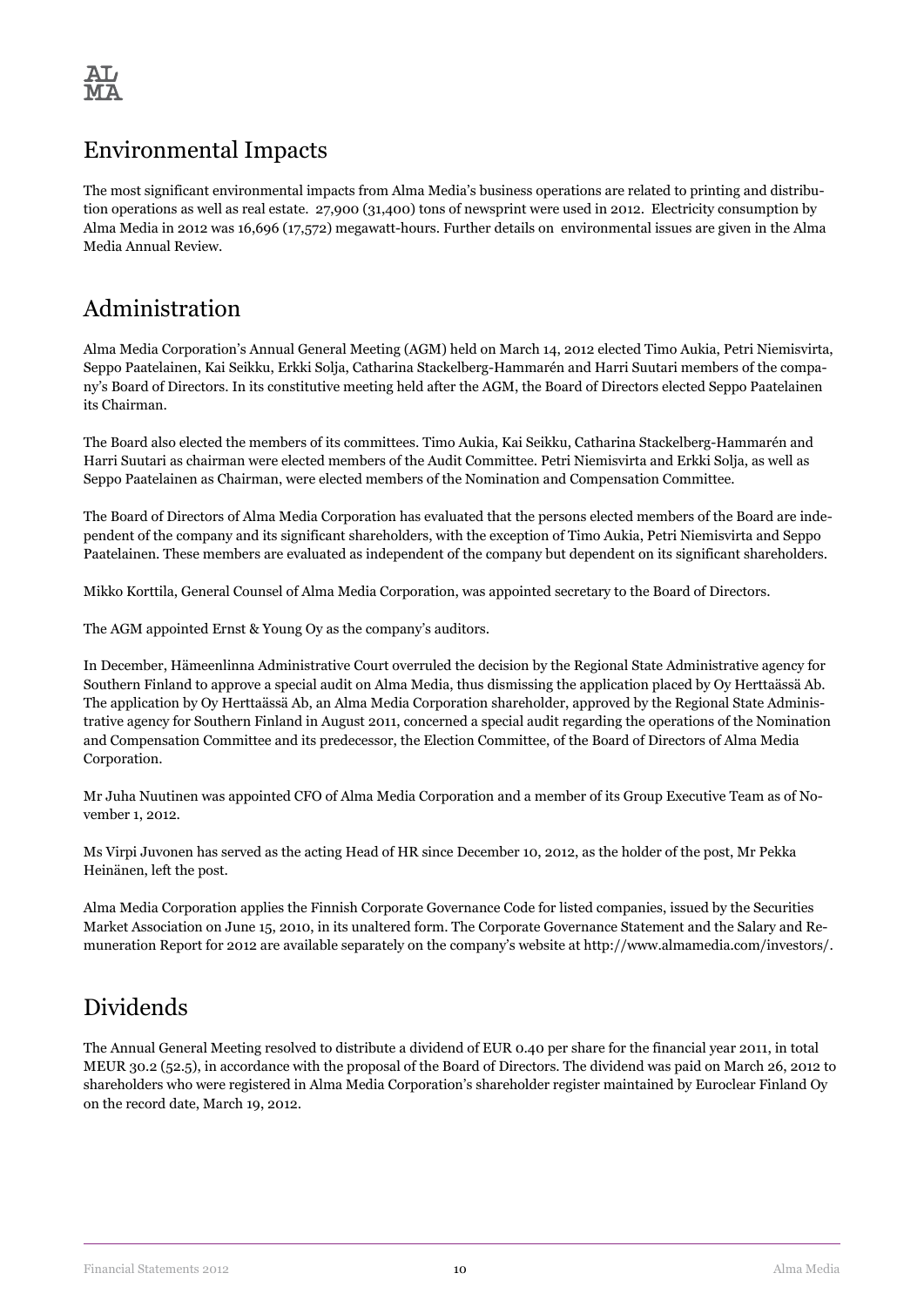### The Alma Media share

In January–December, altogether 5,066,413 Alma Media shares were traded at NASDAQ OMX Helsinki Stock Exchange, representing 6.7% of the total number of shares. The closing price of the Alma Media share at the end of the last trading day of the year, December 28, 2012, was EUR 4.55. The lowest quotation during the year was EUR 4.35 and the highest EUR 6.80. Alma Media Corporation's market capitalisation was MEUR 343.5 at the end of the year.

The Annual General Meeting of Alma Media Corporation on March 14, 2012 authorised the Board of Directors to repurchase a maximum of 1,000,000 of the company's shares, corresponding to approximately 1.4 % of the company's total number of shares. The shares will be repurchased at the market price in public trade on NAS-DAQ OMX Helsinki using the company's non-restricted equity, which will decrease the disposable funds of the company for the distribution of profit. The price paid for the shares shall be based on the price of the company's shares in public trade with the minimum price of the shares to be purchased being the lowest quoted market price in public trade during the validity of the authorisation and the maximum price the highest quoted market price during the validity of the authorisation. The shares can be repurchased for the purpose of developing the capital structure of the company, or financing or implementing of corporate acquisitions or other arrangements, or implementing of incentive programmes for the management or key personnel of the company, or to be otherwise disposed of or cancelled. The authorisation is valid until the following ordinary Annual General Meeting, however no longer than until June 30, 2013.

The Annual General Meeting of Alma Media Corporation on March 14, 2012 authorised the Board of Directors to decide on a share issue by transferring shares in possession of the company. The authorisation entitles the Board to issue a maximum of 1,000,000 shares, corresponding to approximately 1.4 % of the total number of shares of the company. The authorisation entitles the Board to decide on a directed share issue, which would entail deviating from the pre-emption rights of shareholders. The Board may use the authorisation in one or more parts. The authorisation may be used to implement incentive programmes for the management or key personnel of the company. The authorisation is valid until the following ordinary Annual General Meeting, however no longer than until June 30, 2013. This authorisation does not override the authorisation for a share issue resolved in the Annual General Meeting held on March 17, 2011.

The Annual General Meeting of Alma Media Corporation on March 17, 2011 authorised the Board of Directors to decide on a share issue. The authorisation entitles the Board to issue a maximum of 7,500,000 shares, corresponding to approximately 10% of the total number of shares of the company. The share issue can be implemented by issuing new shares or transferring shares in possession of the company. The authorisation entitles the Board to decide on a directed share issue, which would entail deviating from the pre-emption rights of shareholders. The Board may use the authorisation in one or more parts. The Board may use the authorisation for developing the capital structure of the company, widening the ownership base, financing or realising acquisitions or other similar arrangements, or for other purposes decided upon by the Board. The authorisation may not, however, be used for incentive programmes for the management or key personnel of the company. The authorisation is in effect until March 17, 2013.

## Option programme and share-based incentive plan

Alma Media has the option programme 2009 in effect. The programme is an incentive and commitment system for Group management. If all the subscription rights are exercised, the programme 2009 will dilute the holdings of the earlier shareholders by a maximum of 2.22%. Further details about the programmes are given in the notes to this Financial Statement Release.

The Board of Directors of Alma Media Corporation has resolved on a new share-based incentive plan for the Group key employees. The new Performance Share Plan consists of three performance periods, the calendar years 2012, 2013 and 2014. The Board of Directors will decide on the plan's performance criteria and their targets at the beginning of each performance period. The potential reward from the plan for the performance period 2012 will be based on Alma Media Group's profitability, and it will be paid partly in the company's shares and partly in cash in 2013. For the members of the Group Executive Team, the plan additionally includes one three-year performance period, the calendar years 2012–2014, based on the profitable growth of the Group. The potential reward from the performance period 2012–2014 will be paid partly in the company's shares and partly in cash one year and two years from the end of the performance period. The Performance Share Plan includes approximately 20 persons.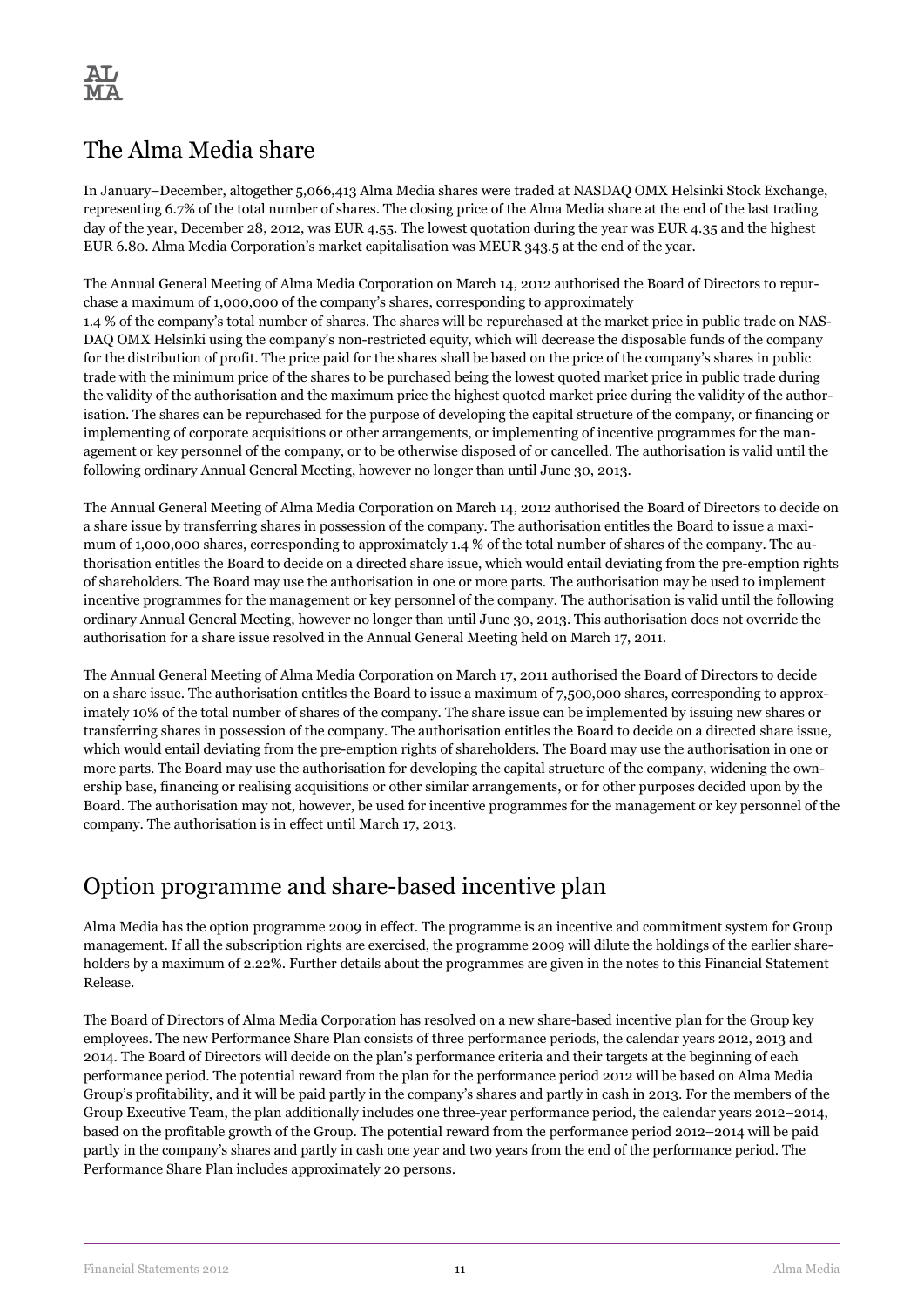### Other authorisations of the Board of Directors

The Board of Directors has no other current authorisations to raise convertible loans.

### Market liquidity guarantee

There is no market liquidity guarantee in effect for the Alma Media share.

## Flagging notices

In the fourth quarter 2012, Alma Media did not receive notices of changes in shareholdings pursuant to Chapter 2, Section 9 of the Securities Markets Act.

In the second quarter of 2012, Alma Media received the following notices of changes in shareholdings pursuant to Chapter 2, Section 9 of the Securities Markets Act:

On June 21, 2012 Mandatum Life Insurance Company Limited informed Alma Media that its holding in Alma Media shares and voting rights has decreased to 3.69%. Kaleva Mutual Insurance Company informed Alma Media that its holding has decreased to 3.01%. Additionally, Mariatorp Oy announced on the same day that it had acquired 7,600,000 Alma Media shares, representing approximately 10.07% of all Alma Media shares and votes.

#### Risks and risk management

The purpose of Alma Media Group's risk management activities is to continuously evaluate and manage all opportunities, threats and risks in conjunction with the company's operations to enable the company to reach its set objectives and to secure business continuity.

The risk management process identifies the risks, develops appropriate risk management methods and regularly reports on risk issues to the risk management organisation. Risk management is part of Alma Media's internal control function and thereby part of good corporate governance. Limits and processing methods are set for quantitative and qualitative risk methods by the corporate risk management system in writing.

The most critical strategic risks for Alma Media are a significant drop in its newspaper subscriptions, a decline in advertising sales and a significant increase in distribution and delivery costs. Fluctuating economic cycles are reflected on the development of advertising sales, which accounts for approximately half of the Group's revenue. Developing businesses outside Finland such as in the Baltic countries and other East European countries include country-specific risks relating to market development and economic growth.

In the long term, the media business will undergo changes along with the transformation in media consumption and technological developments. The Group's strategic objective is to meet this challenge through renewal and the development of new business operations in online media. The most important operational risks are disturbances in information technology systems and telecommunication, and an interruption of printing operations.

### Events after the period

Alma Media's printing and distribution company, Alma Manu Oy, is planning the future of its newspaper printing facility in Rovaniemi, Finland, and therefore started statutory personnel negotiations in January 2013. The negotiations concern the entire staff of the Rovaniemi printing facility and mailing department, a total of 23 employees. The topic of the negotiations is the planning of the future for the Rovaniemi printing facility and the various options involved, as well as the possible measures affecting staff and the reasons, effects and alternatives of these measures.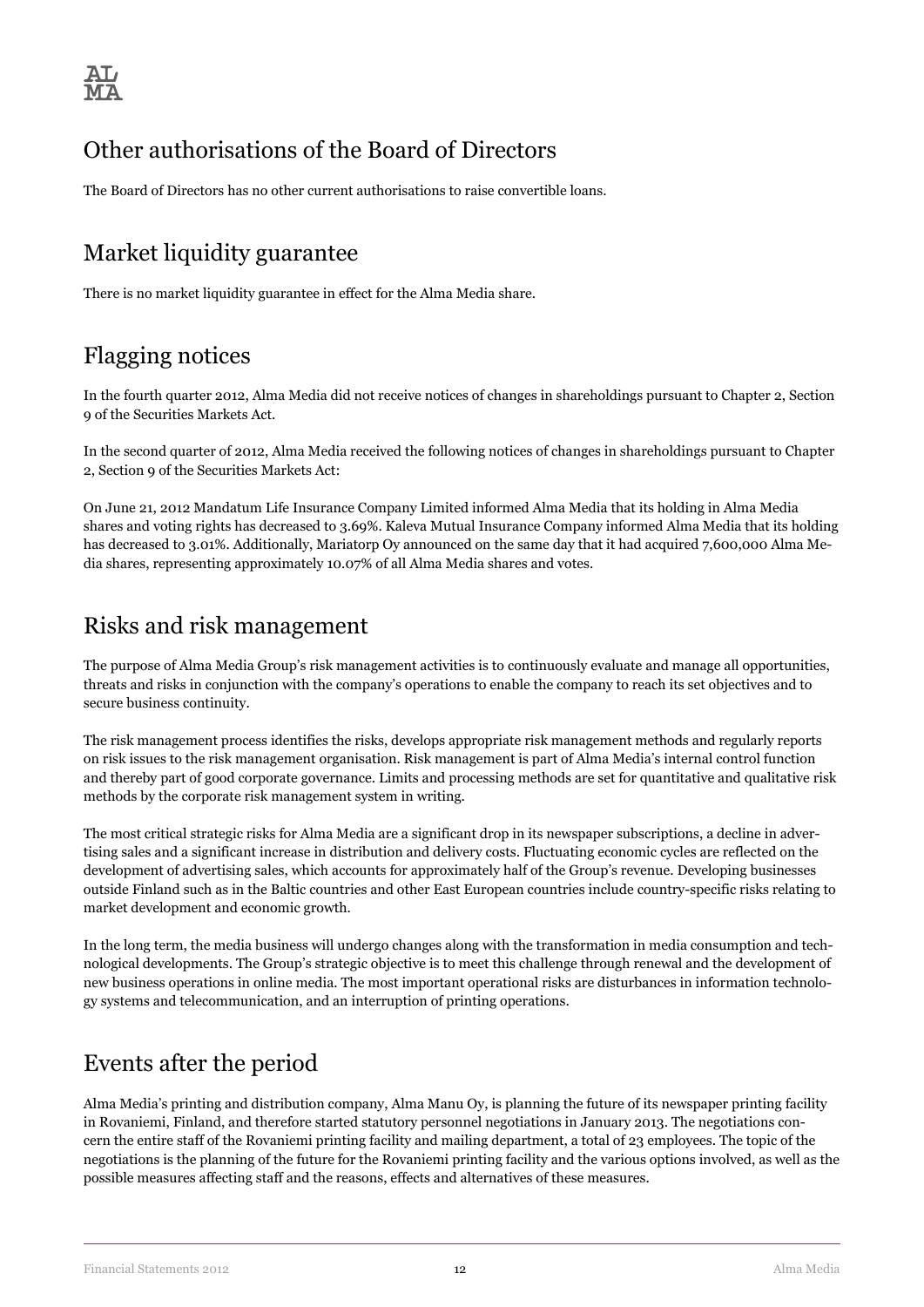## Proposal by the Board of Directors for distribution of profit

The Board of Directors proposes to the ordinary Annual General Meeting that a dividend of EUR 0.10 (0.40) per share be paid for the financial year 2012. Based on the number of shares on the closing date, December 31, 2012, the dividend distribution would total EUR 7,543,685 (30,194,741).

On December 31, 2012, the Group's parent company had distributable funds totalling EUR 8,014,054 (51,941,032) of which profit for the period amounted to EUR -14.169.546 (+47,486,273). No essential changes in the company's financial standing have taken place after the end of the financial year. Dividends are paid to shareholders who are entered in Alma Media Corporation's shareholder register maintained by Euroclear Finland Oy no later than the record date, March 19, 2013. The dividend payment date is March 26, 2013.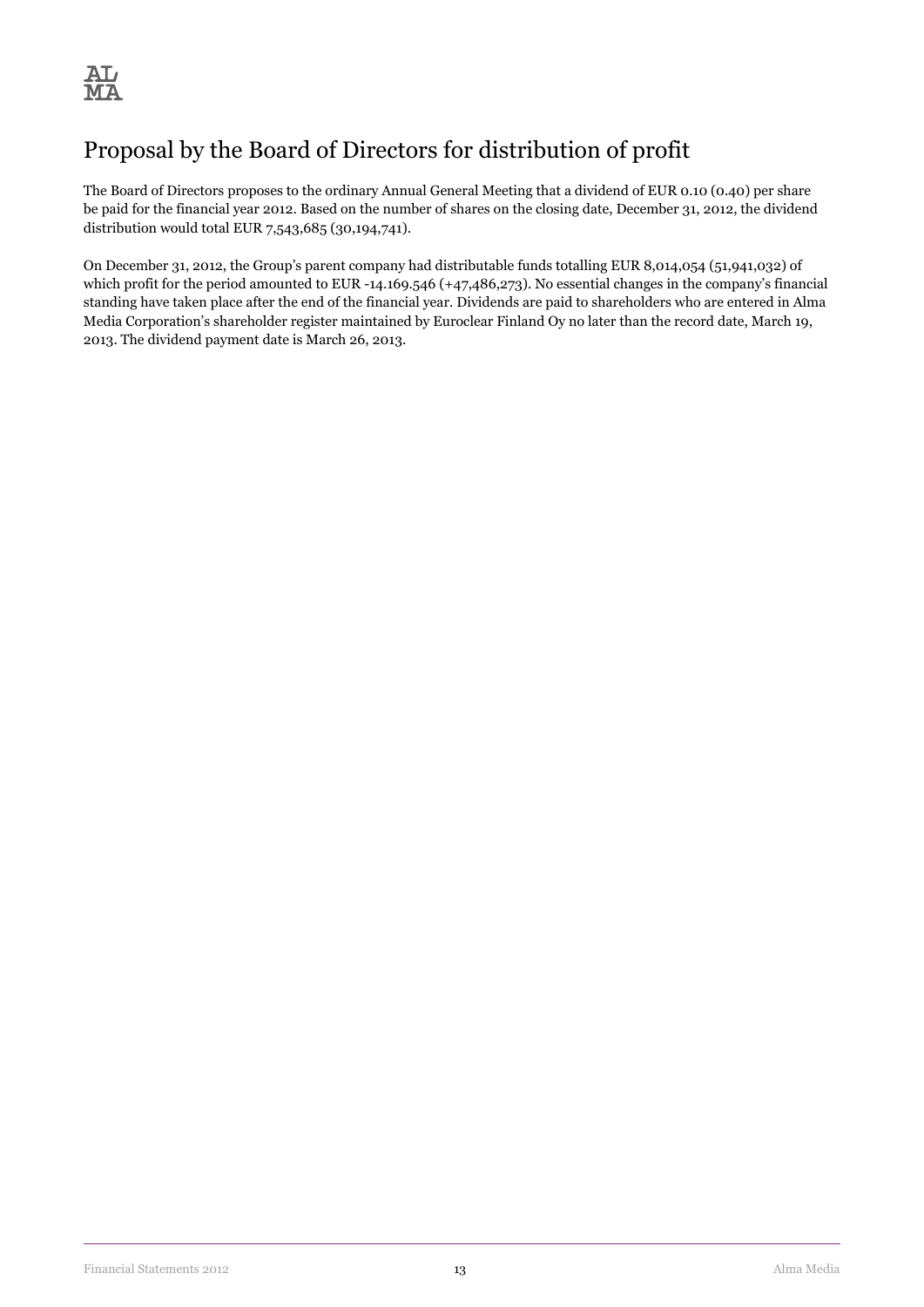## Key figures 2012

Key figures are calculated applying IFRS recognition and measurement principles.

|                                                                                         |             |        | IFRS Change |         | IFRS Change |         | IFRS Change |         | IFRS Change |          | IFRS Change |
|-----------------------------------------------------------------------------------------|-------------|--------|-------------|---------|-------------|---------|-------------|---------|-------------|----------|-------------|
|                                                                                         |             | 2012   | %           | 2011    | %           | 2010    | %           | 2009    | %           | 2008     | %           |
| <b>Key figures</b>                                                                      |             |        |             |         |             |         |             |         |             |          |             |
| Revenue                                                                                 | <b>MEUR</b> | 320.1  | 1.2         | 316.2   | 1.6         | 311.4   | 1.1         | 307.8   | $-9.8$      | 341.2    | 3.7         |
| Operating profit                                                                        | <b>MEUR</b> | 26.5   | $-36.9$     | 42.0    | $-3.3$      | 43.4    | 7.4         | 40.4    | $-16.4$     | 48.3     | $-25.0$     |
| % of revenue                                                                            | %           | 8.3    |             | 13.3    |             | 13.9    |             | 13.1    |             | 14.2     |             |
| Operating profit without<br>non-recurring items                                         |             | 33.5   | $-22.0$     | 42.9    | $-2.2$      | 43.9    | 3.2         | 42.6    | $-10.6$     | 47.7     | $-9.9$      |
| % of revenue                                                                            |             | 10.5   |             | 13.6    |             | 14.1    |             | 13.9    |             | 14.0     |             |
| Profit before tax                                                                       | <b>MEUR</b> | 23.7   | $-43.6$     | 42.0    | $-6.6$      | 45.0    | 13.2        | 39.7    | $-24.2$     | 52.4     | $-22.9$     |
| Profit without non-recurring items                                                      | <b>MEUR</b> | 35.6   | $-17.1$     | 42.9    | $-6.0$      | 45.7    | 8.5         | 42.0    | $-15.8$     | 49.9     | $-11.7$     |
| Profit for the period                                                                   | <b>MEUR</b> | 17.4   | $-43.5$     | 30.8    | $-7.1$      | 33.2    | 17.3        | 28.3    | $-27.5$     | 39.0     | $-23.8$     |
| Return on Equity/ROE                                                                    | $\%$        | 19.2   | $-34.1$     | 29.1    | $-7.9$      | 31.6    | 2.6         | 30.8    | $-18.2$     | 37.7     | $-13.9$     |
| Return on Invets/ROI                                                                    | $\%$        | 13.8   | $-47.1$     | 26.1    | $-15.9$     | 31.1    | 9.8         | 28.3    | $-18.7$     | 34.8     | $-12.8$     |
| Net financial expenses                                                                  | <b>MEUR</b> | $-1.5$ | $-158.5$    | 2.5     | $-375.1$    | $-0.9$  | $-369.4$    | 0.3     | $-10.6$     | 0.4      | $-480.9$    |
| Net financial expenses,<br>% of revenue                                                 | $\%$        | $-0.5$ |             | 0.8     |             | $-0.3$  |             | 0.1     |             | 0.1      |             |
| Share of profit of<br>associated companies                                              | <b>MEUR</b> | $-4.3$ | $-268.1$    | 2.5     | 271.3       | 0.7     | $-315.3$    | $-0.3$  | $-107.1$    | 4.5      | 27.5        |
| Balance sheet total                                                                     | <b>MEUR</b> | 245.1  | 23.8        | 198.0   | 7.3         | 184.5   | 19.5        | 154.4   | $-7.5$      | 166.9    | $-8.0$      |
| Capital expenditure                                                                     | <b>MEUR</b> | 111.3  | 1,671.6     | 6.3     | $-51.4$     | 12.9    | 57.0        | 8.2     | $-43.3$     | 14.5     | 20.3        |
| Capital expenditure, % of revenue                                                       | $\%$        | 34.8   |             | 2.0     |             | 4.1     |             | 2.7     |             | 4.2      |             |
| Research and development costs                                                          | <b>MEUR</b> | 4.1    | $-10.0$     | 4.6     | 13.6        | 4.0     | 346.8       | 0.9     | $-66.7$     | 2.7      | $-27.0$     |
| Research and development costs,<br>% of revenue                                         | $\%$        | 1.3    |             | 1.4     |             | 1.3     |             | 0.3     |             | 0.8      |             |
| Equity ratio                                                                            | $\%$        | 36.7   |             | 57.0    |             | 67.1    |             | 66.9    |             | 57.2     |             |
| Gearing, %                                                                              | $\%$        | 73.7   |             | $-33.4$ |             | $-28.2$ |             | $-17.3$ |             | 6.5      |             |
| Interest-bearing net debt                                                               | <b>MEUR</b> | 62.3   |             | $-32.3$ |             | $-32.4$ |             | $-16.5$ |             | 5.8      |             |
| Interest-bearing liabilities                                                            | <b>MEUR</b> | 79.4   | 210.9       | 25.5    | 539.0       | 4.0     | $-13.2$     | 4.6     | $-75.9$     | $19.1\,$ | 179.8       |
| Non-interest-bearing liabilities                                                        | <b>MEUR</b> | 81.2   | 7.2         | 75.7    | 15.2        | 65.7    | 19.7        | 54.9    | $-7.4$      | 59.3     | 5.5         |
| Average no. of personnel,<br>calculated as full-time employees,<br>excl. delivery staff |             | 1,910  | 5.2         | 1,816   | 0.6         | 1,806   | $-4.4$      | 1,888   | $-4.7$      | 1,981    | 0.5         |
| Delivery staff total<br>(no of emplyees)                                                |             | 941    | $-2.1$      | 961     | $-0.1$      | 962     | $-0.7$      | 969     | 0.1         | 968      | 0.6         |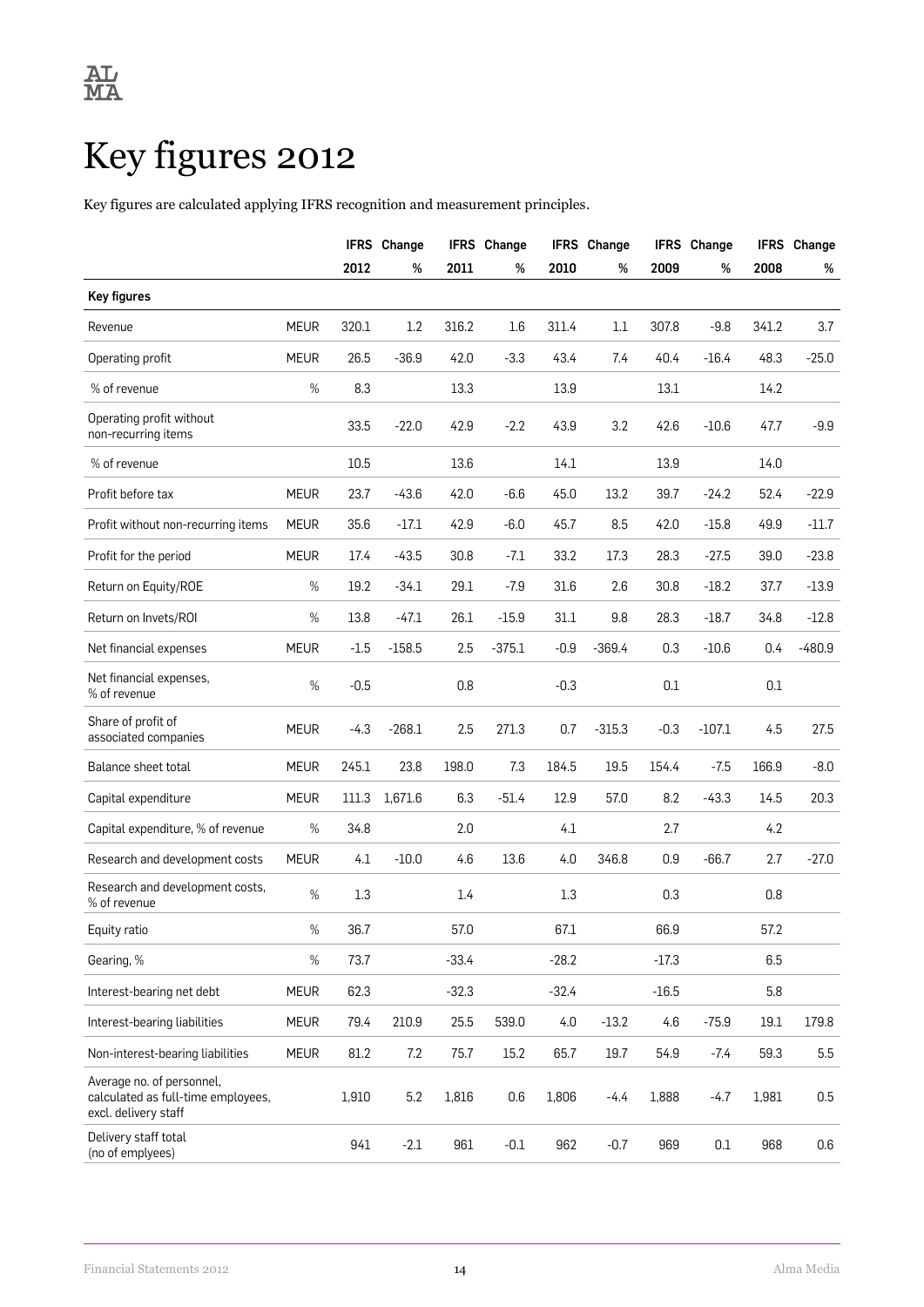|                                                |             | <b>IFRS</b> | <b>IFRS</b> | <b>IFRS</b> | <b>IFRS</b> | <b>IFRS</b> |
|------------------------------------------------|-------------|-------------|-------------|-------------|-------------|-------------|
|                                                |             | 2012        | 2011        | 2010        | 2009        | 2008        |
| Per share data                                 |             |             |             |             |             |             |
| Earnings per share, EUR                        | €           | 0.22        | 0.39        | 0.44        | 0.38        | 0.51        |
| Cash flow from operating activities/share, EUR | €           | 0.33        | 0.67        | 0.61        | 0.58        | 0.63        |
| Shareholders' equity per share, EUR            | €           | 1.08        | 1.24        | 1.50        | 1.27        | 1.18        |
| Dividend per share                             | €           | $0.10 *$    | 0.40        | 0.70        | 0.40        | 0.30        |
| Payout ratio                                   | $\%$        | 45.4        | 102.8       | 160.0       | 106.0       | 58.3        |
| Effective dividend yield                       | $\%$        | 2.2         | 6.5         | 8.5         | 5.3         | 6.1         |
| P/E Ratio                                      |             | 20.6        | 15.8        | 18.9        | 19.8        | 9.6         |
|                                                |             |             |             |             |             |             |
| Share prices                                   |             |             |             |             |             |             |
| Highest                                        | €           | 6.80        | 9.44        | 8.46        | 8.94        | 11.70       |
| Lowest                                         | €           | 4.35        | 5.40        | 6.00        | 4.5         | 4.38        |
| On Dec 31                                      | €           | 4.55        | 6.14        | 8.28        | 7.48        | 4.95        |
| Market capitalization                          | <b>MEUR</b> | 343.5       | 463.5       | 621.4       | 558.1       | 369.3       |
| Turnover of shares, total                      | kpcs        | 5,066       | 10,034      | 14,839      | 38,290      | 65,800      |
| Relative turnover of shares, total             | $\%$        | 6.7         | 13.3        | 19.8        | 51.3        | 88.2        |
| Average no. of shares (1,000 shares), basic    | kpcs        | 75,487      | 75,339      | 74,894      | 74,613      | 74,613      |
| Average no. of shares (1,000 shares), diluted  | kpcs        | 75,661      | 75.772      | 75,086      | 74,859      | 74,764      |
| No. of shares on December 31                   | kpcs        | 75,487      | 75,487      | 75,053      | 74,613      | 74,613      |

\*) Proposal of the Board of Directors to the Annual General Meeting, dividend per share 0.10 eur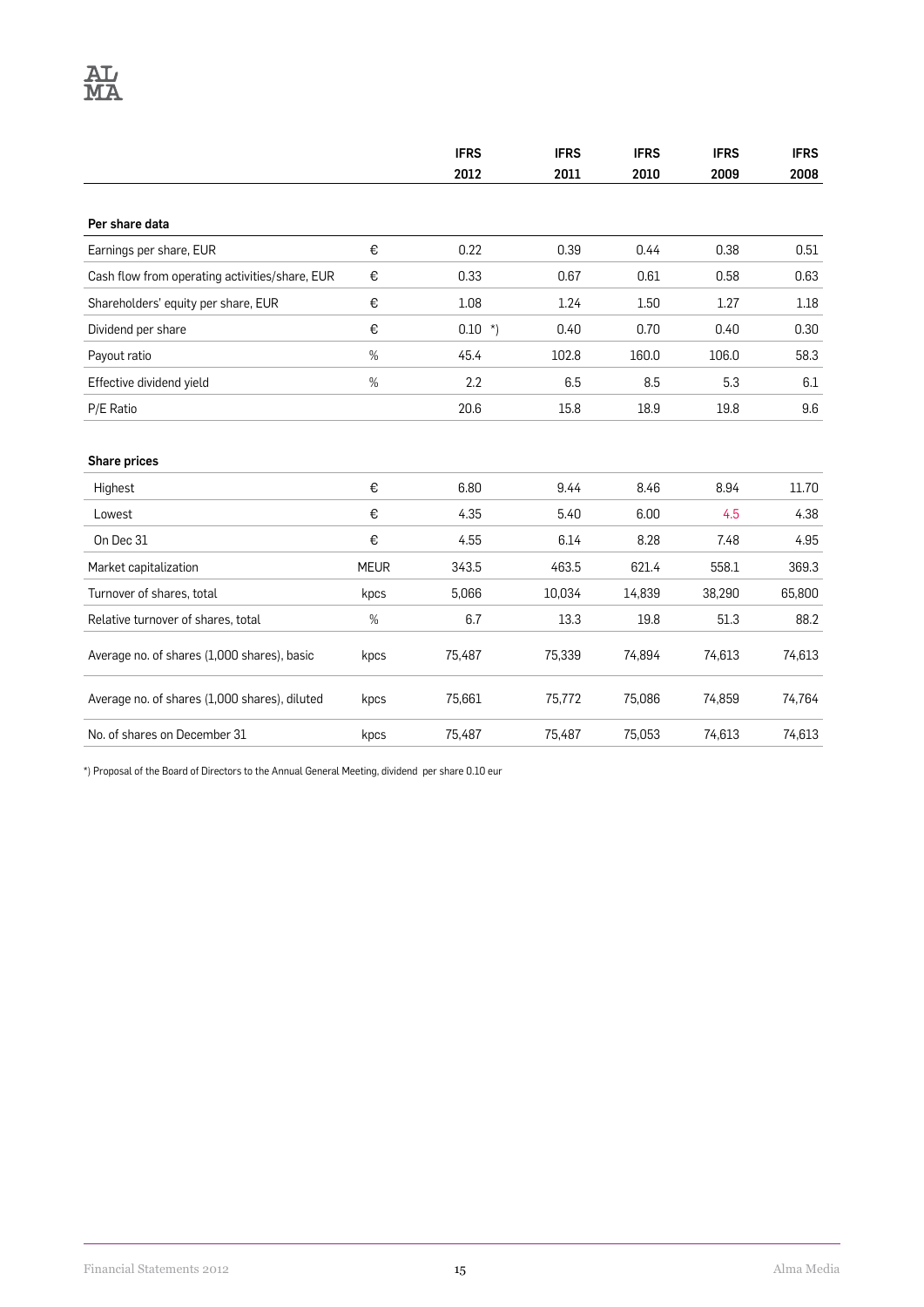# Quarterly information

| <b>MEUR</b>                                       | 2012<br>Q4 | 2012<br>Q3 | 2012<br>Q <sub>2</sub> | 2012<br>Q1 | 2011<br>Q4 | 2011<br>Q3 | 2011<br>Q <sub>2</sub> | 2011<br>Q1 | 2010<br>Q4 |
|---------------------------------------------------|------------|------------|------------------------|------------|------------|------------|------------------------|------------|------------|
|                                                   |            |            |                        |            |            |            |                        |            |            |
| Revenue                                           |            |            |                        |            |            |            |                        |            |            |
| Newspapers                                        | 52.6       | 48.9       | 53.2                   | 51.9       | 55.8       | 52.5       | 57.1                   | 53.0       | 57.2       |
| Kauppalehti Group                                 | 15.5       | 12.7       | 14.4                   | 14.3       | 15.2       | 12.6       | 15.0                   | 13.9       | 16.1       |
| Digital consumer services                         | 14.5       | 13.3       | 13.8                   | 14.9       | 10.5       | 10.3       | 10.9                   | 10.4       | 10.5       |
| Other operations                                  | 21.5       | 21.2       | 21.0                   | 21.0       | 20.2       | 20.1       | 20.2                   | 19.1       | 19.1       |
| Eliminations                                      | $-21.4$    | $-20.9$    | $-21.4$                | $-21.1$    | $-20.4$    | $-20.3$    | $-20.4$                | $-19.3$    | $-19.9$    |
| Revenue                                           | 82.7       | 75.2       | 81.0                   | 81.1       | 81.3       | 75.1       | 82.7                   | 77.1       | 83.0       |
|                                                   |            |            |                        |            |            |            |                        |            |            |
| Total expenses excluding non-recurring items      |            |            |                        |            |            |            |                        |            |            |
| Newspapers                                        | 45.4       | 43.6       | 46.0                   | 46.1       | 47.5       | 45.5       | 48.1                   | 46.5       | 48.5       |
| Kauppalehti Group                                 | 13.4       | 11.2       | 13.5                   | 13.1       | 13.0       | 10.6       | 13.0                   | 12.7       | 14.4       |
| Digital consumer services                         | 13.4       | 11.1       | 12.5                   | 12.6       | 9.6        | 8.4        | 9.1                    | 8.7        | 9.7        |
| Other operations                                  | 23.4       | 21.4       | 22.8                   | 22.1       | 21.7       | 18.8       | 21.4                   | 19.2       | 19.3       |
| Total expenses excluding non-recurring<br>items   | 74.4       | 66.4       | 73.4                   | 72.8       | 71.4       | 63.1       | 71.2                   | 67.8       | 72.0       |
|                                                   |            |            |                        |            |            |            |                        |            |            |
| Operating profit excluding non-recurring items    |            |            |                        |            |            |            |                        |            |            |
| Newspapers                                        | 7.2        | 5.4        | 7.2                    | 5.9        | 8.3        | 7.0        | 9.0                    | 6.5        | 8.8        |
| Kauppalehti Group                                 | 2.1        | 1.5        | 0.9                    | 1.3        | 2.2        | 2.0        | 2.0                    | 1.2        | 1.7        |
| Digital consumer services                         | 1.1        | 2.2        | 1.4                    | 2.4        | $0.9\,$    | 1.9        | 1.8                    | 1.7        | 0.6        |
| Other operations                                  | $-1.9$     | $-0.1$     | $-1.7$                 | $-1.0$     | $-1.5$     | 1.3        | $-1.2$                 | $-0.1$     | $-0.1$     |
| Operating profit excluding<br>non-recurring items | 8.5        | 8.9        | 7.7                    | 8.5        | 10.1       | 12.0       | 11.5                   | 9.3        | $11.0\,$   |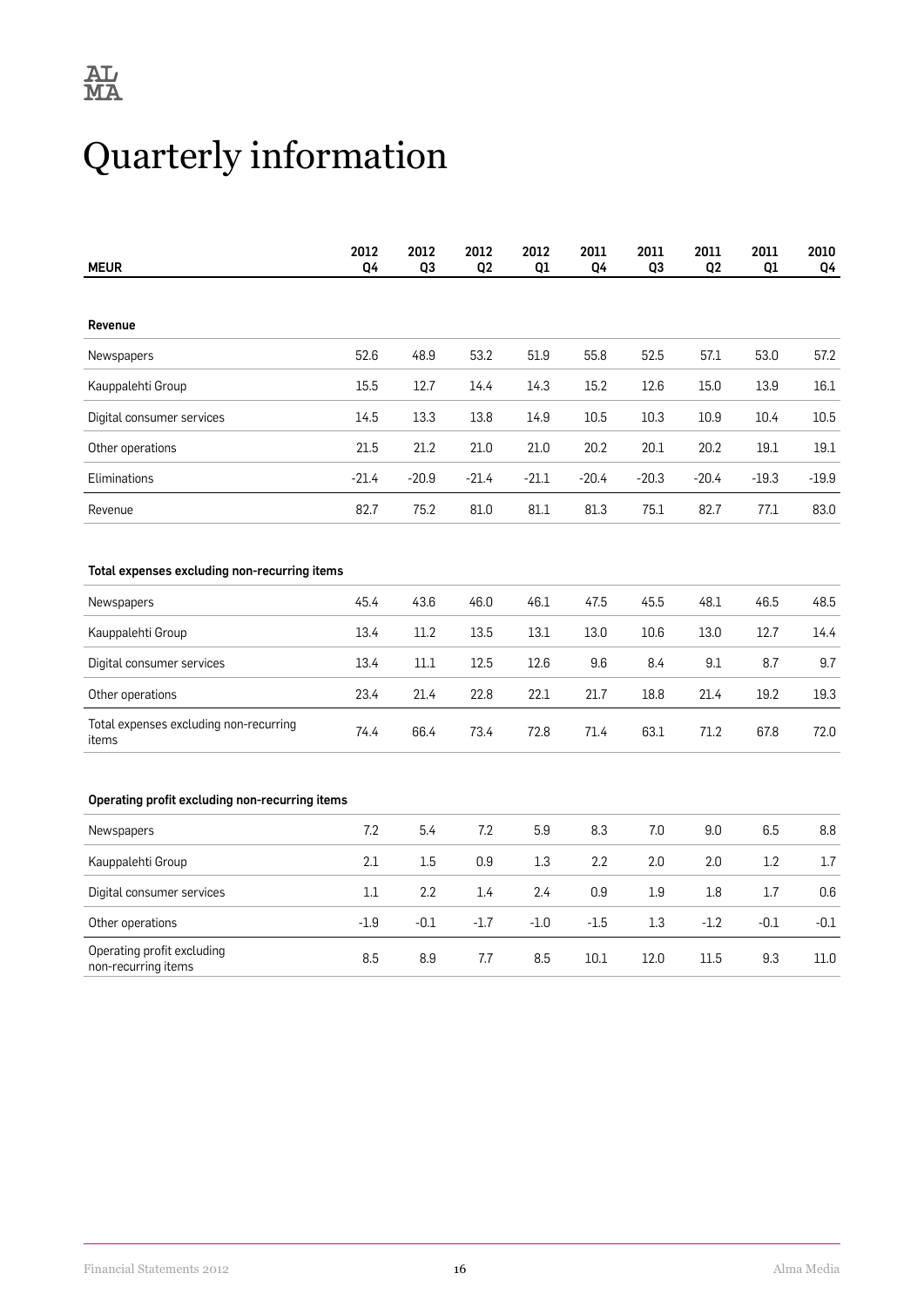| <b>MEUR</b>                             | 2012<br>Q4 | 2012<br>Q3 | 2012<br>Q <sub>2</sub> | 2012<br>Q1 | 2011<br>Q4 | 2011<br>Q3 | 2011<br>Q <sub>2</sub> | 2011<br>Q1 | 2010<br>Q4 |
|-----------------------------------------|------------|------------|------------------------|------------|------------|------------|------------------------|------------|------------|
|                                         |            |            |                        |            |            |            |                        |            |            |
| % of revenue                            |            |            |                        |            |            |            |                        |            |            |
| Newspapers                              | 13.7       | 10.9       | 13.5                   | 11.3       | 14.9       | 13.3       | 15.7                   | 12.3       | 15.3       |
| Kauppalehti Group                       | 13.5       | 11.6       | $6.0\,$                | 8.9        | 14.5       | 16.0       | 13.1                   | 8.6        | 10.8       |
| Digital consumer services               | 7.9        | 16.9       | 10.2                   | 16.0       | 8.9        | 18.1       | 16.5                   | 16.1       | 5.5        |
| Other operations                        | $-8.6$     | $-0.6$     | $-8.2$                 | $-4.8$     | $-7.5$     | 6.5        | $-5.8$                 | $-0.3$     | $-0.7$     |
| % Of revenue                            | 10.3       | $11.8\,$   | 9.5                    | 10.4       | 12.4       | 16.0       | 14.0                   | 12.1       | 13.2       |
| Non-recurring items                     |            |            |                        |            |            |            |                        |            |            |
| Newspapers                              | $-0.2$     | $-0.1$     | $-2.6$                 | $-0.5$     | $-0.5$     | $0.0\,$    | $0.0\,$                | $-0.5$     | $-0.4$     |
| Kauppalehti Group                       | $-0.9$     | $-0.1$     | $0.0\,$                | $0.0\,$    | $0.0\,$    | 0.0        | $0.0\,$                | $0.0\,$    | $0.0\,$    |
| Digital consumer services               | $-0.5$     | $-0.5$     | $-0.3$                 | $-1.6$     | $0.0\,$    | 0.0        | 0.0                    | 0.2        | 0.2        |
| Other operations                        | 0.7        | $0.0\,$    | $0.0\,$                | $-0.3$     | $0.0\,$    | 0.4        | $-0.5$                 | $0.0\,$    | $0.0\,$    |
| Non-recurring items                     | $-0.9$     | $-0.7$     | $-2.9$                 | $-2.5$     | $-0.5$     | 0.4        | $-0.5$                 | $-0.3$     | $-0.3$     |
| <b>Operating profit</b>                 |            |            |                        |            |            |            |                        |            |            |
| Newspapers                              | 7.0        | 5.2        | 4.6                    | 5.3        | 7.8        | 7.0        | 9.0                    | 6.0        | 8.3        |
| Kauppalehti Group                       | 1.2        | $1.3\,$    | 0.9                    | $1.3\,$    | 2.2        | 2.0        | 2.0                    | 1.2        | 1.7        |
| Digital consumer services               | 1.2        | $1.8\,$    | $1.1\,$                | 0.8        | 0.9        | 1.9        | $1.8\,$                | $1.8\,$    | 0.7        |
| Other operations                        | $-1.7$     | $-0.1$     | $-1.7$                 | $-1.3$     | $-1.5$     | 1.7        | $-1.7$                 | $-0.1$     | $-0.1$     |
| Operating profit                        | 7.6        | 8.1        | 4.8                    | 6.0        | 9.5        | 12.4       | $11.0\,$               | 9.0        | 10.7       |
|                                         |            |            |                        |            |            |            |                        |            |            |
| Finance income                          | $1.0\,$    | 3.1        | 0.7                    | $0.0\,$    | 0.2        | $1.2\,$    | $1.0\,$                | 0.5        | $1.0\,$    |
| Finance expenses                        | 0.9        | 0.6        | 0.3                    | 1.7        | 3.9        | 0.3        | 0.8                    | $0.6\,$    | 0.3        |
| Share of profit of associated companies | $-3.9$     | $-0.2$     | 0.3                    | $-0.5$     | $-0.6$     | 2.3        | 0.4                    | 0.4        | 0.4        |
| Profit before tax                       | $3.8\,$    | $10.5\,$   | $5.6\,$                | $3.8\,$    | 5.3        | 15.6       | $11.8\,$               | 9.3        | 12.1       |
|                                         |            |            |                        |            |            |            |                        |            |            |
| Income tax                              | $-1.7$     | $-2.4$     | $\text{-}1.1$          | $-1.1$     | $-2.4$     | $-3.4$     | $-3.0$                 | $-2.4$     | $-2.9$     |
| Profit for the period                   | 2.1        | $\rm 8.1$  | 4.5                    | 2.7        | 2.8        | 12.2       | $8.8\,$                | $6.9\,$    | 9.2        |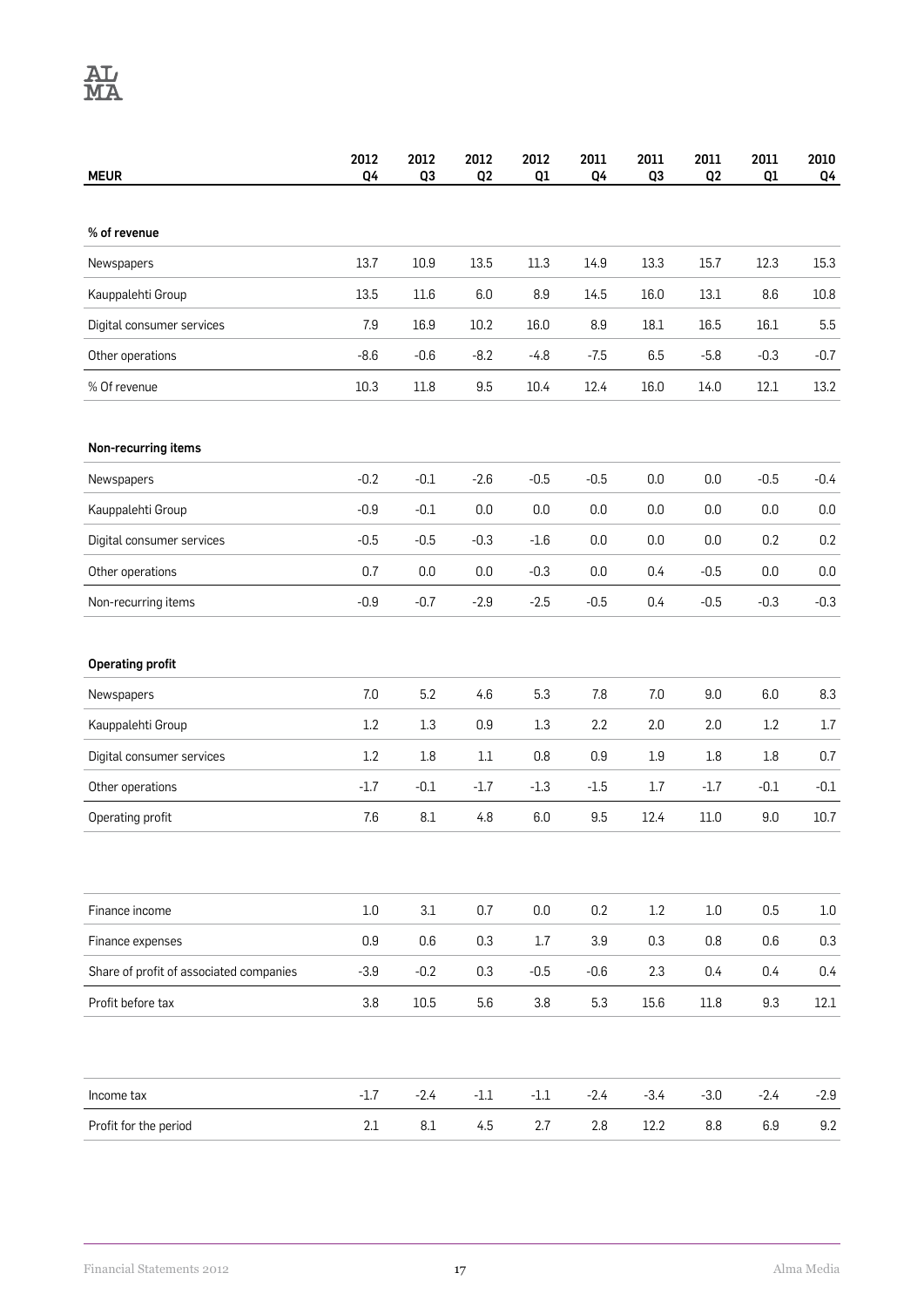

# Calculation of key figures

| Return on shareholders' equity, % (ROE)    | Profit for the period                                                                                                       |       |
|--------------------------------------------|-----------------------------------------------------------------------------------------------------------------------------|-------|
|                                            | Shareholders' equity + non-controlling interest<br>(average during the year)                                                | x 100 |
| Return on investment, % (ROI)              | Profit for the period + interest and other financial expenses                                                               |       |
|                                            | Balance sheet total - non-interest-bearing debt<br>(average during the year)                                                | x 100 |
| Equity ratio, %                            | Shareholders' equity + non-controlling interest                                                                             | x 100 |
|                                            | Balance sheet total - advances received                                                                                     |       |
| Operating profit                           | Profit before tax and financial items                                                                                       |       |
| Basic earnings per share, EUR              | Share of net profit belonging to parent company owners                                                                      |       |
|                                            | Average number of shares adjusted for share issues                                                                          |       |
| Diluted adjusted earnings per share, EUR   | Share of net profit belonging to parent company owners                                                                      |       |
|                                            | Diluted average number of shares adjusted for share issues                                                                  |       |
| Net gearing, %                             | Interest-bearing debt - cash and bank receivables                                                                           |       |
|                                            | Shareholders' equity + non-controlling interest                                                                             | x 100 |
| Dividend per share, $\epsilon$             | Dividend per share approved by annual general meeting.<br>With respect to the most recent year, Board's proposal to the AGM |       |
| Payout ratio, %                            | Dividend / share                                                                                                            | x 100 |
|                                            | Share of EPS belonging to parent company shareholders                                                                       |       |
| Effective dividend yield, %                | Dividend / share adjusted for share issues                                                                                  |       |
|                                            | Final quotation at close of period adjusted for share issues                                                                | x 100 |
| Price/earnings (P/E) ratio                 | Closing price at end of period adjusted for share issues                                                                    |       |
|                                            | Share of EPS belonging to parent company owners                                                                             |       |
| Shareholders' equity per share, €          | Equity attributable to equity holders of the parent                                                                         |       |
|                                            | Number of shares at end of period adjusted for share issues                                                                 |       |
| Market capitalization of share stock, MEUR | Number of shares (1,000) x closing price at end of period                                                                   |       |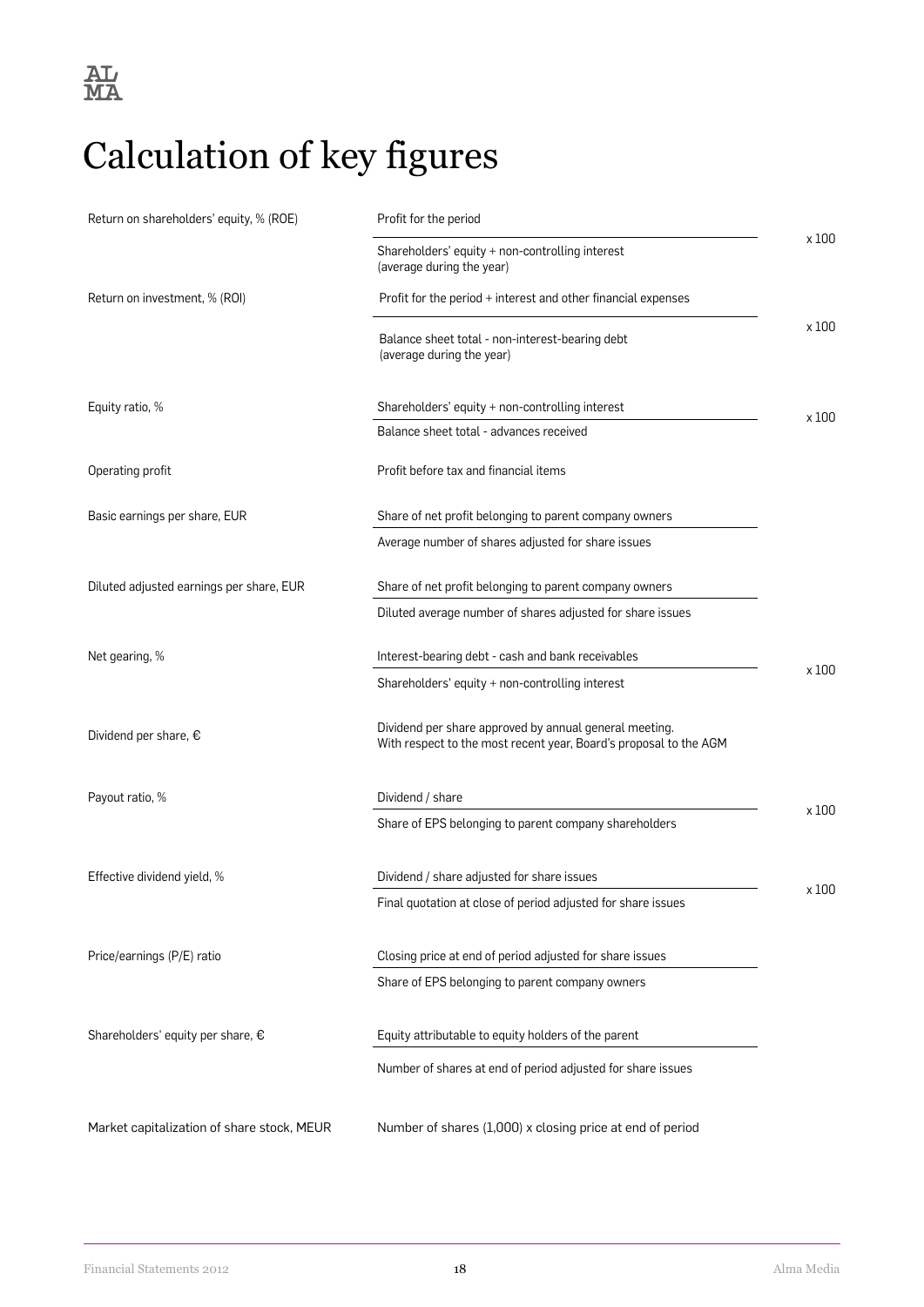

## Consolidated comprehensive income statement

| <b>MEUR</b>                                                 | <b>Note</b>    |          | Jan 1 - Dec 31, 2012 Jan 1 - Dec 31, 2011 |
|-------------------------------------------------------------|----------------|----------|-------------------------------------------|
| Revenue                                                     | 1,3            | 320.1    | 316.2                                     |
| Other operating income                                      | 4              | 0.9      | 0.8                                       |
| Materials and services                                      | 5              | $-82.1$  | $-88.9$                                   |
| Expenses arising from employee benefits                     | $\overline{7}$ | $-132.1$ | $-119.8$                                  |
| Depreciation, amortization and impairment charges           | 13,14          | $-13.0$  | $-9.2$                                    |
| Other operating expenses                                    | 8,9            | $-67.2$  | $-57.1$                                   |
| Operating profit                                            | $1\,$          | 26.5     | 42.0                                      |
| Finance income                                              | 10             | 5.1      | $1.1\,$                                   |
|                                                             | 10             | $-3.6$   | $-3.6$                                    |
| Finance expenses                                            |                |          |                                           |
| Share of profit of associated companies                     | 16             | $-4.3$   | 2.5                                       |
| Profit before tax                                           |                | 23.7     | 42.0                                      |
| Income tax                                                  | 11             | $-6.3$   | $-11.2$                                   |
| PROFIT FOR THE PERIOD                                       |                | 17.4     | 30.8                                      |
| Other comprehensive income                                  |                |          |                                           |
| Exchange differences on translation of foreign operations   |                | $-0.0$   | $-0.1$                                    |
| Share of other comprehensive income of associated companies |                | 0.4      | $-0.1$                                    |
| Other comprehensive income for the year, net of tax         |                | 0.3      | $-0.2$                                    |
| Total comprehensive income for the year, net of tax         |                | 17.8     | 30.6                                      |
| Profit for the period attributable to                       |                |          |                                           |
| Owners of the parent                                        |                | 16.6     | 29.4                                      |
| Non-controlling interest                                    |                | 0.8      | 1.4                                       |
| Total comprehensive income for the period attributable to   |                |          |                                           |
| Owners of the parent                                        |                | 17.0     | 29.2                                      |
| Non-controlling interest                                    |                | 0.8      | 1.4                                       |
| Earning per share calculated from the profit                |                |          |                                           |

for the period attributable to the parent company shareholders

| Earnings per share (basic), EUR   |  | 0.39 |
|-----------------------------------|--|------|
| Earnings per share (diluted), EUR |  | 0.39 |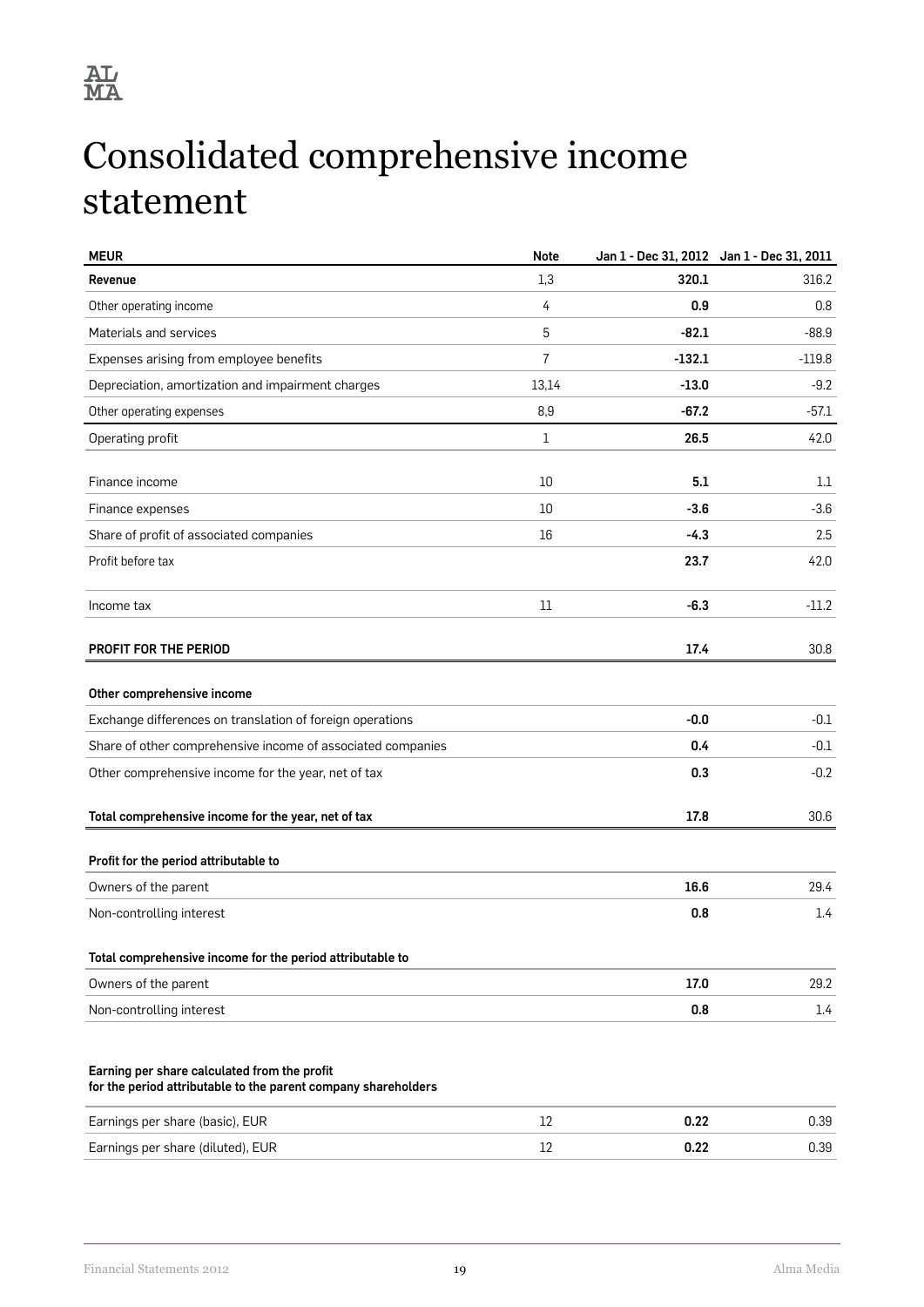## Consolidated balance sheet

| <b>MEUR</b>                                 | <b>Note</b> | Dec 31, 2012 | Dec 31, 2011 |
|---------------------------------------------|-------------|--------------|--------------|
| Assets                                      |             |              |              |
| Non-current assets                          |             |              |              |
| Goodwill                                    | 13          | 74.3         | 30.6         |
| Intangible assets                           | 13          | 43.9         | 9.9          |
| Property, plant and equipment               | 14          | 41.3         | 23.0         |
| Investments in associated companies         | 16          | 31.3         | 35.0         |
| Other non-current financial assets          | 17          | 4.9          | 5.3          |
| Deferred tax assets                         | 24          | 0.9          | 0.5          |
|                                             |             | 196.6        | 104.4        |
| <b>Current assets</b>                       |             |              |              |
| Inventories                                 | 18          | 0.7          | 1.0          |
| Tax receivables                             |             | 1.3          | 4.1          |
| Trade and other receivables                 | 19          | 29.3         | 26.9         |
| Other short-term financial assets           | 20          | 0.0          | 3.8          |
| Cash and cash equivalents                   | 21          | 17.1         | 57.8         |
|                                             |             | 48.5         | 93.6         |
| <b>Assets total</b>                         |             | 245.1        | 198.0        |
| <b>Equity and liabilities</b>               |             |              |              |
| Share capital                               |             | 45,3         | 45,3         |
| Share premium reserve                       |             | 7,7          | 7,7          |
| Foreign currency translation reserve        |             | 0,2          | 0,2          |
| Retained earnings                           |             | 28,6         | 40,6         |
| Equity attributable to owners of the parent | 22          | $\pmb{81.8}$ | 93.8         |
| Non-controlling interest                    |             | 2.7          | 2.9          |
| <b>Total equity</b>                         |             | 84.5         | 96.7         |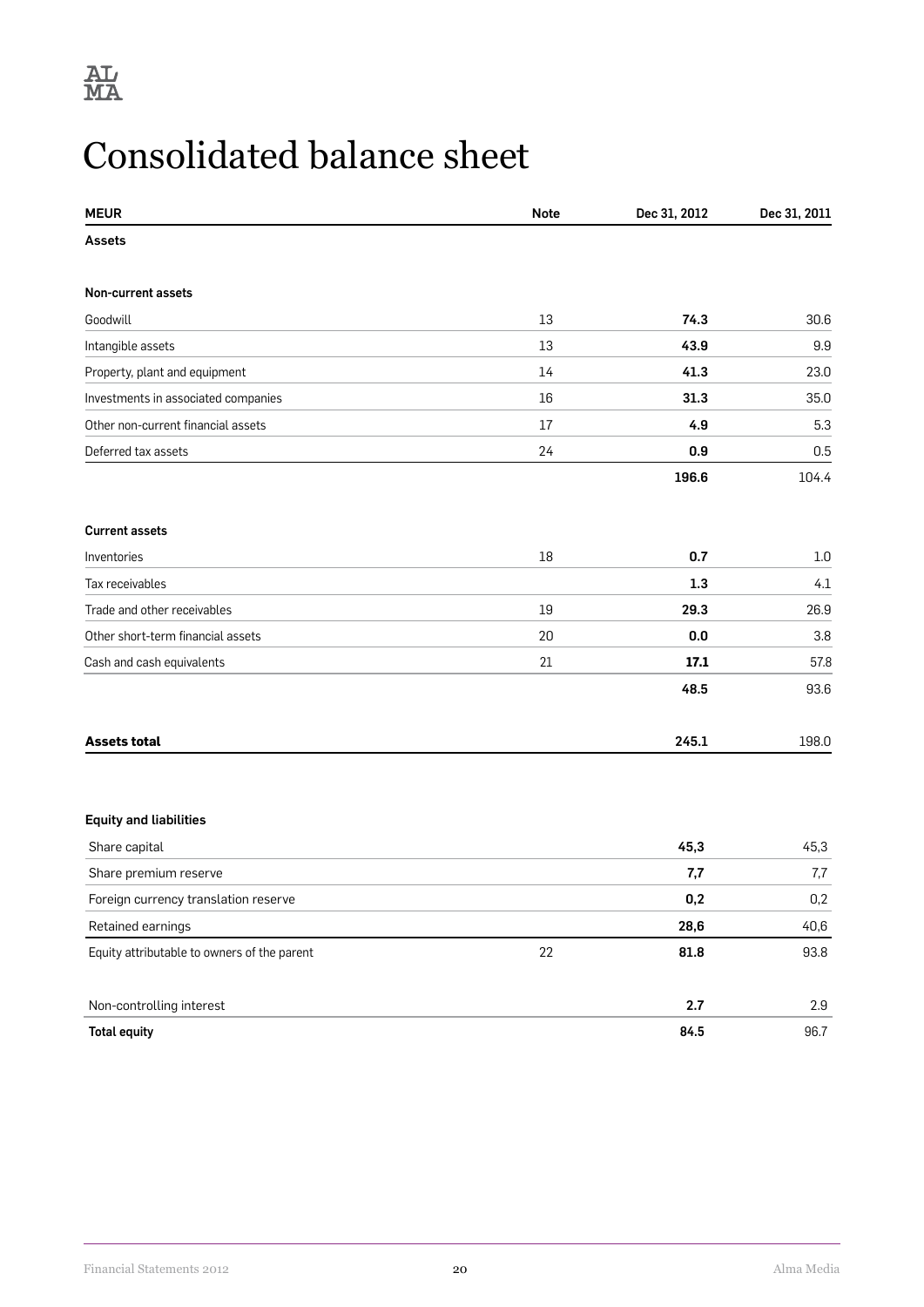## **AL<br>MA**

| <b>MEUR</b>                                                | <b>Note</b> | Dec 31, 2012 | Dec 31, 2011 |
|------------------------------------------------------------|-------------|--------------|--------------|
| <b>Non-current liabilities</b>                             |             |              |              |
| Non-current interest-bearing liabilities                   | 27          | 25.8         | 2.0          |
| Deferred tax liabilities                                   | 24          | 7.9          | 2.2          |
| <b>Pension liabilities</b>                                 | 25          | 2.4          | 2.6          |
| Provisions                                                 | 26          | 0.1          | 0.1          |
| Other financial liabilities                                | 29          | 0.4          | 0.9          |
| Other non-current liabilities                              |             | 0.3          | 0.3          |
|                                                            |             | 36.9         | 8.1          |
| <b>CURRENT LIABILITIES</b>                                 |             |              |              |
| Current interest-bearing liabilities                       | 27          | 53.5         | 23.5         |
| Advances received                                          |             | 14.8         | 28.2         |
| Income tax liability                                       |             | 0.0          | 1.5          |
| Provisions                                                 | 26          | 0.4          | 1.0          |
| Financial liabilities at fair value through profit or loss |             | 2.0          | 1.2          |
| Trade and other payables                                   | 30          | 53.0         | 37.7         |
|                                                            |             | 123.7        | 93.1         |
| Liabilities, total                                         |             | 160.5        | 101.2        |
| <b>Equity and liabilities, total</b>                       |             | 245.1        | 198.0        |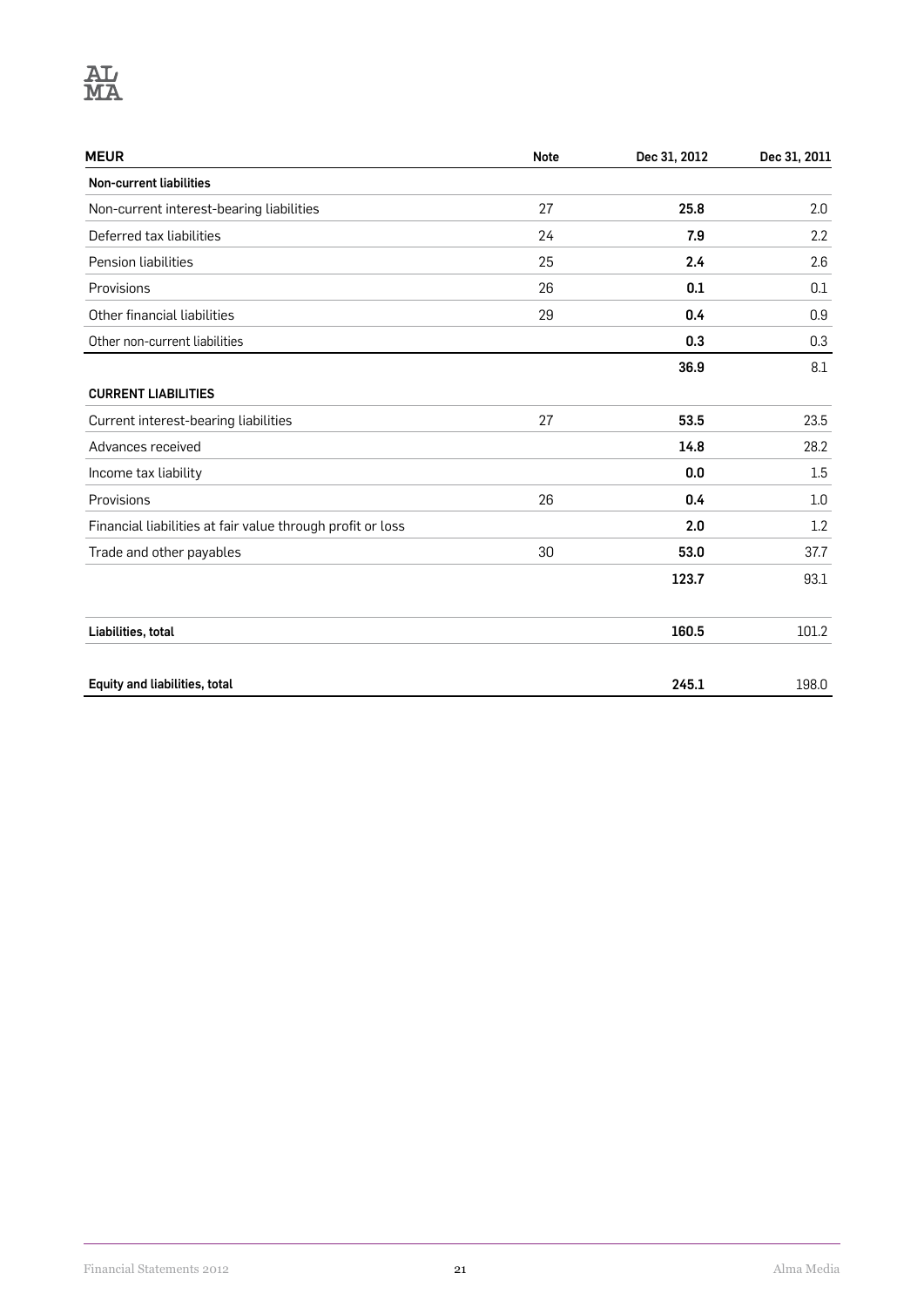## Consolidated cash flow statement

| <b>MEUR</b>                                          | <b>Note</b> | Jan 1 - Dec 31, 2012 | Jan 1 - Dec 31, 2011 |
|------------------------------------------------------|-------------|----------------------|----------------------|
|                                                      |             |                      |                      |
| <b>Operating activities</b>                          |             |                      |                      |
| Profit for the period                                |             | 17.4                 | 30.8                 |
| Adjustments                                          |             | 19.2                 | 20.2                 |
| Change in working capital                            |             | $-4.8$               | 14.2                 |
| Dividend received                                    |             | 0.9                  | 1.1                  |
| Interest received                                    |             | 0.2                  | 0.4                  |
| Interest paid                                        |             | $-2.4$               | $-1.3$               |
| Taxes paid                                           |             | $-5.7$               | $-14.6$              |
| Net cash flow from operating activities              |             | 24.9                 | 50.7                 |
|                                                      |             |                      |                      |
| Investing activities                                 |             |                      |                      |
| Acquisitions of tangible and intangible assets       |             | $-4.1$               | $-2.8$               |
| Proceeds from sale of tangible and intangible assets |             | 3.0                  | 0.0                  |
| Other investments                                    |             | $-0.1$               | $-0.1$               |
| Proceeds from sale of other investments              |             | 0.2                  | 0.1                  |
| Acquisition of subsidiaries and business operations  | 2           | $-64.3$              | $-0.1$               |
| Proceeds from sale of subsidiaries                   |             | 3.8                  | 2.5                  |
| Acquisition and sale of associated companies         | 16          | $-1.4$               | 0.4                  |
| Net cash flows from / (used in) investing activities |             | $-62.8$              | $-0.0$               |
|                                                      |             |                      |                      |
| Cash flow before financing activities                |             | $-38.0$              | 50.7                 |
|                                                      |             |                      |                      |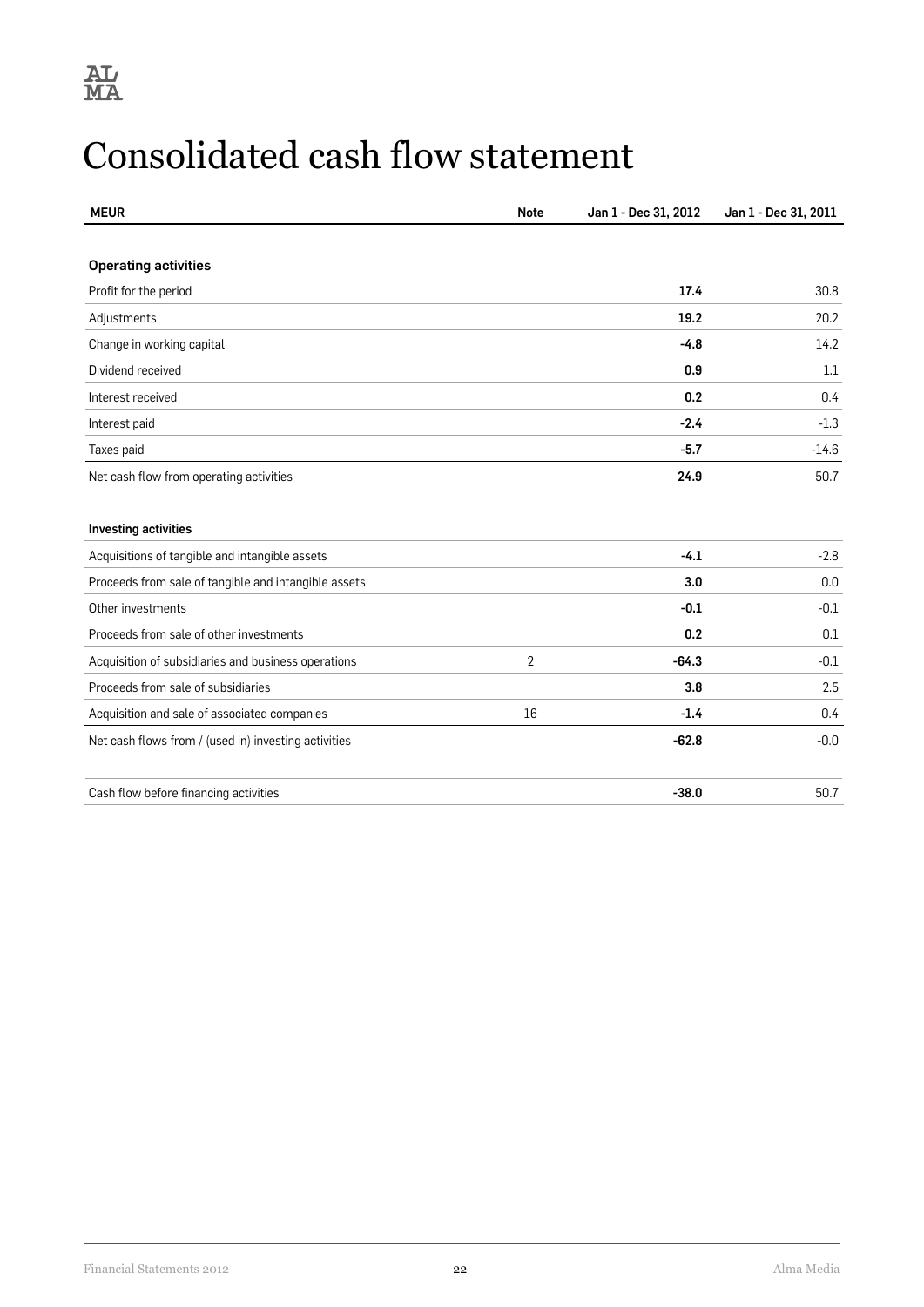| <b>MEUR</b>                                                                                              | <b>Note</b> | Jan 1 - Dec 31, 2012 | Jan 1 - Dec 31, 2011 |
|----------------------------------------------------------------------------------------------------------|-------------|----------------------|----------------------|
|                                                                                                          |             |                      |                      |
| <b>Financing activities</b>                                                                              |             |                      |                      |
| Proceeds from exercise of share options                                                                  |             | 0.0                  | 3.3                  |
| Current loans taken                                                                                      |             | 52.0                 | 37.0                 |
| Repayment of current loans                                                                               |             | $-22.0$              | $-15.0$              |
| Financial lease payments                                                                                 |             | $-1.4$               | -1.4                 |
| Change in interest-bearing receivables                                                                   | 20          | 0.0                  | 0.3                  |
| Dividends paid                                                                                           | 22          | $-31.5$              | $-53.2$              |
| Net cash flows from / (used in) financing activities                                                     |             | $-2.8$               | $-29.0$              |
| Change in cash and cash equivalent funds increase (+) decrease (-)                                       |             | $-40.8$              | 21.7                 |
| Cash and cash equivalents at beginning of period                                                         | 21          | 57.8                 | 36.3                 |
| Effect of change in foreign exchange rates                                                               |             | 0.1                  | $-0.2$               |
| Cash and cash equivalents at end of period                                                               | 21          | 17.1                 | 57.8                 |
|                                                                                                          |             |                      |                      |
| Further details for statement of cash flow                                                               | Note        | Jan 1 - Dec 31, 2012 | Jan 1 - Dec 31, 2011 |
| <b>OPERATING ACTIVITIES</b>                                                                              |             |                      |                      |
| Adjustments:                                                                                             |             |                      |                      |
| Depreciation, amortization and impairment charges                                                        | 13,14       | 13.0                 | 9.2                  |
| Share of results in associated companies                                                                 | 16          | 4.3                  | $-2.5$               |
| Capital gains (losses) on sale of fixed assets and other investments                                     |             | 1.7                  | $-0.4$               |
| Finance income and expenses                                                                              | 10          | $-1.5$               |                      |
| Taxes                                                                                                    |             |                      | 2.5                  |
|                                                                                                          | 11          | 6.3                  | 11.2                 |
| Change in provisions                                                                                     | 26          | $-0.8$               | 0.5                  |
| Other adjustments                                                                                        |             | $-3.8$               | $-0.2$               |
| Adjustments, total                                                                                       |             | 19.2                 | 20.2                 |
| Change in working capital:                                                                               |             |                      |                      |
| Change in trade receivable                                                                               |             | $1.8\,$              | $-0.4$               |
| Change in inventories                                                                                    |             | 0.3                  | 0.0                  |
| Change in trade payable                                                                                  |             | $-6.8$               | 14.5                 |
| Change in working capital, total                                                                         |             | $-4.8$               | 14.2                 |
|                                                                                                          |             |                      |                      |
| Investing activities                                                                                     |             |                      |                      |
| Investments financed through finance leases                                                              |             | $-26.8$              | $-3.1$               |
| Gross capital expenditure, payment-based *)<br>Sold and purchased business operations, non-payment-based |             | $-70.8$<br>$-13.7$   | $-3.3$<br>0.2        |

\*) Investments in tangible and intangible assets, investments in securities, subsidiary shares purchased, associated company shares purchased.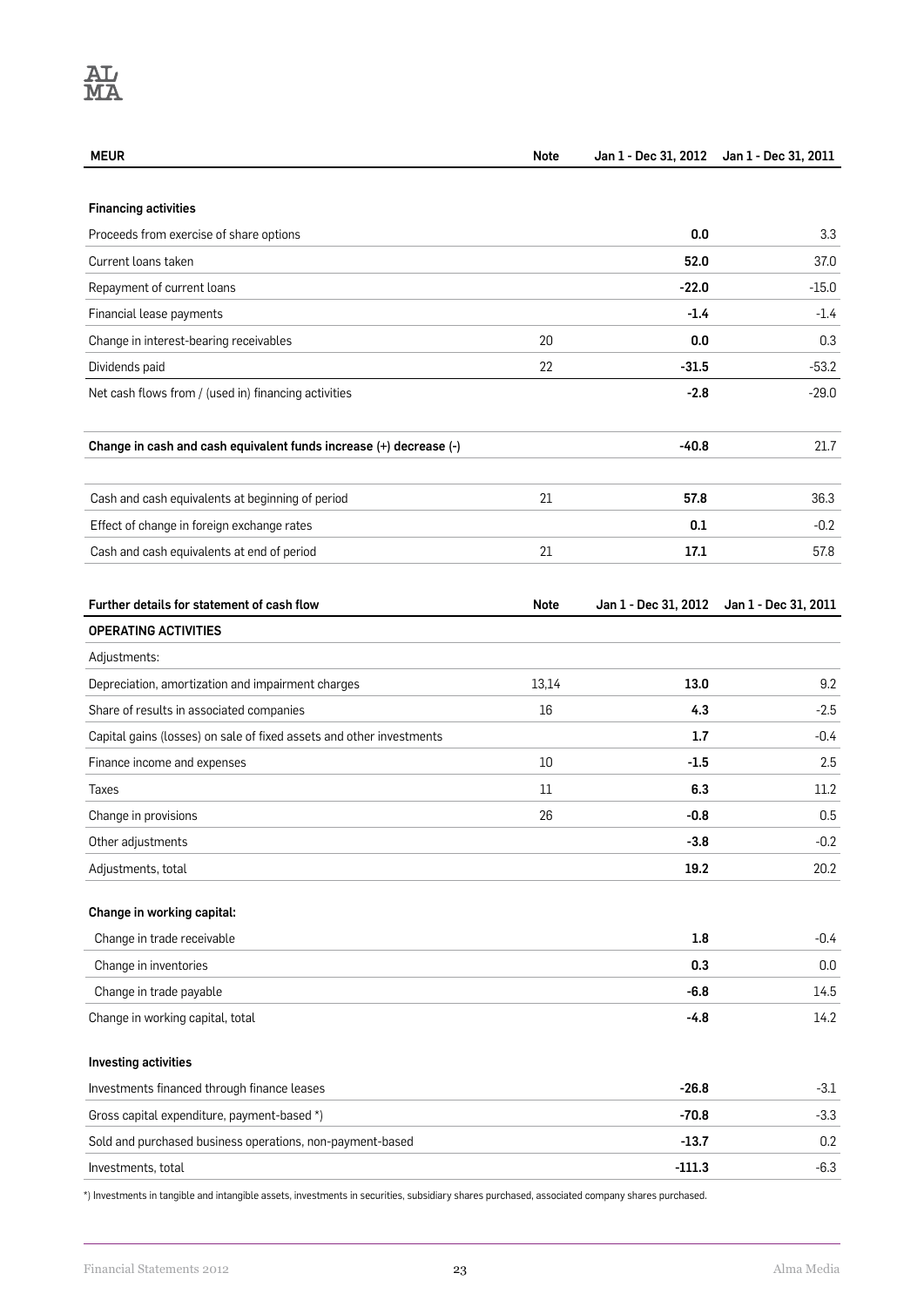## Consolidated statement of changes in equity

|                                          |             | Attributable to equity holders of the parent. |                         |                                                       |                             |                                                           |                                 |                 |
|------------------------------------------|-------------|-----------------------------------------------|-------------------------|-------------------------------------------------------|-----------------------------|-----------------------------------------------------------|---------------------------------|-----------------|
| <b>MEUR</b>                              | <b>Note</b> | <b>Share</b><br>capital                       | <b>Share</b><br>reserve | Foreign<br>currency<br>premium translation<br>reserve | <b>Retained</b><br>earnings | Equity<br>attributa-<br>ble to the<br>owners of<br>parent | Non-<br>controlling<br>interest | Total<br>equity |
| Total equity at jan 1, 2011              | 23          | 45.0                                          | 4.7                     | 0.4                                                   | 62.7                        | 112.8                                                     | 2.0                             | 114.8           |
| Profit for the period                    |             |                                               |                         |                                                       | 29.4                        | 29.4                                                      | 1.4                             | 30.8            |
| Other comprehensive income               |             |                                               |                         | $-0.1$                                                | $-0.1$                      | $-0.2$                                                    |                                 | $-0.2$          |
| Business transactions with the owners    |             |                                               |                         |                                                       |                             |                                                           |                                 |                 |
| Dividends paid by parent                 |             |                                               |                         |                                                       | $-52.4$                     | $-52.4$                                                   |                                 | $-52.4$         |
| Dividends paid by subsidiaries           |             |                                               |                         |                                                       |                             |                                                           | $-0.7$                          | $-0.7$          |
| Share-based payment<br>transactions      |             |                                               |                         |                                                       | $1.0\,$                     | 1.0                                                       |                                 | 1.0             |
| <b>Excercised options</b>                |             | 0.3                                           | 3.0                     |                                                       |                             | 3.3                                                       |                                 | 3.3             |
| Change in ownership in subsidiaries      |             |                                               |                         |                                                       | 0.0                         | 0.0                                                       | 0.2                             | 0.2             |
| Total equity at dec 31, 2011             | 23          | 45.3                                          | 7.7                     | 0.2                                                   | 40.6                        | 93.8                                                      | 2.9                             | 96.7            |
| Profit for the period                    |             |                                               |                         |                                                       | 16.6                        | 16.6                                                      | 0.8                             | 17.4            |
| Other comprehensive income               |             |                                               |                         | $-0.0$                                                | 0.4                         | 0.3                                                       |                                 | 0.3             |
| Business transactions with the<br>owners |             |                                               |                         |                                                       |                             |                                                           |                                 |                 |
| Dividends paid by parent                 |             |                                               |                         |                                                       | $-29.7$                     | $-29.7$                                                   |                                 | $-29.7$         |
| Dividends paid by subsidiaries           |             |                                               |                         |                                                       |                             |                                                           | $-1.3$                          | $-1.3$          |
| Share-based payment<br>transactions      |             |                                               |                         |                                                       | 0.8                         | $0.8\,$                                                   |                                 | $0.8\,$         |
| Excercised options                       |             |                                               |                         |                                                       |                             | $0.0\,$                                                   |                                 | $0.0\,$         |
| Change in ownership in subsidiaries      |             |                                               |                         |                                                       |                             |                                                           | 0.3                             | 0.3             |
| Total equity at dec 31, 2012             | 23          | 45.3                                          | $7.7\,$                 | 0.2                                                   | 28.6                        | $81.8\,$                                                  | 2.7                             | 84.5            |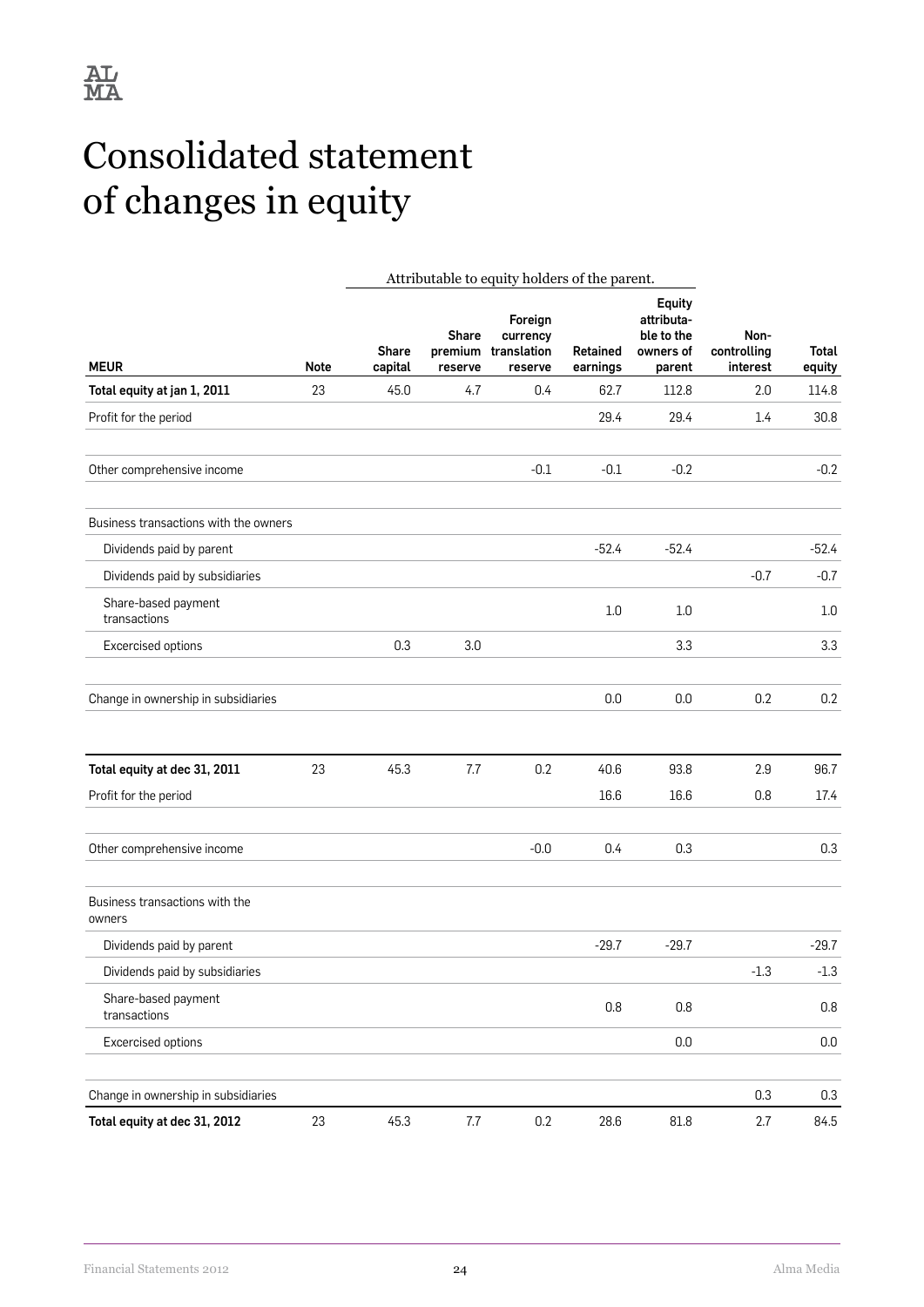## Accounting principles used in the consolidated financial statements

## General

Alma Media Group publishes newspapers, distributes business information and maintains online (internet) market places. The parent company, Alma Media Corporation, is a Finnish public limited company incorporated under Finnish law. Its registered office is in Helsinki, address: Alvar Aallonkatu 3 C, PO Box 140, FI-00101 Helsinki, Finland.

A copy of the financial statements is available on the company's website at www.almamedia.fi or from the head office of the parent company.

On February 14 2013, the Board of Directors approved the consolidated financial statements for publication. According to the Finnish Limited Liability Companies Act, shareholders have the opportunity to approve or reject the financial statements at the General Meeting of Shareholders held after publication. It is also possible to amend the financial statements at the General Meeting of Shareholders.

The figures in the financial statements are independently rounded.

## Consolidated financial statements

The consolidated financial statements have been prepared in accordance with the International Financial Reporting Standards, IFRS, applying the IAS and IFRS standards and the SIC and IFRIC interpretations in effect on December 31, 2012. International Financial Reporting Standards refer to the standards, and their interpretations, approved for application in the EU in accordance with the procedure stipulated in the EU's regulation (EC) no 1606/2002 and embodied in Finnish accounting legislation and the statutes enacted under it.

The notes to the consolidated financial statements also comply with Finnish accounting standards and the provisions of the Limited Liability Companies Act.

The Group adopted IFRS accounting principles during 2005 and in this connection has applied IFRS 1 (First-Time Adoption), the transition date being January 1, 2004.

The consolidated financial statements are based on the purchase method of accounting unless otherwise specified in the accounting principles described below. The financial statements are presented in thousands of euros.

The Group's parent company, Alma Media Corporation (corporate ID code FI19447574, called Almanova Corporation until 7 November 2005) was established on 27 January 2005. The company acquired the shares of the previous Alma Media Corporation (corporate ID code FI14495809) during 2005. The acquisition has been treated in the consolidated accounts as a reverse acquisition based on IFRS 3. This means that the acquiring company was the old Alma Media Corporation and the company being acquired was the Group's current legal parent company, Almanova Corporation. The net fair value of the assets, liabilities and contingent liabilities on the acquisition date did not differ from their carrying values in the company's accounts. The acquisition cost was equivalent to the net fair value of the assets, liabilities and contingent liabilities and therefore no goodwill was created by the acquisition. The accounting principles adopted for the reverse acquisition apply only to the consolidated financial statements.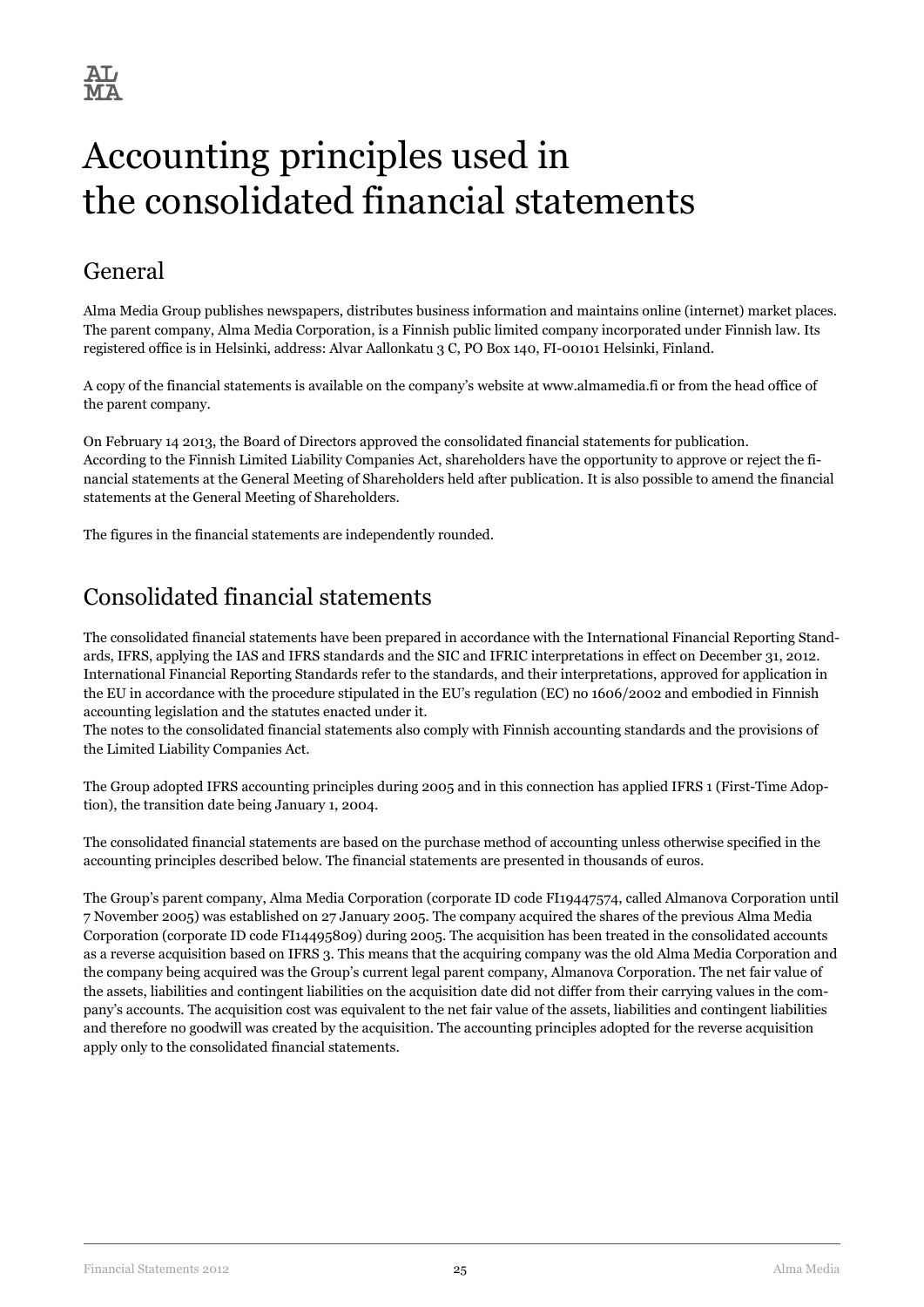## Impacts of standards adopted during 2012

The Group has adopted the following new standards and interpretations from 1 January 2012 onwards:

IFRS 7 Financial Instruments: Disclosures (amendment, effective for financial periods beginning on or after 1 July 2011)

The amendment will increase the transparency of disclosures of transfers of financial assets and enables users of the financial statements to evaluate the risks associated with transfers of financial assets and the effects of the risks on the entity's financial position, particularly with regard to the securitisation of financial assets. The amendment has no material effect on the consolidated financial statements of the Group.

IAS 12 Income Taxes (amendment, effective for financial periods beginning on or after 1 January 2012)

Previously, IAS 12 required an entity to evaluate what proportion of the carrying amount of an asset recognised at fair value on the balance sheet will be recovered through use (e.g. rental revenue) and what proportion through sale. The amendment introduces a presumption that recovery of the carrying amount will normally happen through sale. The presumption applies to deferred taxes arising from investment properties, property, plant and equipment and intangible assets that are measured using the fair value or revaluation model. The amendment has no material effect on the consolidated financial statements of the Group.

## Comparability of consolidated financial statements

The 2012 and 2011 financial years are comparable. The company has no discontinued operations to report in the 2011– 2012 financial periods.

## Subsidiary companies

All subsidiaries are consolidated in the Group's financial statements. Subsidiaries are companies in which the Group has a controlling interest. A controlling interest arises when the Group holds more than half of the voting power or over which the Group otherwise exercises the right of control. The existence of potential voting rights are also taken into consideration in evaluating whether the Group has a controlling interest when the instruments involving potential voting rights can be exercised at the time of evaluation. The right of control means the right to control the company's business and financial principles in order to extract benefit from its operations. The accounting principles applied in the subsidiaries have been brought into line with the IFRS principles applied in the consolidated financial statements. Mutual holdings are eliminated using the purchase method. Purchase consideration and the individualised assets and liabilities of the acquired entity are recognised at their fair value on the acquisition date. The costs related to the acquisition, with the exception of costs arising from the issue of equity or debt securities, are recorded as expenses. The purchase consideration does not include business operations that are treated separately from the acquisition. Their effect in conjunction with the acquisition is recognised through profit or loss. Additional purchase cost, if applicable, is recognised at fair value on the acquisition date and classified as a liability through profit or loss. Additional purchase cost classified as a liability is recognised through profit or loss at fair value on the last day of each reporting period.

Subsidiaries acquired are consolidated from the time when the Group gains the right of control, and divested subsidiaries until the Group ceases to exercise the right of control. All intra-group transactions, receivables, liabilities and profits are eliminated in the consolidated financial statements. The distribution of the profit for the year between the parent company owners and non-controlling interest shareholders is shown in the statement of comprehensive income. The eventual non-controlling interest in the acquired companies are measured at fair value or to the amount corresponding to the share of the non-controlling interest based on the proportionate share of the specified net assets. The measurement method is defined for each acquisition separately. The amount of shareholders' equity attributable to non-controlling interests is shown as a separate item in the balance sheet under shareholders' equity. The comprehensive profit is allocated to the shareholders of the parent company and the non-controlling interest in its total amount, also the accumulated losses.

Acquisitions that took place before 1 January 2010 are recognised according to the provisions valid at the time.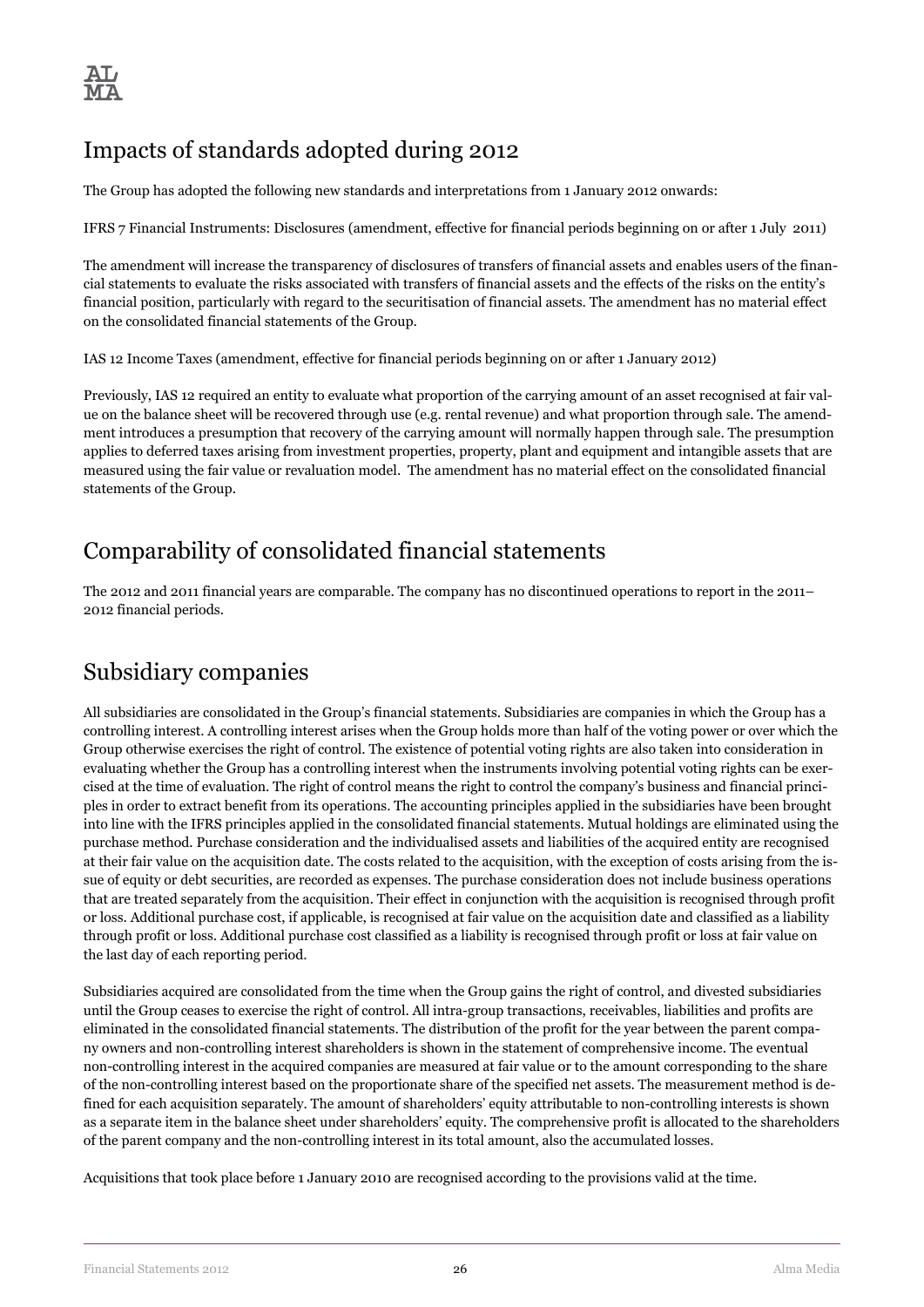### Associated companies

Associated companies are those in which the Group has a significant controlling interest. A significant controlling interest arises when the Group holds 20% or more of the company's voting power or over which the Group otherwise is able to exercise significant control. Associated companies are consolidated using the equity method. Investments in associated companies include any goodwill arising from their acquisition. If the Group's share of the associated company's losses exceeds the book value of the investment, this investment is entered at zero value in the balance sheet and any losses in excess of this value are not recognized unless the Group has obligations with respect to the associated company. The Group's share of the results of its associated companies is shown as a separate item under operating profit. The Group's share of its associated companies' other changes in comprehensive income are recognised in the consolidated comprehensive income statement under other comprehensive income.

### Joint venture entities

Joint venture entities are companies in which the Group exercises joint control with one or more other parties. The Group's jointly controlled assets include shares in the joint venture Mascus A/S established in 2007 (until February 2011) and shares in mutually owned property companies and housing companies. The Group acquired a controlling interest in Mascus A/S in February 2011. Joint venture entities are consolidated in accordance with the proportionate consolidation method permitted under IAS 31.

### Translation of items denominated in foreign currencies

Figures in the consolidated financial statements are shown in euro, the euro being the functional and presentation currency of the parent company. Foreign currency items are entered in euro at the rates prevailing at the transaction date. Monetary foreign currency items are translated into euro using the rates prevailing at the balance sheet date. Non-monetary foreign currency items are measured at their fair value and translated into euro using the rates prevailing at the balance sheet date. In other respects non-monetary items are measured at the rates prevailing at the transaction date. Exchange rate differences arising from sales and purchases are treated as additions or subtractions respectively in the statement of comprehensive income. Exchange rate differences related to loans and loan receivables are taken to other finance income and expenses in the profit or loss for the period.

The income statements of foreign Group subsidiaries are translated into euro using the weighted average rates during the period, and their balance sheets at the rates prevailing on the balance sheet date. Goodwill arising from the acquisition of foreign companies is treated as assets and liabilities of the foreign units in question and translated into euro at the rates prevailing on the balance sheet date. Translation differences arising from the consolidation of foreign subsidiaries and associated companies are entered under shareholders' equity. Exchange differences arising on a monetary item that forms part of the reporting entity's net investment in the foreign operation shall be recognized in the balance sheet and reclassified from equity to profit or loss on disposal of the net investment.

## Assets available for sale and discontinued operations

Assets available for sale, and the assets related to the discontinued operation that are classified as available for sale, are measured at the lower of their book value or their fair value less the costs arising from their sale. The Group does not have assets classified under assets available for sale in the financial statements for 2012 or 2011.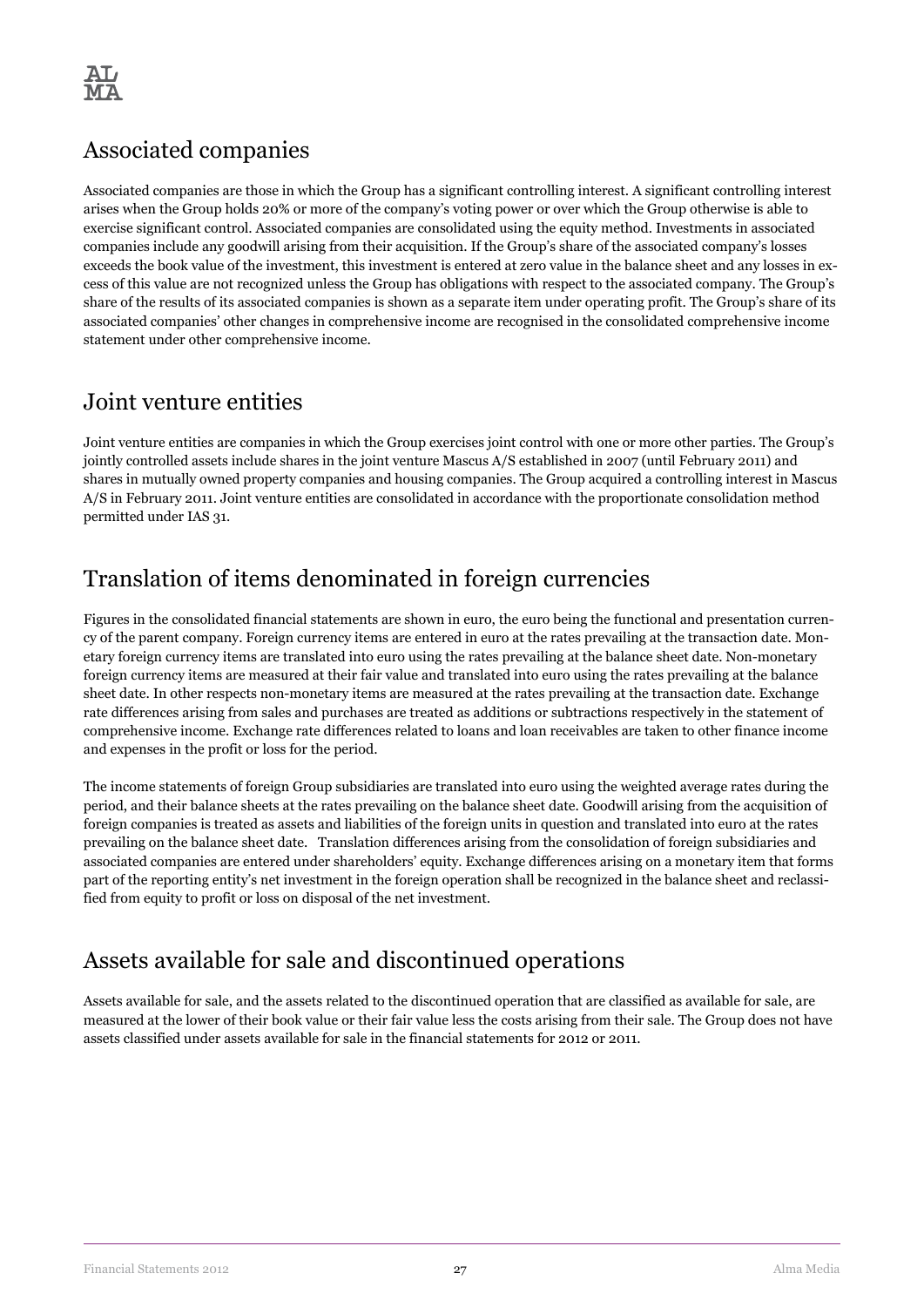### Recognition principles

Reported revenue includes the income from the sale of goods and services at fair value and adjusted by indirect taxes, discounts and foreign currency exchange rate differences. Income from the sale of goods is recognized when the material risks and rewards incidental to ownership of the goods have been transferred to the buyer. Rental income is recognized in equal installments over the rental period. Income from services is recognized in accordance with their percentage of completion at the balance sheet date. License and royalty income is recognized in accordance with the actual content of the agreement.

## Employee benefits

Employee benefits cover short-term employee benefits, other long-term benefits, termination benefits, and post-employment benefits.

Short-term employee benefits include, among others, salaries and benefits in kind, annual holidays and bonuses. Other long-term benefits include, for example, a celebration, holiday or remuneration (e.g. bonuses for years of service) based on a long period of service. Termination benefits are benefits that are paid due to the termination of an employee's contract and not from service in the company.

Post-employment benefits comprise pension and benefits to be paid after termination of the employee's contract, such as life insurance and healthcare. These benefits are classified as either defined contribution or defined benefit plans. The Group has both forms of benefit plans.

Payments made under defined contribution plans are entered in the profit or loss in the period that the payment applies to. The disability pension component of the Finnish Employees' Pension System (Tyel) handled by insurance companies was reclassified under IFRS as a defined contribution plan from the beginning of 2006. Accordingly, this is treated as a defined contribution plan in the financial statements.

Defined benefit plans are all those that do not meet the criteria for a defined contribution plan. In Alma Media Group, supplementary pension obligations arising from voluntary plans are treated as defined benefit plans. In a defined benefit pension plan, the company is left with additional obligations also after the payment for the period is made. Actuarial calculations are acquired annually for plans classified as defined benefit plans as a basis for entering the expense, debt or asset item. Debt recognized in the balance sheet is the difference between the present value of the pension obligation and the fair value of the plan assets, on the one hand, and the unrecognized actuarial profits and losses on the other.

Obligations arising from defined benefit plans are calculated for each arrangement separately. Pension costs are recognised as expenses over the beneficiaries' period of employment in the Group based on calculations made by authorised actuaries. Obligations arising from defined benefit plans are calculated using actuarial assumptions. These are divided into demographic and economic assumptions. Demographic assumptions are mortality rates, termination rates and the commencement of disability. Economic assumptions are the discount rate, future salary levels, the expected yield from the plan's assets, and estimated rate of inflation.

Alma Media applies the corridor method in the treatment of actuarial gains and losses, under which actuarial gains and losses are entered in the balance sheet. The accumulated unrecognized actuarial gains and losses, net, are entered in the profit or loss if at the end of the previous period they exceed the greater of the following: 10% of the present value of the defined benefit obligation on the day in question (before deduction of plan assets), or 10% of the fair value of the plan assets on the day in question. These limits are calculated for, and applied to, each defined benefit plan separately. The portion of the actuarial gains and losses entered in the profit or loss for each defined benefit plan is the excess divided by the expected average remaining service lives of the participating employees, i.e. the portion for only one year.

On January 2013 becomes effective amended IAS 19 Employee Benefits. Alma Media adopts amended IAS 19 principles from the beginning of 2013. The amendment requires immediate recognition of actuarial gains and losses in other comprehensive income items, discontinuing the use of the corridor method and measuring finance cost based on net interest. Amended standard will be adopted retrospectively according to IAS 8 standard Accounting Policies, Changes in Accounting Estimates and Errors, i.e. comparable period 2012 will be accounted according to amended IAS 19. The amendment has effect of increasing Group liability resulting from defined pension benefit plans.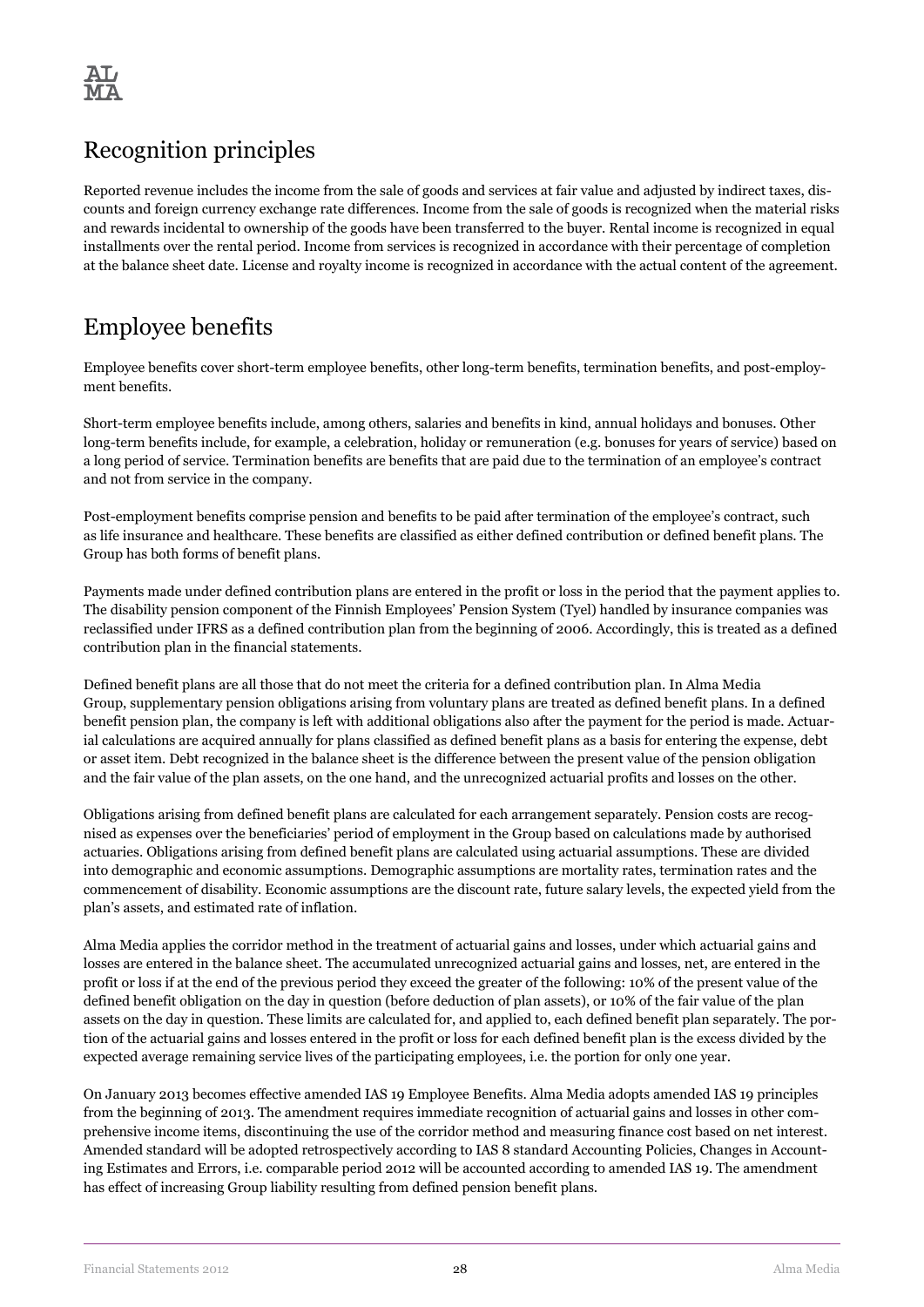### Share-based payments

On the balance sheet date, December 31, 2012, Alma Media has current stock option schemes for senior management launched in spring 2009. The 2009 stock options are measured at fair value on the date of issue and expensed during the vesting period. The expense determined at the time of issue is based on the Group's estimate of the number of stock options that are expected to generate rights at the end of the vesting period. Their fair value is determined using the Forward Start Option Rubinstein (1990) model based on the Black–Scholes option pricing model. The Group updates the estimate of the final amount of options on each balance sheet date. When the stock options are exercised, the cash payments received from the subscription of shares, adjusted for transaction costs, are entered in shareholders' equity. Payments received for share subscriptions based on stock options issued prior to the entry into force on 1 September 2006 of the Finnish Limited Liability Companies Act (21.7.2006/624) have been recognised in share capital and the share premium reserve in accordance with the terms of the respective option programmes. Payments received for share subscriptions based on stock options issued after the entry into force of the Companies Act, adjusted for transaction costs, are recognised in the reserve for invested non-restricted equity in accordance with the terms of the respective option programmes. The 2009 stock option schemes and their impacts on the profit or loss and balance sheet are described in the notes to the financial statements.

#### Leasing agreements

Leases applying to tangible assets in which the Group holds a significant share of the risks and rewards incremental to their ownership are classified as finance leases. These are recognized in the balance sheet as assets and liabilities at the lower of their fair value or the present value of the required minimum lease payments at inception of the lease. Assets acquired through finance leases are depreciated over their useful life, or over the lease term, if shorter. Lease obligations are included under interest-bearing liabilities.

Other leases are those in which the risks and rewards incremental to ownership remain with the lessor. When the Group is the lessee, lease payments related to other leases are allocated as expenses on a straight-line basis over the lease term. The lease payments during the future periods are presented as contingent liabilities. When the Group is the lessor, lease income is entered in the profit or loss on a straight-line basis over the lease term.

The Group has made purchasing agreements that include a lease component. Any such arrangements in effect are treated according to the IFRIC 4 interpretation and the arrangements are accounted for based on their actual content.

The Group's current purchasing agreements that include a lease component are treated as other leases in accordance with IAS 17.

### Taxes and deferred taxes included in the taxable income for the period

The tax expense in the profit or loss comprises the tax based on the company's taxable income for the period together with deferred taxes. The tax based on taxable income for the period is the taxable income calculated on the applicable tax rate in each country of operation. The tax is adjusted for any tax related to previous periods.

Deferred tax assets and liabilities are recognized on all temporary differences between their book and actual tax values. Deferred tax is not calculated if the difference is not expected to be reversed in the foreseeable future. Deferred taxes are calculated using the tax rates enacted by the balance sheet date. Deferred tax assets are recognized to the extent that it is probable that taxable profit will be available against which the deductible temporary differences can be utilized. A deferred tax liability is recognized on non-distributed retained earnings of subsidiaries when it is likely that the tax will be paid in the foreseeable future.

Deferred tax assets and liabilities are netted by the company when they relate to income tax levied by the same tax authority and when the tax authority permits the company to pay or receive a single net tax payment. Deferred taxes are recognised to the extent that it is probable that taxable profit will be available against which the deductible temporary differences can be utilised. For this purpose, the conditions for the recognition of deferred taxes are assessed on the final day of each reporting period.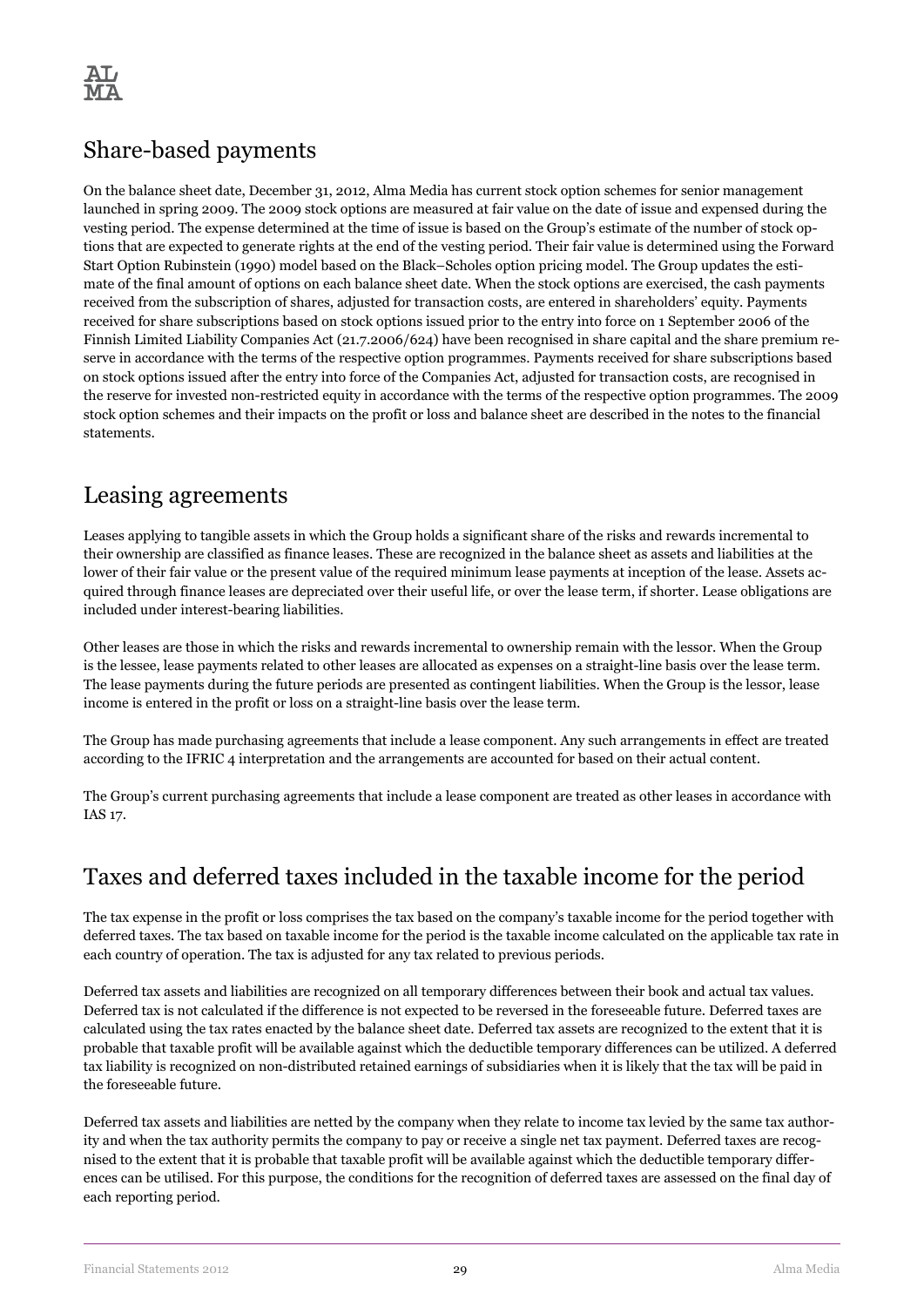### Property, plant and equipment

Property, plant and equipment are measured at cost less depreciation, amortization and impairment losses. The acquisition cost includes the costs arising directly from the acquisition of a tangible asset. In the event that a tangible asset comprises several components with different useful lives, each component will be recognised as a separate asset.

Straight line depreciation is entered on the assets over their estimated useful lives. Depreciation is not entered on land.

| The estimated useful lives are: |                 |
|---------------------------------|-----------------|
| <b>Buildings</b>                | $30 - 40$ years |
| <b>Structures</b>               | 5 years         |
| Machinery and equipment         | $3-15$ years    |
| Large rotation printing presses | 20 years        |

The residual value and useful life of an asset are reviewed, at a minimum, at the end of each financial period and adjusted, where necessary, to reflect the changes in their expected useful lives.

When an item of property, plant and equipment is replaced, the costs related to this new item are capitalized. The same procedure is applied in the case of major inspection or service operations. Other costs arising later are capitalized only when they give the company added economic benefit from the asset. All other expenses, such as normal service and repair procedures, are entered as an expense in the profit or loss as they arise.

Gains and losses arising from the decommissioning and sale of tangible assets are recognised through profit and loss under other operating income and expenses. The gain or loss on sale is defined as the difference between the selling price and the remaining acquisition cost.

### Intangible assets

Goodwill created through mergers and acquisitions is recorded at the amount by which the sum of the purchase price, the share of the non-controlling interest in the acquired entity and the purchaser's previously held share in the entity exceed the fair value of the net assets acquired. Acquisitions carried out between 1 January 2004 and 31 December 2009 were recognised according to the previous version of IFRS 3 (2004). Goodwill created through mergers that were carried out prior to 2004 corresponds with the book value under earlier accounting standards, which was used as the acquisition cost. Goodwill represents the excess of the acquisition cost over the Group's share of the net fair values of the acquired company's assets at the time of acquisition. Goodwill is applied to cash-generating units and tested on the transition date and thereafter annually for impairment. Goodwill is measured at the original acquisition cost less impairment losses.

Research costs are entered as an expense in the period in which they arise. Development costs arising from the development of new or significantly improved products are capitalised as intangible assets when the costs of the development stage can be reliably determined, the product is technically feasible and economically viable, the product is expected to produce an economic benefit and the Group has the intention and the required resources to complete the development effort. Capitalised development costs include the costs of material, labour and testing, as well as capitalised borrowing costs, if any, that directly arise from the process of making the product complete for its intended purpose. Development costs that have previously been recognised as expenses will not be capitalised at a later date.

Patents, copyright and software licenses with a finite useful life are shown in the balance sheet and expensed on a straightline basis in the profit or loss during their useful lives. No depreciation is entered on intangible assets with an indefinite useful life; instead, these are tested annually for impairment. In Alma Media, intangible assets with an indefinite useful life are trademarks measured at fair value at the time of acquisition.

The useful lives of intangible assets are 3–10 years.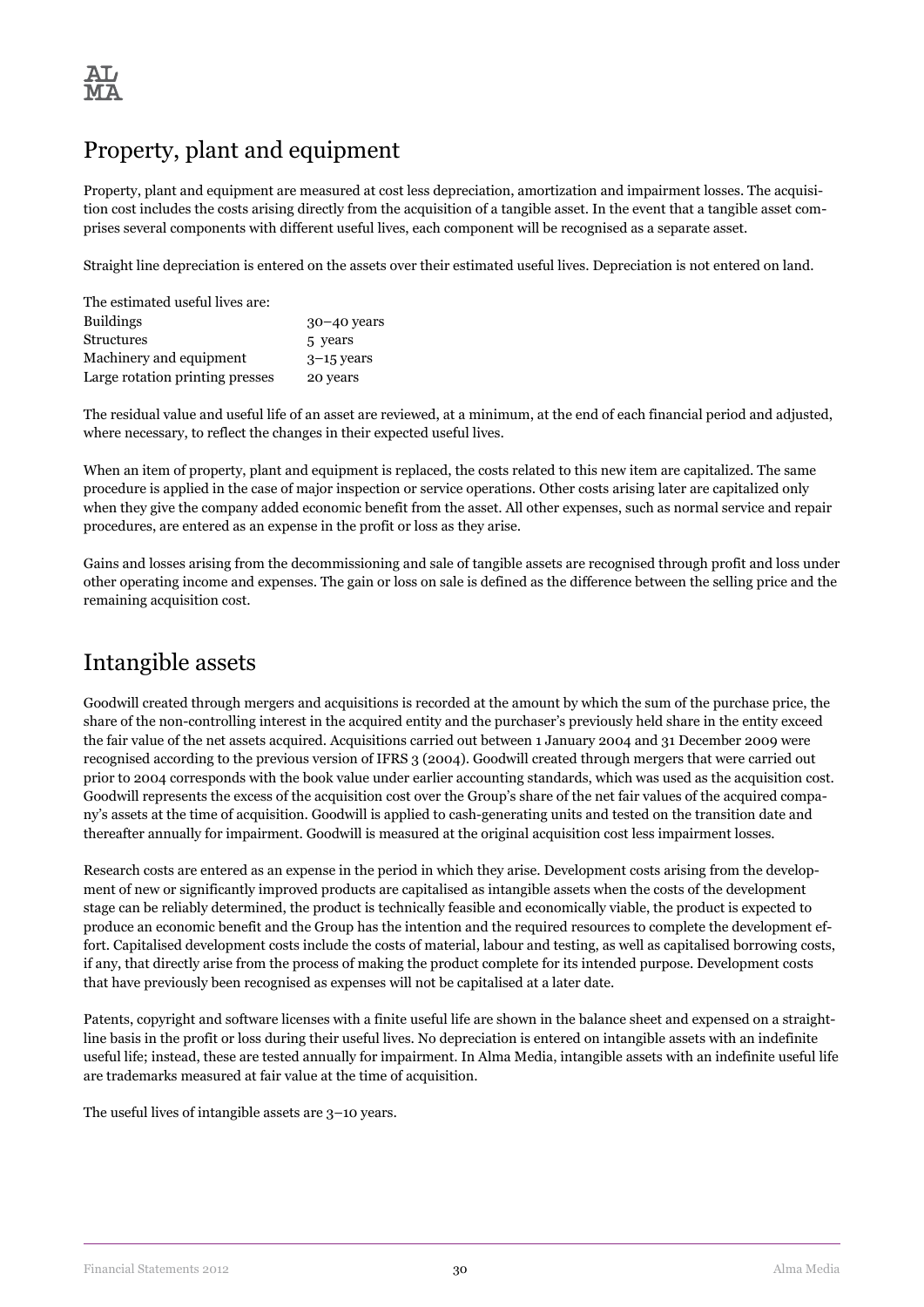## Impairments

On each balance sheet date, Alma Media assesses the carrying amounts of its assets to determine whether there is any indication of impairment. If any such indication exists, the recoverable amount of the asset is estimated. In addition, the recoverable amounts of the following assets are assessed annually whether or not indications of impairment exist: goodwill and intangible assets with an indefinite useful life, and capitalized development costs for projects in progress. The recoverable amounts of intangible and tangible assets are determined as the higher of the fair value of the asset less cost to sell, or the value in use. Impairment losses are recognized when the carrying amount of the asset or cash-generating unit exceeds the recoverable amount. Impairment losses are recognized in the profit or loss. An impairment loss may be reversed if circumstances regarding the intangible or tangible assets in question change. Impairment losses recognized on goodwill are never reversed.

### Inventories

Inventories are materials and supplies, work in progress and finished goods. Fixed overhead costs are capitalized to inventories in manufacturing. Inventories are measured at the lower of their acquisition cost or net realizable value. The net realizable value is the sales price expected to be received on them in the normal course of business less the estimated costs necessary to bring the product to completion and the costs of selling. The acquisition cost is defined by the FIFO (first-infirst-out) method. Within Alma Media, inventories mainly comprise the production materials used for newspaper printing.

## Financial assets, derivative contracts and hedge accounting

The Group's financial assets have been classified into the following categories as required by IAS 39: financial assets at fair value through profit or loss, held-to-maturity investments, loans and receivables, and available-for-sale financial assets. Financial assets are classified according to their purpose when acquired and at the time of acquisition.

Financial assets at fair value through profit or loss are contingent considerations from the sales of the business operations and derivatives. Contingent considerations arise in sales of business operations. The company employs derivative instruments to hedge against changes in paper and electricity prices. Contingent considerations and derivatives are measured at their fair value on the balance sheet date. Changes in fair value of the considerations are recognized in the profit or loss. Changes in the fair value of paper derivatives are recognized under Material Purchases and of electricity derivatives under Other Operating Costs in the profit or loss. Matured derivatives are recognized in the profit or loss in the period during which they mature. The company does not apply hedge accounting.

Loans and Other Receivables are valued at their amortized cost. In Alma Media, this group consists of trade receivable and other receivables. The amount of uncertain receivables is estimated based on the risks associated with individual items. A debtor experiencing considerable financial difficulties, the probability of bankruptcy, the failure to make payments or having payment delayed by more than 180 days are evidence of the impairment of trade receivables. Credit losses are entered as an expense in the profit or loss.

Held to maturity investments are financial assets that mature on a given date and which the Group intends and is able to keep until this date. These are measured at amortized cost.

Available-for-sale financial assets are measured at their fair value and the change in fair value is entered in other comprehensive income and presented under equity. Accrued changes in fair value are transferred from equity to profit or loss as adjustments arising from reclassification when the asset is sold or when its value has decreased to the extent that impairment loss is recognised. This category comprises financial assets that are not classified in any of the other categories. The Group also classifies investments in unquoted shares in this category, but these investments are measured at acquisition cost in the financial statements because they cannot be reliably valued at fair value.

Cash and cash equivalents consist of cash, demand and time deposits, and other short-term highly liquid investments.

The transaction date is generally used when recognizing financial assets. Financial assets are derecognized from the balance sheet when the Group has lost the contractual right to the cash flows or when the Group has transferred a substantial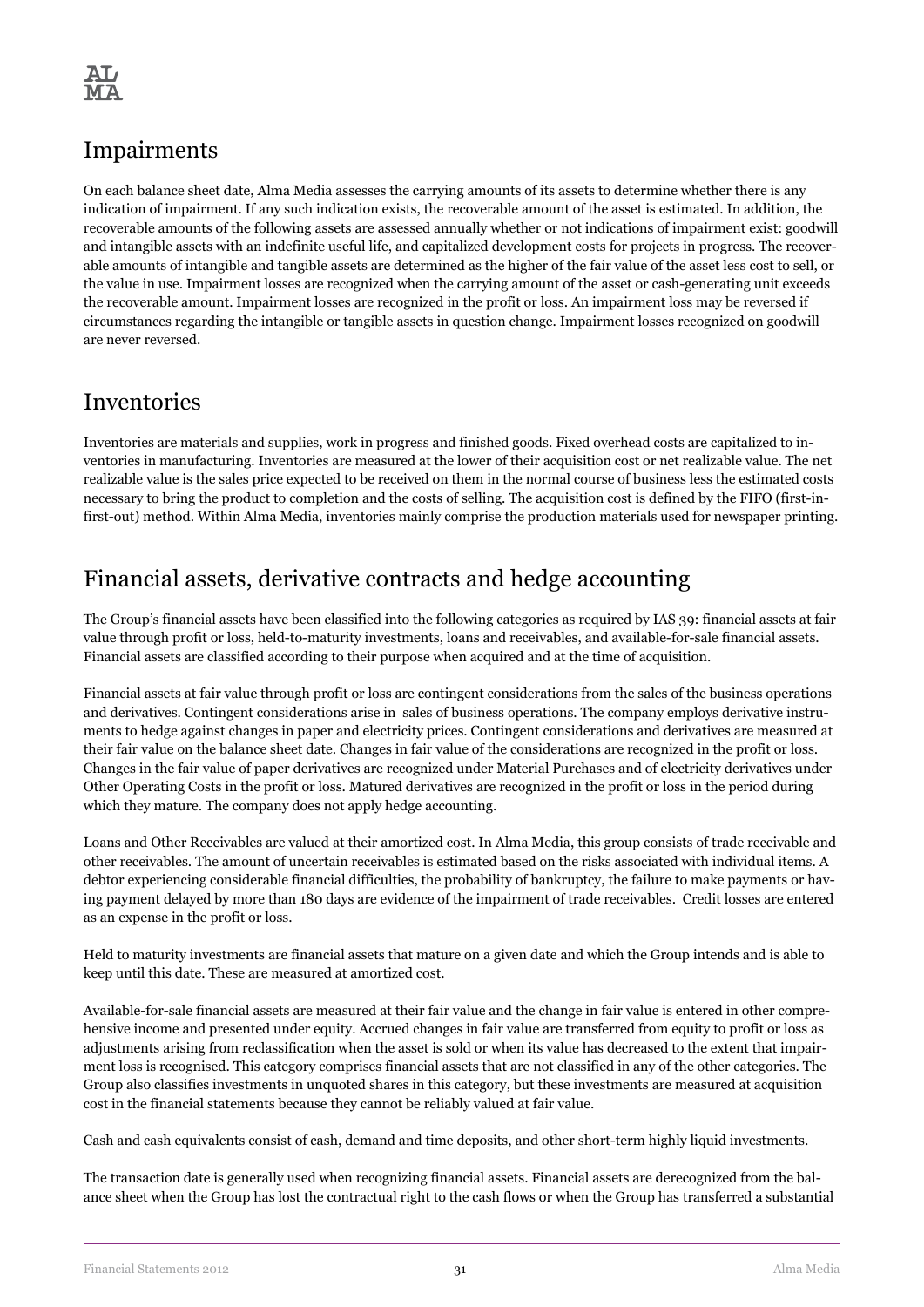portion of the risks and income to an external party.

On the final day of each reporting period, the Group evaluates whether there is objective evidence of impairment with regard to an individual financial asset or a group of financial assets.

### Financial liabilities and borrowing costs

Contingent considerations arising from the business acquisitions are classified as financial liabilities through profit or loss. They are recognized at fair value in the balance sheet and the change in fair value is recognized in the financial items through profit or loss.

Other financial liabilities are initially recognized in the balance sheet at fair value. Later all the other financial liabilities are measured at amortized cost. Financial liabilities are included in current and long-term liabilities and can be interest-bearing or non-interest bearing.

Costs arising from interest-bearing liabilities are expensed in the period in which they arise. The Group has not capitalized its borrowing costs because the Group does not incur borrowing costs on the purchase, building or manufacturing of an asset in the manner specified in IAS 23.

## Provisions and contingent liabilities

Provisions are recognized when the Group has a present legal or constructive obligation as a result of past events, and when it is probable that an outflow of resources will be required to settle the obligation and a reliable estimate of the amount of the obligation can be made. Provisions are measured at the present value of the costs required to fulfill the obligation. The provision is discounted if the time-value of the money is significant with respect to the size of the provision. Examples of provisions entered by Alma Media are rental expenses on vacant office premises (loss-making agreements), provisions to cover restructuring costs, and pension obligation provisions on unemployment pension insurance.

A restructuring provision is entered when the Group has prepared and started to put into effect a detailed restructuring plan or has informed those affected by the restructuring of the key aspects of the plan. No provisions are entered for expenses related to the Group's regular operations.

A provision is entered on loss-making agreements when the immediate costs required to fulfill the obligation exceed the benefits available from the agreement. A restructuring provision is entered when the Group has prepared and started to put into effect a detailed restructuring plan or has informed employees about this.

The Group prepares monthly and quarterly estimates on the adequacy of the provisions, and the amounts are adjusted based on actual expenses and changes in estimates.

A contingent liability is a possible obligation that arises from past events and whose existence will be confirmed only by the occurrence or non-occurrence of one or more uncertain future events that are not within the Group's control. A contingent liability can also be a present obligation that is not recognised because it is not probable that the payment obligation will be realised, or the amount of the obligation cannot be measured with sufficient reliability. Contingent liabilities are presented in the notes to the financial statements.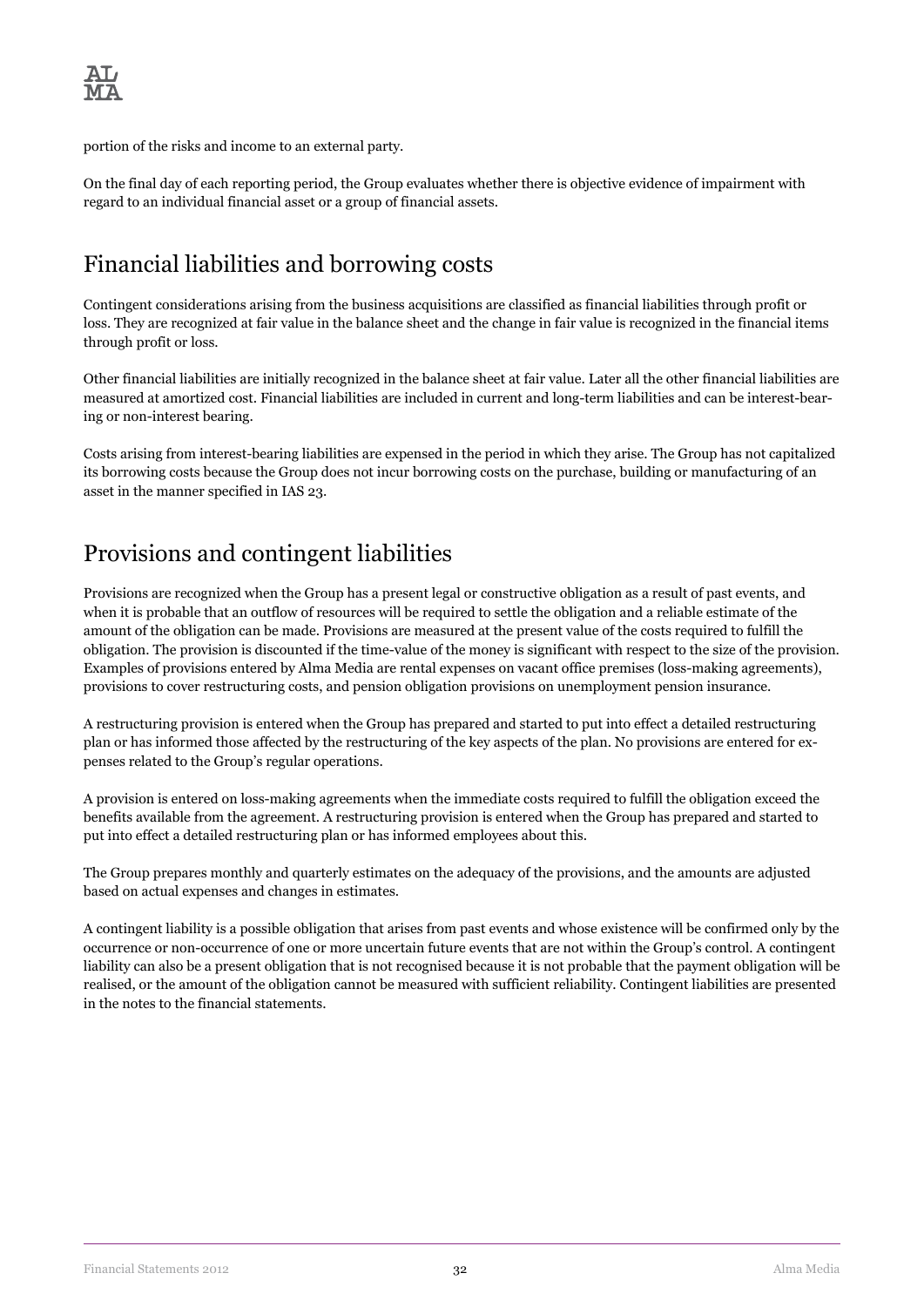## Operating profit

IAS 1 Presentation of Financial Statements does not include a definition of operating profit. The operating profit is the net amount formed when other operating profit is added to net sales, and the following items are then subtracted from the total: material and service procurement costs adjusted for the change in inventories of finished and unfinished products; the costs arising from employee benefits; depreciation, amortization and impairment costs; and other operating expenses. All other items in the profit or loss not mentioned above are shown under operating profit. Exchange rate differences and changes in the fair value of financial assets and liabilities at fair value through profit or loss are included in operating profit if they arise on items related to the company's normal business operations; otherwise they are recognized in financial items.

### Segment reporting and its accounting principles

In its financial statements, Alma Media Group reports the Newspapers, Kauppalehti Group and Digital Consumer Services segments. The printing and distribution operations and parent company's operations are reported in Other Operations.

The segment structure was changed from the beginning of 2012. The new Digital Consumer Services segment consists of the former Marketplaces segment as well as the Alma Diverso operating segment. Alma Diverso comprises the digital consumer services previously reported in the Newspapers segment, namely Telkku.com, Kotikokki.net, Neffit.fi, Nytmatkaan. fi, Suomenyritykset.fi and E-kontakti.fi as well as the development of the technical platform of the online services of the regional and local newspapers, previously reported in Other Operations.

With the change in the structure and composition of the reportable segments, Alma Media has, in accordance with the IFRS 8 Operating Segments standard, adjusted the corresponding items in segment information for the comparison period 2011.

Alma Media Group's geographical segments cannot be distinguished and therefore segment reporting is restricted to the business segments listed above. The segment information is based on Group management internal reporting in which the valuation of assets and liabilities is based on IFRS standards.

## Non-recurring items

Non-recurring items are income or expense arising from non-recurring or rear events. Gains or losses from the sale of business operations or assets, gains or losses from discontinuing or restructuring business operations as well as impairment losses of goodwill and other assets are recognized as non-recurring items. Non-recurring items are recognized within the corresponding income or expense group. Non-recurring items are described in the Report by the Board of Directors.

### Accounting principles requiring management's judgement and key sources of estimation uncertainty

The preparation of the consolidated financial statements in conformity with IFRS requires management to make estimates and assumptions which may differ from actual results in the future. Management is also required to use its discretion as to the application of the accounting principles used to prepare the statements. The estimates are based on management's best understanding on the balance sheet date. Any changes to these estimates and assumptions are entered in the accounts for the period in which the estimates or assumptions are adjusted and for all periods thereafter.

## Accounting principles requiring management's judgement:

Operating leases: The Group has significant lease agreements for its business premises. Based on assessment of the terms of the agreements, the Group has determined that it does not bear any significant rewards and risks incidental to the ownership of the premises and therefore the agreements are by nature operating lease agreements.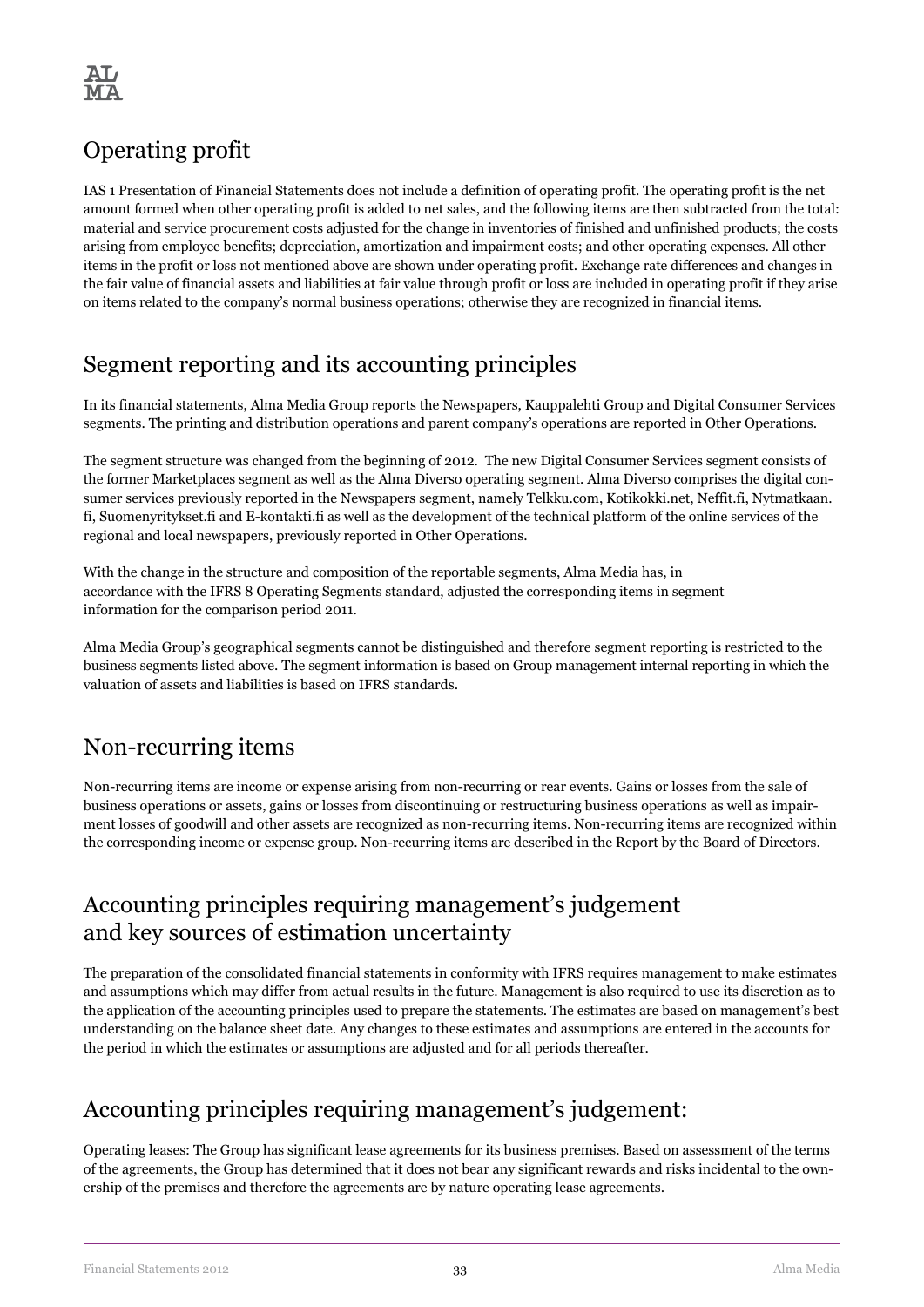### Key sources of estimation uncertainty:

The determination of the fair value of intangible assets in conjunction with business combinations is based on the management's estimate of the cash flows related to the assets in question. The determination of the fair value of liabilities related to contingent considerations arising from business combinations are based on the management's estimate. The key variables in the change in fair value of contingent considerations are estimates of future operating profit.

Impairment tests: The Group tests goodwill and intangible assets with an indefinite useful life for impairment annually and reviews any indications of impairment in the manner described above. The amounts recoverable from cash-generating units are recognized based on calculations of their fair value. The preparation of these calculations requires the use of estimates. The estimates and assumptions used to test major goodwill items for impairment, and the sensitivity of changes in these factors with respect to goodwill testing is described in more detail in the note which specifies goodwill.

Useful lives: Estimating useful lives used to calculate depreciation and amortization also requires management to estimate the useful lives of these assets. The useful lives used for each type of asset are listed above under Property, Plant and Equipment and Intangible Assets.

Other estimates: Other management estimates relate mainly to other assets, such as the current nature of receivables and capitalized R&D costs, to tax risks, to determining pension obligations, to the utilization of tax assets against future taxable income.

### Events subsequent to the closing of the accounts

The period during which matters affecting the financial statements are taken into account is the period from the closing of the accounts to the release of the statements. The release date is the day on which the Financial Statements Bulletin will be published. Events occurring during the period referred to above are examined to determine whether they do or do not make it necessary to correct the information in the financial statements.

Information in the financial statements is corrected in the case of events that provide additional insight into the situation prevailing on the balance sheet date. Events of this nature include, for example, information received after the closing of the accounts indicating that the value of an asset had been reduced on the balance sheet date.

## Application of new but not yet adopted standards

The following new standards and interpretations will be applied in the Group in future periods:

- IFRS 7 Financial Instruments: Disclosures (amendment, effective for financial periods beginning on or after 1 January 2013)
- IAS 32 Financial Instruments: Presentation Offsetting Financial Assets and Financial Liabilities (amendment, effective for financial periods beginning on or after 1 January 2014)

IASB issued in December 2011 amendment to IFRS 7 regarding common disclosure requirements that are intended to help investors and other financial statement users to better assess the effect or potential effect of offsetting arrangements on a company's financial position. Offsetting, otherwise known as netting, is the presentation of assets and liabilities as a single net amount in the statement of financial position (balance sheet). Amended IAS 32 clarifies the aspects of presentation by requiring an entity to offset a financial asset and financial liability when , an only when, an entity currently has a legally enforceable right of set-off and intends either to settle on a net basis or to realise the financial asset and settle the financial liability simultaneously.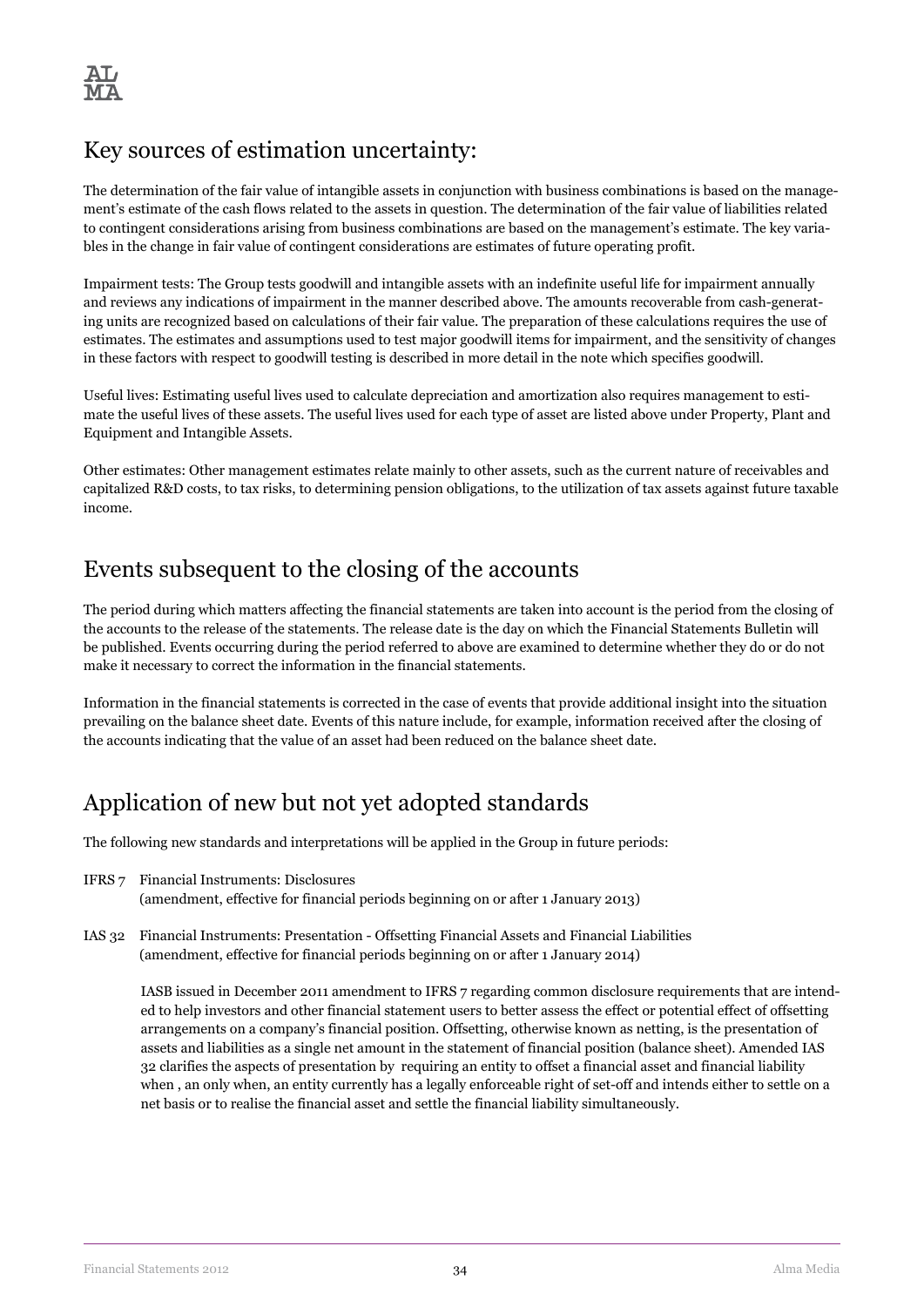IAS 19 Employee Benefits (amendment, effective for financial periods beginning on or after 1 January 2013)

The amendments to IAS 19 Employee Benefits, will provide investors and other users of financial statements with a much clearer picture of a company's current and future obligations resulting from the provision of defined benefit plans, and how these obligations will effect a company's financial position, financial performance and cash flows. The amendment requires immediate recognition of actuarial gains and losses in other comprehensive income items, discontinuing the use of the corridor method and measuring finance cost based on net interest. Disclosure requirements increase about matters such as risk arising from defined benefit plans.

IAS1 Presentation of Financial Statements – Presentation of other comprehensive income (amendment, effective for financial periods beginning on or after 1 July 2012)

The most significant change concerns the grouping of other comprehensive income items based on whether they are potentially reclassifiable to profit or loss at a later date, subject to certain conditions being met.

IFRS 13 Fair Value Measurement (new standard, effective for financial periods beginning on or after 1 January 2013)

IFRS 13 defines fair value, sets out in a single IFRS a framework for measuring fair value and requires disclosures about fair value measurements. IFRS 13 does not determine when an asset, a liability or an entity's own equity instrument is measured at fair value. Rather, the measurement and disclosure requirements of IFRS 13 apply when another IFRS requires or permits the item to be measured at fair value (with limited exceptions).

IFRS 9 Financial Instruments (new standard, effective for financial periods beginning on or after 1 January 2015 )

IFRS 9 is the first phase of a broader project to replace IAS 39 with a new standard. The new standard retains the existing valuation methods but simplifies them. Based on the valuation method used, financial assets are divided into two main classes: those measured at amortised cost and those measured at fair value. The classification depends on the entity's business model and the contractual cash flow characteristics of the financial assets. The IAS 39 provisions on impairment and hedge accounting will remain effective. The new standard does not change the recognition and measurement of financial liabilities, with the exception of financial liabilities to which the fair value option is applied. The standard has not yet been approved for application within the EU.

- IFRS 10 Consolidated Financial Statements
- (new standard, effective for financial periods beginning on or after 1 January 2013)
- IAS 27 Consolidated and Separate Financial Statements (amendment, effective for financial periods beginning on or after 1 January 2013 )

IFRS 10 Consolidated Financial Statements replaces the consolidation requirements in SIC-12 Consolidation— Special Purpose Entities and IAS 27 Consolidated and Separate Financial Statements. IFRS 10 builds on existing principles by identifying the concept of control as the determining factor in whether an entity should be included within the consolidated financial statements of the parent company. The standard provides additional guidance to assist in the determination of control where this is difficult to assess. The standard has not yet been approved for application within the EU.

- IFRS 11 Joint Arrangements (new standard, effective for financial periods beginning on or after 1 January 2013)
- IAS 28 Investments in Associates and Joint Ventures

(revised, effective for financial periods beginning on or after 1 January 2013)

The IFRS supersedes IAS 31 Interests in Joint Ventures and SIC-13 Jointly Controlled Entities —Non-Monetary Contributions by Ventures. IFRS 11 is concerned principally in addressing two aspects of IAS 31: first, that the structure of the arrangement was the only determinant of the accounting and, second, that an entity had a choice of accounting treatment for interests in jointly controlled entities. IFRS 11 improves on IAS 31 by requiring a party to a joint arrangement to determine the type of joint arrangement in which it is involved by assessing its rights and obligations arising from the arrangement. There are two types of joint arrangements: joint operations and joint ventures. The standard also requires the equity method to be used in reporting on joint ventures in place of the previously allowed proportionate consolidation method.

The revised standard IAS 28 sets out requirements for using the equity method of accounting for associates and joint ventures as a result of the publication of IFRS 11.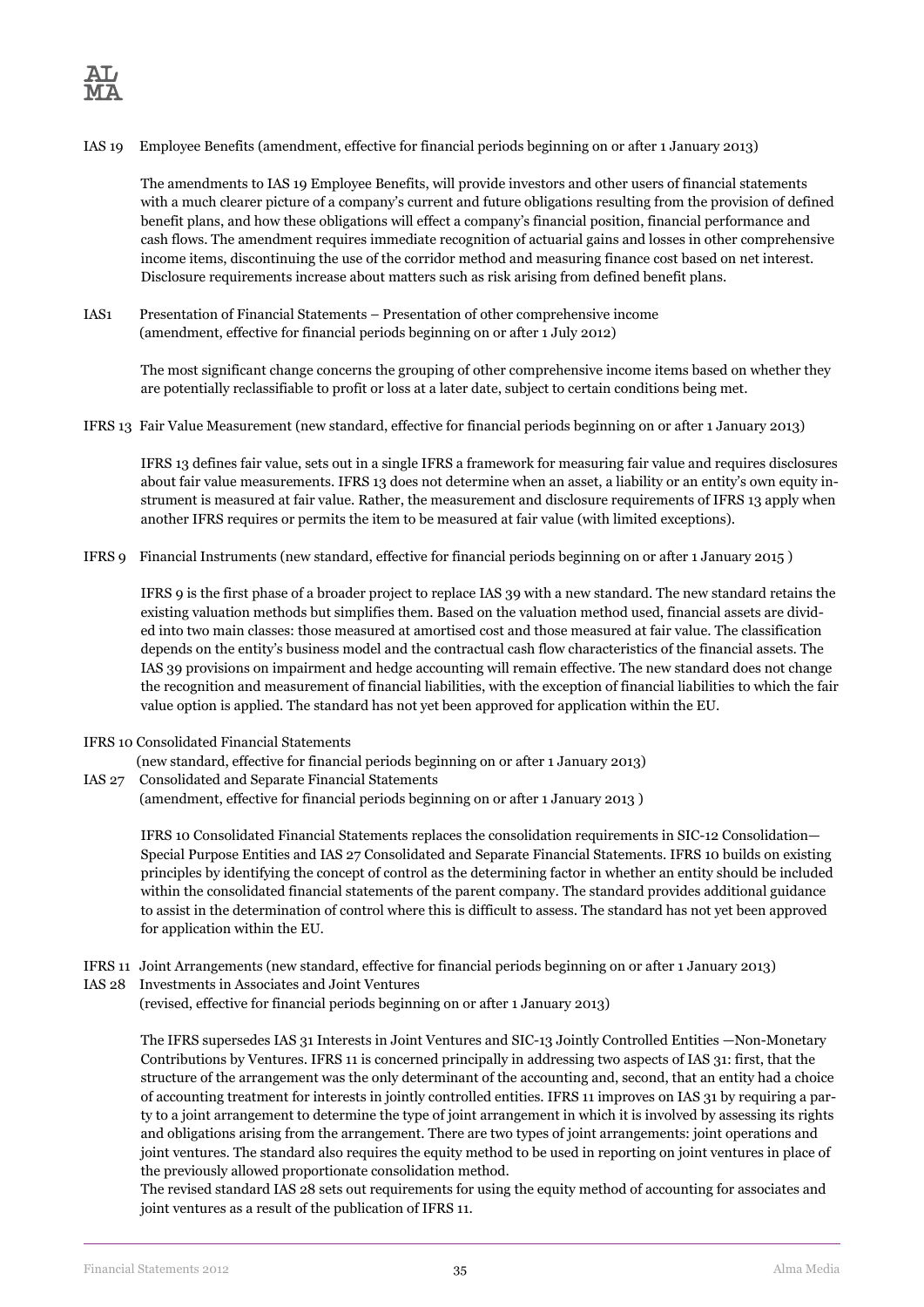#### IFRS 12 Disclosure of Interests in Other Entities

(new standard, effective for financial periods beginning on or after 1 January 2013)

The standard covers the disclosure of information regarding interests in other entities, including subsidiaries, joint arrangements, special purpose entities and unconsolidated structured entities. Before new standard IFRS 12, part of disclosure requirements was included in IAS 27-, IAS 28- and IAS 31 standards.

IFRS 10, IFRS 12, IAS 27, IAS 28, IInvestment Entities – Consolidation requirements (amendments, effective for financial periods beginning on or after 1 January 2014)

IASB issued October 2012 Investment Entities, Amendments to IFRS 10, IFRS 12 and IAS 27. The amendments apply to a particular class of business that qualify as investment entities. Investment entity refers to an entity whose business purpose is to invest funds solely for returns from capital appreciation, investment income or both. An investment entity must also evaluate the performance of its investments on a fair value basis. Under IFRS 10 Consolidated Financial Statements, reporting entities were required to consolidate all investees that they control (i.e. all subsidiaries). Investment Entities amendments provide an exception to the consolidation requirements in IFRS 10 and require investment entities to measure particular subsidiaries at fair value through profit or loss, rather than consolidate them. The amendments also set out disclosure requirements for investment entities.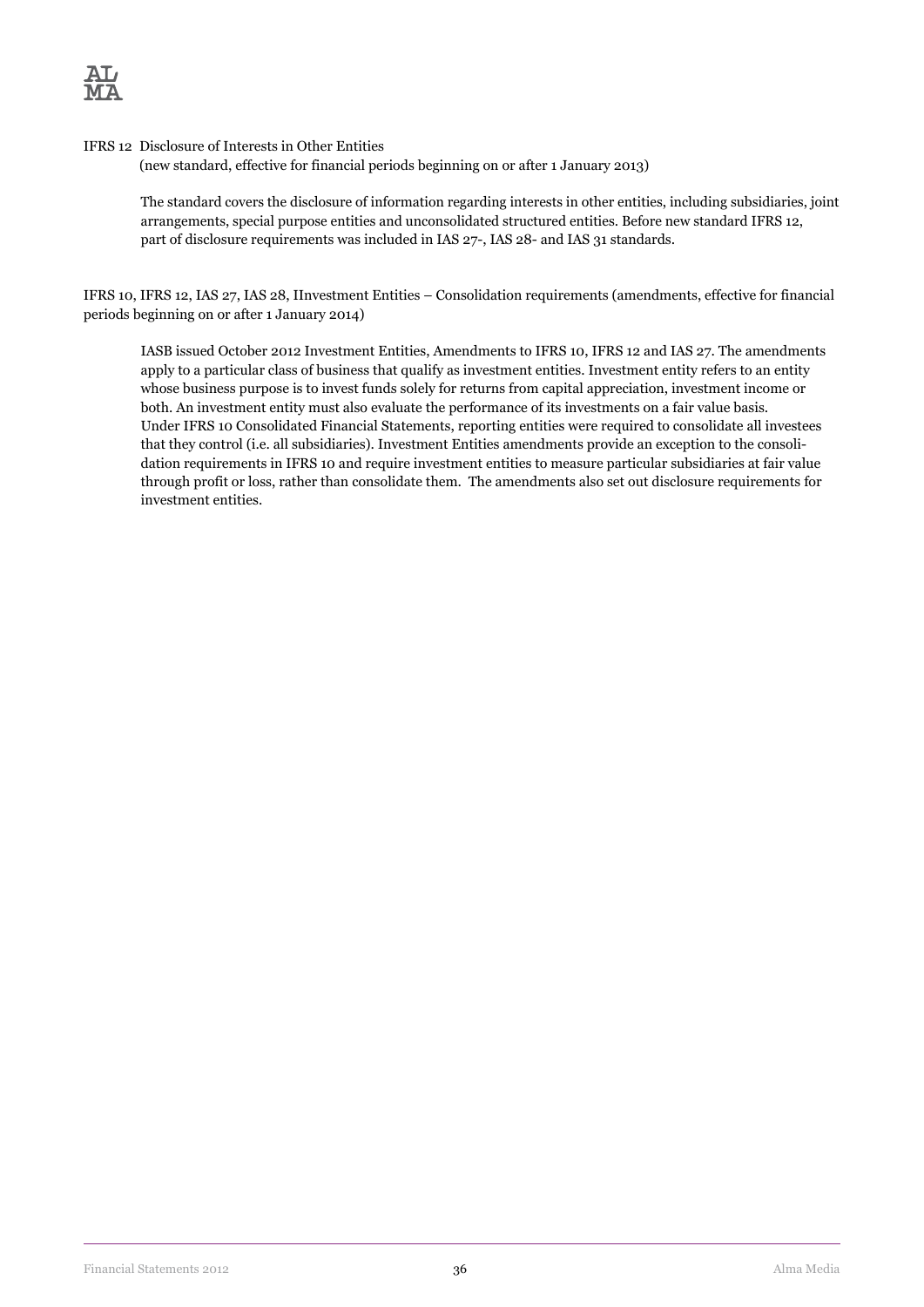# Notes to the consolidated financial statements

### 1. Segment information

Alma Media's business segments are organized according to the new organisational structure. The segment structure was changed from the beginning of 2012. The reportable segments of Alma Media are Newspapers, Kauppalehti Group, Digital Consumer Services and Other Operations. Segment information is based on internal management reporting, which has been prepared in accordance with IFRS.

The Group has six operating segments as shown in the table below. The operating segments that offer similar products and services are combined to reportable segments due to their uniform profitability and other characteristics.

| Reportable segment:       | <b>Operating segment:</b> |
|---------------------------|---------------------------|
|                           | Alma Regional Media       |
| <b>Newspapers</b>         | Iltalehti                 |
| Kauppalehti Group         | Kauppalehti Group         |
|                           | Marketplaces              |
|                           | Alma Diverso              |
| Other Operations          | Other operations          |
| Digital Consumer Services |                           |

The Newspapers segment reports the publishing activities of 35 newspapers. In Alma Regional Media -operating segment are included Aamulehti, Pohjois-Suomen Media, Satakunnan Kansa and Suomen Paikallissanomat. Kauppalehti Group specialises in providing business and financial information. It's best known title is Finland's leading business media Kauppalehti. The group also includes customer and media communications solutions providers Alma 360 Customer Media -group and a news agency operating in the Baltic countries BNS.

The new Digital Consumer Services segment consists of the former Marketplaces segment as well as the Alma Diverso operating segment. Digital Consumer Services segment includes digital classified services at home and abroad as well as their support of the printing industry. Alma Diverso comprises the digital consumer services previously reported in the Newspapers segment, namely Telkku.com, Kotikokki.net, Neffit.fi, Nytmatkaan.fi, Suomenyritykset.fi and E-kontakti.fi as well as the development functions of the technical platform of the online services of the regional and local newspapers, previously reported in Other Operations. Transfer príces between segments are based on market prices. Other operations segment includes printing and distribution unit and the parent company's operations.

With the change in the structure and composition of the reportable segments, Alma Media has, in accordance with the IFRS 8 Operating Segments standard, adjusted the corresponding items in segment information for the comparison period 2011.

The segments' assets and liabilities are items used by the respective segments in their business operations. Non-allocated items mainly include tax and financial items.

Geographical segments cannot be distinguished within the Group (Alma Media chiefly operates in one geographical segment), which is why segment reporting comprises only the business segments listed above.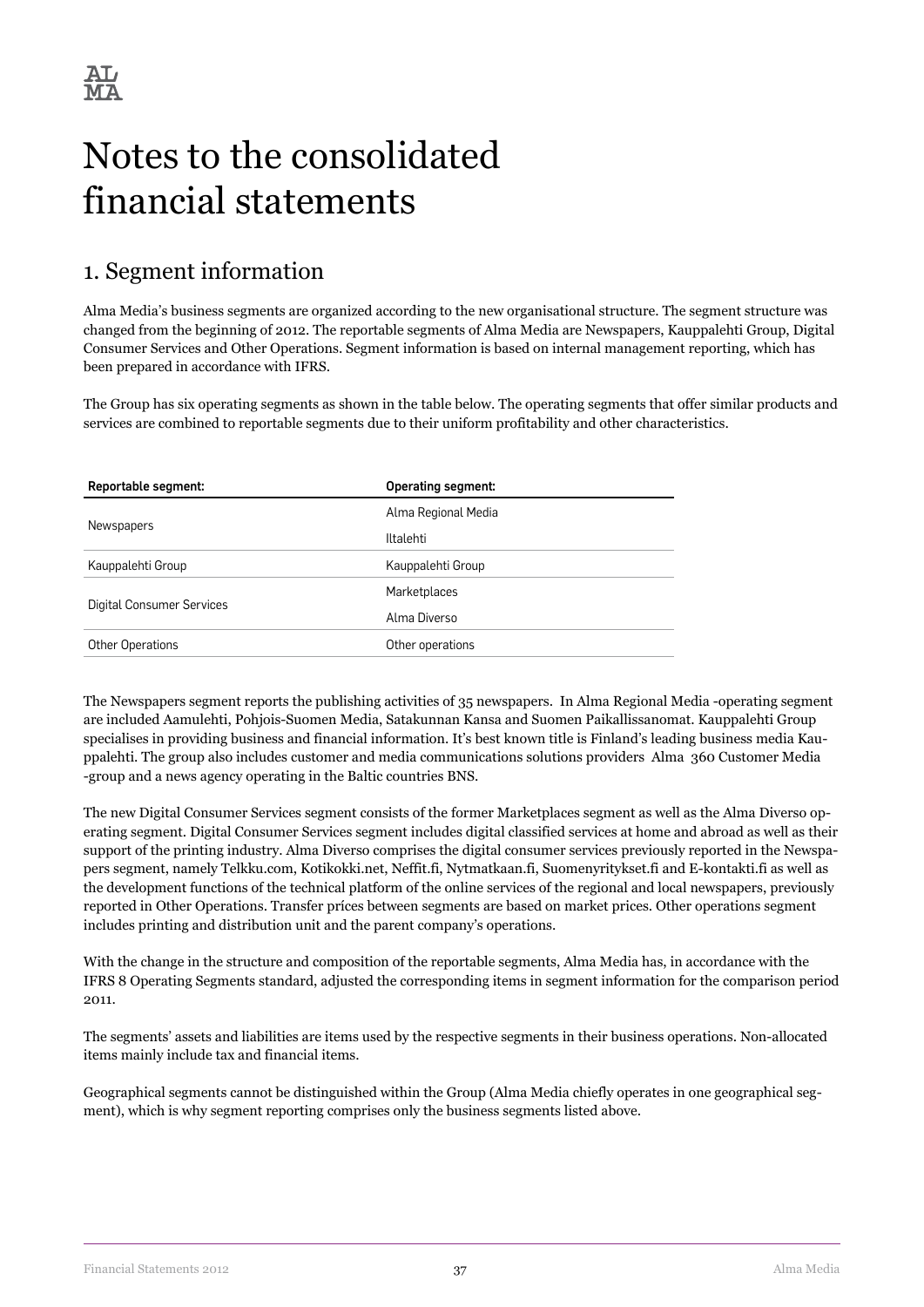### The following table shows the geographical breakdown of the Group's revenue in 2012 and 2011.

| М€                 | 2012  | Share of<br>total, % | 2011    | Share of<br>total, % |
|--------------------|-------|----------------------|---------|----------------------|
| Finland            | 284.0 | 88.7                 | 301.8   | 95.4                 |
| Other EU countries | 34.1  | 10.7                 | 13.3    | 4.2                  |
| Other countries    | 1.9   | 0.6                  | $1.1\,$ | 0.4                  |
| Total              | 320.1 | 100.0                | 316.2   | 100.0                |

#### Revenue

| М€                       | <b>Newspapers</b> | Kauppalehti<br>Group | <b>Digital</b><br><b>Consumer</b><br><b>Services</b> | Other<br><b>Operations</b> | <b>Segments</b><br>total | allocated<br>items and<br>eliminations | Group |
|--------------------------|-------------------|----------------------|------------------------------------------------------|----------------------------|--------------------------|----------------------------------------|-------|
| Financial year 2012      |                   |                      |                                                      |                            |                          |                                        |       |
| Revenue                  |                   |                      |                                                      |                            |                          |                                        |       |
| External revenue         | 203.4             | 56.1                 | 54.3                                                 | 6.3                        | 320.1                    |                                        | 320.1 |
| Inter-segment revenue    | 3.2               | 0.8                  | 2.2                                                  | 78.5                       | 84.7                     | $-84.7$                                | 0.0   |
| Revenue, total           | 206.6             | 56.9                 | 56.5                                                 | 84.8                       | 404.9                    | $-84.7$                                | 320.1 |
| Financial year 2011      |                   |                      |                                                      |                            |                          |                                        |       |
| Revenue                  |                   |                      |                                                      |                            |                          |                                        |       |
| External revenue *)      | 214.1             | 55.9                 | 40.7                                                 | 5.6                        | 316.2                    |                                        | 316.2 |
| Inter-segment revenue *) | 4.3               | 0.8                  | 1.4                                                  | 73.9                       | 80.4                     | $-80.4$                                | 0.0   |
| Revenue, total *)        | 218.3             | 56.7                 | 42.1                                                 | 79.5                       | 396.6                    | $-80.4$                                | 316.2 |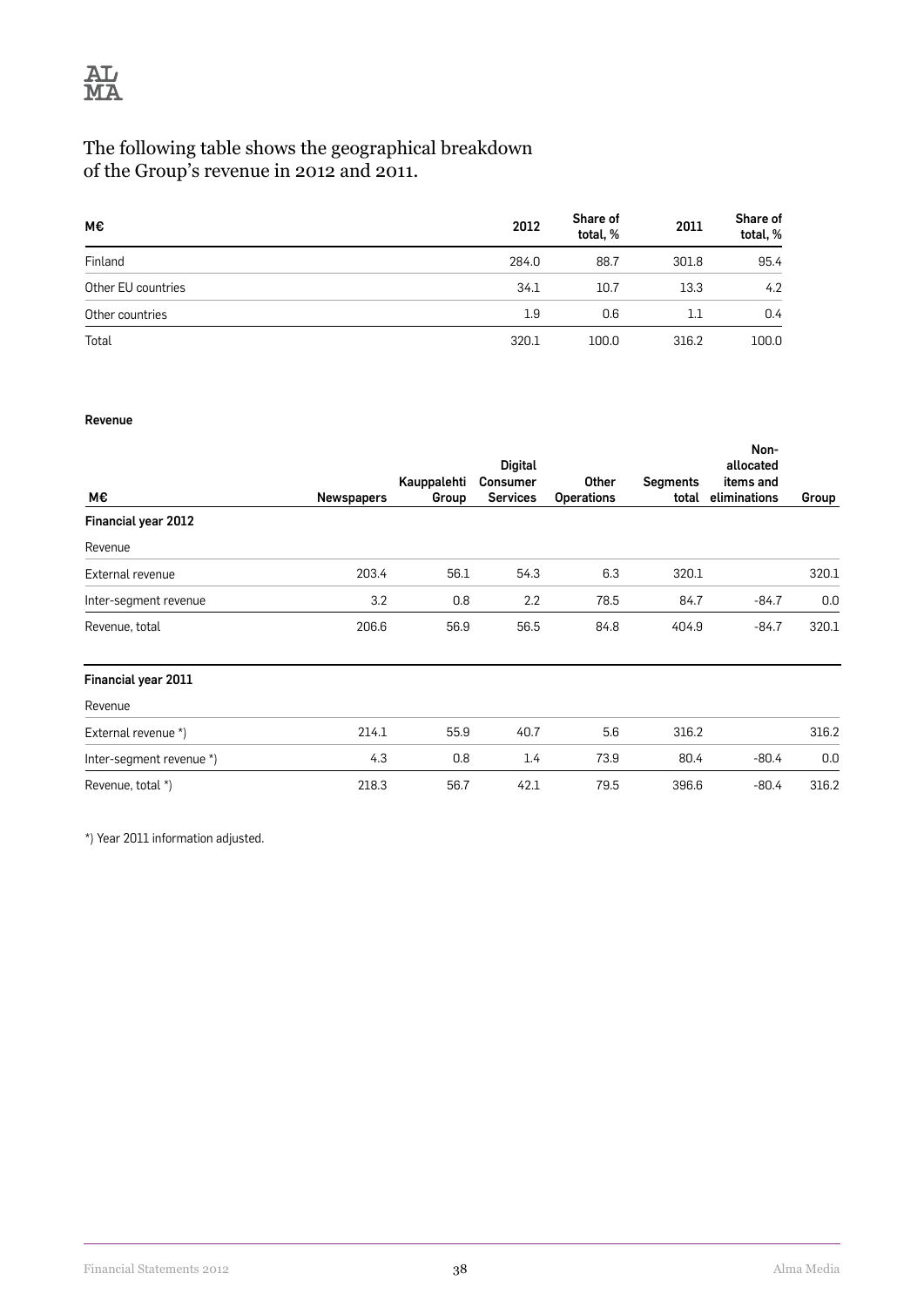#### Profit for the period

| М€                                      | <b>Newspapers</b> | Kauppalehti<br>Group | <b>Digital</b><br><b>Consumer</b><br><b>Services</b> | Other<br><b>Operations</b> | <b>Segments</b><br>total | Non-<br>allocated<br>items and<br>eliminations | Group   |
|-----------------------------------------|-------------------|----------------------|------------------------------------------------------|----------------------------|--------------------------|------------------------------------------------|---------|
| Financial year 2012                     |                   |                      |                                                      |                            |                          |                                                |         |
| Operating income                        | 22.1              | 4.6                  | 4.5                                                  | $-4.7$                     | 26.5                     |                                                | 26.5    |
| Share of results in assoc. companies    | 0.1               | $-4.9$               | $-0.1$                                               | 0.6                        | $-4.3$                   |                                                | $-4.3$  |
| Net finance expenses                    | 0.2               | $-1.2$               | $-0.1$                                               | 2.6                        | 1.5                      |                                                | 1.5     |
| Income before tax                       | 22.4              | $-1.4$               | 4.3                                                  | $-1.5$                     | 23.7                     | 0.0                                            | 23.7    |
| Income tax                              |                   |                      |                                                      |                            |                          | $-6.3$                                         | $-6.3$  |
| Profit for the period                   | 22.4              | $-1.4$               | 4.3                                                  | $-1.5$                     | 23.7                     | $-6.3$                                         | 17.4    |
| Financial year 2011                     |                   |                      |                                                      |                            |                          |                                                |         |
| Operating income *)                     | 29.7              | 7.4                  | 6.4                                                  | $-1.6$                     | 42.0                     |                                                | 42.0    |
| Share of results in assoc. companies *) | 0.0               | 1.8                  | $-0.1$                                               | 0.9                        | 2.5                      |                                                | 2.5     |
| Net finance expenses *)                 | 0.4               | $-1.1$               | 0.4                                                  | $-2.2$                     | $-2.5$                   |                                                | $-2.5$  |
| Income before tax *)                    | 30.0              | 8.1                  | 6.8                                                  | $-2.9$                     | 42.0                     | 0.0                                            | 42.0    |
| Income tax                              |                   |                      |                                                      |                            |                          | $-11.2$                                        | $-11.2$ |
| Profit for the period *)                | 30.0              | 8.1                  | 6.8                                                  | $-2.9$                     | 42.0                     | $-11.2$                                        | 30.8    |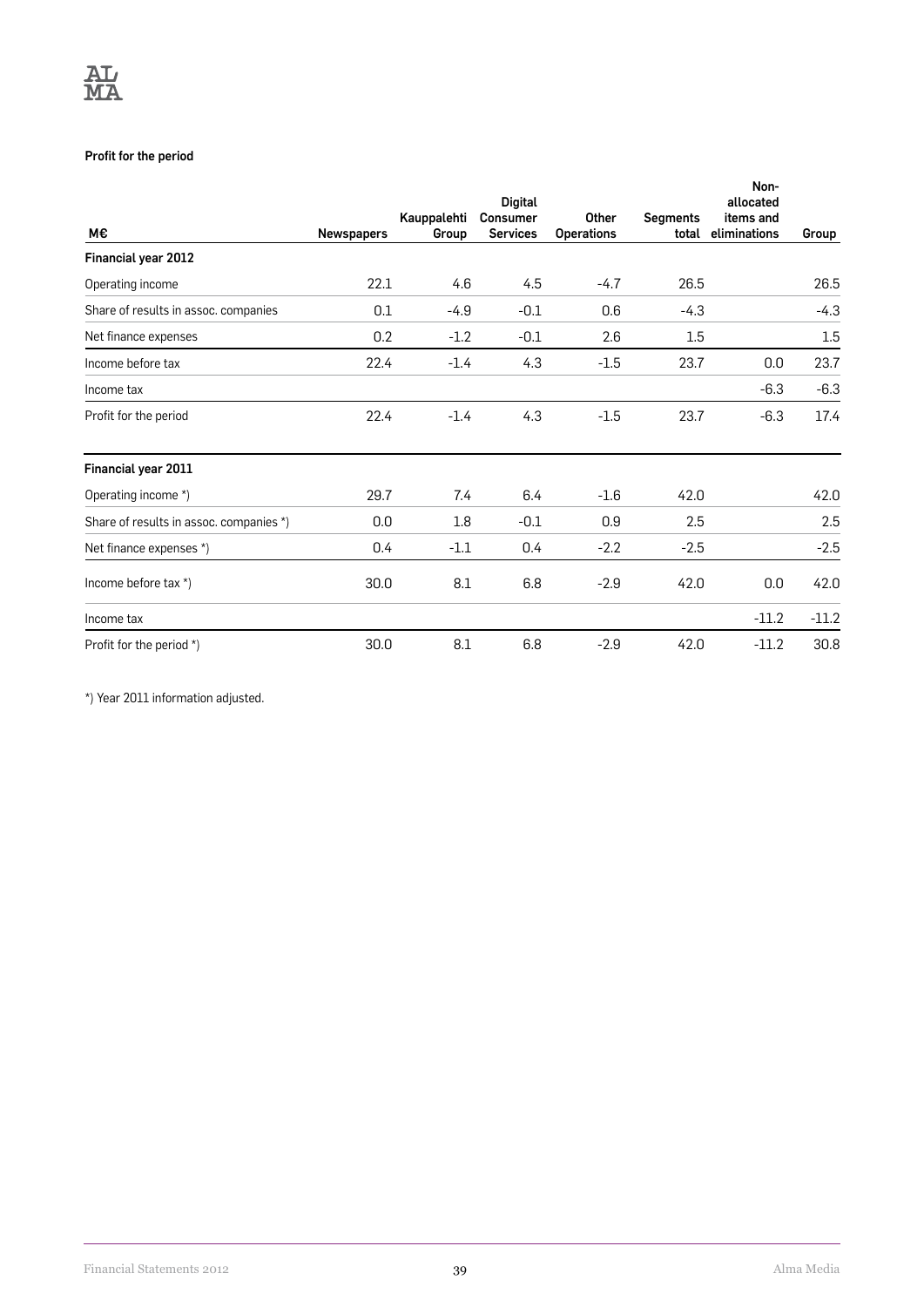| <b>Assets and liabilities</b>      |                   | Kauppalehti | Digital<br>Consumer | Other             | <b>Segments</b> | Non-<br>allocated<br>items and |       |
|------------------------------------|-------------------|-------------|---------------------|-------------------|-----------------|--------------------------------|-------|
| M€                                 | <b>Newspapers</b> | Group       | <b>Services</b>     | <b>Operations</b> |                 | total eliminations             | Group |
| Financial year 2012                |                   |             |                     |                   |                 |                                |       |
| Segment assets                     | 38.6              | 14.6        | 89.4                | 42.2              | 184.8           |                                | 184.8 |
| Investments in assoc. companies    | 1.5               | 21.8        | $-0.3$              | 8.3               | 31.3            |                                | 31.3  |
| Non-allocated assets               |                   |             |                     |                   |                 | 28.9                           | 28.9  |
|                                    | 40.1              | 36.4        | 89.1                | 50.5              | 216.1           | 28.9                           | 245.1 |
| Segment liabilities                | 29.0              | 11.1        | 15.3                | 17.8              | 73.3            |                                | 73.3  |
| Non-allocated liabilities          |                   |             |                     |                   |                 | 87.3                           | 87.3  |
|                                    | 29.0              | 11.1        | 15.3                | 17.8              | 73.3            | 87.3                           | 160.5 |
| Total                              | 11.1              | 25.3        | 73.8                | 32.7              | 142.8           | $-58.3$                        | 84.5  |
| Financial year 2011                |                   |             |                     |                   |                 |                                |       |
| Segment assets *)                  | 38.1              | 14.2        | 26.8                | 15.3              | 94.5            |                                | 94.5  |
| Investments in assoc. companies *) | 1.5               | 26.6        | $-0.2$              | 7.0               | 35.0            |                                | 35.0  |
| Non-allocated assets               |                   |             |                     |                   |                 | 68.5                           | 68.5  |
|                                    | 39.6              | 40.8        | 26.6                | 22.4              | 129.4           | 68.5                           | 198.0 |
| Segment liabilities *)             | 38.6              | 11.0        | 7.5                 | 14.9              | 72.0            |                                | 72.0  |
| Non-allocated liabilities          |                   |             |                     |                   |                 | 29.2                           | 29.2  |
|                                    | 38.6              | $11.0\,$    | 7.5                 | 14.9              | 72.0            | 29.2                           | 101.2 |
| Total                              | 1.0               | 29.9        | 19.1                | 7.4               | 57.4            | 39.3                           | 96.7  |

Assets not allocated to the segments are financial assets and tax receivables. Liabilities not allocated to the segments are financial and tax liabilities.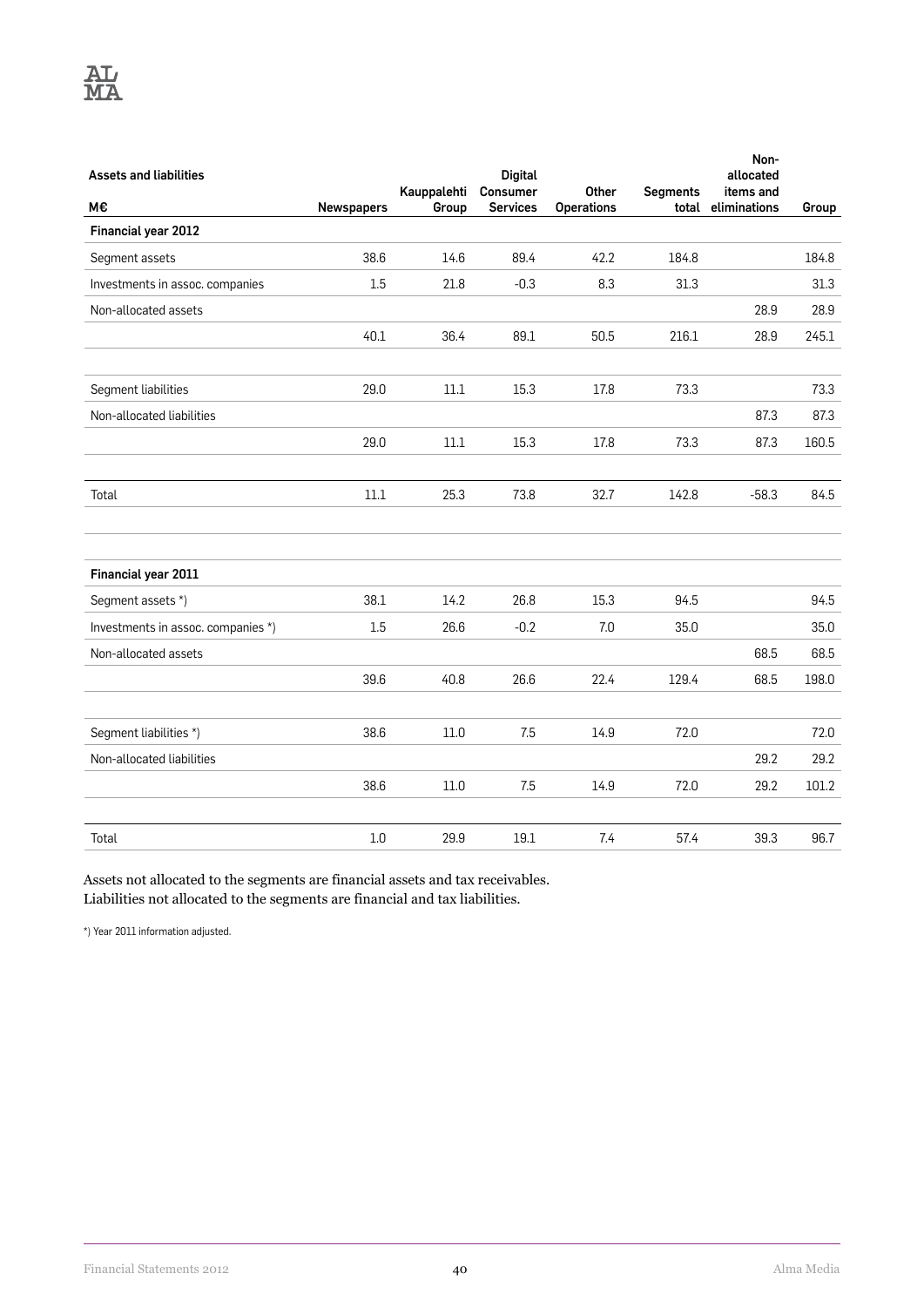| Other disclosures                                                               |                    |                      | <b>Digital</b>                     |                            |                          | Non-<br>allocated         |                  |
|---------------------------------------------------------------------------------|--------------------|----------------------|------------------------------------|----------------------------|--------------------------|---------------------------|------------------|
| М€                                                                              | <b>Newspapares</b> | Kauppalehti<br>Group | <b>Consumer</b><br><b>Services</b> | Other<br><b>Operations</b> | <b>Segments</b><br>total | items and<br>eliminations | Group            |
| Financial year 2012                                                             |                    |                      |                                    |                            |                          |                           |                  |
| Investments                                                                     | 1.8                | 0.6                  | 76.0                               | 32.8                       | 111.3                    |                           | 111.3            |
| Depreciation and amortisation                                                   | 1.3                | 0.9                  | 4.8                                | 4.7                        | 11.6                     |                           | 11.6             |
| Other expenses not requiring payment<br>transaction, other than depreciation    | 0.2                | 0.0                  | 2.9                                | 0.7                        | 3.9                      |                           | 3.9              |
| Impairments                                                                     | $-0.2$             | 0.0                  | 1.6                                | 0.0                        | 1.4                      |                           | $1.4\phantom{0}$ |
| Financial year 2011                                                             |                    |                      |                                    |                            |                          |                           |                  |
| Investments *)                                                                  | 2.5                | 0.6                  | 2.0                                | 1.2                        | 6.3                      |                           | 6.3              |
| Depreciation and amortisation *)                                                | 1.4                | 0.9                  | 1.7                                | 5.0                        | 9.0                      |                           | 9.0              |
| Other expenses not requiring payment<br>transaction, other than depreciation *) | 0.1                | 0.0                  | $-1.6$                             | $-0.4$                     | $-1.8$                   |                           | $-1.8$           |
| Impairments                                                                     | 0.2                |                      | 0.0                                |                            | 0.2                      |                           | 0.2              |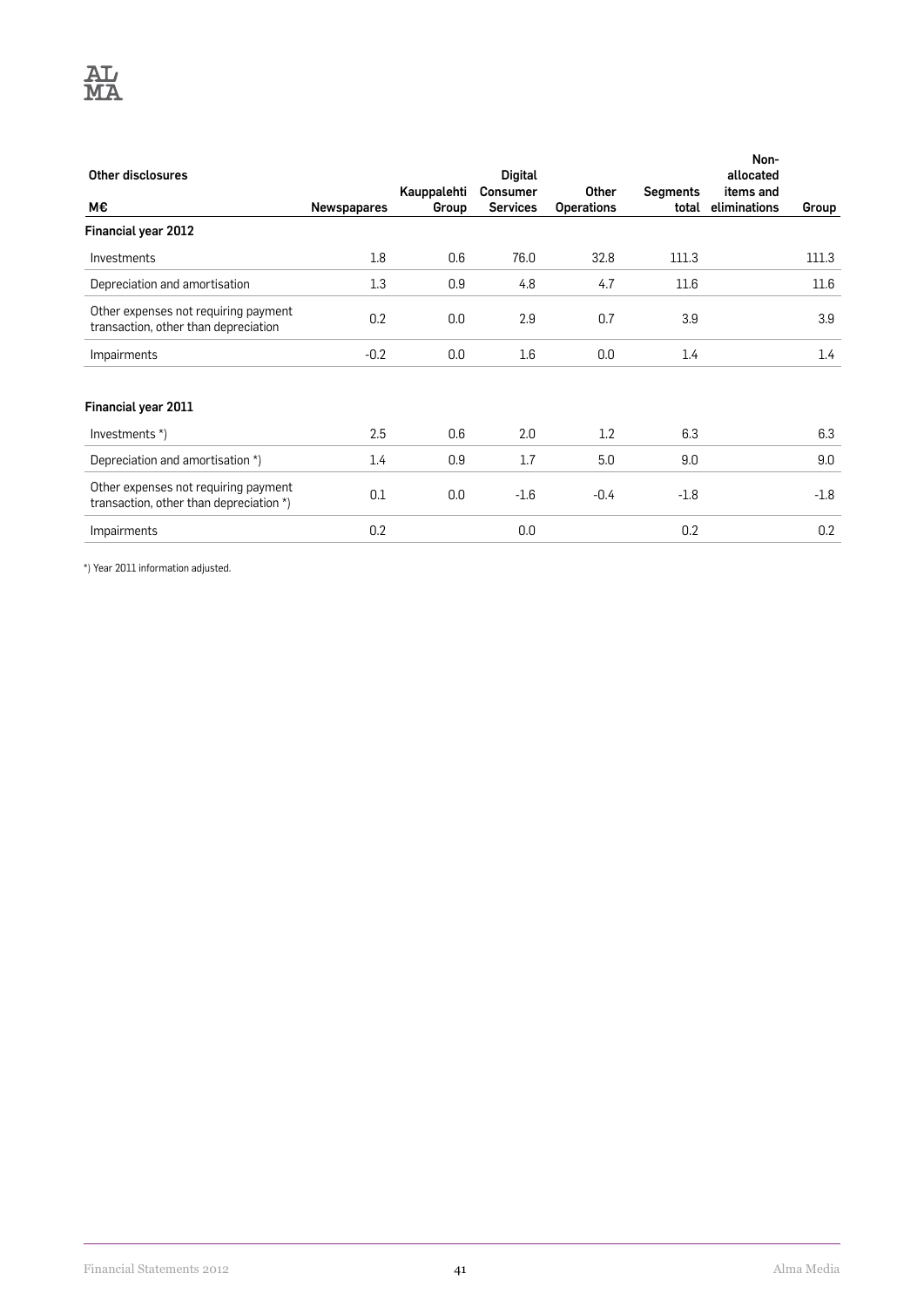### 2. Business combinations

### Acquisitions in 2012

The Group acquired 11 business operations during 2012.

| Newspapers segment               | <b>Business line</b> | <b>Acquired on</b> | Ownership % |
|----------------------------------|----------------------|--------------------|-------------|
| Koti-Kymppi                      | Local newspaper      | 1/2/12             | 100%        |
| <b>Digital Consumer Services</b> |                      |                    |             |
| LMC s.r.o                        | Online advertising   | 1/2/12             | 100%        |
| CV Online                        | Online advertising   | 2/1/12             | 100%        |
| PlanMyRoom Finland Oy            | Online advertising   | 5/2/12             | 100%        |
| Suomen Hankintakeskus Oy         | Online advertising   | 6/1/12             | 100%        |
| Adalia Media Inc                 | Online advertising   | 6/1/12             | 51%         |
| E-kontakti Oy                    | Online advertising   | 8/1/12             | 100%        |
| Profesia s.r.o (Slovakia)        | Online advertising   | 11/15/12           | 100%        |
| TAU Online d.o.o.                | Online advertising   | 11/15/12           | 100%        |
| Autovia S.r.o                    | Online advertising   | 11/15/12           | 100%        |
| Profesia s.r.o (Czech Republic)  | Online advertising   | 11/15/12           | 100%        |

The acquisition in the Newspapers segment has no material effect on the consolidated financial statements of the Group, additional disclosure is not presented.

For the Digital Consumer Services segment the following table presents the opening balance sheets of the acquired operations, the total acquisition price and and impact on cash flow.

#### LMC s.r.o.

| М€                                                               | <b>Book values</b><br>before integration | <b>Fair values entered</b><br>in integration |
|------------------------------------------------------------------|------------------------------------------|----------------------------------------------|
| Property, plant and equipment                                    | 0.2                                      | 0.2                                          |
| Intangible assets                                                | 7.5                                      | 22.1                                         |
| Trade and other receivables                                      | 3.3                                      | 3.3                                          |
| Cash and cash equivalents                                        | 5.9                                      | 5.9                                          |
| Assets, total                                                    | 16.8                                     | 31.4                                         |
| Deferred tax liabilities                                         | 0.0                                      | 2.9                                          |
| Trade and other payables                                         | 7.5                                      | 7.5                                          |
| Liabilities, total                                               | 7.5                                      | 10.4                                         |
| Total identifiable net assets at fair value                      | 9.4                                      | 21.0                                         |
| Cash and cash equivalents of acquired subsidiaries or businesses |                                          | 5,9                                          |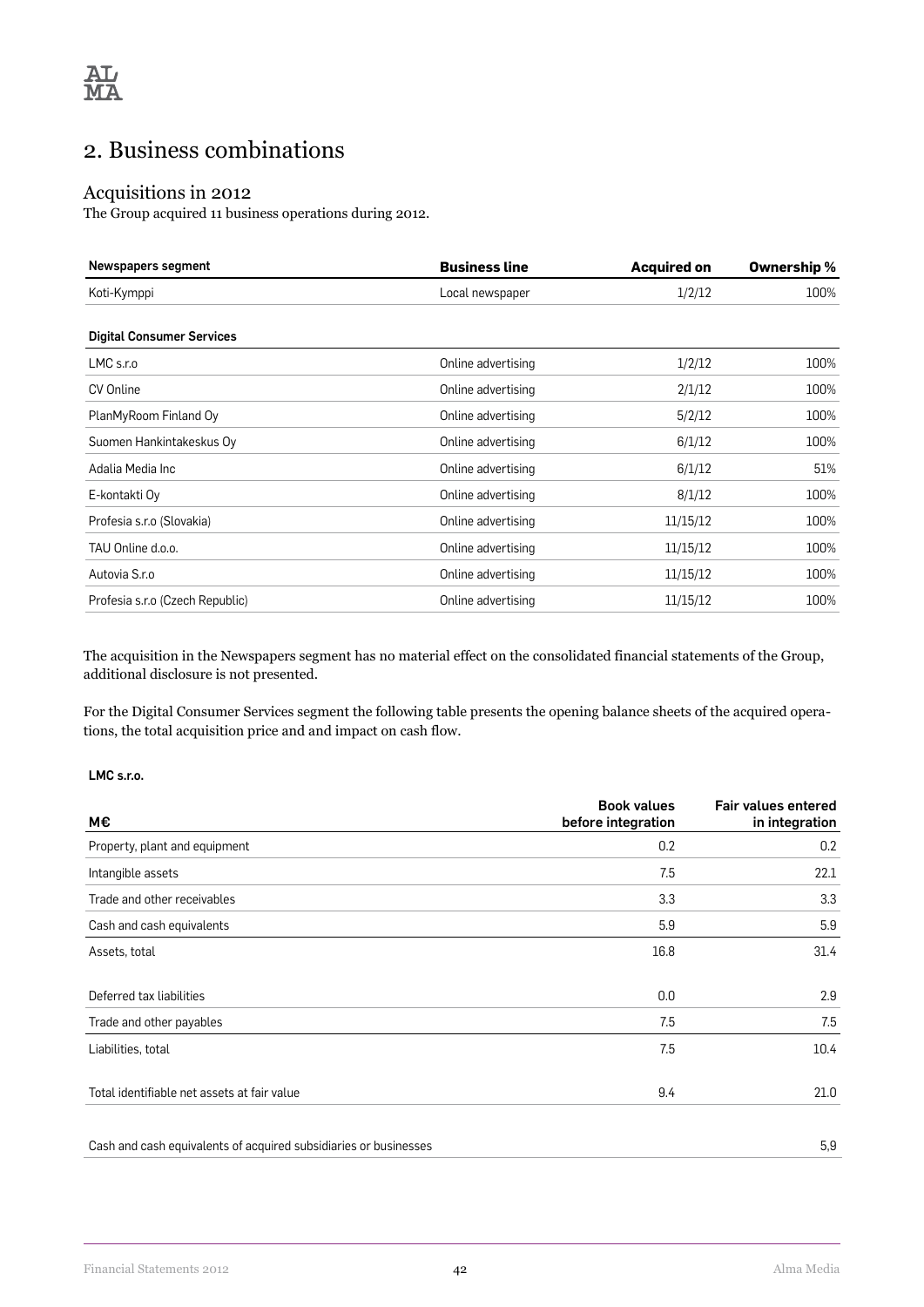#### CV Online

| М€                                                               | <b>Book values</b><br>before integration | <b>Fair values entered</b><br>in integration |
|------------------------------------------------------------------|------------------------------------------|----------------------------------------------|
| Property, plant and equipment                                    | 0.0                                      | 0.0                                          |
| Intangible assets                                                | 1.3                                      | $2.2\phantom{0}$                             |
| Trade and other receivables                                      | 0.2                                      | 0.2                                          |
| Cash and cash equivalents                                        | 0.4                                      | 0.4                                          |
| Assets, total                                                    | 2.0                                      | 2.9                                          |
| Deferred tax liabilities                                         | 0.1                                      | 0.4                                          |
| Trade and other payables                                         | 0.5                                      | 0.5                                          |
| Liabilities, total                                               | 0.6                                      | 0.8                                          |
| Total identifiable net assets at fair value                      | 1,4                                      | 2,1                                          |
| Cash and cash equivalents of acquired subsidiaries or businesses |                                          | 0,4                                          |

### E-kontakti

| М€                                                               | <b>Book values</b><br>before integration | <b>Fair values entered</b><br>in integration |
|------------------------------------------------------------------|------------------------------------------|----------------------------------------------|
| Property, plant and equipment                                    | 0.0                                      | 0.0                                          |
| Intangible assets                                                | 0.0                                      | 0.8                                          |
| Trade and other receivables                                      | 0.0                                      | 0.0                                          |
| Cash and cash equivalents                                        | 0.5                                      | 0.5                                          |
| Assets, total                                                    | 0.5                                      | 1.4                                          |
| Deferred tax liabilities                                         | 0.0                                      | 0.2                                          |
| Trade and other payables                                         | 0.2                                      | 0.2                                          |
| Liabilities, total                                               | 0.2                                      | 0.4                                          |
| Total identifiable net assets at fair value                      | 0.3                                      | 1.0                                          |
| Cash and cash equivalents of acquired subsidiaries or businesses |                                          | 0.5                                          |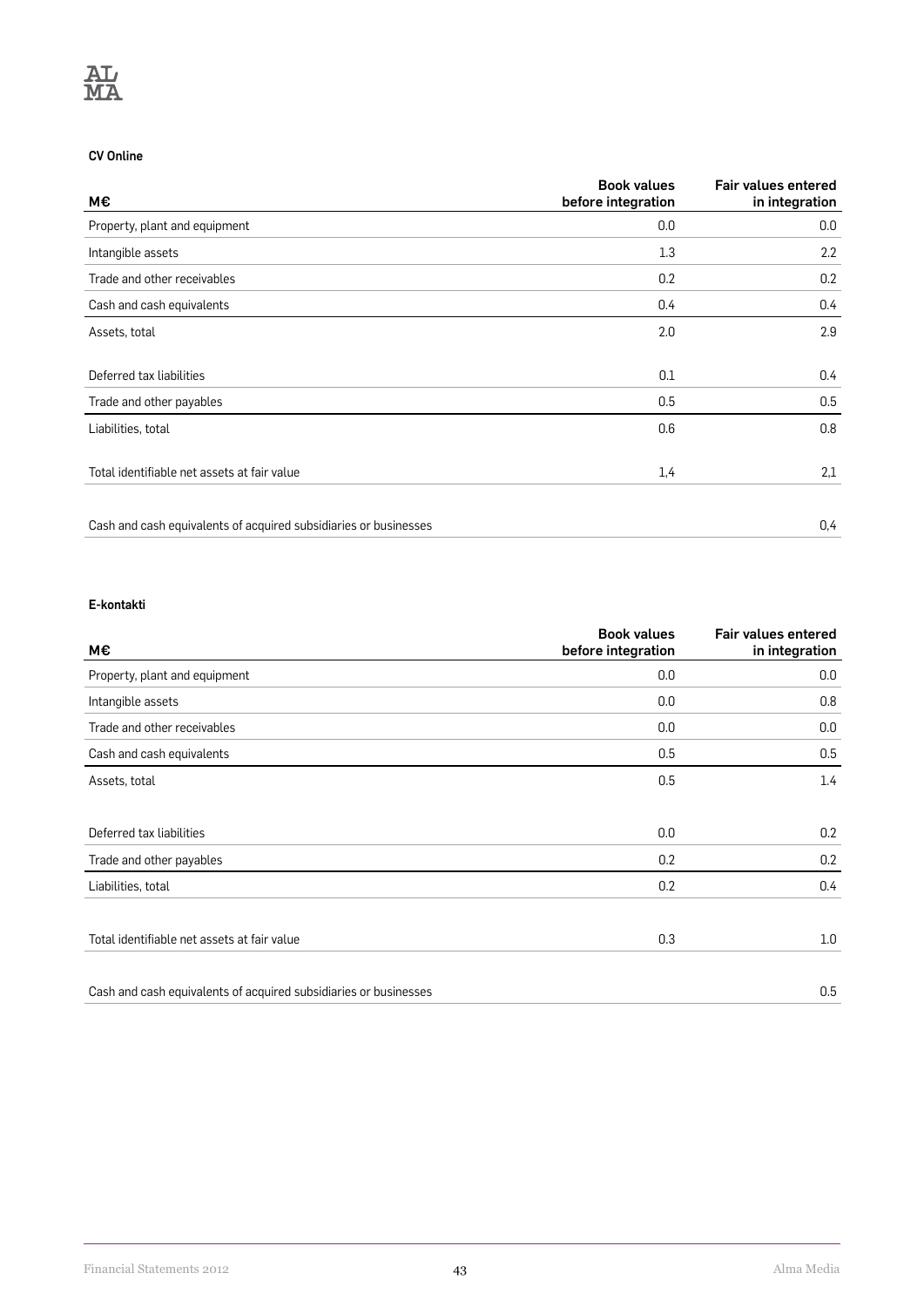#### Profesia, Slovakia and Czech Republic

| М€                                                               | <b>Book values</b><br>before integration | <b>Fair values entered</b><br>in integration |
|------------------------------------------------------------------|------------------------------------------|----------------------------------------------|
| Property, plant and equipment                                    | 0,6                                      | 0,6                                          |
| Intangible assets                                                | 0,0                                      | 10,5                                         |
| Trade and other receivables                                      | 0,7                                      | 0,7                                          |
| Cash and cash equivalents                                        | 1,2                                      | 1,2                                          |
| Assets, total                                                    | 2,4                                      | 12,9                                         |
| Deferred tax liabilities                                         | 0,0                                      | 2,4                                          |
| Trade and other payables                                         | 1,8                                      | 1,8                                          |
| Liabilities, total                                               | 1,8                                      | 4,2                                          |
| Total identifiable net assets at fair value                      | 0,7                                      | 8,7                                          |
| Cash and cash equivalents of acquired subsidiaries or businesses |                                          | 1,2                                          |

### TAU Online

| М€                                                               | <b>Book values</b><br>before integration | <b>Fair values entered</b><br>in integration |
|------------------------------------------------------------------|------------------------------------------|----------------------------------------------|
| Property, plant and equipment                                    | 0.0                                      | 0.0                                          |
| Intangible assets                                                | 0.0                                      | 1.8                                          |
| Inventories                                                      | 0.0                                      | 0.0                                          |
| Trade and other receivables                                      | 0.3                                      | 0.3                                          |
| Cash and cash equivalents                                        | 0.2                                      | 0.2                                          |
| Assets, total                                                    | 0.5                                      | 2.3                                          |
| Deferred tax liabilities                                         | 0.0                                      | 0.3                                          |
| Trade and other payables                                         | 0.3                                      | 0.3                                          |
| Liabilities, total                                               | 0.3                                      | 0.7                                          |
| Total identifiable net assets at fair value                      | 0.2                                      | $1.6\phantom{0}$                             |
| Cash and cash equivalents of acquired subsidiaries or businesses |                                          | 0.2                                          |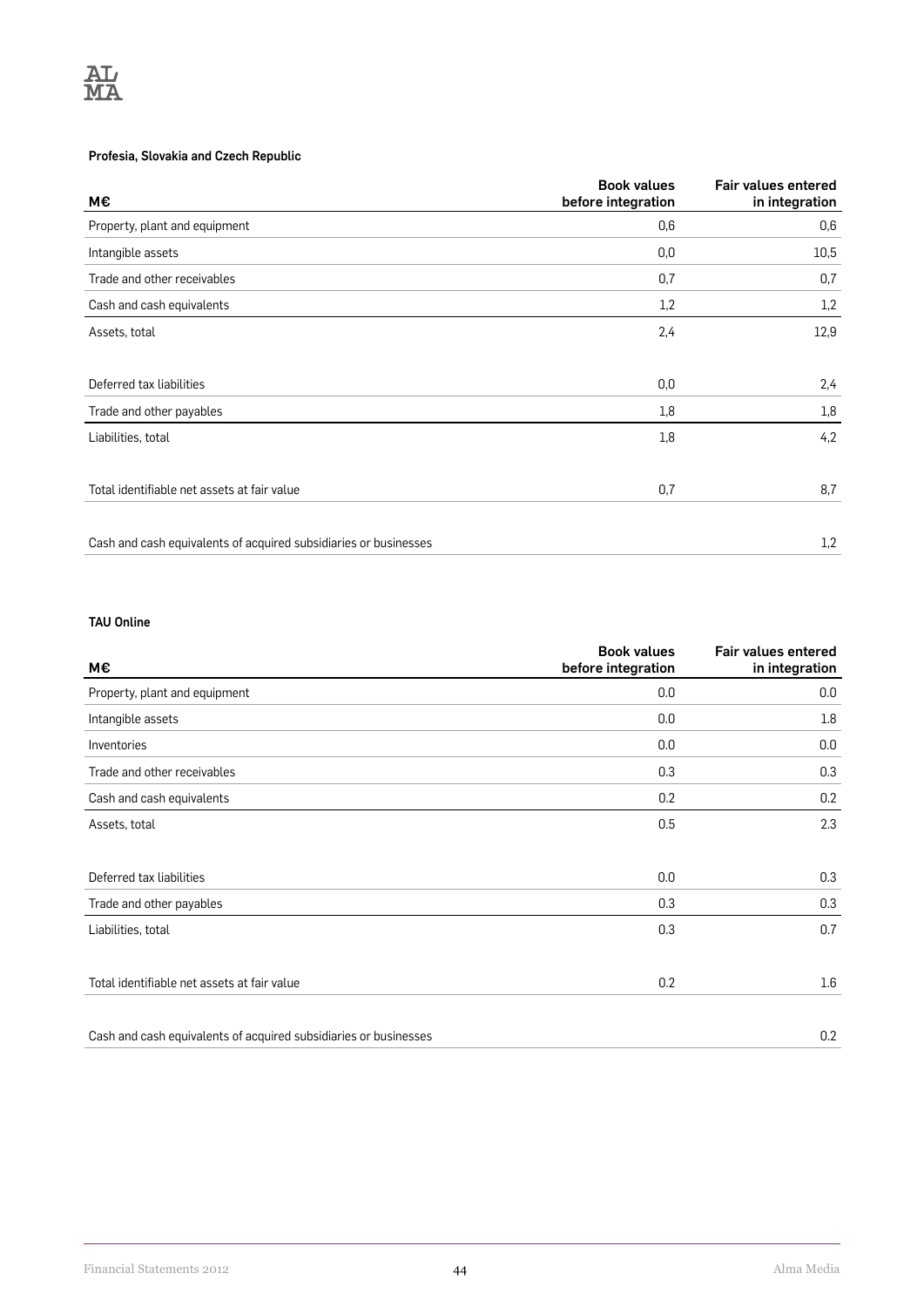#### Autovia

| М€                                                               | <b>Book values</b><br>before integration | Fair values entered<br>in integration |
|------------------------------------------------------------------|------------------------------------------|---------------------------------------|
| Property, plant and equipment                                    | 0.0                                      | 0.0                                   |
| Intangible assets                                                | 0.0                                      | 0.4                                   |
| Trade and other receivables                                      | 0.0                                      | 0.0                                   |
| Cash and cash equivalents                                        | 0.1                                      | 0.1                                   |
| Assets, total                                                    | 0.2                                      | 0.6                                   |
|                                                                  |                                          |                                       |
| Deferred tax liabilities                                         | 0.0                                      | 0.1                                   |
| Trade and other payables                                         | 0.1                                      | 0.1                                   |
| Liabilities, total                                               | 0.1                                      | 0.2                                   |
|                                                                  |                                          |                                       |
| Total identifiable net assets at fair value                      | 0.1                                      | 0.4                                   |
|                                                                  |                                          |                                       |
| Cash and cash equivalents of acquired subsidiaries or businesses |                                          | 0.1                                   |

#### Purchase consideration for the business operations acquired

|            | Consideration,<br>settled in cash | Contingent<br>consideration liability | <b>Total</b><br>consideration |
|------------|-----------------------------------|---------------------------------------|-------------------------------|
| LMC s.r.o  | 39.2                              | 3.9                                   | 43.1                          |
| CV Online  | 4.0                               | 1.2                                   | 5.2                           |
| E-kontakti | 4.2                               | 0.1                                   | 4.3                           |
| Profesia   | 20.8                              | 0.0                                   | 20.8                          |
| TAU Oline  | 2.5                               | 0.0                                   | 2.5                           |
| Autovia    | 0.8                               | 0.0                                   | 0.8                           |

The amount of the contingent considerations is based on the net sales and operating profits of the acquired business during 2012-2013. Contingent considerations are classified as financial assets recognized at fais value through profit and loss. The change in fair value is recognized in the financial items.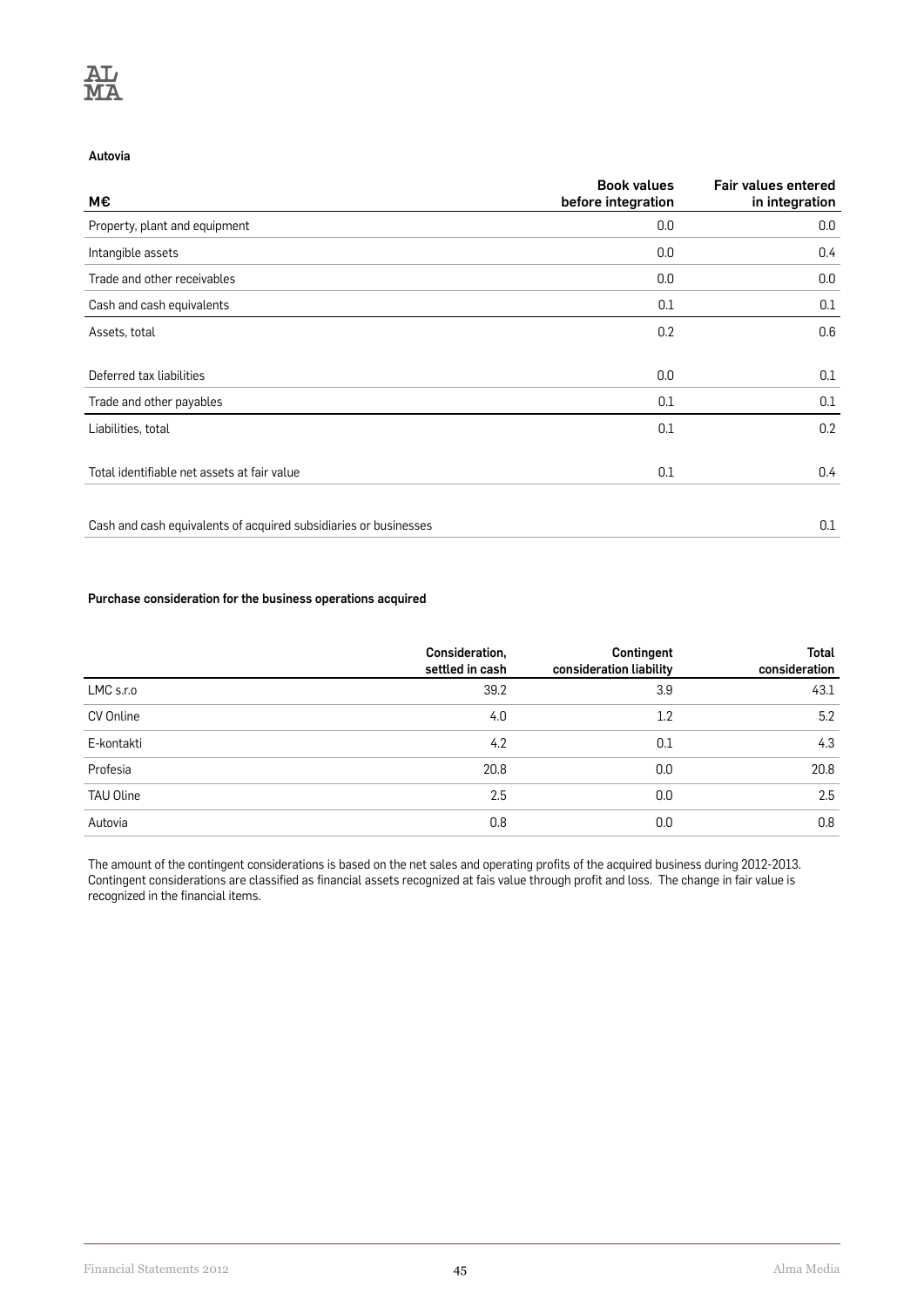#### Goodwill arising on acquisitions

|            | <b>Contingent consideration</b> | Identifiable net<br>assets of the acquired<br>business operations | Goodwill |
|------------|---------------------------------|-------------------------------------------------------------------|----------|
| LMC s.r.o  | 43.1                            | $-21.0$                                                           | 22.0     |
| CV Online  | 5.2                             | $-2.1$                                                            | 3.1      |
| E-kontakti | 4.3                             | $-1.0$                                                            | 3.3      |
| Profesia   | 20.8                            | $-8.7$                                                            | 12.1     |
| TAU Oline  | 2.5                             | $-1.6$                                                            | 0.9      |
| Autovia    | 0.8                             | $-0.4$                                                            | 0.4      |

Additionally, in Digital Consumer Services was acquired business operations PlanMyRoomFinland Oy, Suomen Hankintakeskus Oy and Adalia Media INC. The acquisitions of the beforementiond three business operations have no material effect on the consolidated financial statements of the Group. Total purchase consideration for the beforementioned three business operations was M€ 0.7 , gooodwill arising on acquisition M€ 0.8.

Group revenue would have been an estimated M€ 329,5 (reported M€ 320,1) and the operating profit M€ 28,0 (reported M€ 26,5), assuming the aquisitions had taken place at the beginning of 2012.

The fair values entered on intangible assets in the integration relate primarily to trade marks, ICT-technology and customer agreements. Contributory factors were the synergies related to these businesses expected to be realised.

### Acquisitions in 2011

Alma Media acquired the majority (51%) of Mascus A/S in Denmark, which was previously reported as joint venture company. The acquisition had no material effect on the consolidated financial statements of the Group.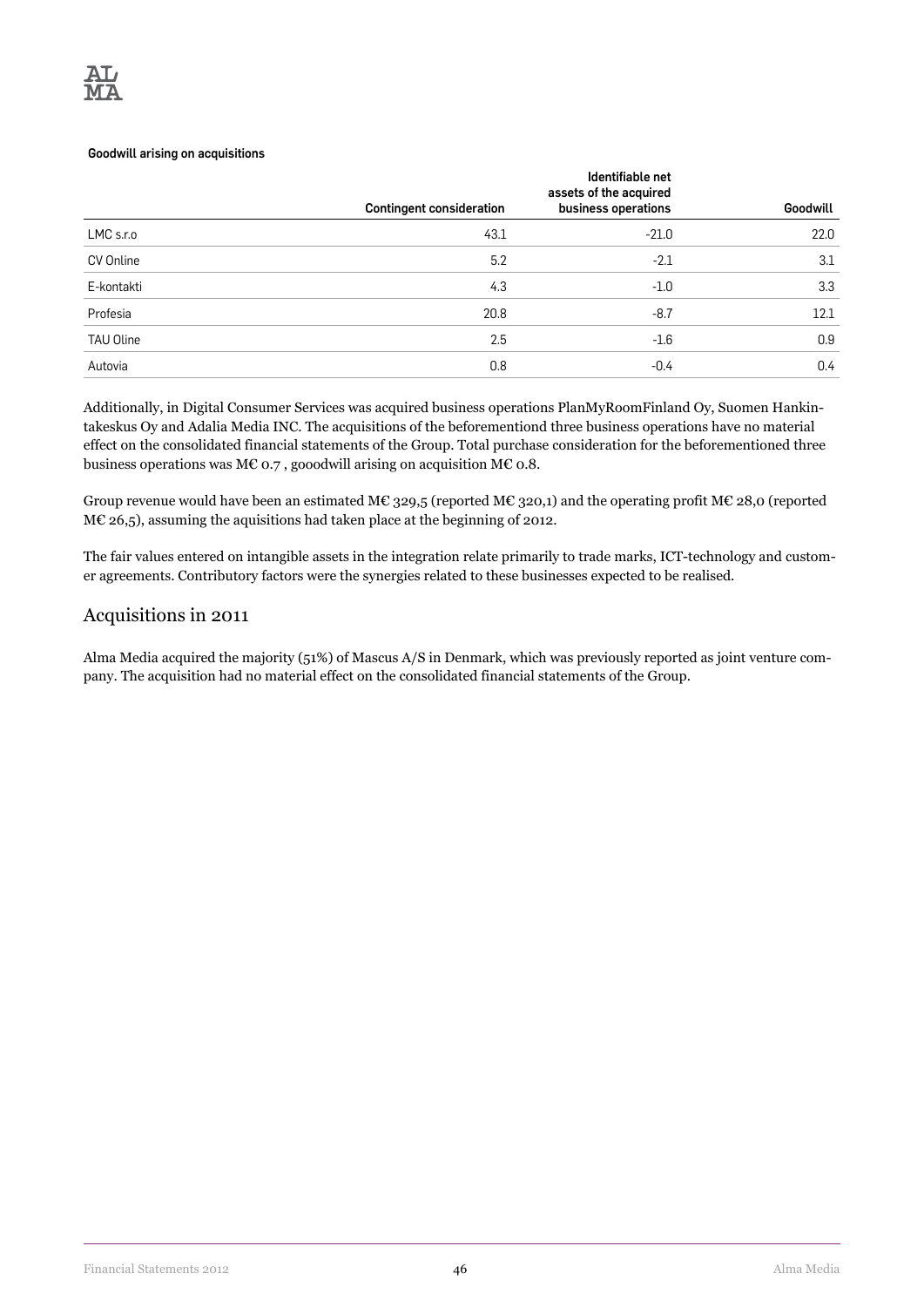### 3. Revenue

| М€                                                 | 2012  | 2011  |
|----------------------------------------------------|-------|-------|
| Distribution of revenue between goods and services |       |       |
| Sales of goods                                     | 119.3 | 124.8 |
| Sales of services                                  | 200.8 | 191.4 |
| Revenue, total                                     | 320.1 | 316.2 |

In this specification, sales of goods comprises newspaper circulation sales. Sales of services comprises advertisement sales, printing contract sales, book sales and distribution services as well as sales of Digital Consumer Services in its entirety.

### 4. Other operating income

| М€                                  | 2012 | 2011 |
|-------------------------------------|------|------|
| Gains on sale of non-current assets | 0.5  | 0.6  |
| Other                               | 0.3  | 0.2  |
| Other operating income, total       | 0.9  | 0.8  |

### 5. Materials and services

| М€                            | 2012   | 2011   |
|-------------------------------|--------|--------|
| Purchases during period       | 15.1   | 16.9   |
| Change in inventories         | $-0.3$ | $-0.0$ |
| Materials, goods and supplies | 14.8   | 16.9   |
| <b>External services</b>      | 67.3   | 72.1   |
| Total                         | 82.1   | 88.9   |

### 6. Research and development costs

The Group's research and development costs in 2012 totalled M€ 4.1 (M€ 4.6 in 2011). Of this total, M€ 3.1 (M€ 3.0) was recognized in the income statement and M€ 1.0 (M€ 1.6 in 2011) was capitalized to the balance sheet in 2012. There were capitalized research and developments costs M $\epsilon$  4.0 in the balance sheet at December 31, 2012.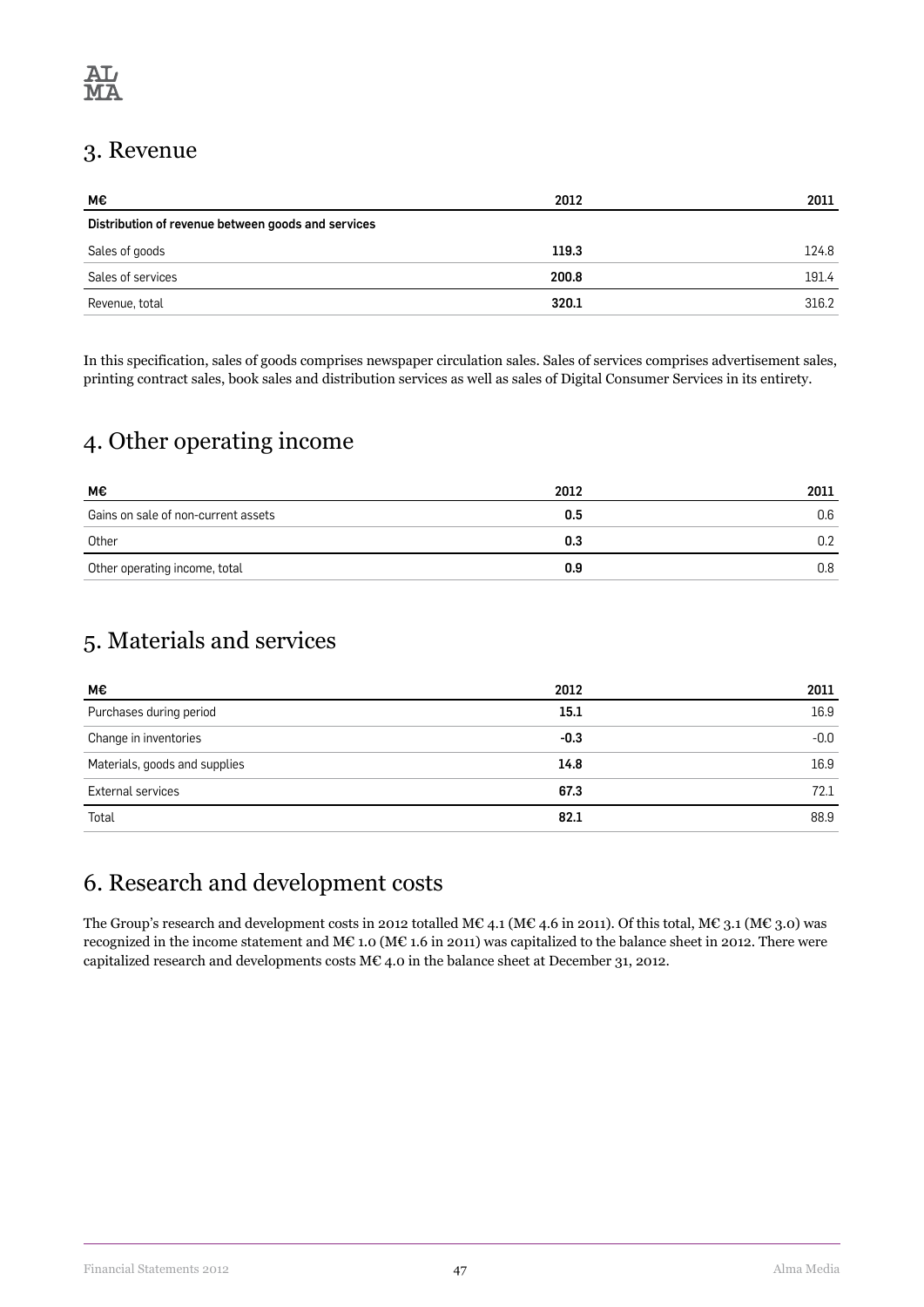### 7. Employee benefits expense

| М€                                         | 2012  | 2011   |
|--------------------------------------------|-------|--------|
| Salaries and fees                          | 106.0 | 96.2   |
| Pension costs - defined contribution plans | 18.3  | 16.5   |
| Pension costs - defined benefit plans      | 0.0   | $-0.1$ |
| Share-based payment transaction expense    | 0.8   | 1.0    |
| Other personnel expenses                   | 7.1   | 6.3    |
| Total                                      | 132.1 | 119.8  |

#### Average total workforce, calculated as full-time employees, excl. distribution staff

| Newspapers *)                                                         | 838  | 940  |
|-----------------------------------------------------------------------|------|------|
| Kauppalehti group *)                                                  | 410  | 429  |
| Digital Consumer Services *)                                          | 396  | 205  |
| Other *)                                                              | 266  | 241  |
| Total                                                                 | 1910 | 1816 |
|                                                                       |      |      |
| Additionally, Group's own distribution staff<br>(number of employees) | 941  | 961  |

\*) Year 2011 information adjusted

#### Salaries and bonuses paid to management

| Salaries and other short-term employee benefits | 0.5 | 0.4 |
|-------------------------------------------------|-----|-----|
| Post-employment benefits                        | 0.2 |     |
| Approved stock options to be settled in shares  | 0.2 |     |
| Total                                           | 0.9 |     |

The figures in the table are presented as accrual basis. In 2012 the salary and benefits paid to the President and CEO totalled M€ 0.4 (in 2011 M€ 0.5), including M€ 0.0 share-based payments.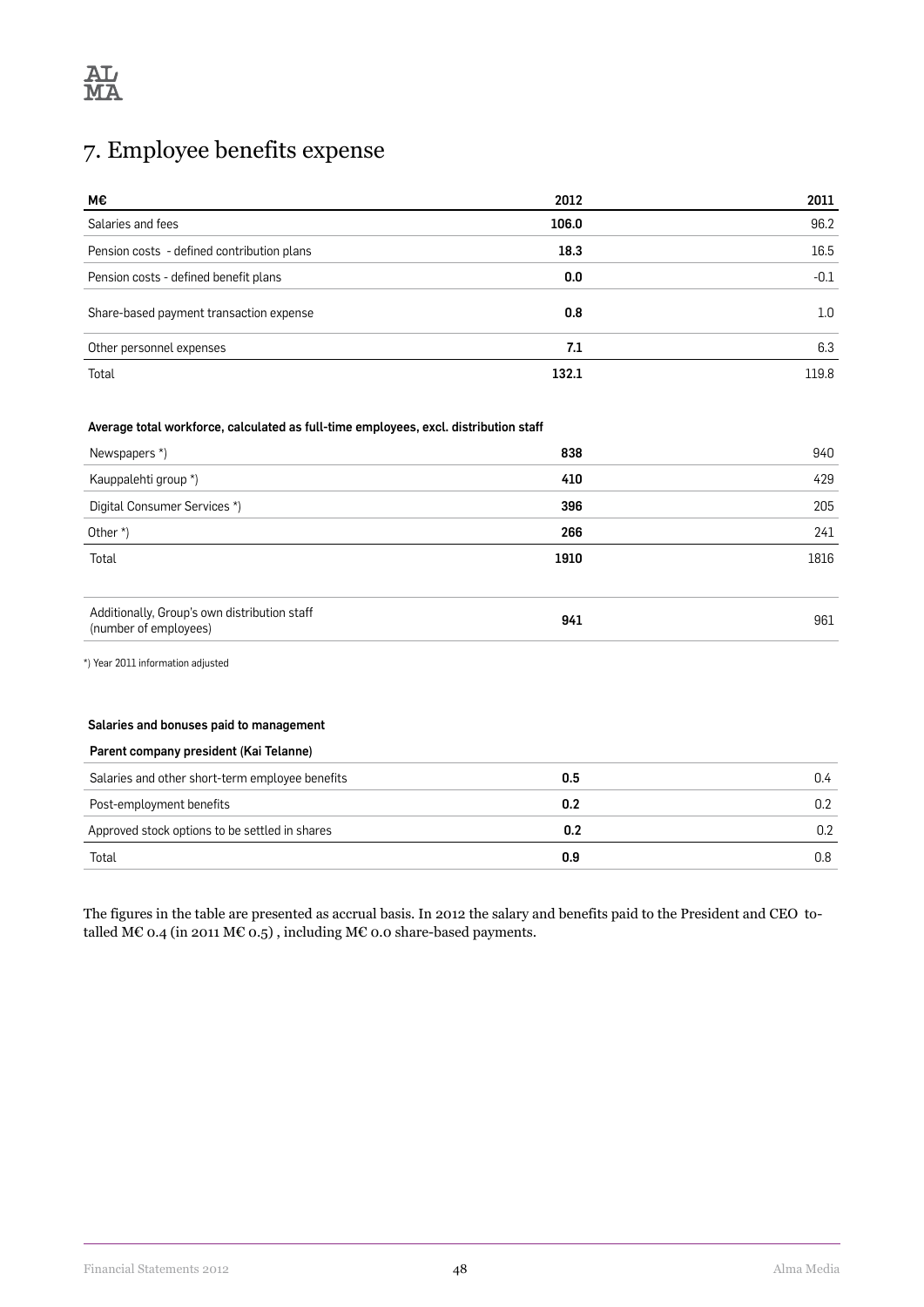| М€                                              | 2012 | 2011 |
|-------------------------------------------------|------|------|
| Other members of the Group Executive Team       |      |      |
| Salaries and other short-term employee benefits | 1.4  | 1.3  |
| Termination benefits                            |      | 0.0  |
| Post-employment benefits                        | 0.3  | 0.5  |
| Approved stock options to be settled in shares  | 0.4  | 0.4  |
| Total                                           | 2.1  | 2.2  |

The figures in the table are presented as accrual basis. In 2012 the salary and benefits paid to the other members of the Group Executive Team totalled M€ 1.5 (in 2011 M€ 1.6), including M€ 0.1 share-based payments.

| 1000€                                                                         | 2012 | 2011 |
|-------------------------------------------------------------------------------|------|------|
| Board of directors of alma media corporation and benefits paid to its members |      |      |
| Kari Stadigh, Chairman (until March 17, 2011)                                 | 0    | 5    |
| Seppo Paatelainen, Chairman (starting March 17, 2011)                         | 51   | 56   |
| Petri Niemisvirta, Deputy chairman (starting March 17, 2011)                  | 40   | 40   |
| Timo Aukia, Member (starting March 17, 2011)                                  | 31   | 30   |
| Lauri Helve, member (until March 17, 2011)                                    | 0    | 3    |
| Kai Seikku, member                                                            | 30   | 31   |
| Erkki Solja, member                                                           | 31   | 33   |
| Catharina Stackelberg-Hammarén, member                                        | 31   | 32   |
| Harri Suutari, member                                                         | 34   | 33   |
| Total                                                                         | 246  | 261  |

The figures in the table are presented on accrual basis.

According to the resolution of the general meeting the benefits to the board members are paid as shares of Alma Media Corporation.

| м€                                        | 2012 | 2011 |
|-------------------------------------------|------|------|
| Salaries and bonuses to management, total | o.c  |      |

The president of the parent company has the right to retire upon reaching 60 years of age. His pension is 60% of his salary. The period of notice salary is 6 months, and additional 12 months' basic salary if the employer terminates his contract without the President and CEO being in breach of contract. The latter is not paid if the President himself resigns.

The members of the Board of Directors, the President and CEO of the parent company and the other members of the Group Executive Team together held 253,904 of the company's shares on December 31, 2012, representing 0.34% of the total number of shares and votes. The members of the Board of Directors, the President and CEO of the parent company and the other members of the Group Executive Team held altogether 284,750 options under the 2009A plan, 325,000 options under the 2009B plan and 325,000 options under the 2009C plan on December 31, 2012. These option rights entitle their holders to subscribe to a maximum of 934,750 new shares in the company.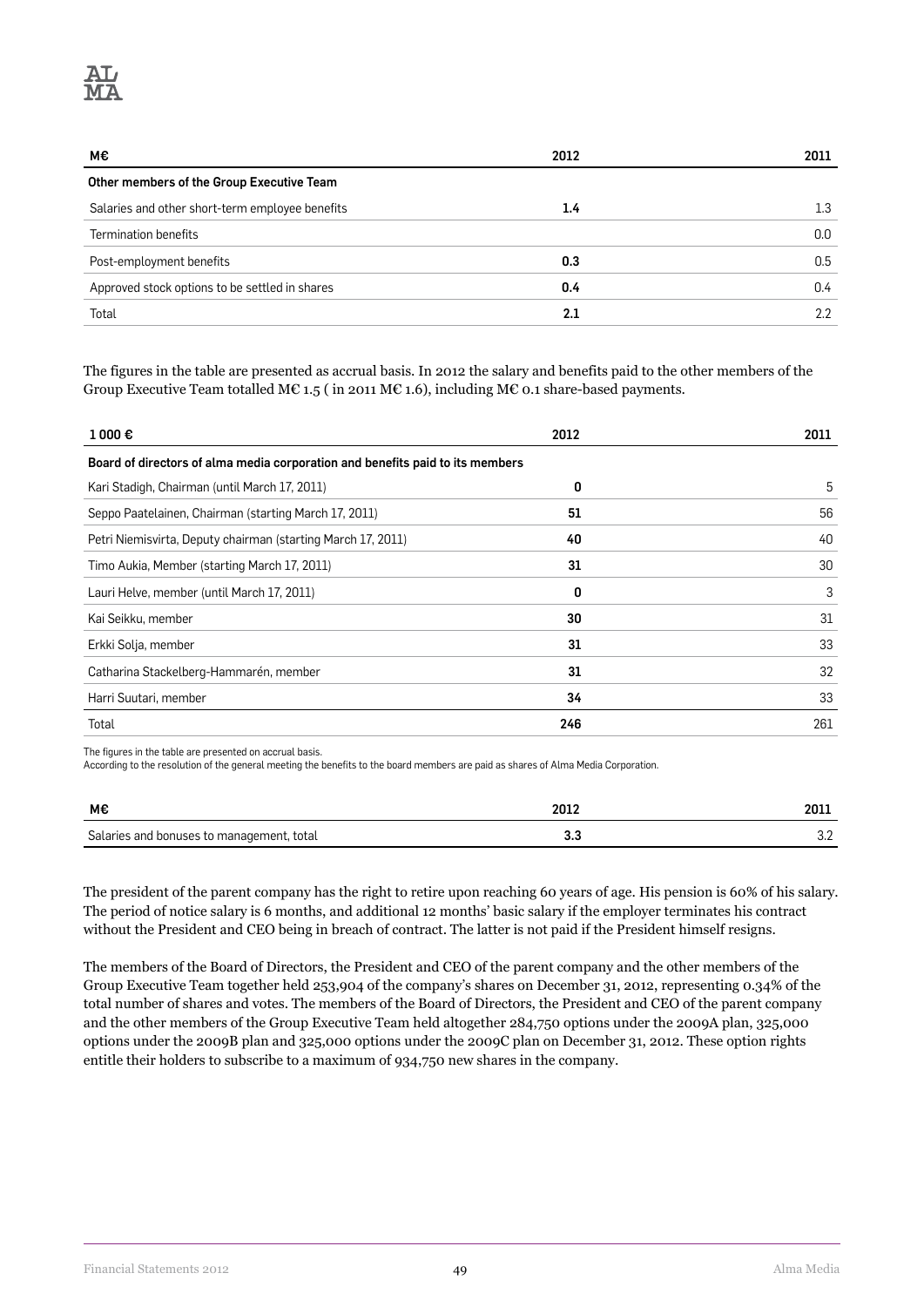The option rights and shares owned by the members of the Board of Directors, the President and CEO of the parent company and the members of the Group Executive Team represent 1.56% of the total number of shares and votes.

The individual holdings of Alma Media shares and option rights on Dec 31, 2012, are as follows \*)

| pcs                                         | <b>Shares</b> | Options 2009A | Options 2009B | Options 2009C |
|---------------------------------------------|---------------|---------------|---------------|---------------|
| Seppo Paatelainen, Chairman                 | 7,004         |               |               |               |
| Petri Niemisvirta, Deputy chairman          | 3,146         |               |               |               |
| Timo Aukia, Member                          | 2,564         |               |               |               |
| Kai Seikku, Member                          | 7,719         |               |               |               |
| Erkki Solja, Member                         | 44,456        |               |               |               |
| Catharina Stackelberg-Hammarén, Member      | 5,194         |               |               |               |
| Harri Suutari, Member                       | 45,907        |               |               |               |
| Kai Telanne, President                      | 89,753        | 100,000       | 100,000       | 100,000       |
| Kari Juutilainen, Group Executive Team      |               | 30,000        | 30,000        | 30,000        |
| Kari Kivelä, Group Executive Team           | 2,320         | 34,750        | 45,000        | 45,000        |
| Mikko Korttila, Group Executive Team        | 1,997         |               | 30,000        | 30,000        |
| Juha-Petri Loimovuori, Group Executive Team | 3,055         | 45,000        | 45,000        | 45,000        |
| Raimo Mäkilä, Group Executive Team          | 30,000        | 45,000        | 45,000        | 45,000        |
| Minna Nissinen, Group Executive Team        | 10,789        | 30,000        | 30,000        | 30,000        |
| Total                                       | 253,904       | 284,750       | 325,000       | 325,000       |

\* Figures include holdings of entities under their control as well as holdings of related parties.

According to the Articles of Association, the Board of Directors is appointed by the Annual General Meeting. The number of members in the Board of Directors is no less than three and no more than nine ordinary members. The Board of Directors shall elect from among its members a Chairman and a Deputy Chairman. The term of office for a member of the Board of Directors shall be one year, ending at the close of the Annual General Meeting following his or her election. The company's President and CEO may not be the Chairman of the Board.

The company shall have a President and CEO appointed by the Board of Directors. The President and CEO shall be responsible for managing the administration of the company in accordance with the instructions and requirements of the Board of Directors.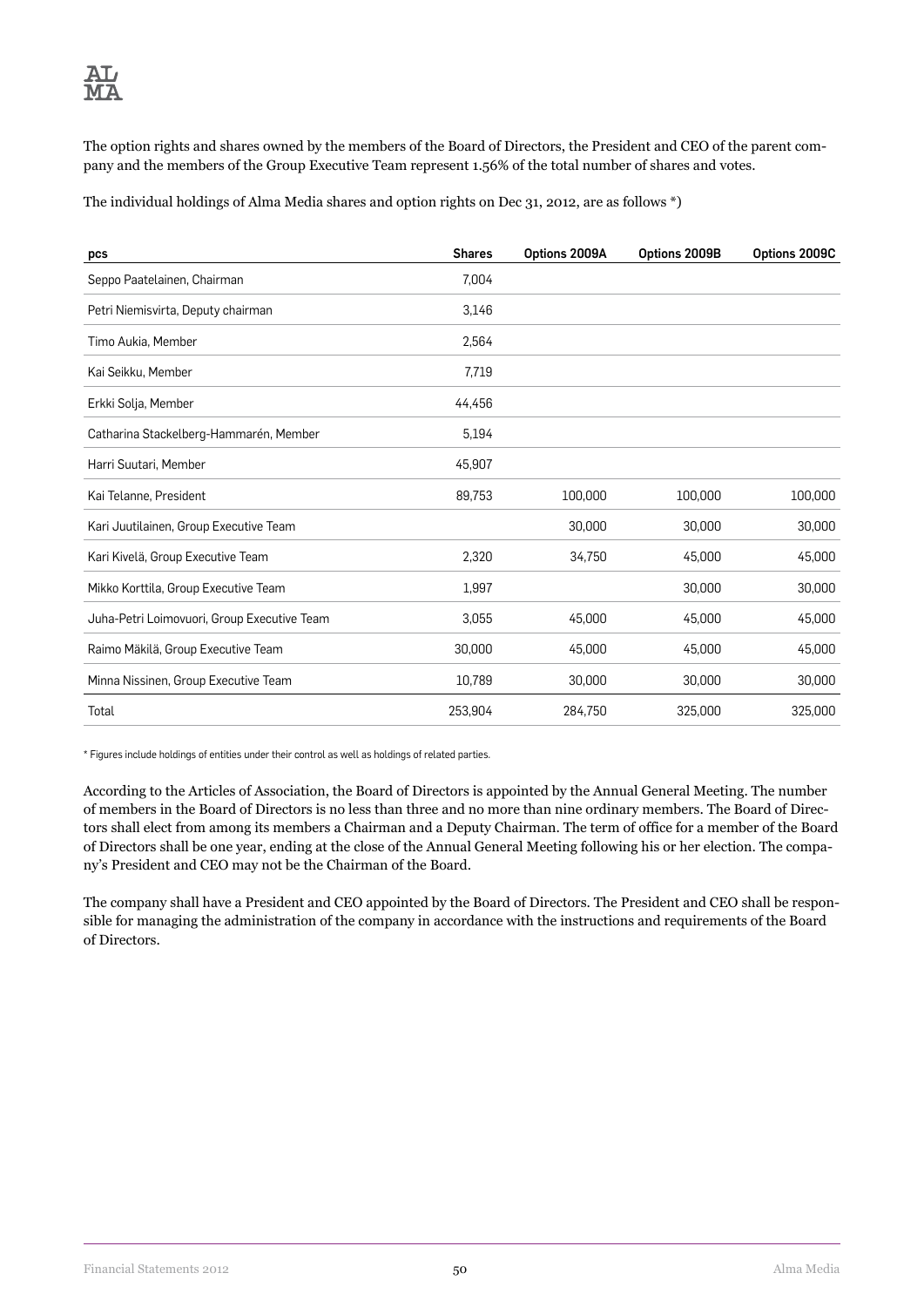## 8.Other operating expenses

Specification of other operating expenses by category.

| М€                                              | 2012 | 2011 |
|-------------------------------------------------|------|------|
| Information technology and<br>telecommunication | 15.7 | 12.9 |
| <b>Business premises</b>                        | 11.6 | 11.2 |
| Sales and marketing                             | 14.4 | 12.1 |
| Other costs                                     | 25.5 | 20.9 |
| Total                                           | 67.2 | 57.1 |

### 9. Audit expenses

| М€                     | 2012 | 2011 |
|------------------------|------|------|
| Ernst & Young Oy       |      |      |
| Audit                  | 0.2  | 0.1  |
| Reporting and opinions | 0.0  | 0.0  |
| Tax consultation       | 0.0  | 0.0  |
| Other                  | 0.2  | 0.0  |
| Total                  | 0.4  | 0.1  |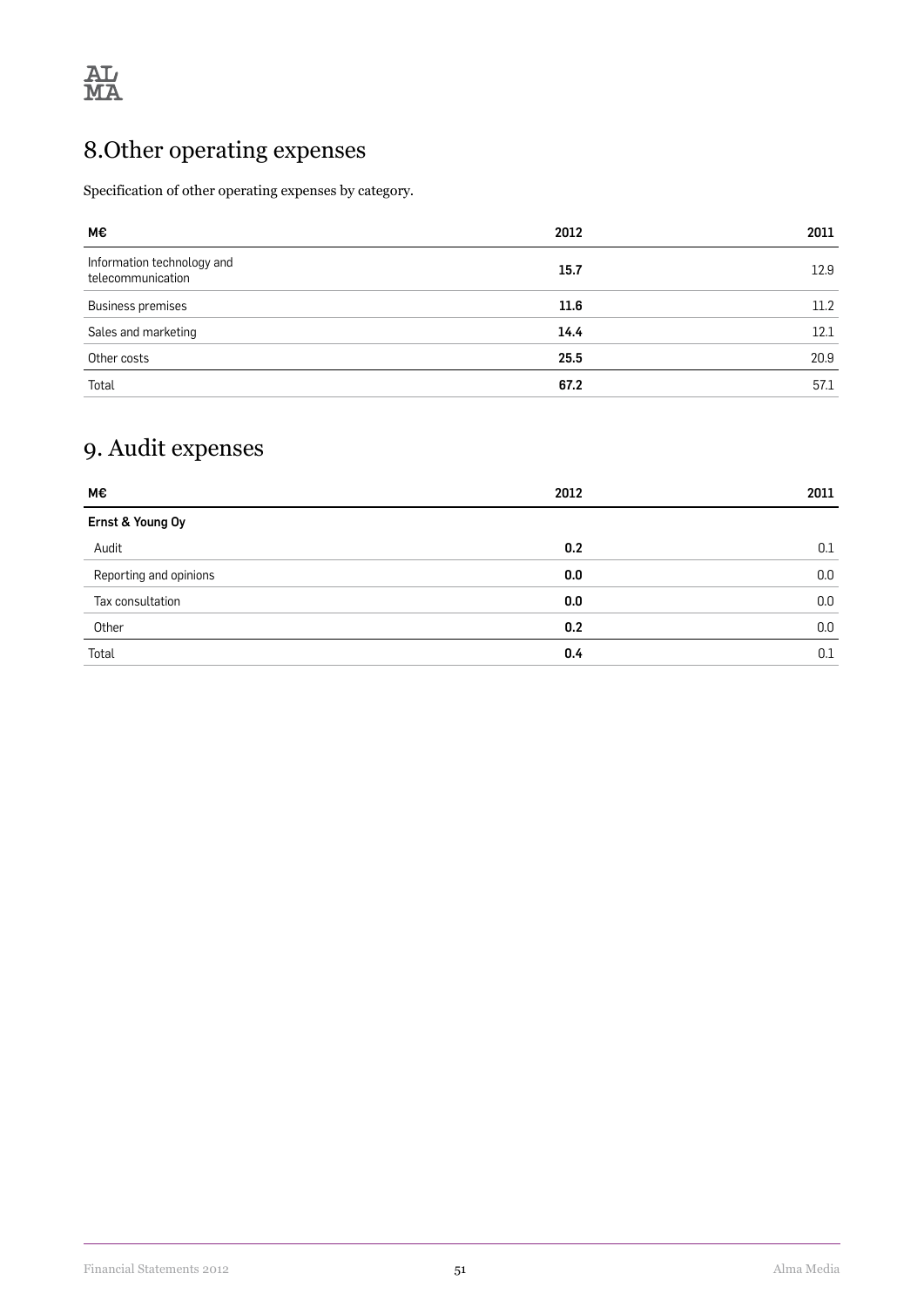## 10. Finance income and expenses

| М€                                                                               | 2012   | 2011   |
|----------------------------------------------------------------------------------|--------|--------|
| <b>Finance income</b>                                                            |        |        |
| Interest income                                                                  |        |        |
| Other interest income                                                            | 0.2    | 0.4    |
| Foreign exchange gains                                                           | 0.0    | 0.0    |
| Dividend income on other non-current investments                                 | 0.2    | 0.2    |
| Fair value gain on financial assets at fair value through<br>profit or loss      | 3.5    | 0.0    |
| Fair value gain on financial liabilities at fair value through<br>profit or loss | 1.1    | 0.5    |
| Total                                                                            | 5.1    | 1.1    |
| <b>Finance expenses</b>                                                          |        |        |
| Interest expenses                                                                |        |        |
| Interest expenses from other interest-bearing debt                               | $-1.2$ | $-0.2$ |
| Interest expenses from finance leases                                            | $-1.2$ | $-0.1$ |
| Foreign exchange losses                                                          | 0.0    | $-0.7$ |
| Change in fair value of financial assets through profit or<br>loss               | $-1.1$ | $-2.2$ |
| Other financial expences                                                         | $-0.1$ | $-0.4$ |
| Total                                                                            | $-3.6$ | $-3.6$ |
| Finance income and expenses, total                                               | 1.5    | $-2.5$ |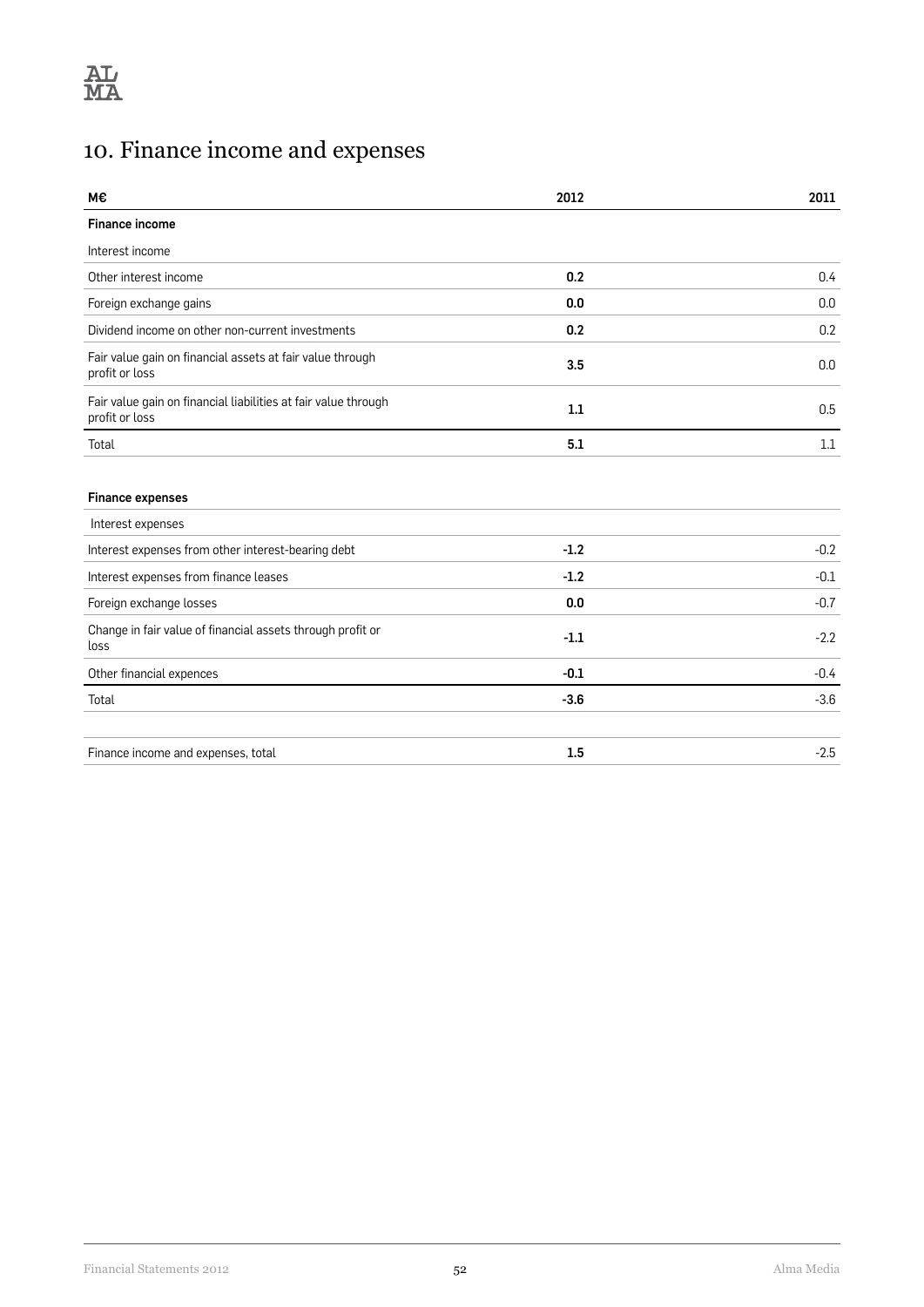| М€                                                                                                                                            | 2012   | 2011   |
|-----------------------------------------------------------------------------------------------------------------------------------------------|--------|--------|
| Finance income presented by categories as required by IAS 39                                                                                  |        |        |
| Interest income on held to maturity invest-<br>ments                                                                                          | 0.2    | 0.4    |
| Foreign exchange gains (loans and receiva-<br>bles)                                                                                           | 0.0    | 0.0    |
| Fair value gain on financial assets at fair value<br>through profit or loss                                                                   | 3.5    | 0.0    |
| Fair value gain on financial liabilities at fair<br>value through profit or loss                                                              | 1.1    | 0.5    |
| Dividend income from available-for-sale<br>financial assets                                                                                   | 0.2    | 0.2    |
| Total                                                                                                                                         | 5.1    | 1.1    |
| Finance expenses presented by categories as required by IAS 39<br>Interest expenses from interest-bearing debts<br>measured at amortized cost | $-1.2$ | $-0.2$ |
| Interest expenses on financial assets and<br>liabilities at fair value through profit of loss                                                 | $-1.2$ | $-0.1$ |
| Foreign exchange losses                                                                                                                       | 0.0    | $-0.7$ |
| Fair value gain on financial liabilities at fair<br>value through profit or loss                                                              | $-1.1$ | $-2.2$ |
| Other finance expenses                                                                                                                        | $-0.1$ | $-0.4$ |
| Total                                                                                                                                         | $-3.6$ | $-3.6$ |

Contigent considerations are classified as derivatives. Following IAS 39, they are financial assets recognized at fair value through profit or loss. The change in fair value is recognized in the finance income and expenses.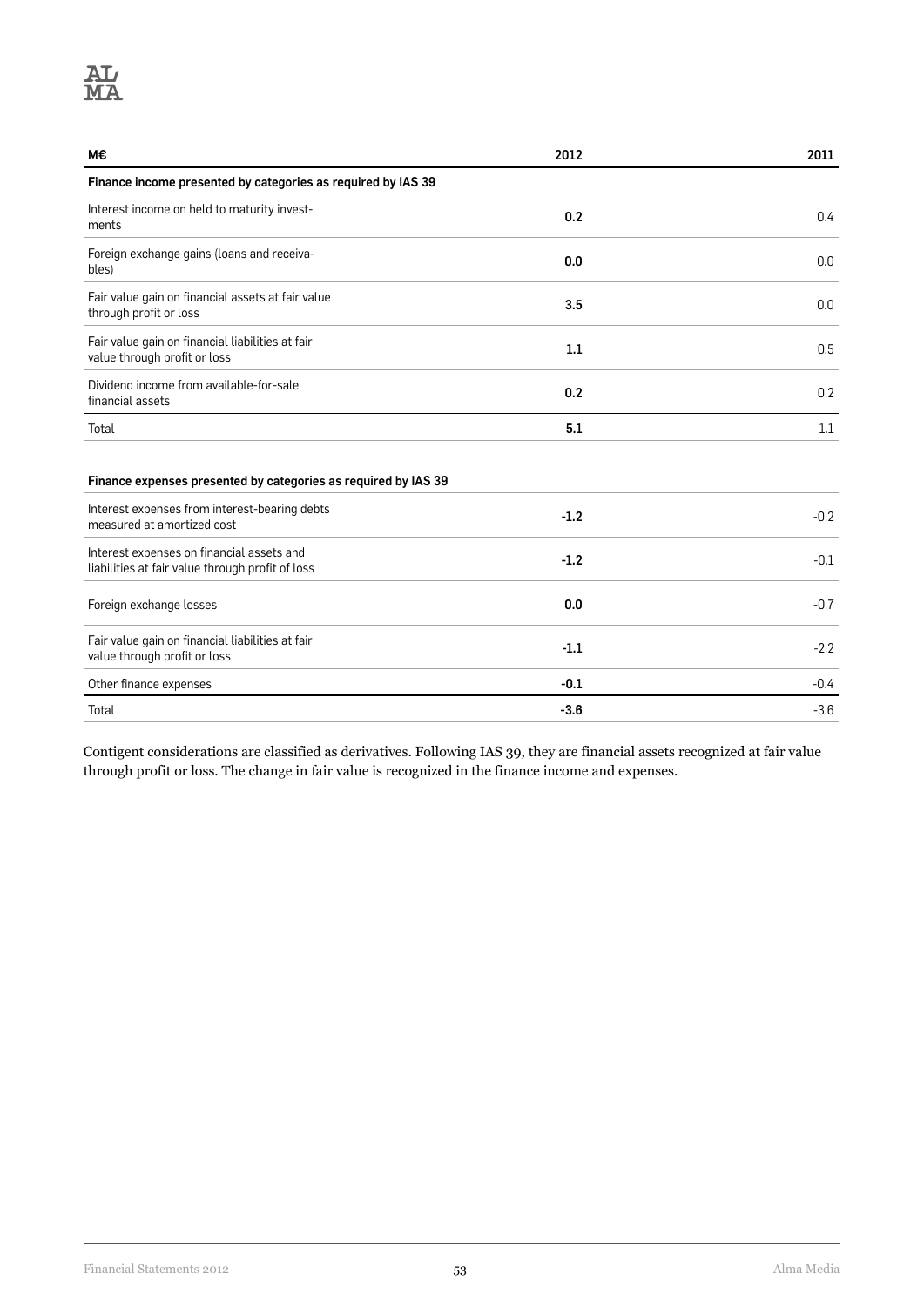### 11. Income tax

| М€                                                                | 2012   | 2011   |
|-------------------------------------------------------------------|--------|--------|
| Current income tax charge                                         | 6.9    | 11.6   |
| Adjustments in respect of current income tax<br>of previous years | 0.1    | 0.2    |
| Deferred taxes                                                    | $-0.6$ | $-0.6$ |
| Total                                                             | 6.3    | 11.2   |

#### Reconciliation of tax expense in income statement and tax calculated on Finnish tax rate: The Finnish corporate tax rate in 2012 was 24,5% and in 2011 was 26,0%.

| М€                                                             | 2012   | 2011    |
|----------------------------------------------------------------|--------|---------|
| Income before tax                                              | 23.7   | 42.0    |
| -Share of associated companies' result                         | 4.3    | $-2.5$  |
|                                                                | 28.0   | 39.5    |
| Tax calculated on the parent company's tax<br>rate             | 6.9    | 10.3    |
| Impact of varying tax rates of<br>foreign subsidiaries         | $-1.4$ | $-0.1$  |
| Tax-free income                                                | $-1.1$ | $-0.5$  |
| Non-tax-deductable expenses                                    | 2.1    | 1.4     |
| Items from previous periods                                    | 0.1    | 0.2     |
| Use of previously non-entered<br>deferred tax assets           | $-0.4$ | $-0.1$  |
| Unrecognized deferred tax asset<br>of the confirmed tax losses | 0.2    | 0.1     |
| Other items                                                    | 0.0    | $0.0\,$ |
| Tax recognized in the income statement                         | 6.3    | 11.2    |

No taxes are recognized for the other comprehensive income items.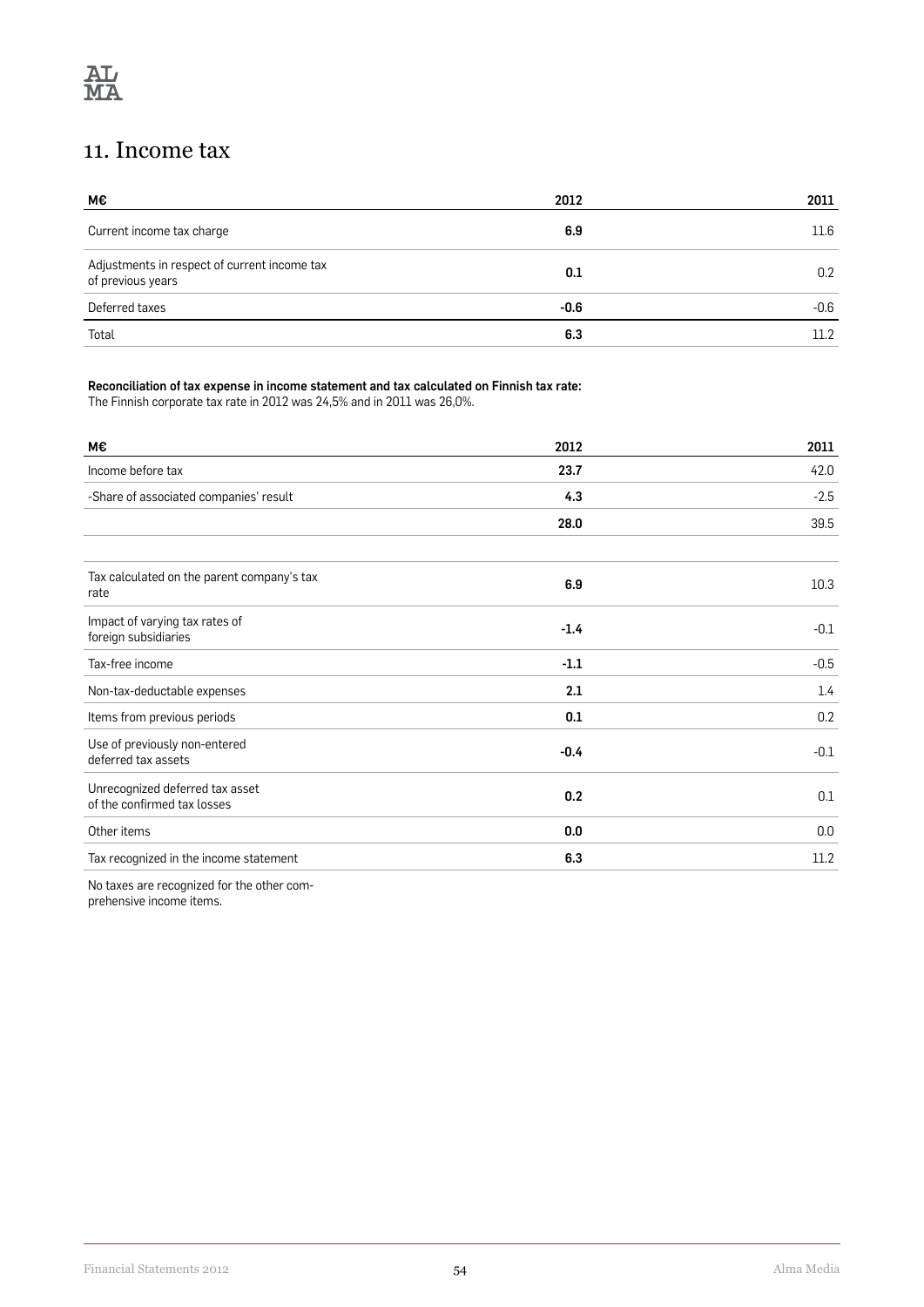### 12. Earnings per share

Basic earnings per share is calculated by dividing the profit for the period attributable to the ordinary equity holders of the parent by the weighted average number of shares outstanding during the year. Diluted earnings per share are calculated by dividing the profit for the period belonging to the parent company's owners by the weighted average number of diluted shares during the period.

| М€                                                                | 2012   | 2011   |
|-------------------------------------------------------------------|--------|--------|
| Profit attributable to ordinary share holders<br>of parent        | 16.6   | 29.4   |
| Number of shares (x 1,000)                                        |        |        |
| Weighted average number of shares<br>for basic earnings per share | 75,487 | 75,339 |
| Effect of dilution, share options                                 | 174    | 433    |
| Diluted weighted average number<br>of outstanding shares          | 75,661 | 75,772 |
| EPS, basic, €                                                     | 0.22   | 0.39   |
| EPS, diluted, $\epsilon$                                          | 0.22   | 0.39   |

### 13. Intangible assets and goodwill

| М€                                                    | Intangible<br>rights | Other intangi-<br>ble assets | Advance<br>payments | Goodwill | <b>Total</b> |
|-------------------------------------------------------|----------------------|------------------------------|---------------------|----------|--------------|
| Financial year 2012                                   |                      |                              |                     |          |              |
| Acquisition cost Jan 1                                | 20.9                 | 5.7                          | 1.8                 | 31.7     | 60.1         |
| <b>Increases</b>                                      | 48.1                 | 0.0                          | 2.8                 | 44.0     | 94.9         |
| Decreases                                             | $-6.7$               | $-3.0$                       | 0.0                 | $-0.4$   | $-10.2$      |
| Exchange differences                                  | 0.0                  | 0.0                          | 0.0                 | 0.1      | 0.1          |
| Transfers between items                               | 0.3                  | 0.0                          | $-0.4$              | 0.0      | $-0.1$       |
| Acquisition cost Dec 31                               | 62.5                 | 2.7                          | 4.2                 | 75.4     | 144.8        |
| Acc. depreciation, amortization and impairments Jan 1 | 14.3                 | 4.2                          | 0.0                 | 1.1      | 19.5         |
| Acc. depreciation in decreases and transfers          | 3.2                  | $-3.0$                       | 0.0                 | 0.0      | 0.2          |
| Depreciation for the financial year                   | 4.8                  | 0.5                          | 0.0                 | 0.0      | 5.3          |
| Writedowns                                            | 0.0                  | 0.0                          | 1.6                 | 0.0      | 1.6          |
| Exchange differences                                  | 0.0                  | 0.0                          | 0.0                 | 0.0      | 0.0          |
| Accumulated depreciation Dec 31                       | 22.2                 | 1.7                          | 1.6                 | 1.1      | 26.5         |
| Book value Jan 1                                      | 6.6                  | 1.5                          | 1.8                 | 30.6     | 40.5         |
| Book value Dec 31                                     | 40.3                 | 1.0                          | 2.6                 | 74.3     | 118.2        |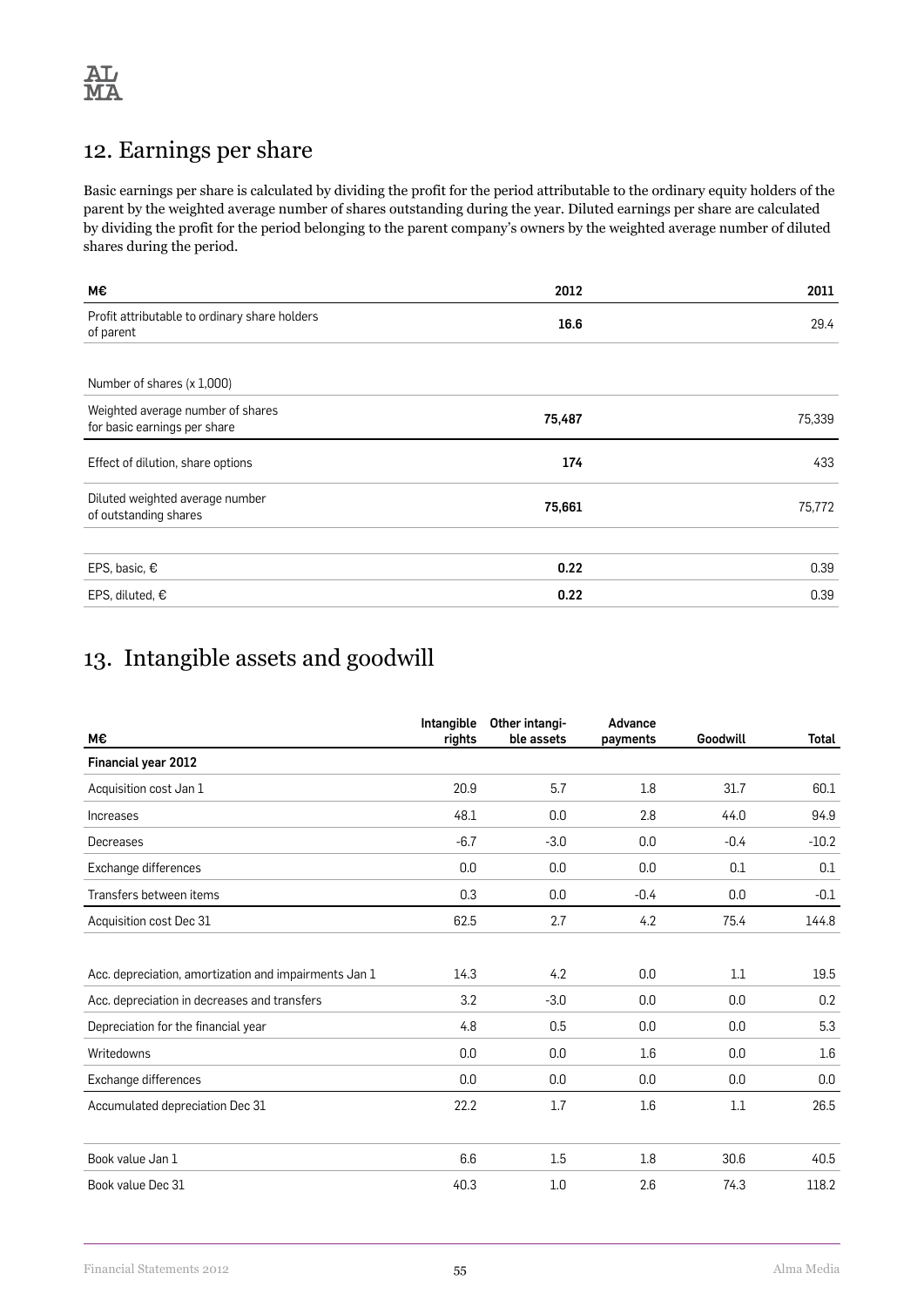## AL<br>MA

| М€                                                       | Intangible<br>rights | Other intangi-<br>ble assets | Advance<br>payments | Goodwill | Total  |
|----------------------------------------------------------|----------------------|------------------------------|---------------------|----------|--------|
| Financial year 2011                                      |                      |                              |                     |          |        |
| Acquisition cost Jan 1                                   | 20.8                 | 4.8                          | 1.6                 | 31.4     | 58.6   |
| Increases                                                | 0.3                  | 0.0                          | 1.8                 | 0.2      | 2.3    |
| Decreases                                                | $-1.0$               | 0.0                          | 0.0                 | 0.0      | $-1.0$ |
| Exchange differences                                     | 0.0                  | 0.0                          |                     | 0.1      | 0.1    |
| Transfers between items                                  | 0.7                  | 0.9                          | $-1.6$              | 0.0      | 0.0    |
| Acquisition cost Dec 31                                  | 20.9                 | 5.7                          | 1.8                 | 31.7     | 60.1   |
| Acc. depreciation, amortization<br>and impairments Jan 1 | 13.1                 | 3.7                          | 0.0                 | 1.1      | 17.8   |
| Acc. depreciation in decreases and transfers             | $-0.7$               | 0.0                          |                     |          | $-0.7$ |
| Depreciation for the financial year                      | 1.9                  | 0.5                          |                     |          | 2.4    |
| Writedowns                                               | 0.0                  | 0.0                          |                     |          | 0.0    |
| Exchange differences                                     | 0.0                  | 0.0                          |                     |          | 0.0    |
| Accumulated depreciation Dec 31                          | 14.3                 | 4.2                          | 0.0                 | 1.1      | 19.5   |
| Book value Jan 1                                         | 7.8                  | 1.1                          | 1.6                 | 30.4     | 40.9   |
| Book value Dec 31                                        | 6.6                  | 1.5                          | 1.8                 | 30.6     | 40.5   |

Decreases to the goodwill concern the acquisitions made before the implementation of the revised IFRS 3.

#### Intangible assets include assets purchased through finance leases as follows:

| М€                              | Intangible rights |
|---------------------------------|-------------------|
| Financial year 2012             |                   |
| Acquisition cost Jan 1          | 0.8               |
| Decreases                       | $-0.8$            |
| Acquisition cost Dec 31         | 0.0               |
|                                 |                   |
| Acc. depreciation Jan 1         | 0.8               |
| Acc. depreciation in decreases  | $-0.8$            |
| Accumulated depreciation Dec 31 | 0.0               |
|                                 |                   |
|                                 |                   |

| Book value D<br>$\sim$<br>$\lambda$<br>בט טפע<br>. | U.U |
|----------------------------------------------------|-----|
|----------------------------------------------------|-----|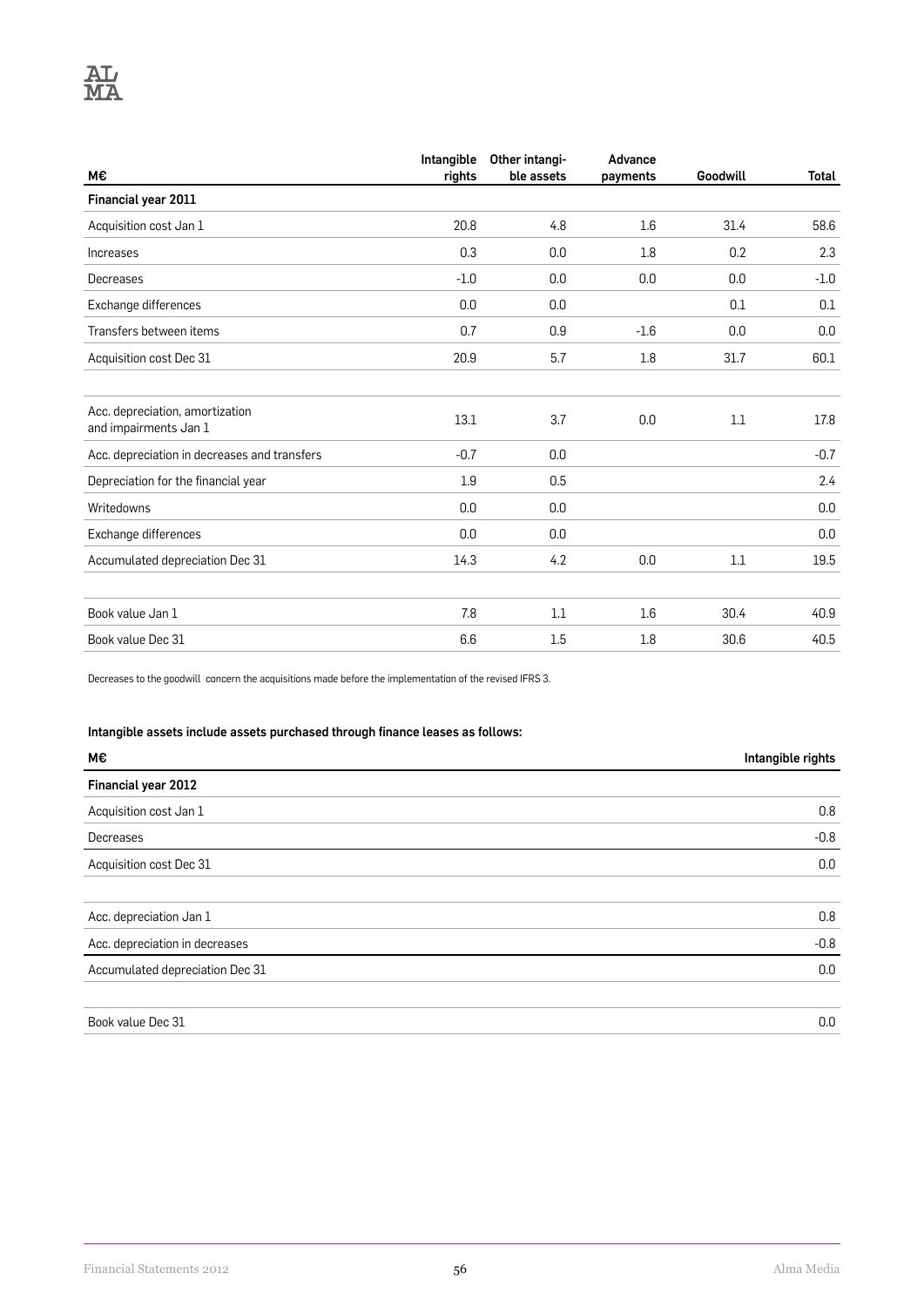#### M€ Intangible rights

| Financial year 2011             |     |
|---------------------------------|-----|
| Acquisition cost Jan 1          | 0.8 |
| Decreases                       | 0.0 |
| Acquisition cost Dec 31         | 0.8 |
| Acc. depreciation Jan 1         | 0.8 |
| Acc. depreciation in decreases  | 0.0 |
| Accumulated depreciation Dec 31 | 0.8 |
| Book value Dec 31               | 0.0 |

### Allocation of intangibles with indefinite lives to cash-generating units.

The book value of intangible assets includes intangible rights totalling M€ 9.8 which are not depreciated; instead these rights are tested annually for impairment. These assets, which have an indefinite economic impact, are trademarks recognized at fair value by the Group at the time of acquisition. These non-depreciated intangible rights are allocated to the cash-generating units as follows:

| М€                               | 2012 | 2011    |
|----------------------------------|------|---------|
| Suomen Paikallissanomat          | 0.4  | 0.4     |
| Newspapers, total                | 0.4  | $0.4 *$ |
|                                  |      |         |
| Alma Media Lehdentekijät         | 0.1  | 0.1     |
| Kauppalehti group, total         | 0.1  | 0.1     |
|                                  |      |         |
| Marketplaces                     | 8.0  | 0.8     |
| Alma Diverso                     | 1.3  | 1.0     |
| Digital Consumer Services, total | 9.3  | 1.8     |
|                                  |      |         |
| Group, total                     | 9.8  | 2.3     |
|                                  |      |         |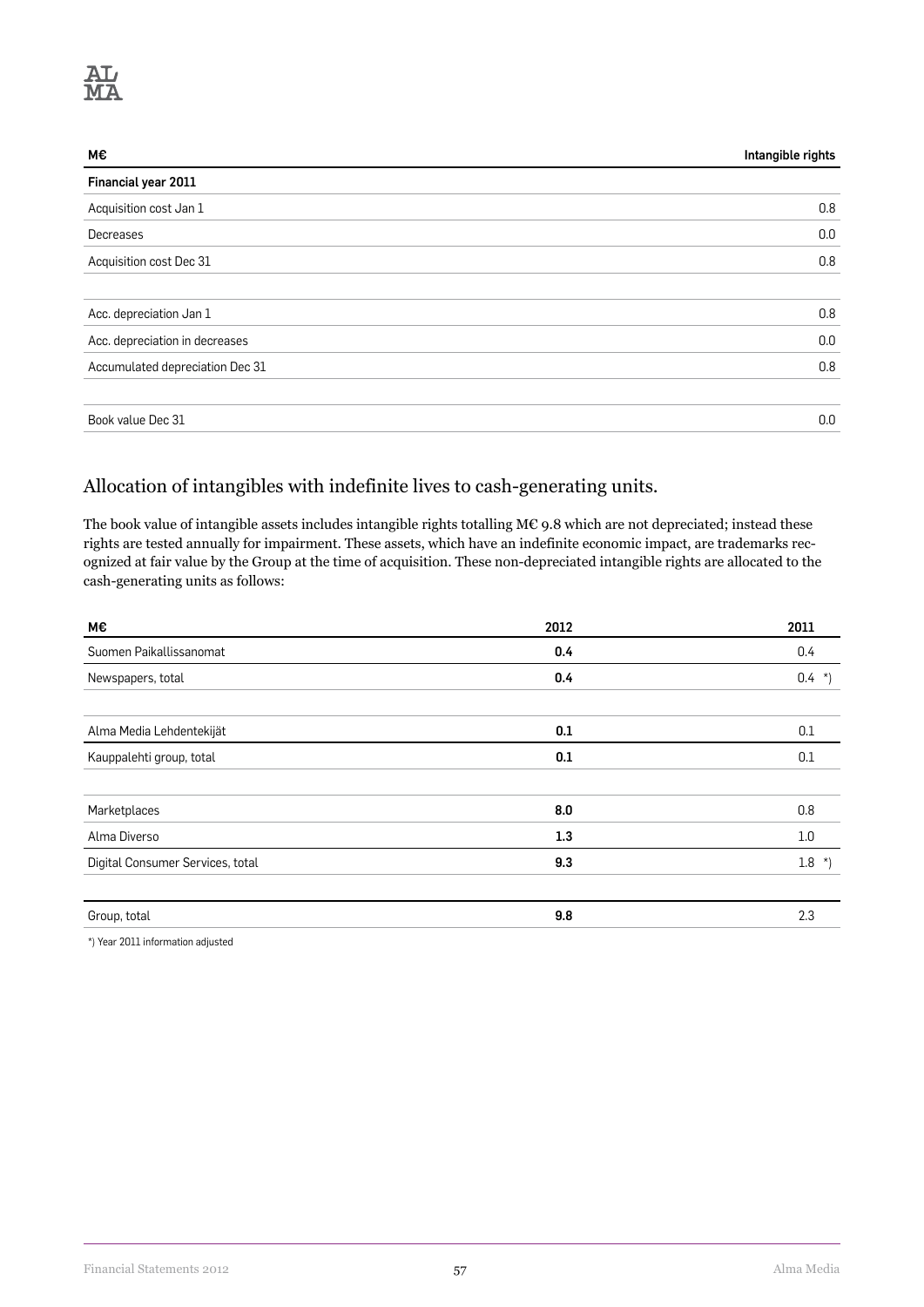### Allocation of goodwill to cash-generating units

| M€                                                                                            | 2012 | 2011     |
|-----------------------------------------------------------------------------------------------|------|----------|
| A significant amount of goodwill has been<br>allocated to the following cash-generating units |      |          |
| Aamulehti                                                                                     | 0.0  | 0.0      |
| Pohjois-Suomen Media Oy                                                                       | 5.9  | 5.8      |
| Satakunnan Kansa                                                                              | 4.0  | 4.0      |
| Suomen Paikallissanomat                                                                       | 2.6  | 2.6      |
| Newspapers, total                                                                             | 12.5 | $12.4 *$ |
|                                                                                               |      |          |
| <b>Baltic News Service</b>                                                                    | 1.1  | 1.1      |
| Kauppalehti                                                                                   | 3.3  | 3.3      |
| Alma Media Lehdentekijät                                                                      | 3.1  | 3.1      |
| Kauppalehti group, total                                                                      | 7.5  | 7.5      |
|                                                                                               |      |          |
| Marketplaces                                                                                  | 46.7 | 6.3      |
| Alma Diverso                                                                                  | 7.5  | 4.2      |
| Digital Consumer Services, total                                                              | 54.1 | $10.6 *$ |
|                                                                                               |      |          |
| Units allocated an insignificant<br>amount of goodwill                                        | 0,1  | 0,1      |
| Total                                                                                         | 74,3 | 30,6     |
|                                                                                               |      |          |

\*) year 2011 information adjusted

### Impairment testing of goodwill and intangible with indefinite lives

Testing for goodwill and intangible rights with indefinite useful lives is conducted at the level of cash generating units. In testing for impairment, the recoverable amount is the value in use.

Following the model used before, estimated cash flows determined in the test are based on the Group's strategic forecasts for the following three years confirmed by the Board of Directors and business units' management. The years following this period are estimated by extrapolation, taking into account the business cycle and management's views. In addition to general economic factors, the main assumptions and variables used when determining cash flows are the forecast growth of advertising sales in different market segments, the unit-specific average cost of capital (discount rate) and estimated growth of newspaper circulation sales. The growth rate assumptions for advertising sales vary in different market segments and in different product categories. When evaluating growth, past events are taken into account.

The discount rate used in impairment testing has been determined using geographical (by country) and business specific weighted average cost of capital (WACC) separately for both publishing & newspapers and online business segments. The discount rate is determined net of taxes. The WACC consists of the required return on equity and the required return on debt after corporate taxes (net of taxes as adjusted for final persentation purposes). Following capital market theory, the generally accepted method of estimating the cost of equity is the Capital Asset Pricing Model (CAPM). Following the CAPM, the rate of return on equity can be constructed from the risk free interest rate and a risk premium. Elements of WACC/CAPM have been determined for impaiment testing by an independent third party analyst.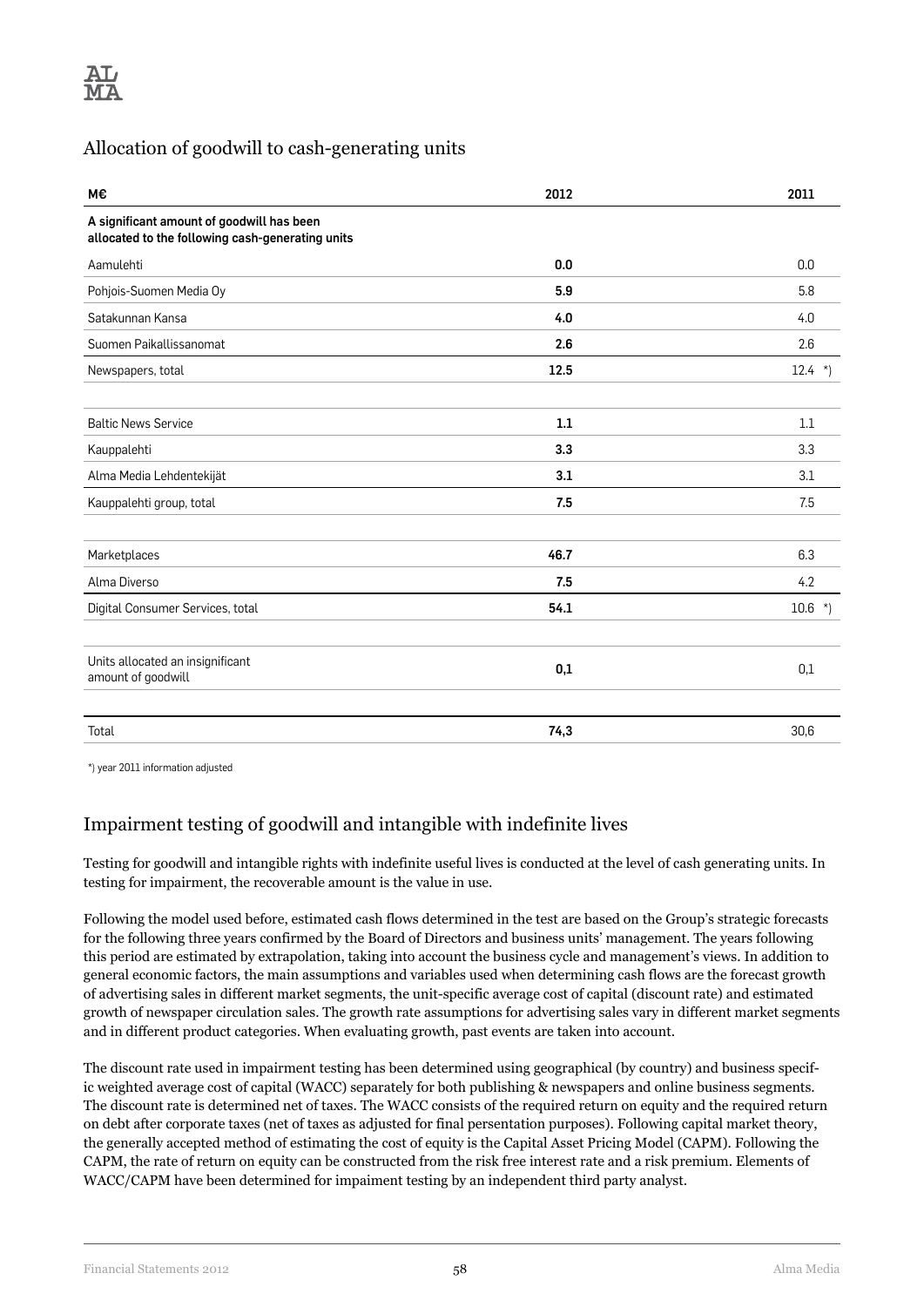### Discount rates used in impairment testing

| <b>MEUR</b>               | <b>Publishing Business</b> | <b>Online Business</b> |
|---------------------------|----------------------------|------------------------|
| Newspapers                | 10,0%                      |                        |
| Kauppalehti group         |                            |                        |
| Domestic                  | 9,5%                       |                        |
| Foreign                   | 14,6%                      |                        |
| Digital consumer services |                            |                        |
| Marketplaces              |                            |                        |
| Domestic                  |                            | 11,7 %                 |
| Sweden                    |                            | 11,6 %                 |
| Czech republic            |                            | 12,6%                  |
| Foreign, other            |                            | 14,5-15,7%             |
| Alma diverso              |                            | 11,5 %                 |

Goodwill allocated to new business areas, as well as goodwill arising from recent acquisitions, are more sensitive to impairment testing and therefore more likely to be subject to impairment loss when the above main assumptions change. Based on a sensitivity analysis, the tested goodwill and intangible rights have not been critical.

In connection with the sensitivity analysis, the effects of an increase in the discount rate (at the most 3%) a decrease in advertising sales (at the most 6%) and a decrease in the circulation sales (at the most 3%) to estimated cash flows have been estimated. The sensitivity analysis of the advertising and circulations sales are based on the management view of the future development at the balance sheet date.

With regard to the recoverable amounts from Alma Media Group's Newspapers and Kauppalehti Group, as well as the Digital Consumer Services segment's business operations in Finland, the management does not believe that a change in any of the central variables would lead to a situation in which the recoverable amounts of the business units would be lower than than their book values. For the Newspapers, Kauppalehti Group segments and the Digital Consumer Services segment's operations in Finland, the combined book values of the assets of business units under the segments at the time of testing were approximately 15 % of the current value of the estimated recoverable amount of the segments.

For the Digital Consumer Services segment's operations outside Finland, the combined book value of the assets is some 67 per cent of the current value of the estimated recoverrable amout. Should advertising sales decrease 6% from the management view at the balance sheet date, the Marketplaces segment's LMC -business has an exposure for an impairment loss of some M€ 8.3.

In the financial period 2012 and 2011 impairment of Goodwill is not recorded. Based on impairment testing assets and goodwill do not contain the risk of impairment.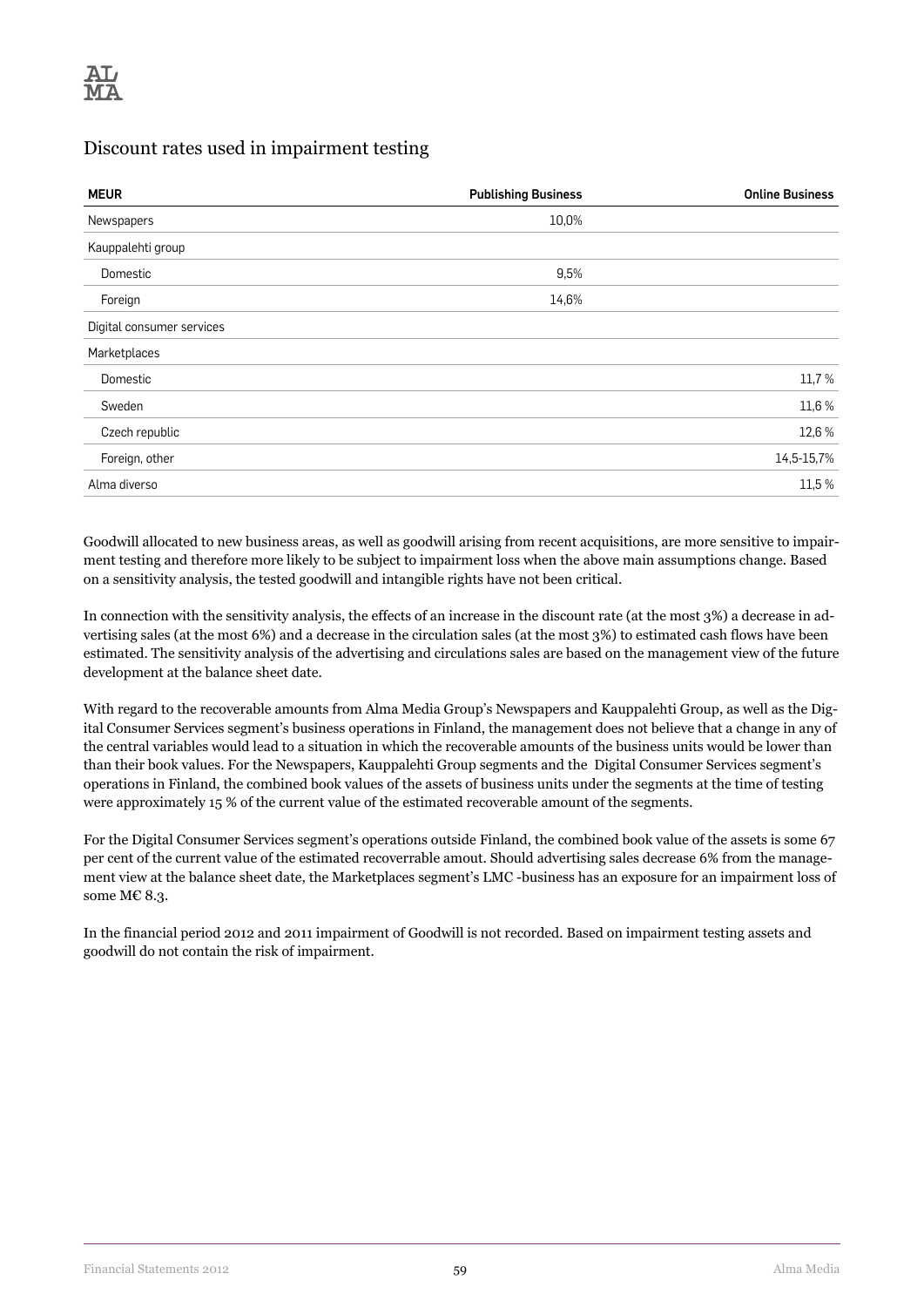## 14. Property, plant and equipment

|                                                           | Land and    | <b>Buildings and</b> | Machinery<br>and | Other<br>tangible | Advance<br>payments and<br>purchases in |              |
|-----------------------------------------------------------|-------------|----------------------|------------------|-------------------|-----------------------------------------|--------------|
| M€                                                        | water areas | structures           | equipment        | assets            | progress                                | <b>Total</b> |
| Financial year 2012                                       |             |                      |                  |                   |                                         |              |
| Acquisition cost Jan 1                                    | 1.7         | 24.5                 | 57.4             | 4.4               | 0.0                                     | 88.0         |
| Increases                                                 | 0.0         | 0.1                  | 29.3             | 0.0               | 0.7                                     | 30.1         |
| Decreases                                                 | $-0.3$      | $-6.5$               | $-10.3$          | $-2.6$            | 0.0                                     | $-19.7$      |
| Exchange differences                                      |             |                      | 0.0              | 0.0               | 0.0                                     | 0.0          |
| Transfers between items                                   |             | 0.0                  | 0.1              | 0.0               | 0.0                                     | 0.0          |
| Acquisition cost Dec 31                                   | 1.4         | 18.1                 | 76.5             | 1.8               | 0.6                                     | 98.5         |
| Acc. depreciation, amortization<br>and impairments Jan 1  | 0.0         | 15.5                 | 46.7             | 2.7               | 0.0                                     | 64.9         |
| Accumulated depreciation in<br>decreases and transfers    |             | $-4.3$               | $-7.4$           | $-2.5$            | 0.0                                     | $-14.1$      |
| Depreciation for the financial year                       |             | 0.4                  | 5.7              | 0.2               | 0.0                                     | 6.4          |
| Writedowns                                                |             | 0.0                  |                  | 0.0               | 0.0                                     | 0.0          |
| Exchange differences                                      |             |                      | 0.0              | 0.0               | 0.0                                     | 0.0          |
| Acc. depreciation, amortization<br>and impairments Dec 31 | 0.0         | 11.6                 | 45.1             | 0.5               | 0.0                                     | 57.2         |
| Book value Jan 1                                          | 1.7         | 9.0                  | 10.7             | 1.7               | 0.0                                     | 23.0         |
| Book value Dec 31                                         | 1.4         | 6.5                  | 31.5             | 1.3               | 0.6                                     | 41.3         |
| Balance sheet value of<br>machinery and equipment         |             |                      | 30.9             |                   |                                         |              |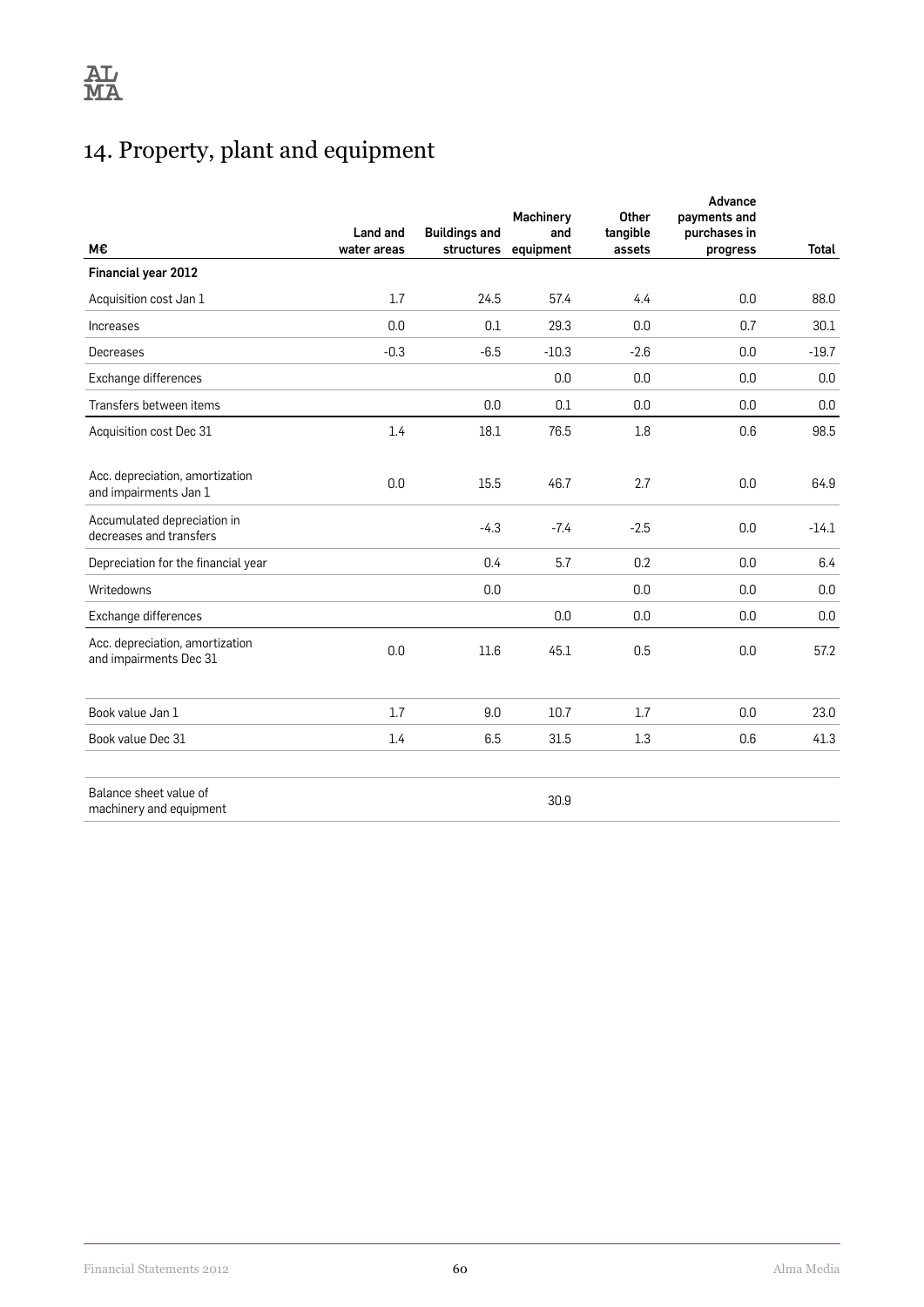|                                                           |                         |                                    | Machinery        | Other              | Advance<br>payments and  |              |
|-----------------------------------------------------------|-------------------------|------------------------------------|------------------|--------------------|--------------------------|--------------|
| М€                                                        | Land and<br>water areas | <b>Buildings and</b><br>structures | and<br>equipment | tangible<br>assets | purchases in<br>progress | <b>Total</b> |
| Financial year 2011                                       |                         |                                    |                  |                    |                          |              |
| Acquisition cost Jan 1                                    | 1.7                     | 24.5                               | 61.0             | 4.5                | 0.0                      | 91.6         |
| <b>Increases</b>                                          |                         | 0.0                                | 2.2              | 0.1                | 0.3                      | 2.6          |
| Decreases                                                 | 0.0                     | $-0.1$                             | $-5.8$           | $-0.4$             | 0.0                      | $-6.3$       |
| Exchange differences                                      |                         |                                    | 0.1              | 0.0                | 0.0                      | 0.1          |
| Transfers between items                                   |                         | 0.1                                | 0.0              | 0.3                | $-0.3$                   | 0.0          |
| Acquisition cost Dec 31                                   | 1.7                     | 24.5                               | 57.4             | 4.4                | 0.0                      | 88.0         |
| Acc. depreciation, amortization and<br>impairments Jan 1  | 0.0                     | 14.7                               | 46.2             | 2.9                |                          | 63.8         |
| Accumulated depreciation in decreas-<br>es and transfers  |                         | 0.0                                | $-5.3$           | $-0.4$             |                          | $-5.7$       |
| Depreciation for the financial year                       |                         | 0.5                                | 5.8              | 0.2                |                          | 6.6          |
| Writedowns                                                |                         | 0.2                                | 0.0              | 0.0                |                          | 0.2          |
| Exchange differences                                      |                         |                                    | 0.0              | 0.0                |                          | 0.0          |
| Acc. depreciation, amortization and<br>impairments Dec 31 | 0.0                     | 15.5                               | 46.7             | 2.7                | 0.0                      | 64.9         |
| Book value Jan 1                                          | 1.7                     | 9.8                                | 14.8             | 1.6                | 0.0                      | 27.8         |
| Book value Dec 31                                         | 1.7                     | 9.0                                | 10.7             | 1.7                | 0.0                      | 23.0         |
| Balance sheet value of<br>machinery and equipment         |                         |                                    | 10.1             |                    |                          |              |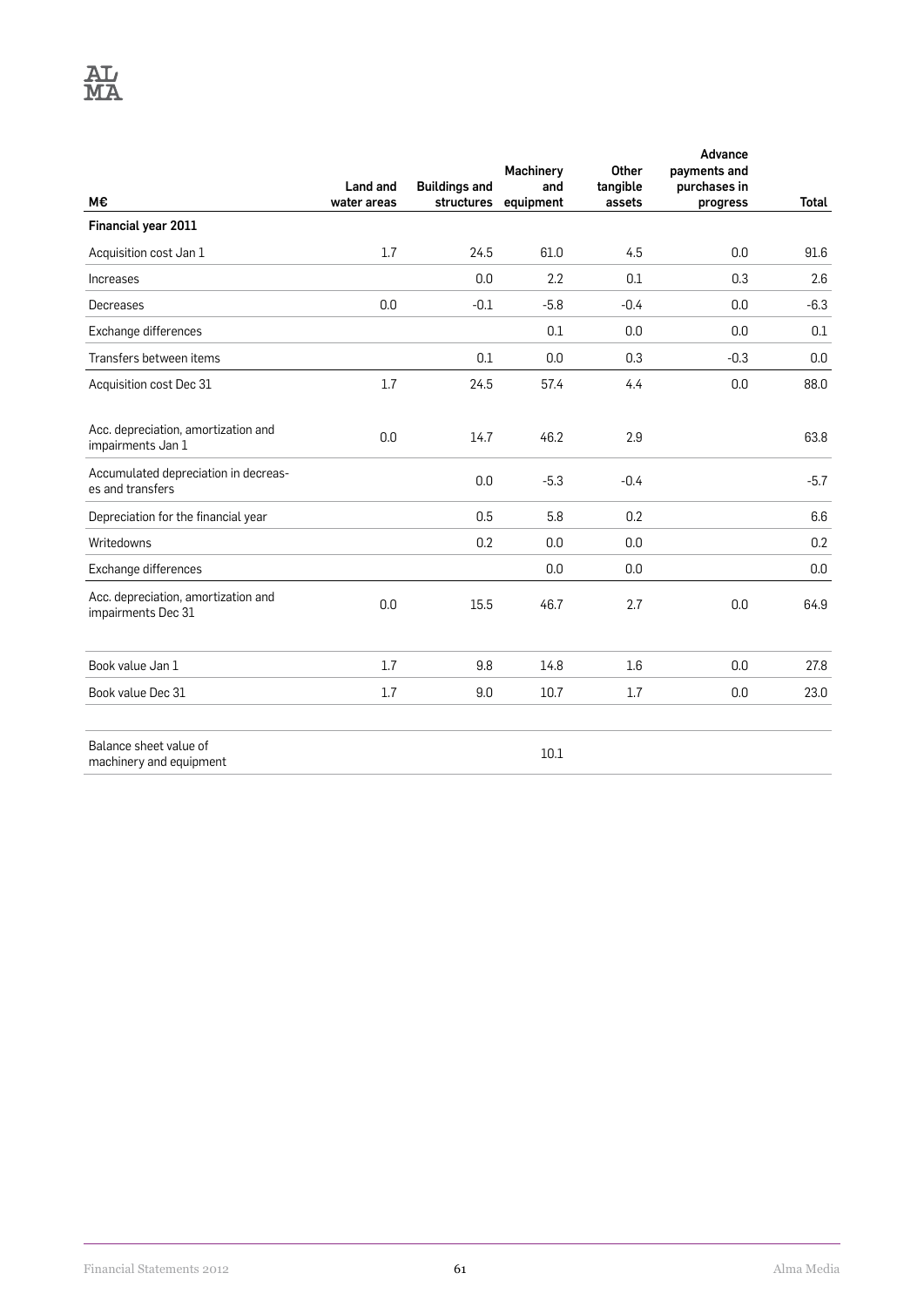### Property, plant and equipment includes assets purchased through finance leases as follows:

| М€                                  | Machinery and equipment |
|-------------------------------------|-------------------------|
| Financial year 2012                 |                         |
| Acquisition cost Jan 1              | 7.7                     |
| Increases                           | 27.1                    |
| Decreases                           | $-4.3$                  |
| Acquisition cost Dec 31             | 30.5                    |
|                                     |                         |
| Acc. Depreciation Jan 1             | 3.4                     |
| Acc. depreciation in decreases      | $-2.9$                  |
| Depreciation for the financial year | 1.5                     |
| Acc. Depreciation Dec 31            | 2.0                     |
|                                     |                         |
| Book value Dec 31                   | 28.5                    |
|                                     |                         |
| M€                                  | Machinery and equipment |
| Financial year 2011                 |                         |
| Acquisition cost Jan 1              | 9.0                     |
| Increases                           | 1.9                     |
| Decreases                           | $-3.2$                  |
| Acquisition cost Dec 31             | 7.7                     |
|                                     |                         |
| Acc. Depreciation Jan 1             | 4.5                     |
| Acc. depreciation in decreases      | $-2.5$                  |
| Depreciation for the financial year | 1.4                     |
| Acc. Depreciation Dec 31            | 3.4                     |
|                                     |                         |
| Book value Dec 31                   | 4.3                     |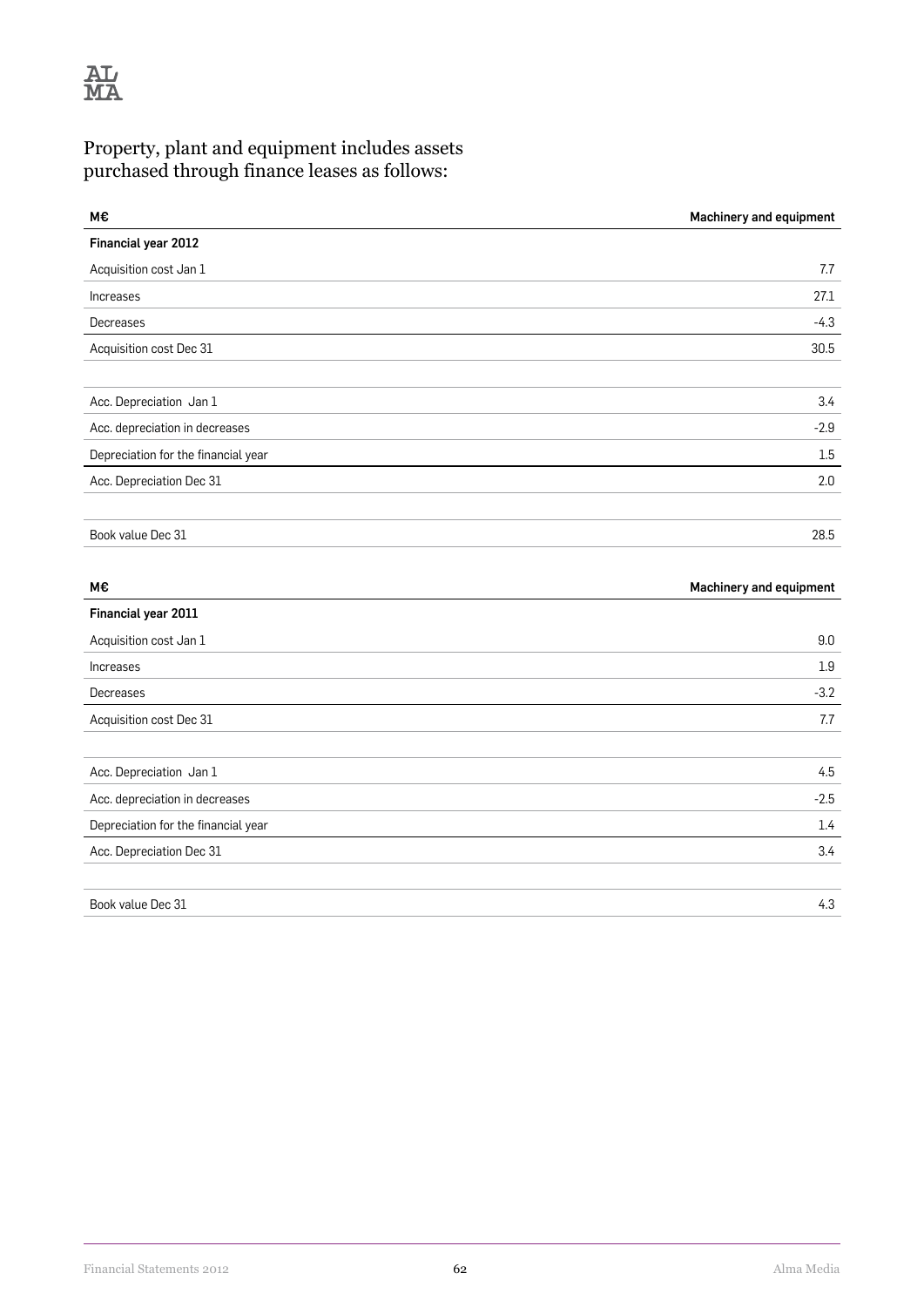## 15. Subsidiary companies

| Company                              | <b>Registered office</b> | <b>Holding %</b> | Share of votes % |
|--------------------------------------|--------------------------|------------------|------------------|
| Adalia Media Inc.                    | Tampa, Florida           | 51.00            | 51.00            |
| Alma Manu Oy                         | Tampere, Finland         | 100.00           | 100.00           |
| Alma Media Interactive Russia Oy     | Helsinki, Finland        | 100.00           | 100.00           |
| Alma Media Kustannus Oy              | Helsinki, Finland        | 100.00           | 100.00           |
| Alma Media Lehdentekijät Oy          | Helsinki, Finland        | 100.00           | 100.00           |
| Alma Media Suomi Oy                  | Helsinki, Finland        | 100.00           | 100.00           |
| Alma Media Ventures Oy               | Helsinki, Finland        | 100.00           | 100.00           |
| Alma Mediapartners Oy                | Helsinki, Finland        | 65.00            | 65.00            |
| AS Kinnisvaraportaal                 | Tallinn, Estonia         | 100.00           | 100.00           |
| Autovia s.r.o                        | Bratislava, Slovakia     | 100.00           | 100.00           |
| Balti Uudistetalituse AS             | Tallinn, Estonia         | 100.00           | 100.00           |
| BNS Eesti OÜ                         | Tallinn, Estonia         | 100.00           | 100.00           |
| <b>BNS Latvija SIA</b>               | Riga, Latvia             | 99.99            | 99.99            |
| <b>BNS UAB</b>                       | Vilnius, Lithuania       | 99.95            | 99.95            |
| CV-Online Estonia OÜ                 | Tallinn, Estonia         | 100.00           | 100.00           |
| CV Online Holding OÜ                 | Tallinn, Estonia         | 100.00           | 100.00           |
| E-kontakti Oy                        | Helsinki, Finland        | 100.00           | 100.00           |
| ETA Uudistetalituse OÜ               | Tallinn, Estonia         | 100.00           | 100.00           |
| Etuovi Oy                            | Helsinki, Finland        | 100.00           | 100.00           |
| Karenstock Oy                        | Helsinki, Finland        | 100.00           | 100.00           |
| Kauppalehti Oy                       | Helsinki, Finland        | 100.00           | 100.00           |
| Kotikokki.net Oy                     | Helsinki, Finland        | 65.00            | 65.00            |
| LMC s.r.o                            | Prague, Czech Republic   | 100.00           | 100.00           |
| Marknadspriser i Sverige AB          | Lidköping, Sweden        | 80.00            | 80.00            |
| Mascus A/S                           | Hojbjerg, Denmark        | 51.00            | 51.00            |
| Mediaskopas UAB                      | Vilna, Lithuania         | 100.00           | 100.00           |
| Mediju Monitorings SIA               | Riga, Latvia             | 100.00           | 100.00           |
| Monster Oy                           | Helsinki, Finland        | 75.00            | 75.00            |
| Objektvision AB                      | Stockholm, Sweden        | 100.00           | 100.00           |
| Profesia s.r.o                       | Bratislava, Slovakia     | 100.00           | 100.00           |
| Profesia s.r.o                       | Prague, Czech Republic   | 100.00           | 100.00           |
| SIA City24                           | Riga, Latvia             | 100.00           | 100.00           |
| SIA CV-Online Latvia                 | Riga, Latvia             | 100.00           | 100.00           |
| Suomen Business Viestintä SBV Oy     | Helsinki, Finland        | 100.00           | 100.00           |
| Suomen Hankintakeskus Oy             | Tampere, Finland         | 100.00           | 100.00           |
| Suunnittelutoimisto TTNK Helsinki Oy | Helsinki, Finland        | 100.00           | 100.00           |
| TAU On-line d.o.o                    | Zagreb, Croatia          | 100.00           | 100.00           |
| UAB City24                           | Vilnius, Lithuania       | 100.00           | 100.00           |
| UAB CV-Online LT                     | Vilnius, Lithuania       | 100.00           | 100.00           |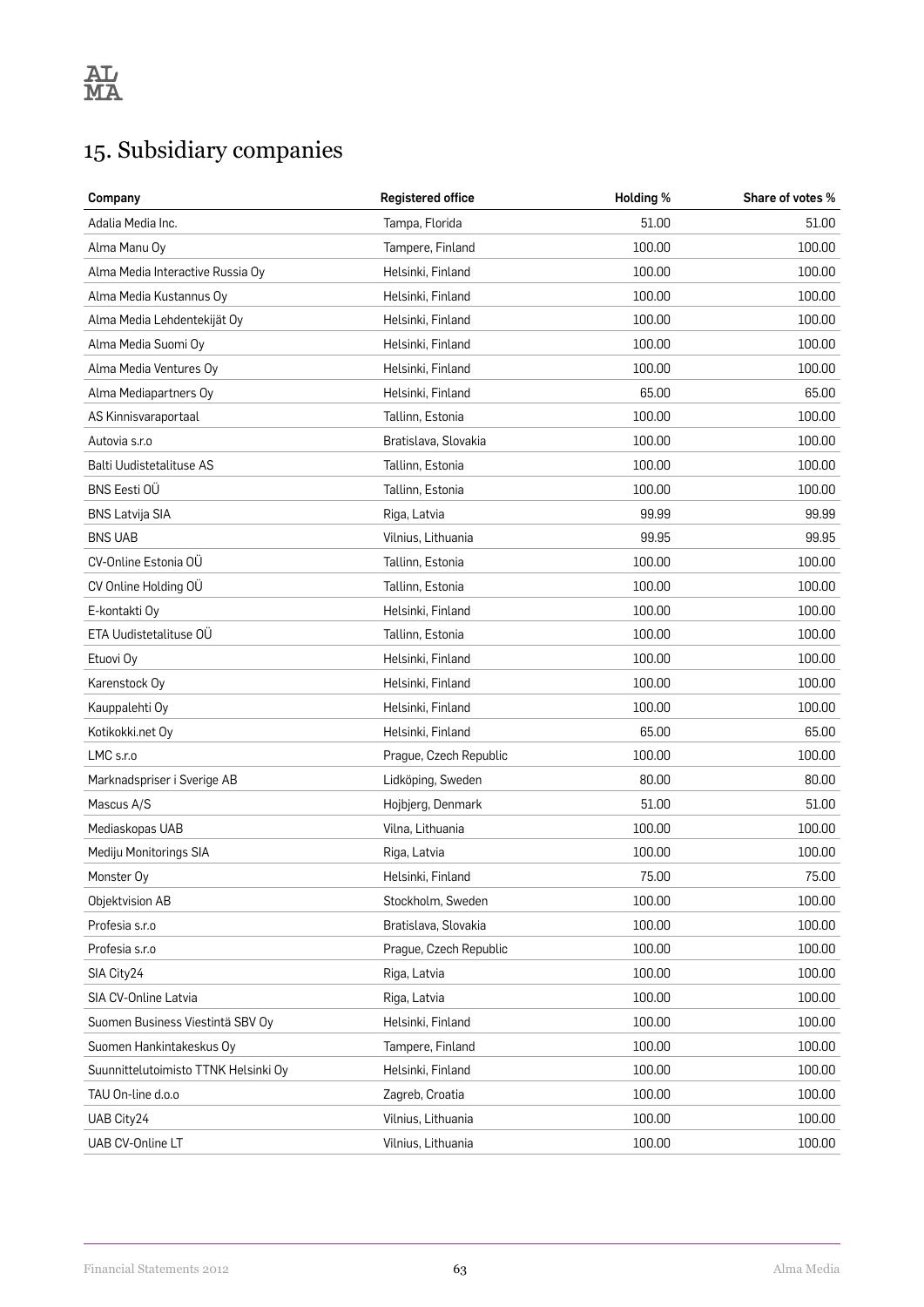### 16. Holdings in associated and joint venture companies

| М€                                                                | 2012   | 2011   |
|-------------------------------------------------------------------|--------|--------|
| Holdings in associated companies                                  |        |        |
| At beginning of period                                            | 35.0   | 33.6   |
| <b>Increases</b>                                                  | 2.0    | 0.0    |
| Decreases                                                         | 0.0    | 0.0    |
| Share of results                                                  | 0.4    | 2.5    |
| Share of items recognized directly in associated company's equity | 0.4    | $-0.1$ |
| Capital repayments received                                       | $-0.9$ | $-0.3$ |
| Dividends received                                                | $-0.7$ | $-0.9$ |
| Impairment                                                        | $-4.8$ |        |
| At end of period                                                  | 31.3   | 35.0   |

### Further information on associated companies

Talentum Oyj, included in the book value of associated companies on December 31, 2012, is a public listed company. The carrying value of the Talentum Oyj shares in Alma Media's consolidated financial statements on December 31, 2012 is M€ 23.4 and its market capitalisation was M€ 16.8. The investment is considered as long-term and strategic for Alma Media. For the purpose of impairment testing of Talentum shareholding has been used value in use method based on present value of Talentum's future discounted cash flows. Due to macroeconomic environment and it's effect on Talentum's business outlook , Group has made an impairment to value of Talentum shares.

Goodwill arising from associated companies totalled M€ 20.2 (24.1) on December 31, 2012. Due to the arrangements related to the associated companies, Alma Media has recognized M€ 0.2 of financial liabilities at fair value through profit of loss. Change in fair value of the contingent considerations M€ 0.9 was recognized during the financial year.

| 2012  | 2011  |
|-------|-------|
| 31.3  | 35.0  |
| 0.1   | 0.1   |
|       |       |
| 80.7  | 82.8  |
| 49.8  | 51.7  |
| 124.8 | 126.1 |
| 3.5   | 8.2   |
|       |       |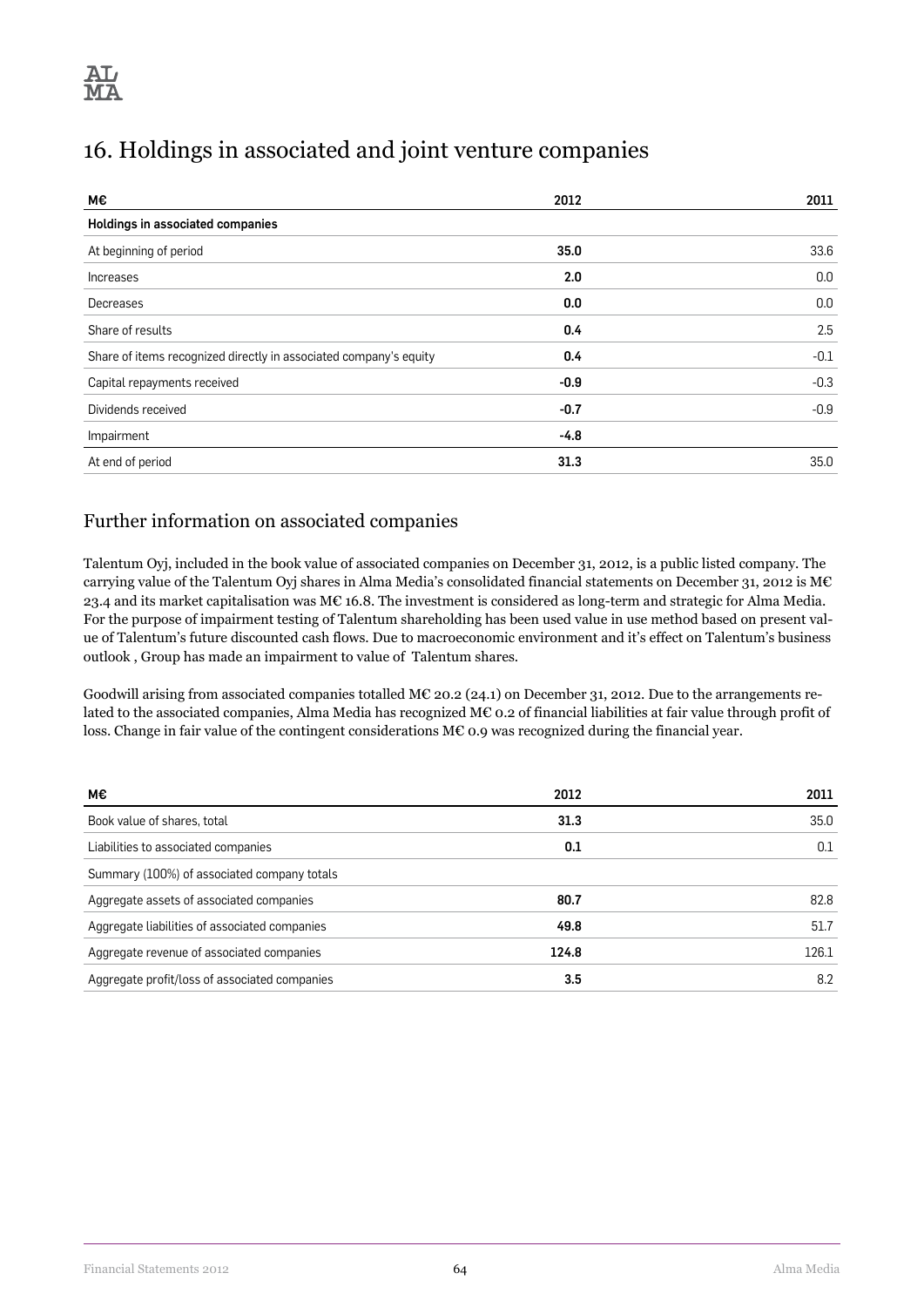| <b>Associated companies</b>                    | <b>Holding %</b> | Share of votes % |
|------------------------------------------------|------------------|------------------|
| Alkali Oy                                      | 24.32            | 24.32            |
| Arena Interactive Oy                           | 35.00            | 35.00            |
| Development studio d.o.o.                      | 30.00            | 30.00            |
| Infostud 3 d.o.o.                              | 25.00            | 25.00            |
| Holding Oy Visio                               | 24.74            | 24.74            |
| JM-Tieto Oy                                    | 20.00            | 20.00            |
| Kytöpirtti Oy                                  | 43.20            | 43.20            |
| Locatia Oy                                     | 20.00            | 20.00            |
| Oy Suomen Tietotoimisto - Finska Notisbyrån Ab | 24.07            | 24.07            |
| Talentum Oyj                                   | 32.14            | 32.14            |
| Tampereen Tietoverkko Oy                       | 35.14            | 35.14            |
| Tampereen Ykkösjakelu Oy                       | 40.00            | 40.00            |

### Joint Venture Companies

In year 2011 Alma Media acquired the majority (51%) of Mascus A/S in Denmark. The Group owned 50 % of joint venture company in year 2010 and it reported in the marketplaces segment. In addition, the Group treats as joint venture companies its mutual property and housing companies. The joint venture companies are consolidated using the proportionate consolidation method in accordance with IAS 31.

| М€                                                                      | 2012 | 2011 |  |  |
|-------------------------------------------------------------------------|------|------|--|--|
| Group's share of balance sheets and results of joint venture companies: |      |      |  |  |
| Non-current assets                                                      | 3.7  | 3.7  |  |  |
| Current assets                                                          | 0.2  | 0.2  |  |  |
| Non-current liabilities                                                 | 0.0  | 0.0  |  |  |
| <b>Current liabilities</b>                                              | 0.1  | 0.0  |  |  |
| Revenue                                                                 | 0.4  | 0.2  |  |  |
| Operating profit                                                        | 0.0  | 0.0  |  |  |
| Profit for the period                                                   | 0.0  | 0.0  |  |  |
| Average total workforce in joint venture companies                      | 0    | 1    |  |  |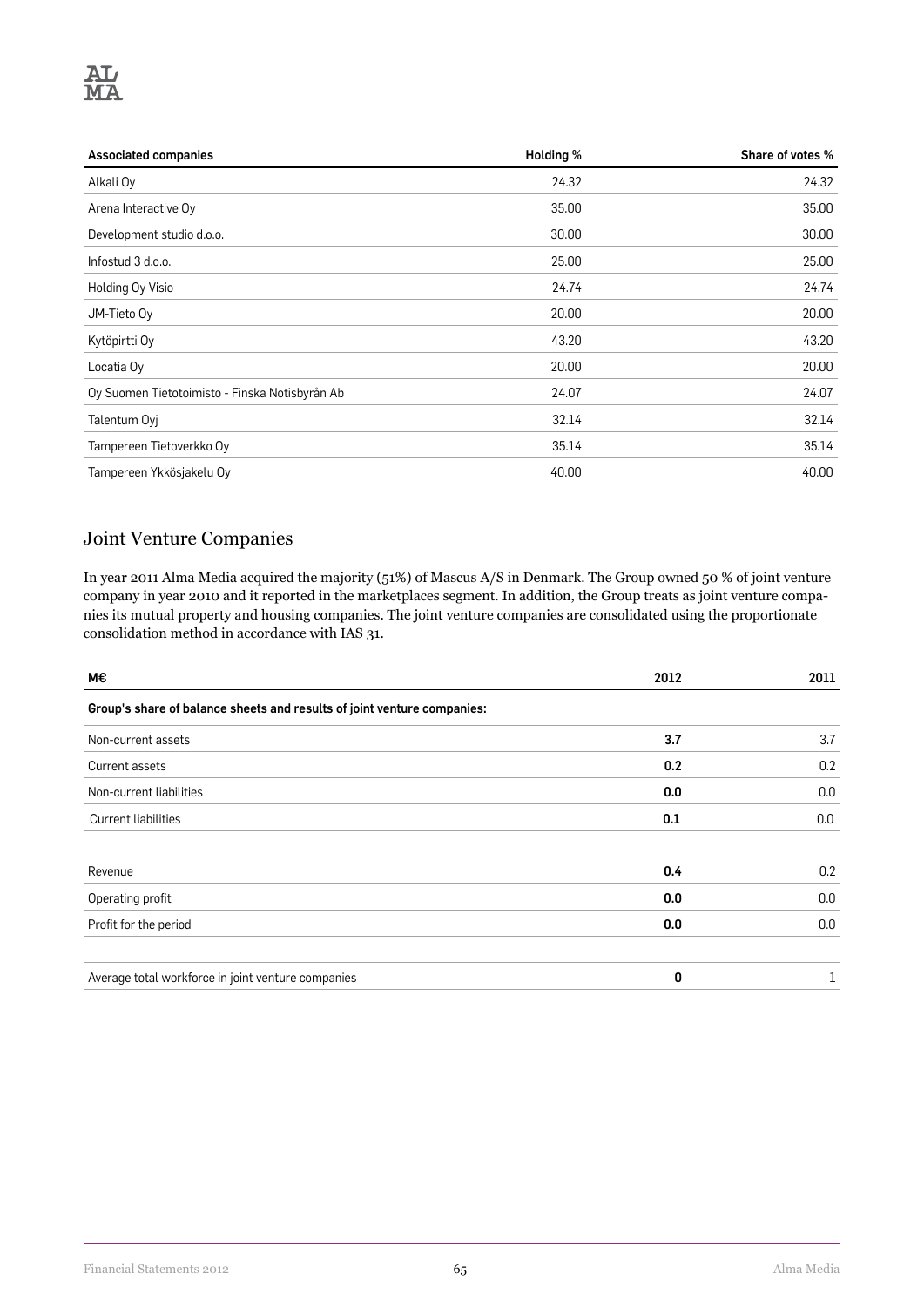### 17. Other financial assets

| <b>MEUR</b>                                                      | <b>Book value</b><br>2012 | <b>Fair value</b><br>2012 | Book value<br>2011 | <b>Fair value</b><br>2011 |
|------------------------------------------------------------------|---------------------------|---------------------------|--------------------|---------------------------|
| Available-for-sale financial assets                              | 3.7                       | 3.7                       | 4.1                | 4.1                       |
| Financial assets recognized at fair value through profit or loss | 0.9                       | 0.9                       | 1.2                | 1.2                       |
| Loan receivables                                                 | 0.3                       | 0.3                       | 0.1                | 0.1                       |
| Total                                                            | 4.9                       | 4.9                       | 5.3                | 5.3                       |

Financial assets recognized at fair value through profit or loss are contingent considerations. Contigent considerations are classified as derivatives. Following IAS 39, they are financial assets recognized at fair value through profit or loss. The change in fair value is recognized in the finance income and expenses.

Available-for-sale investments are mainly unquoted shares.

### 18. Inventories

| М€                     | 2012 | 2011          |
|------------------------|------|---------------|
| Materials and supplies | 0.7  | $\cap$<br>ے،⊥ |
| Total                  | 0.7  | ∸             |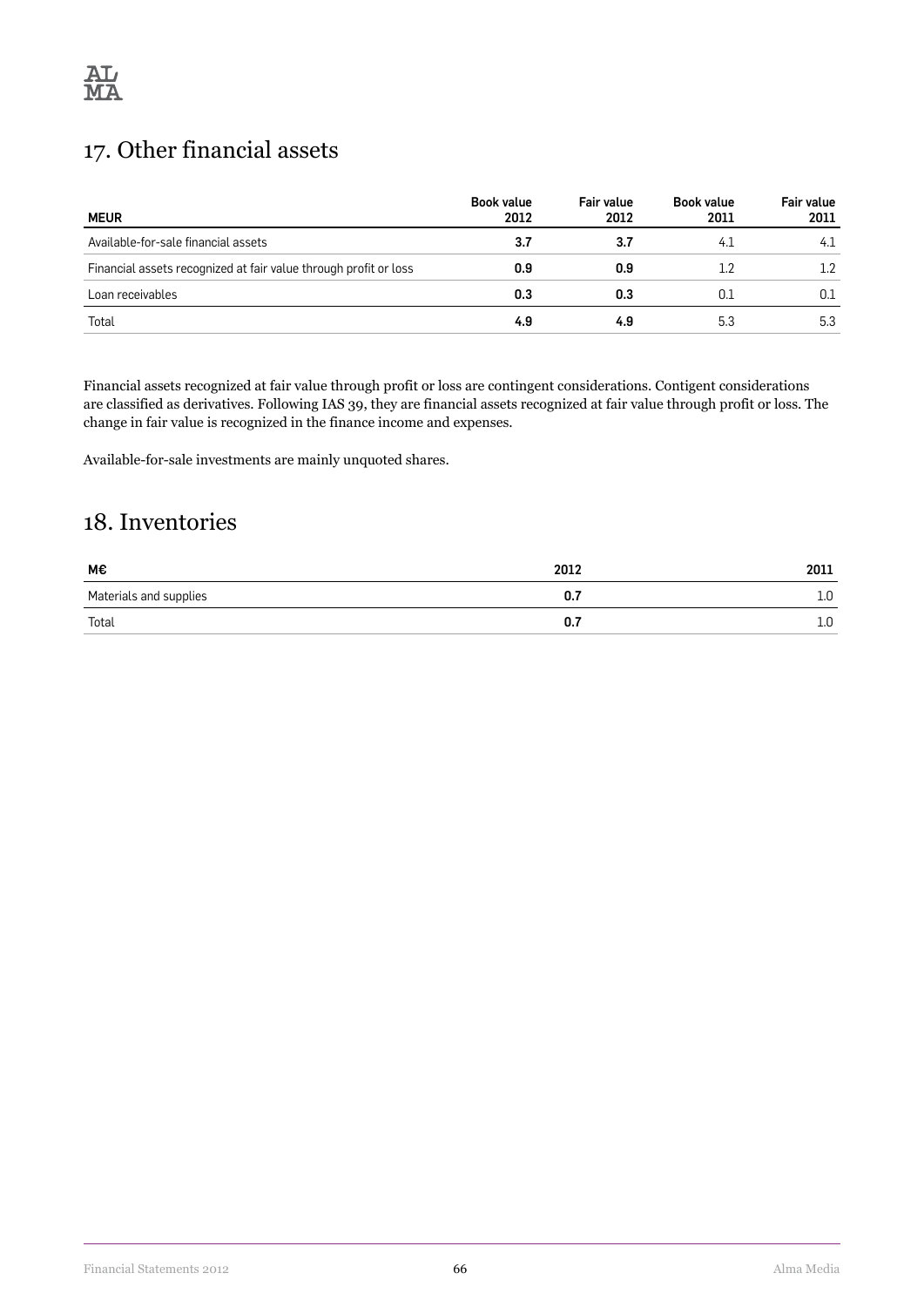### 19. Trade and other receivables

| М€                                                            | 2012 | 2011 |
|---------------------------------------------------------------|------|------|
| Trade receivable                                              | 26.3 | 23.3 |
| <b>Receivables from others</b>                                |      |      |
| Prepaid expenses and accrued income                           | 2.2  | 2.9  |
| Other receivables                                             | 0.8  | 0.6  |
| Total                                                         | 3.0  | 3.5  |
| Receivables, total                                            | 29.3 | 26.9 |
| М€                                                            | 2012 | 2011 |
| The ageing analysis of trade receivables is as follows:       |      |      |
| Receivables not yet due and receivables past due for 1-4 days | 22.2 | 21.6 |
| Past due date for 5-30 days                                   | 2.5  | 1.4  |
| Past due date for 31-120 days                                 | 0.3  | 0.1  |
| Past due date for more than 120 days                          | 1.3  | 0.2  |
| Trade receivable, total                                       | 26.3 | 23.3 |

M€ 1.1 provision for bad debts was made in 2012. In financial year 2012 approximately M€ 0.5 (M€ 0.2 in 2011) impairment loss was recognised in Group. The credit losses totalled 0.5 per cent of revenue in 2012 (0.1 per cent in 2011).

### 20. Other current financial assets

| М€                                                               | 2012 | 2011 |
|------------------------------------------------------------------|------|------|
| Held to maturity investments                                     | 0.0  | 0.0  |
| Financial assets recognized at fair value through profit or loss | 0.0  |      |
| Total                                                            | 0.0  | 3.8  |

### 21. Cash and cash equivalents

| М€                                   | 2012 | 2011 |
|--------------------------------------|------|------|
| Cash and bank accounts               | 17.1 | 50.4 |
| Investment certificates (1-3 months) | 0.0  | 7.4  |
| Total                                | 17.1 | 57.8 |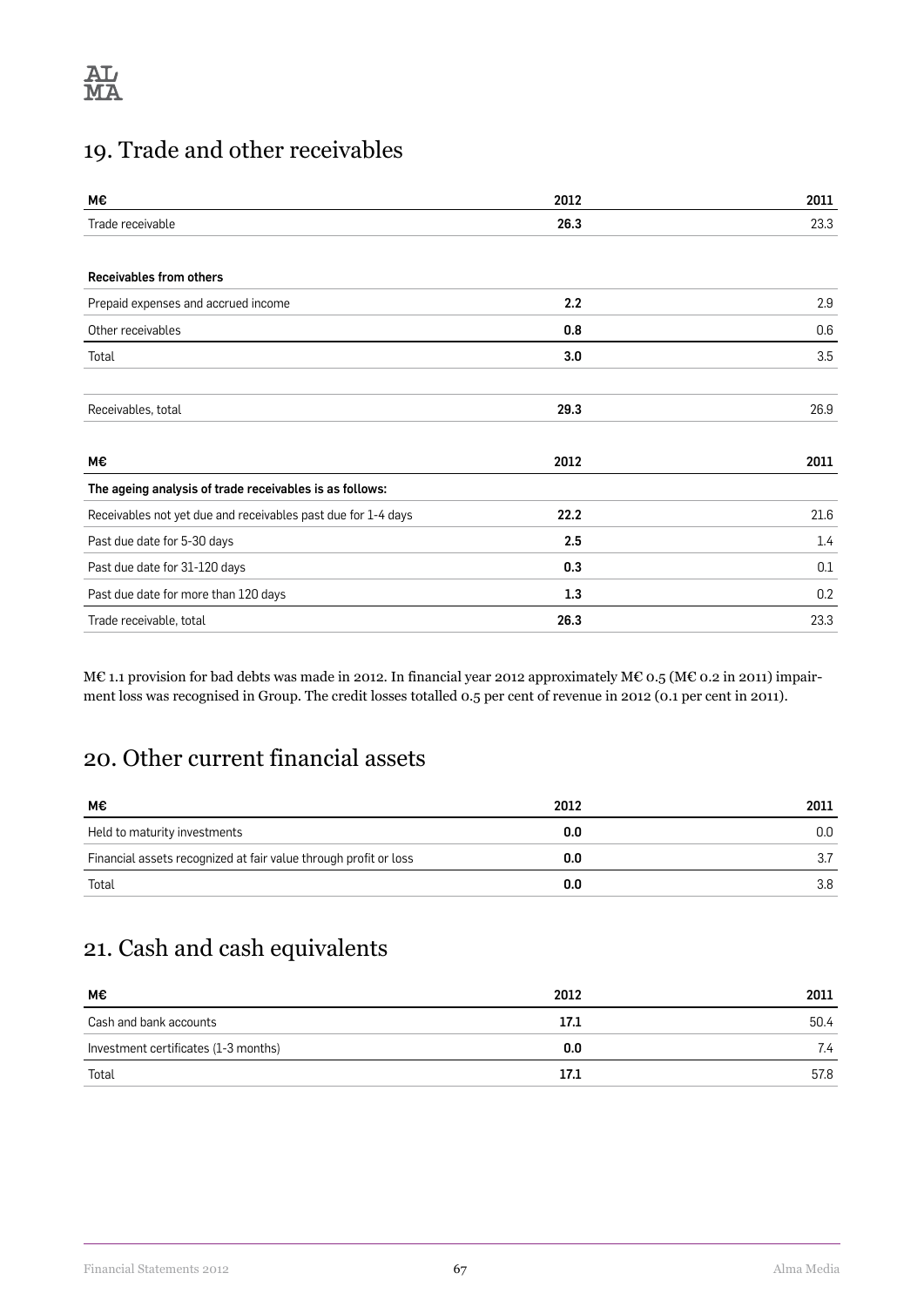### 22. Information on shareholders' equity and it's administration

The following describes information of Alma Media shares and changes in 2012.

|                    | <b>Total number</b><br>of shares | Osakepääoma, M€ | Ylikurssi-rahasto, M€ |
|--------------------|----------------------------------|-----------------|-----------------------|
| January 1, 2012    | 75.486.853                       | 45.3            | 7.7                   |
| Excercised options | $\overline{\phantom{0}}$         | 0.0             | 0.0                   |
| December 31, 2012  | 75,486,853                       | 45.3            | 7.7                   |

The company has one share series and all shares confer the same voting rights, one vote per share. The shares have no nominal value

The subscribtions of the shares based on the excercised options are recognized in the share capital and share premium reserve as stated in the share option scheme 2006 and the prevailing Company Act.

### Book-entry securities system

The company's shares belong to the book-entry system. Only such shareholders shall have the right to receive distributable funds from the company, and to subscribe to shares in conjunction with an increase in the share capital, 1) who are listed as shareholders in the shareholders' register on the record date; or 2) whose right to receive payment is recorded in the book-entry account of a shareholder listed in the shareholders' register on the record date, and this right is entered in the shareholders' register; or 3) whose shares, in the case of nominee-registered shares, are registered in their book-entry account on the record date and, as required by §28 of the Book-Entry Securities Act, the respective manager of the shares is listed on the record date in the shareholders' register as the manager of said shares. Shareholders whose ownership is registered in the waiting list on the record date shall have the right to receive distributable funds from the company, and the right to subscribe for shares in conjunction with an increase in the share capital, who are able to furnish evidence of ownership on the record date.

#### Own shares

The Group did not hold any of the company's own shares in 2012 or 2011.

#### Translation differences

The translation differences fund comprises the exchange rate differences arising from the translation into euros of the financial statements of the independent foreign units.

#### Asset revaluation fund

The asset revaluation fund is used to record increases in the fair value of financial assets availabe-for-sale.The group has not recignised any revaluation of assets during the financial years 2012 and 2011. The financial assets available-for-sale consist of investments to non-listed shares and no reliable fair value is available.

#### Distributable funds

The distributable funds of the Group's parent company on December 31, 2012 totalled  $\epsilon$  8,014,054.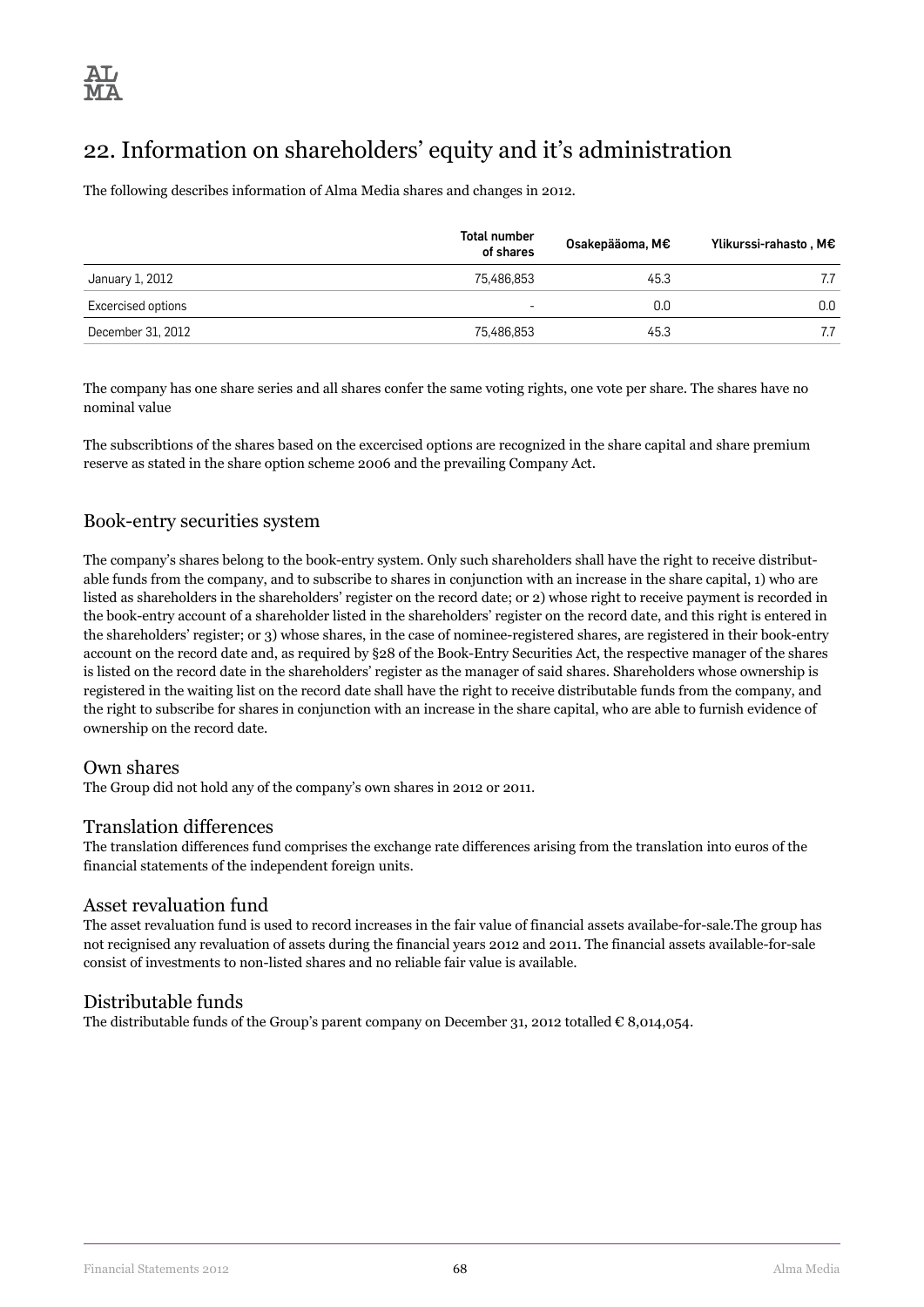### Administration of shareholder's equity

The purpose of administration of shareholder's equity and optimal capital structure is to secure normal business preconditions. The development of capital structure is followed with gearing and equity ratio key figures. Those key figures are presented in the following in 2012 and 2011.

| М€                           | 2012  | 2011     |
|------------------------------|-------|----------|
| Interest-bearing liabilities | 79.4  | 25.5     |
| Cash and cash equivalents    | 17.1  | 57.8     |
| Interest-bearing net debt    | 62.3  | $-32.3$  |
| Shareholder's equity         | 84.5  | 96.7     |
| Gearing, %                   | 73.7% | $-33.4%$ |
| Equity ratio, %              | 36.7% | 57.0 %   |

### Dividend policy

The Group does not have a predefined dividend policy. The dividend policy will depend on the equity ratio and the group's needs, the final proposal being made to the AGM by the Board of Directors.

### Redemption of shares

A shareholder whose proportional holding of all company shares, or whose proportional entitlement to votes conferred by the company shares, either individually or jointly with oither shareholder's, is or exceeds 33 1/3 per cent or 50 per cent as defined hereinafter is obliged on demand by other shareholder's to redeem such shareholders' shares.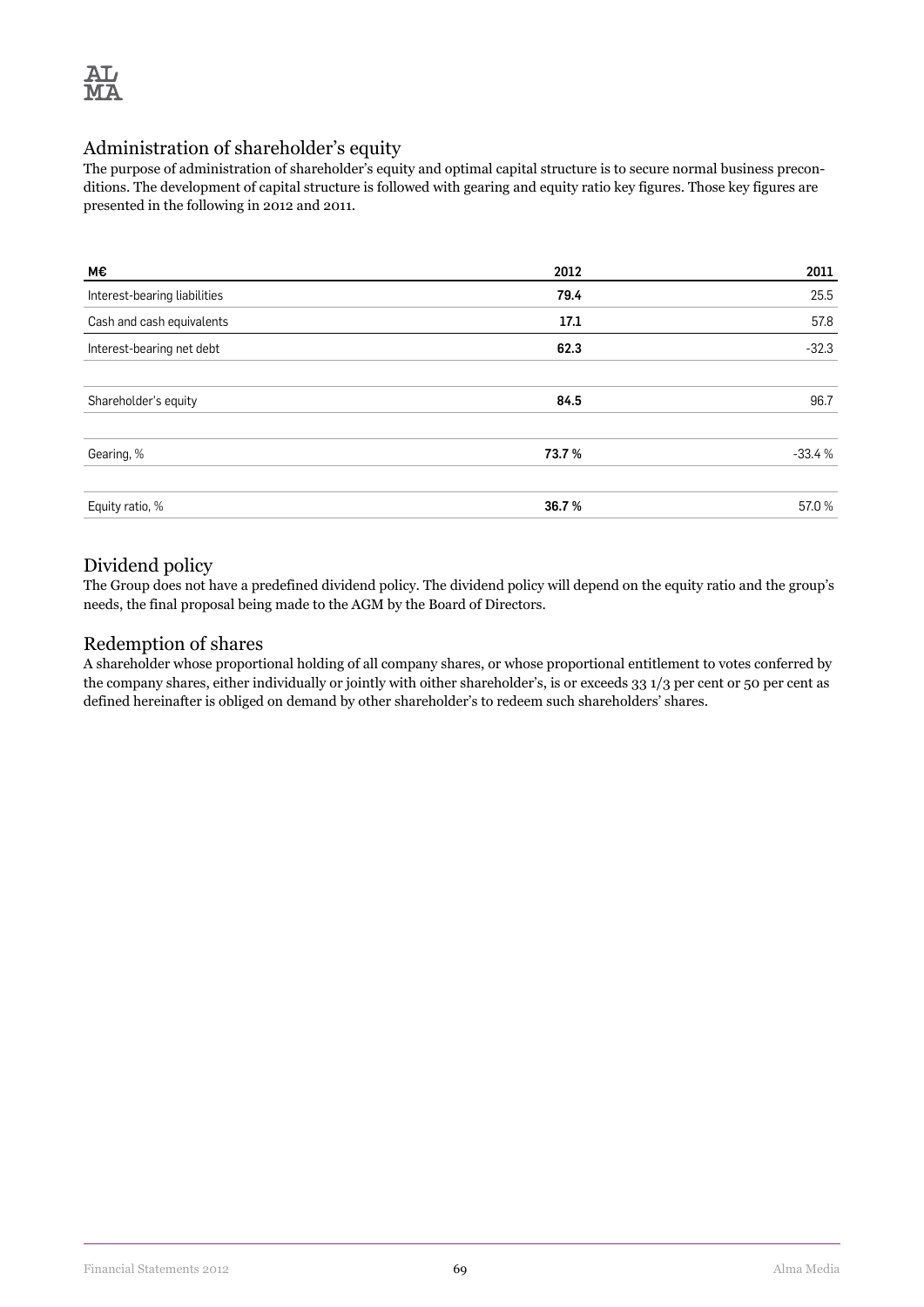### 23. Share-based payments

Stock option scheme 2006<br>The annual general meeting held on March 8, 2006 decided on a stock option programme under which a maximum of 1,920,000 options may be granted and these may be exercised to subscribe to a maximum of 1,920,000 Alma Media Corporation's shares with a book counter-value of EUR 0.60 per share. The programme is an incentive and commitment system for the company's management. Of the total number of options, 640,000 were marked 2006A, 640,000 were marked 2006B and 640,000 were marked 2006C.

### Share subscription periods:

2006A April 1, 2008–April 30, 2010,

- 2006B April 1, 2009–April 30, 2011 and
- 2006C April 1, 2010–April 30, 2012.

Stock option scheme 2006A 2006B and 2006C have expired.

In 2008, the Board of Directors decided to issue 520,000 options under the 2006C programme to Group management. Altogether 50,000 of the 2006C options have been returned to the company owing to the termination of employment contracts. The share subscription price under the 2006C option, EUR 9.06 per share, was determined by the trade-weighted average share price in public trading between April 1 and May 31, 2008. The subscription price of the 2006C options was reduced by the amount of dividend payment in March 2009 (EUR 0.30 per share) to EUR 8.76 per share, by dividend payment in March 2010 (EUR 0.40 per share) to EUR 8.36 per share, by dividend payment in March 2011 (EUR 0.70 per share) to EUR 7.66 and by dividend payment in March 2012 (EUR 0.40 per share) to EUR 7.26. All of the 170,000 2006C option rights in the company's possession have been annulled. No shares had been subscribed by April 30, 2012, when option scheme 2006C expired.

The stock option plan is recognized in the financial statements in accordance with the standard IFRS 2 Share-based payments. The option rights granted are measured at their fair value on the grant date using the Forward Start Option Rubinstein (1990) model based on the Black-Scholes pricing model and expensed in the income statement under personnel expenses over the vesting period. No expense were recognized in 2012 in profit and loss statement (M€ 0.0 in 2011). The expected volatility has been determined by calculating the historical volatility of the company´´ share price, which includes the colatility of the listed shares of the so-called previous Alma Media Corporation.

### Specification of option rights Scheme 2006

| Period determining<br>subscription price<br>(trade-weighted | Share subscription period |        |      |          |               |                |
|-------------------------------------------------------------|---------------------------|--------|------|----------|---------------|----------------|
| average share price)                                        | ends                      | begins | Free | Annulled | <b>Number</b> | <b>Options</b> |
| 31.5.2006<br>1.4.2006                                       | 4/30/10                   | 4/1/08 |      | 200,000  | 640,000       | 2006A          |
| 31.5.2007<br>1.4.2007                                       | 4/30/11                   | 4/1/09 |      | 175,000  | 640,000       | 2006B          |
| 31.5.2008<br>1.4.2008                                       | 4/30/12                   | 4/1/10 |      | 170,000  | 640,000       | 2006C          |

The share subscription prices will be reduced by the amount of dividend per share and capital repayment per share decided after the period for determination of the share subscription price but before share subscription.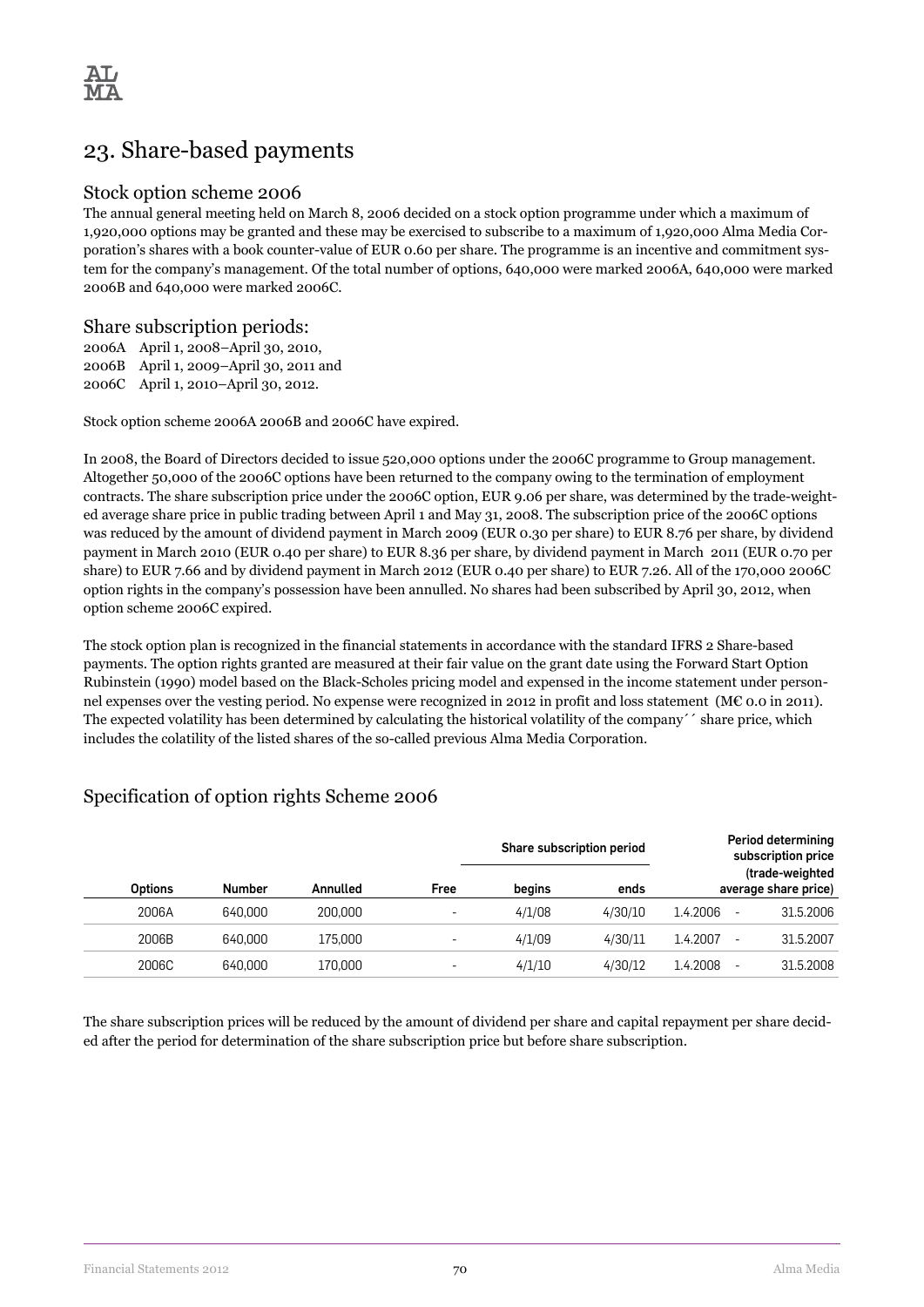| Option scheme 2006                                 | A option plan            | <b>B</b> option plan     | C option plan |
|----------------------------------------------------|--------------------------|--------------------------|---------------|
| Principal terms and conditions                     |                          |                          |               |
| AGM date / Date of Issuing                         | 8/3/06                   | 8/3/06                   | 8/3/06        |
| Initial amount, pcs                                | 640,000                  | 640,000                  | 640,000       |
| The subscription ratio for underlying shares, pcs  | 1                        | 1                        | 1             |
| Initial excercise price, €                         | 7.66                     | 9.85                     | 9.06          |
| Dividend adjustment                                | Yes                      | Yes                      | Yes           |
| Current excercise price, €                         | $\overline{\phantom{0}}$ | $\overline{\phantom{0}}$ | 7.26          |
| Initial allocation date                            | 5/1/06                   | 5/1/07                   | 5/1/08        |
| Vesting date                                       | 4/1/08                   | 4/1/09                   | 4/1/10        |
| Maturity date                                      | 4/30/10                  | 4/30/11                  | 4/30/12       |
| Maximum contractual life, yrs                      | 4.0                      | 4.0                      | 4.0           |
| Remaining contractual life, yrs                    |                          |                          | 0.0           |
| Number of persons at the end of the reporting year | 0                        | 0                        | 0             |
| Payment method                                     | Equity                   | Equity                   | Equity        |

The option rights are granted on condition that the receivers pledge to subscribe to shares corresponding to at least 25% of the gross value of the options granted to them when the options are sold and to refrain from selling the subscribed shares for at least one year from the end of the share subscription period for each respective option right.

Should the option holder's work or employment contract with Alma Media end for reasons other than death or retirement, as determined y the company, or permanent work disability, or for another reason determined by the Board of Directors and independent of the option holder, the option holder shall return to the company without consideration all option certificates for which the share subscription period has not begun on the date of the termination of the employment contract. Altogether 75,000 2006A options, 50,000 2006B options and 50,000 2006C options have been returned to the company as a result of the termination of employment contracts.

The option rights may be freely transferred when the share subscription period that applies to them has commenced. Before the commencement of the share subscription period for the options in question, option rights may only be transferred with the consent of the Board of Directors.

### Changes during option period Scheme 2006

| Number of options              | A option<br>plan 2012 | A option<br>plan 2011 | <b>B</b> option<br>plan 2012 | <b>B</b> option<br>plan 2011 | C option<br>plan 2012 | C option<br>plan 2011 |
|--------------------------------|-----------------------|-----------------------|------------------------------|------------------------------|-----------------------|-----------------------|
| At beginning of financial year |                       |                       | 0                            | 465,000                      | 470,000               | 470,000               |
| Number of new options granted  |                       |                       |                              |                              |                       | <sup>0</sup>          |
| Number of options forfeited    |                       |                       |                              | -30.670                      | $-470.000$            | $\Box$                |
| Number of options exercised    |                       |                       |                              | $-434.330$                   |                       | 0                     |
| At end of financial year       |                       |                       |                              |                              |                       | 470,000               |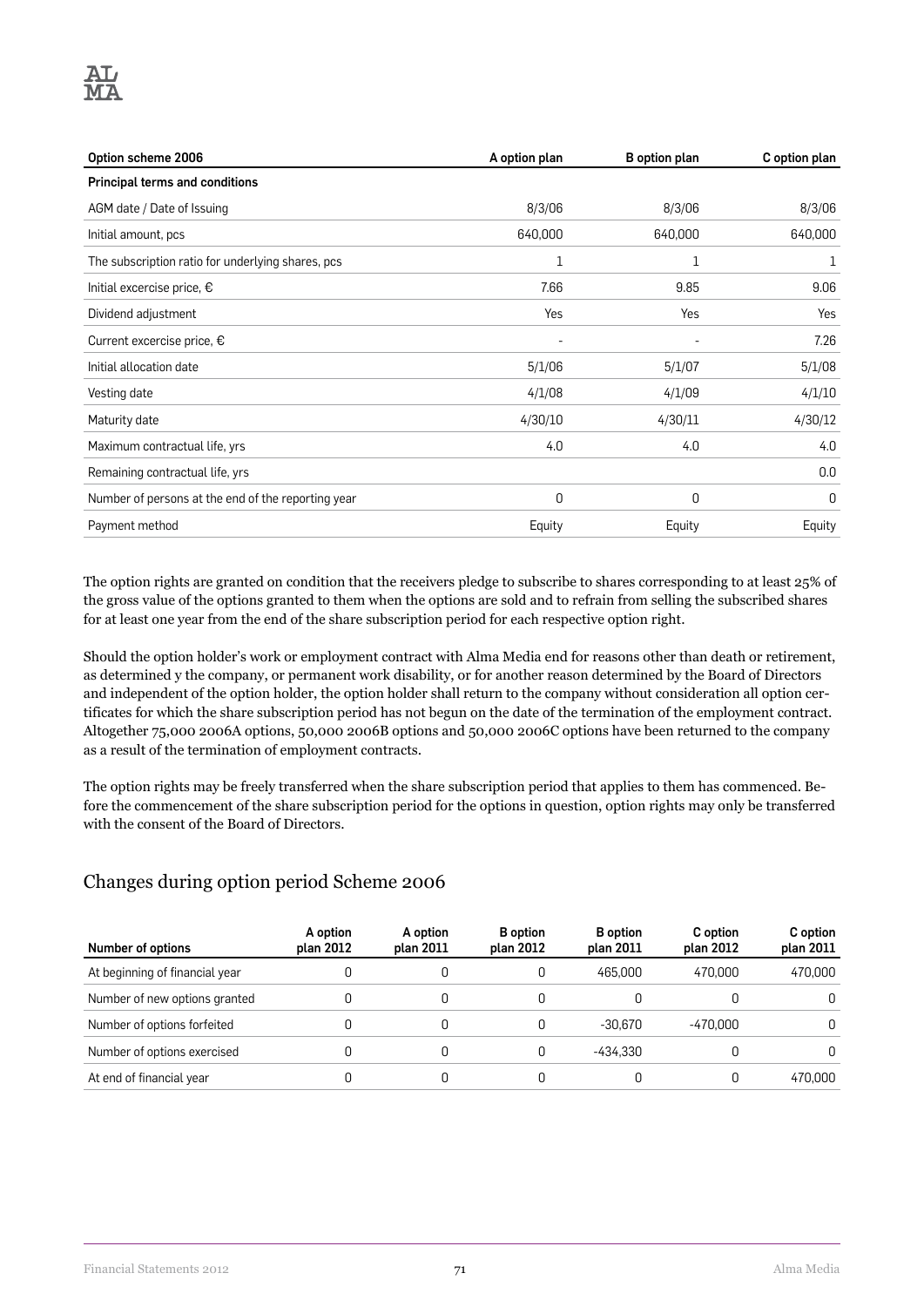#### Stock option scheme 2009

The Annual General Meeting of Alma Media on March 11, 2009 decided, in accordance with the proposal by the Board of Directors, to continue the incentive and commitment system for Alma Media management through an option programme according to earlier principles and decided to grant stock options to the key personnel of Alma Media Corporation and its subsidiaries in the period 2009–2011. Altogether 2,130,000stock options may be granted, and these may be exercised to subscribe to a maximum of 2,130,000 Alma Media shares, either new or in possession of Alma Media. Of the total number of options, 710,000 were marked 2009A, 710,000 were marked 2009B and 710,000 were marked 2009C.

### Share subscription periods:

2009A April 1, 2012–March 31, 2009B April 1, 2013–March 31 and

2009C April 1, 2014–March 31.

The Board of Directors of Alma Media Corporation decided in May 2009 to grant 640,000 option rights to corporate management under the 2009A programme. In October 2012 115,000 2009A options have been annulled. The Group management holds 509 750 2009A-options, Group management has sold 82 250 2009A-options. The subscription price of a 2009A option, EUR 5.21 per share, was determined by the trade-weighted average share price in public trading between April 1 and April 30, 2009. The subscription price of the 2009A options was reduced by the amount of dividend payment in March 2010 (EUR 0.40 per share) to EUR 4.81 per share, in March 2011 (EUR 0,70 per share) to EUR 4.11 and in March 2012 (EUR 0.40) to EUR 3.71.

The Board of Directors of Alma Media Corporation decided in April 2010 to grant 610,000 option rights to corporate management under the 2009B programme. In October 2012 175,000 2009B options have been annulled. The company has in possession 30,000 2009B options. The Group management holds 505 00 2009B-options. The subscription price of a 2009B option, EUR 7.33 per share, was determined by the trade-weighted average share price in public trading between April 1 and April 30, 2010. The subscription price of the 2009B options was reduced by the amount of dividend payment In March 2011 (EUR 0.70 per share) to EUR 6.63 and in March 2012 (EUR0.40) to EUR 6.23.

The Board of Directors of Alma Media Corporation decided in May 2011 to grant 640,000 option rights to corporate management under the 2009C programme. In October 2012 130,000 2009C options have been annulled.The company has in possession 45,000 2009C options. The Group management holds 535 00 2009C options The subscription price of a 2009C option, EUR 7.95 per share, was determined by the trede-weighted average share price in public trading between April 1 and April 30, 2011. The subscription price of the 2009C options was reduced by the amount of dividend payment in March 2012 (EUR0.40) to EUR 7.55. If all the subscription rights are exercised, the programmes 2006 and 2009 will dilute the holdings of the earlier shareholders at highest by 2.22%.

The stock option plan is recognized in the financial statements in accordance with the standard IFRS 2 Share-based payments. The option rights granted are measured at their fair value on the grant date using the Forward Start Option Rubinstein (1990) model based on the Black-Scholes pricing model and expensed in the income statement under personnel expenses over the vesting period. An expense of M€ 1.0 was recognized in 2011 (M€ 0.5 in 2010). The expected volatility has been determined by calculating the historical volatility of the company´ share price, which includes the volatility of the listed shares of the so-called previous Alma Media Corporation.

| Period determining<br>subscription price<br>(trade-weighted | Share subscription period |         |        |        |          |               |                |
|-------------------------------------------------------------|---------------------------|---------|--------|--------|----------|---------------|----------------|
| average share price)                                        |                           | ends    | begins | Free   | Annulled | <b>Number</b> | <b>Options</b> |
| 30.4.2009                                                   | 1.4.2009                  | 3/31/14 | 4/1/12 |        | 115,000  | 710.000       | 2009A          |
| 30.4.2010                                                   | 1.4.2010                  | 3/31/15 | 4/1/13 | 30,000 | 175.000  | 710.000       | 2009B          |
| 30.4.2011                                                   | $1.4.2011 -$              | 3/31/16 | 4/1/14 | 45,000 | 130,000  | 710.000       | 2009C          |

### Specification of option rights Scheme 2009

The share subscription prices will be reduced by the amount of dividend per share and capital repayment per share decided after the period for determination of the share subscription price but before share subscription.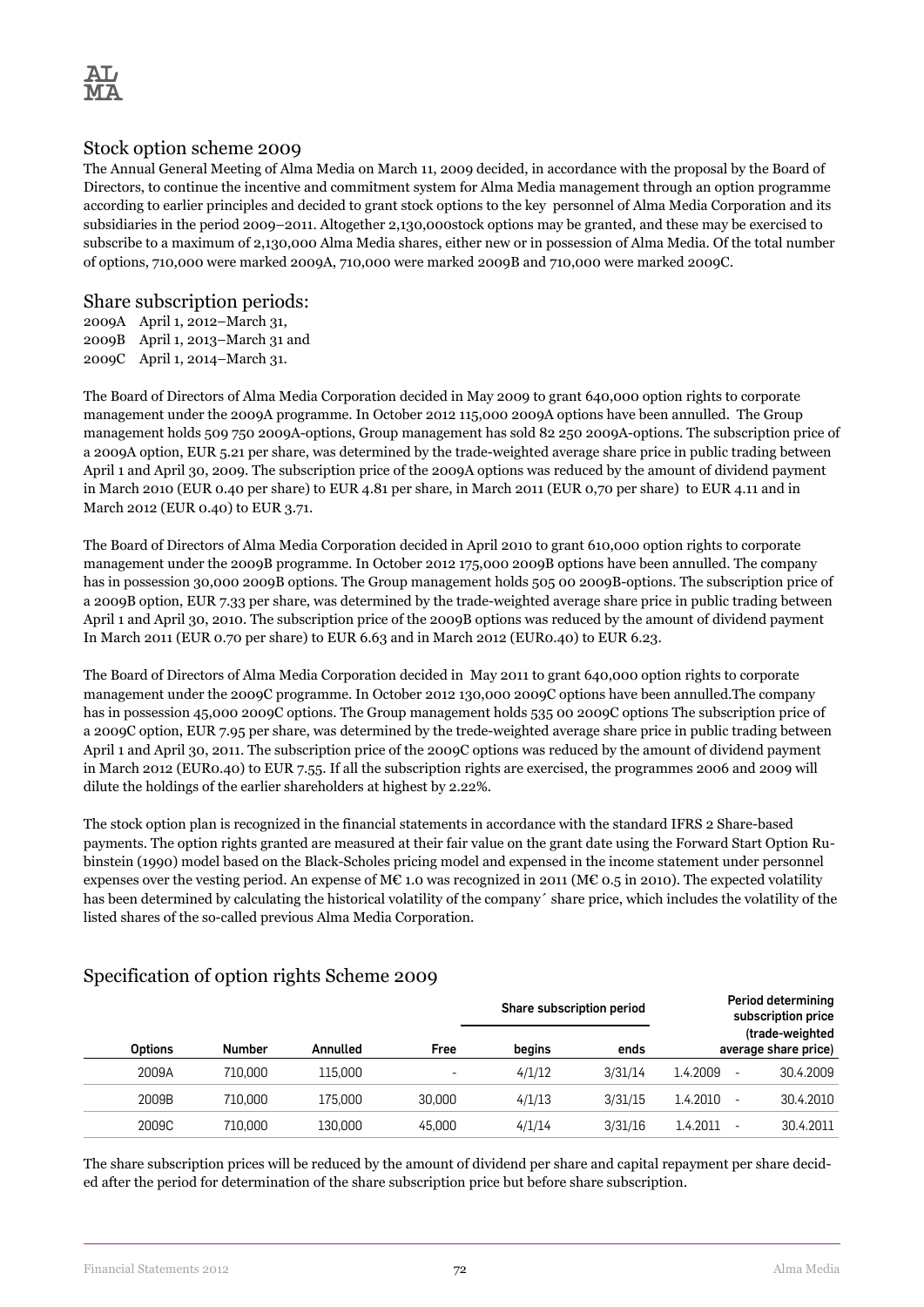| Option scheme 2009                                 | A option plan | <b>B</b> option plan | C option plan |
|----------------------------------------------------|---------------|----------------------|---------------|
| Principal terms and conditions                     |               |                      |               |
| AGM date / Date of Issuing                         | 11/3/09       | 11/3/09              | 11/3/09       |
| Initial amount, pcs                                | 710,000       | 710,000              | 710,000       |
| The subscription ratio for underlying shares, pcs  | 1             | 1                    | 1             |
| Initial excercise price, $\epsilon$                | 5.21          | 7.33                 | 7.95          |
| Dividend adjustment                                | Yes           | Yes                  | Yes           |
| Current excercise price, €                         | 3.71          | 6.23                 | 7.55          |
| Initial allocation date                            | 5/1/09        | 6/9/10               | 5/5/11        |
| Vesting date                                       | 4/1/12        | 4/1/13               | 4/1/14        |
| Maturity date                                      | 3/31/14       | 3/31/15              | 3/31/16       |
| Maximum contractual life, yrs                      | 4.9           | 4.8                  | 4.9           |
| Remaining contractual life, yrs                    | 1.2           | 2.2                  | 3.2           |
| Number of persons at the end of the reporting year | 17            | 16                   | 18            |
| Payment method                                     | Equity        | Equity               | Equity        |

The option rights are granted on condition that the receivers pledge to subscribe to shares corresponding to at least 25% of the gross value of the options granted to them when the options are sold and to refrain from selling the subscribed shares for at least one year from the end of the share subscription period for each respective option right.

Should the option holder's work or employment contract with Alma Media end for reasons other than death or retirement, as determined by the company, or permanent work disability, or for another reason determined by the Board of Directors and independent of the option holder, the option holder shall return to the company without consideration all option certificates for which the share subscription period has not begun on the date of the termination of the employment contract.

The option rights may be freely transferred when the share subscription period that applies to them has commenced. Before the commencement of the share subscription period for the options in question, option rights may only be transferred with the consent of the Board of Directors.

#### Changes during option period Scheme 2009

| Number of options                | A option<br>plan 2012 | A option<br>plan 2011 | <b>B</b> option<br>plan 2012 | <b>B</b> option<br>plan 2011 | C option<br>plan 2012 | C option<br>plan 2011 |
|----------------------------------|-----------------------|-----------------------|------------------------------|------------------------------|-----------------------|-----------------------|
| At beginning of financial year   | 595,000               | 610,000               | 595,000                      | 610,000                      | 640,000               | 0                     |
| Number of new options<br>granted |                       | 0                     |                              | 0                            | 0                     | 640,000               |
| Number of options forfeited      | 0                     | $-15.000$             | $-90.000$                    | $-15,000$                    | $-105.000$            | 0                     |
| Number of options exercised      | 0                     | 0                     | 0                            | 0                            | 0                     | 0                     |
| At end of financial year         | 595,000               | 595,000               | 505,000                      | 595,000                      | 535,000               | 640,000               |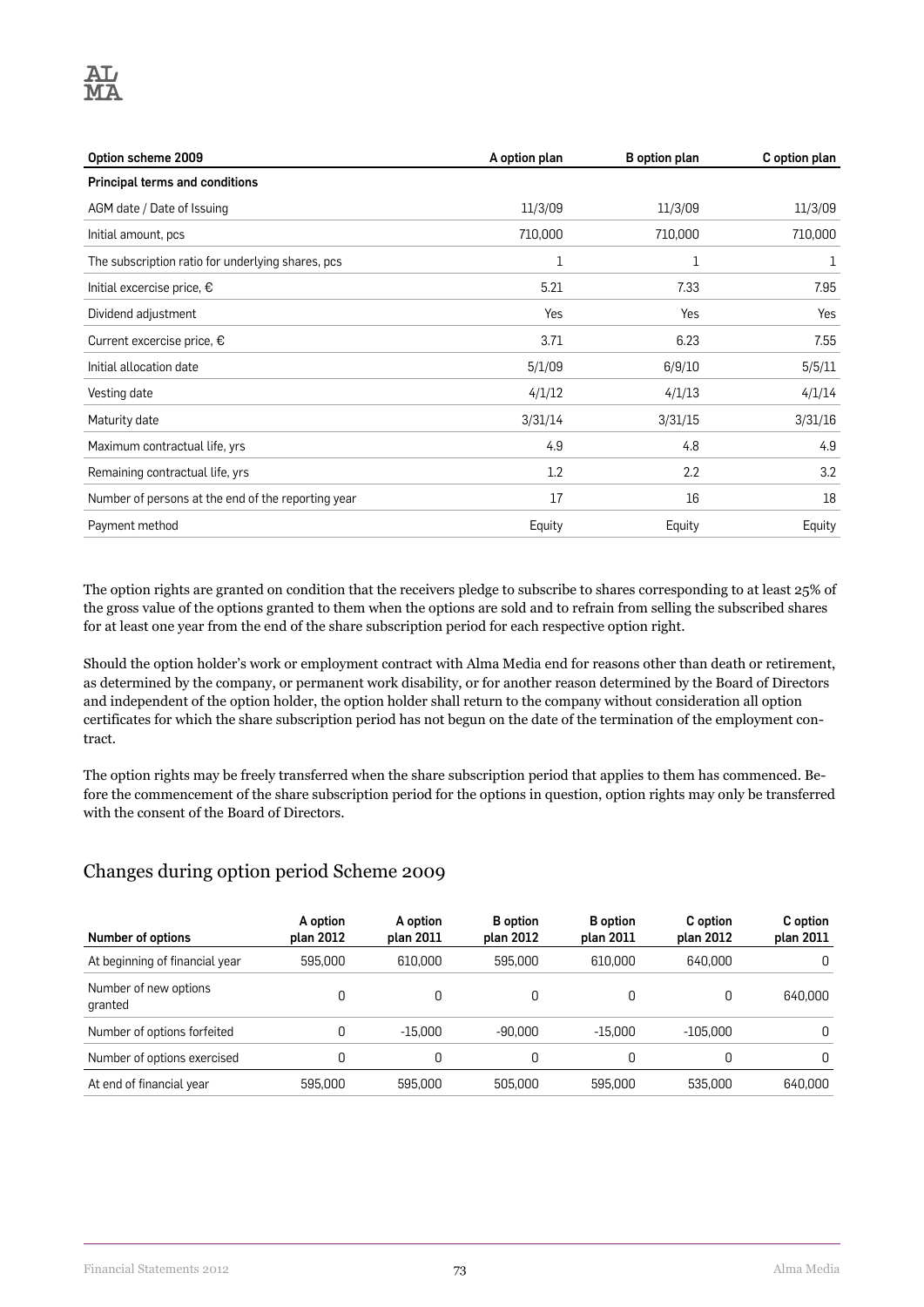

#### Performance Share Plan 2012

The Board of Directors of Alma Media Corporation has at its meeting in February 2012 resolved to implement a performance share plan for key personnel of Alma Media Group.

The Plan includes three (3) one (1) year performance periods, calendar years 2012, 2013 and 2014, based on the Group's return. Furthermore, for the members of the Group Executive Team, the Plan includes one (1) three (3) year performance period, calendar years 2012—2014, based on the profitable growth of the Group.

The Reward from the Plan shall be paid to the key employees in a combination of Shares and cash, after the end of each Performance Period by the end of April in 2013, 2014 and 2015.

The Reward from the Performance Period 2012—2014 shall be confirmed by the end of April 2015, and it shall be paid in two equal lots in a combination of Shares and cash, one year and two years from the end of the Performance Period.

Shares paid as Reward on the basis of the Plan, from the one-year Performance Periods, may not be assigned, pledged or otherwise exercised (Transfer Restriction/s) during the restriction period established for the Shares (Restriction Period/s). The Restriction Period shall begin from the Reward payment and end on 31 December 2014 for the Shares earned from the Performance Period 2012, on 31 December 2015 for the Shares earned from the Performance Period 2013 and on 31 December 2016 for the Shares earned from the Performance Period 2014.

No Reward shall be paid to a key employee, if a Group Company or a key employee gives notice of termination, or terminates a key employee´s employment or service contract before the Reward payment. A key employee shall be obliged to return the Shares given as Reward and subject to the Transfer Restriction back to the Company or its designate, gratuitously, without delay, if a Group Company or key employee gives notice of termination, or terminates a key employee´s employment or service contract before the end of the Restriction Period in question. Shares earned from the Performance Period 2012—2014 shall not be subject to the Restriction Period.

There shall be a maximum total of 600,000 Shares and a cash payment needed for taxes and tax-related costs arising from the Reward to the key employees on the book-entry registration date of the Shares that shall be given as Reward on the basis of the entire Plan.

On the first Performance Period 2012, the Performance Share Plan shall include approximately 20 persons. The value of the Plan for the Performance Period 2012 shall correspond to the value of 120 000 shares and a cash payment needed for taxes and tax-related costs arising from the Reward to the key employees in case the performance of the Group´s return is in line with the performance criteria set by the Board of Directors. On the Performance Period 2012-2014 the value of the Plan shall correspond to the value of 212 000 shares and a cash payment needed for taxes and tax-related costs arising from the Reward to the key employees in case the performance of the Group´s growth is in line with the performance criteria set by the Board of Directors.

The fair value of the reward is expensed until the target group is entitled to the reward and the shares are freely transferable. The fair value of the share is the share price, on the date on which the target group has agreed to the Terms and Conditions of the Plan, reduced by the estimated dividends. The fair value of the cash proportion is remeasured on each reporting date based on the share price on the reporting date.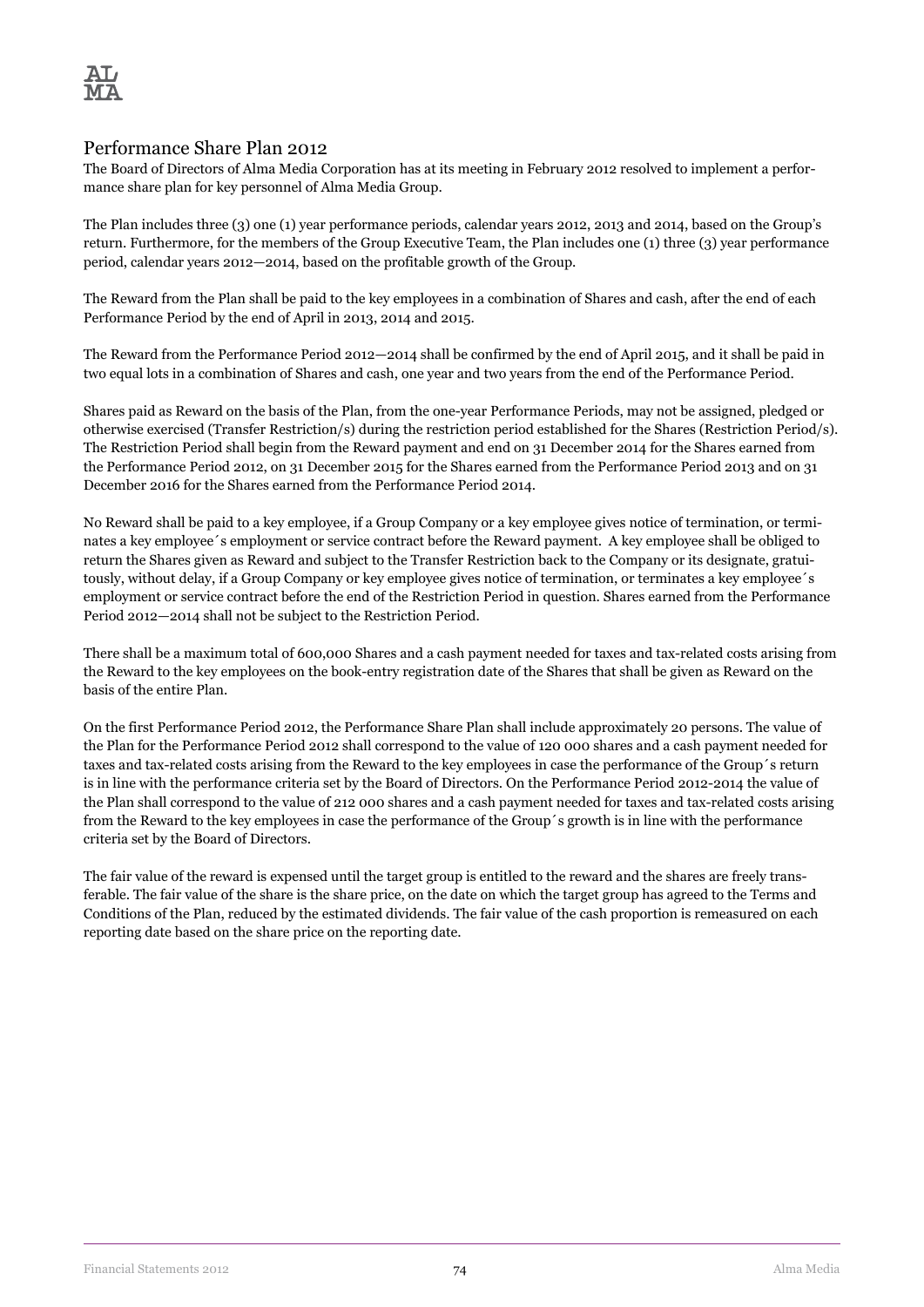## Performance Share Plan -Principal terms and conditions

|                                                    | <b>Earning Period</b><br>2012-2014 II | <b>Earning Period 2012</b> | <b>Earning Period</b><br>2012-2014 |
|----------------------------------------------------|---------------------------------------|----------------------------|------------------------------------|
| AGM date / Date of Issuing                         | 14/3/12                               | 14/3/12                    | 14/3/12                            |
| Initial amount, pcs                                | 106,000                               | 120,000                    | 106,000                            |
| The subscription ratio for underlying shares, pcs  | 0                                     | 0                          | 0                                  |
| Initial excercise price, $\epsilon$                |                                       |                            |                                    |
| Dividend adjustment                                | No                                    | No                         | No                                 |
| Current excercise price, €                         |                                       |                            |                                    |
| Initial allocation date                            | 3/14/12                               | 3/14/12                    | 3/14/12                            |
| Vesting date                                       | 12/31/16                              | 12/31/14                   | 12/31/15                           |
| Maturity date                                      | 12/31/16                              | 12/31/14                   | 12/31/15                           |
| Maximum contractual life, yrs                      | 4.8                                   | 2.8                        | 3.8                                |
| Remaining contractual life, yrs                    | 4.0                                   | 2.0                        | 3.0                                |
| Number of persons at the end of the reporting year | 7                                     | 22                         |                                    |
| Payment method                                     | Cash & Equity                         | Cash & Equity              | Cash & Equity                      |

#### Changes during share plan period

| January 1, 2012                                           | <b>Earning Period</b><br>2012-2014 II | <b>Earning Period 2012</b> | <b>Earning Period</b><br>2012-2014 |
|-----------------------------------------------------------|---------------------------------------|----------------------------|------------------------------------|
| Outstanding at the beginning of the reporting period, pcs |                                       |                            |                                    |
| Reserve at the beginning of the reporting period          |                                       |                            |                                    |

#### Changes during the period

| Granted                                          | 106,000 | 120,000 | 106,000 |
|--------------------------------------------------|---------|---------|---------|
| Forfeited                                        | 18,000  | 15,000  | 18,000  |
| Invalidated during the period                    |         |         |         |
| Excercised                                       |         |         |         |
| Weighted average subscription price, $\epsilon$  |         |         |         |
| Weighted average price of shares, $\epsilon^*$ ) |         |         |         |
| Expired                                          |         |         |         |

#### December 31, 2012

| Excercised at the end of the period           |        |         |        |
|-----------------------------------------------|--------|---------|--------|
| Outstanding at the end of the period          | 88.000 | 105.000 | 88,000 |
| Vested & outstanding at the end of the period |        |         |        |
| Reserve at the end of the period              | 18,000 | 15.000  | 18,000 |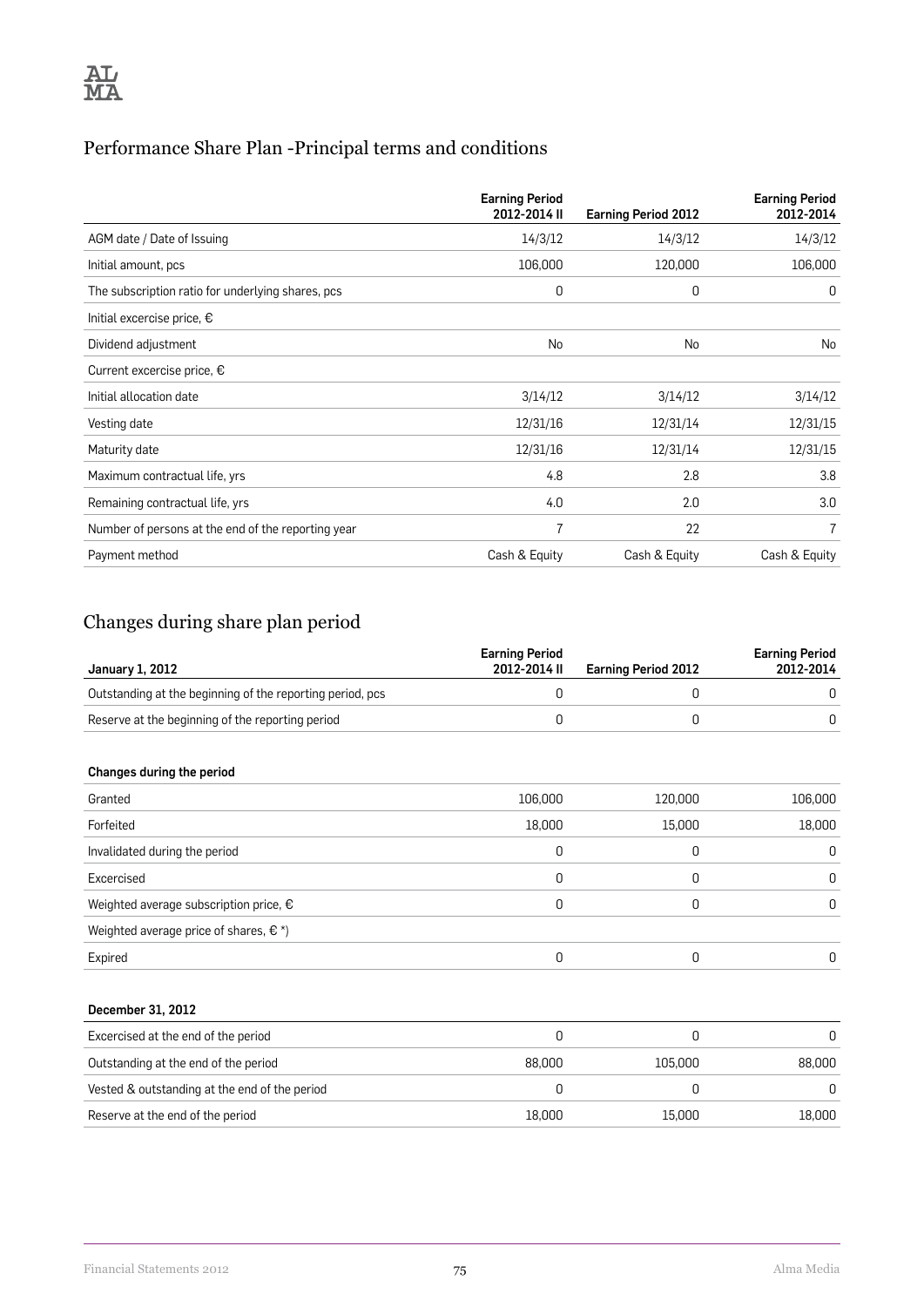#### Fair value determination

The fair value of share based incentives have been determined at grant date and the fair value is expensed until vesting.

The pricing of the share based incentives granted during the period was determined by the following inputs and had the following effect:

|                                                 | <b>Earning Period</b><br>2012 | <b>Earning Period</b><br>2012-2014 | <b>Earning Period</b><br>2012-2014 II |
|-------------------------------------------------|-------------------------------|------------------------------------|---------------------------------------|
| Share price at grant, $\epsilon$                | 6.30                          | 6.30                               | 6.30                                  |
| Share price at reporting period end, $\epsilon$ | 4.55                          | 4.55                               | 4.55                                  |
| Expected dividends, $\epsilon$                  | 0.80                          | 1.60                               | 2.00                                  |
| Fair value 31 Dec 2012, €                       | 0.00                          | 407.000                            | 389.401                               |

#### Effect of Share-based Incentives on the result and financial position during the period

| Expenses for the financial year, share-based payments                 | 830.018 |
|-----------------------------------------------------------------------|---------|
| Expenses for the financial year, share-based payments, equity-settled | 764.396 |
| Liabilities arising from share-based payments 31 December 2012        | 65.621  |

The share and option holdings of the company's senior management are detailed in Note 7, Expenses Arising from Employee Benefits.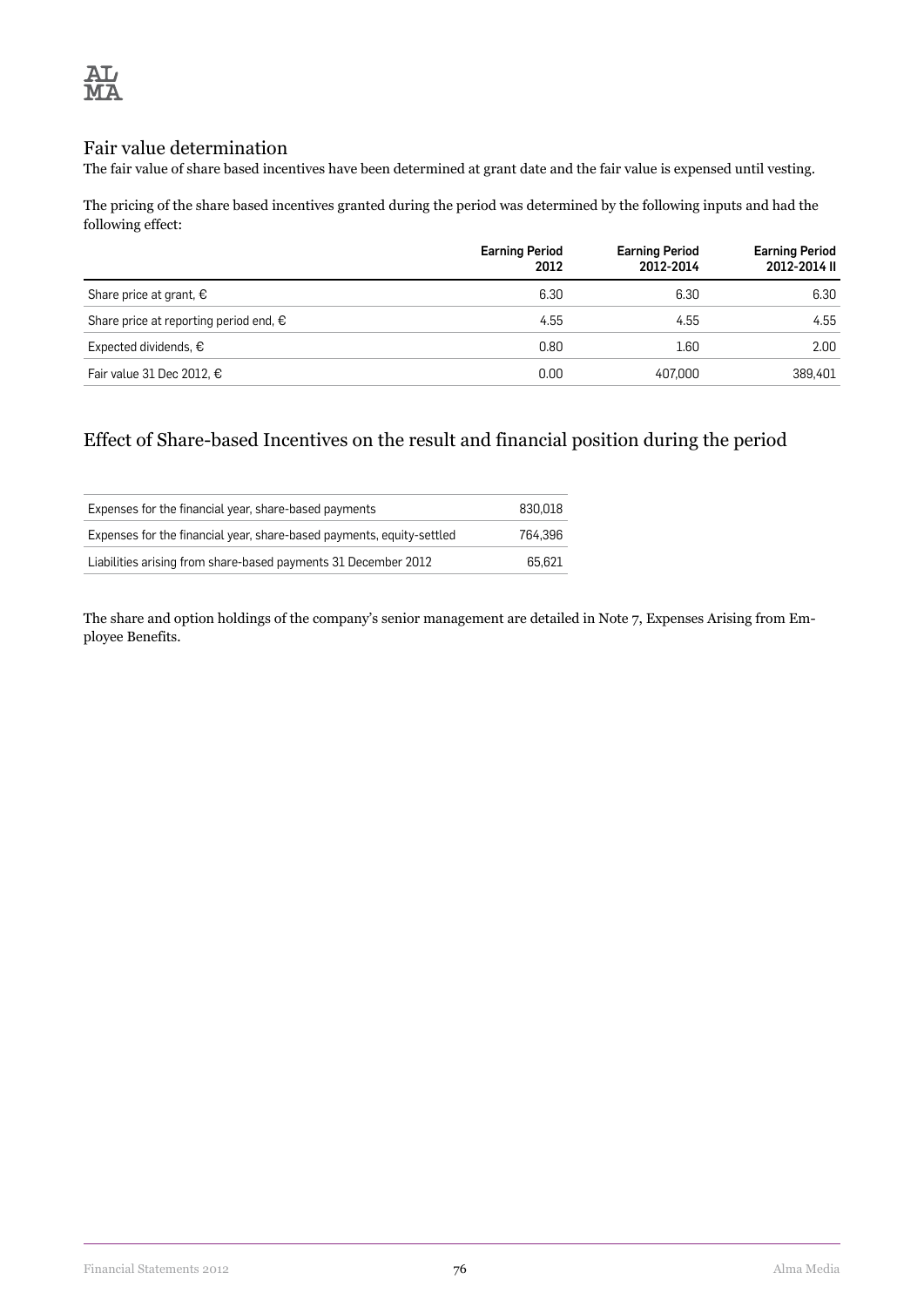## 24. Deferred tax assets and liabilities

#### Changes in deferred taxes during 2012

| М€                                                                                                           | Dec 31, 2011 | Recognized in<br>income statement | Acquires/sold<br>subsidiaries | Dec 31, 2012 |
|--------------------------------------------------------------------------------------------------------------|--------------|-----------------------------------|-------------------------------|--------------|
| Deferred tax assets                                                                                          |              |                                   |                               |              |
| Provisions                                                                                                   | 0.3          | $-0.2$                            |                               | 0.1          |
| Pension benefits                                                                                             | 0.0          | 0.0                               |                               | 0.0          |
| Deferred depreciation                                                                                        | 0.9          | 0.2                               | 0.0                           | 1.2          |
| Other items                                                                                                  | 0.4          | 0.0                               | 0.0                           | 0.5          |
| Total                                                                                                        | 1.7          | 0.1                               | 0.0                           | $1.8\,$      |
| Taxes, net                                                                                                   | $-1.2$       |                                   |                               | $-0.9$       |
| Deferred tax assets in balance sheet                                                                         | 0.5          |                                   |                               | 0.9          |
| <b>Deferred tax liabilities</b>                                                                              |              |                                   |                               |              |
| Accumulated depreciation differences                                                                         | 0.2          | $-0.2$                            |                               | 0.1          |
| Fair value measurement of property, plant<br>and equipment and intangible assets in<br>business combinations | 0.9          | 5.5                               | 0.0                           | 6.4          |
| Retained earnings of subsidiary companies                                                                    | 0.3          | 0.0                               |                               | 0.3          |
| Other items                                                                                                  | 1.9          | 0.3                               | 0.0                           | 2.2          |
| Total                                                                                                        | 3.3          | 5.6                               | 0.1                           | 9.0          |
| Taxes, net                                                                                                   | 1.2          |                                   |                               | $-1.1$       |
| Deferred tax liabilities in balance sheet                                                                    | 2.2          |                                   |                               | 7.9          |
| Deferred tax, net                                                                                            | $-1.6$       | $-5.6$                            | 0.0                           | $-7.2$       |

No deferred tax asset has been calculated on the confirmed tax losses (M€ 2.4) of Group companies in 2012. Utilisation of this tax asset requires that the normal operations of such companies would generate taxable income. The losses expire between the years 2016–2021.

The Group does not have any taxes recognized in the equity or other comprehensive income.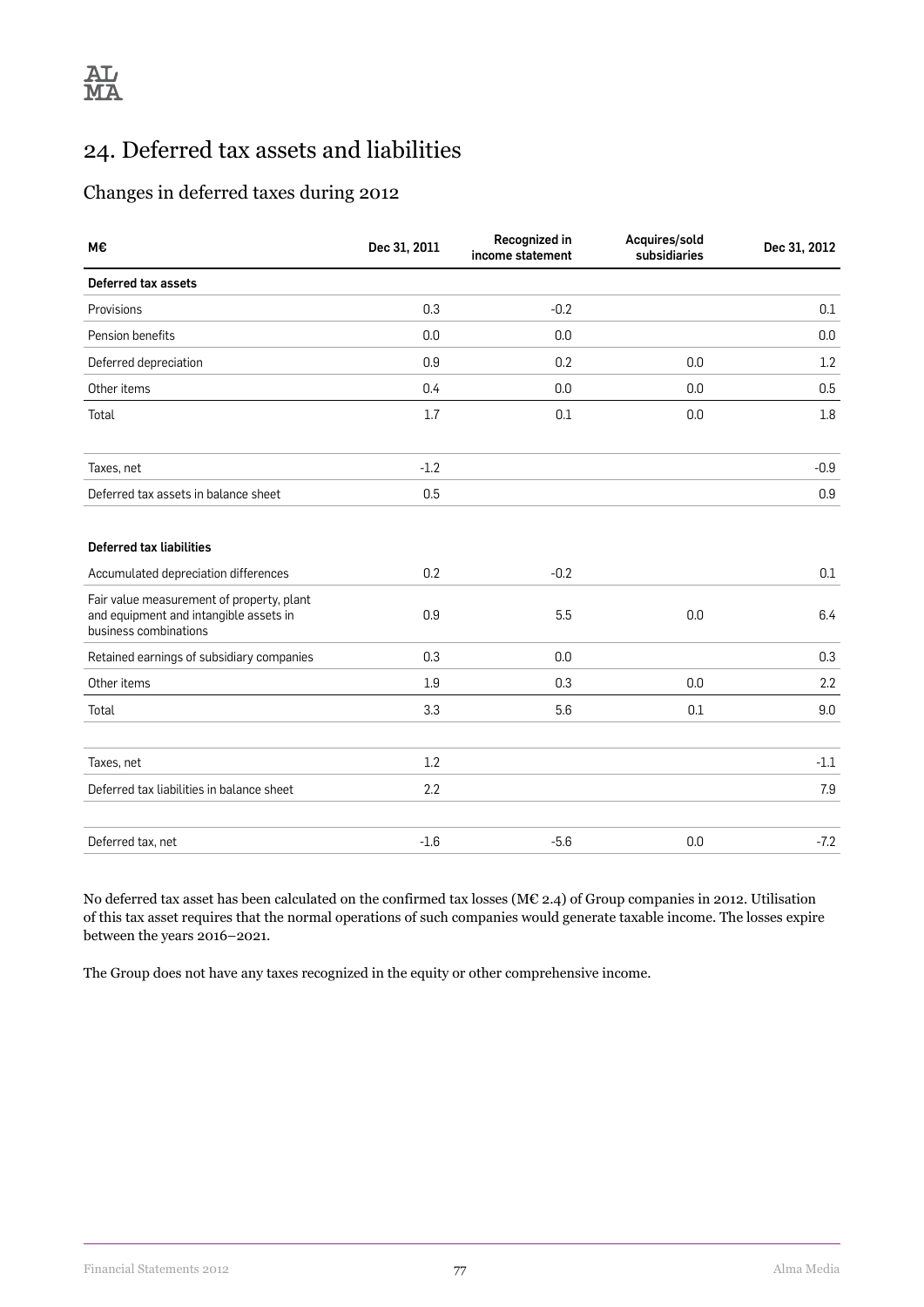## Changes in deferred taxes during 2011

| М€                                                                                                           | Dec 31, 2010 | Recognized in<br>income statement | Acquires/sold<br>subsidiaries | Dec 31, 2011 |
|--------------------------------------------------------------------------------------------------------------|--------------|-----------------------------------|-------------------------------|--------------|
| Deferred tax assets                                                                                          |              |                                   |                               |              |
| Provisions                                                                                                   | 0.2          | 0.1                               |                               | 0.3          |
| Pension benefits                                                                                             | 0.0          | 0.0                               | 0.0                           | 0.0          |
| Deferred depreciation                                                                                        | 0.9          | 0.1                               | 0.0                           | 1.0          |
| Other items                                                                                                  | 0.4          | 0.0                               | 0.0                           | 0.4          |
| Total                                                                                                        | 1.5          | 0.2                               | 0.0                           | 1.7          |
| Taxes, net                                                                                                   | $-1.3$       |                                   |                               | $-1.2$       |
| Deferred tax assets in balance sheet                                                                         | 0.2          |                                   |                               | 0.5          |
| Deferred tax liabilities                                                                                     |              |                                   |                               |              |
| Accumulated depreciation differences                                                                         | 0.3          | $-0.1$                            |                               | 0.2          |
| Fair value measurement of property,<br>plant and equipment and intangible<br>assets in business combinations | 1.0          | $-0.2$                            | 0.0                           | 0.9          |
| Retained earnings of subsidiary<br>companies                                                                 | 0.5          | $-0.1$                            |                               | 0.3          |
| Other items                                                                                                  | 1.9          | 0.0                               | 0.0                           | 1.9          |
| Total                                                                                                        | 3.7          | $-0.4$                            | 0.0                           | 3.3          |
| Taxes, net                                                                                                   | 1.3          |                                   |                               | $1.2\,$      |
| Deferred tax liabilities in balance sheet                                                                    | 2.4          |                                   |                               | 2.2          |
| Deferred tax, net                                                                                            | $-2.2$       | 0.5                               | 0.0                           | $-1.6$       |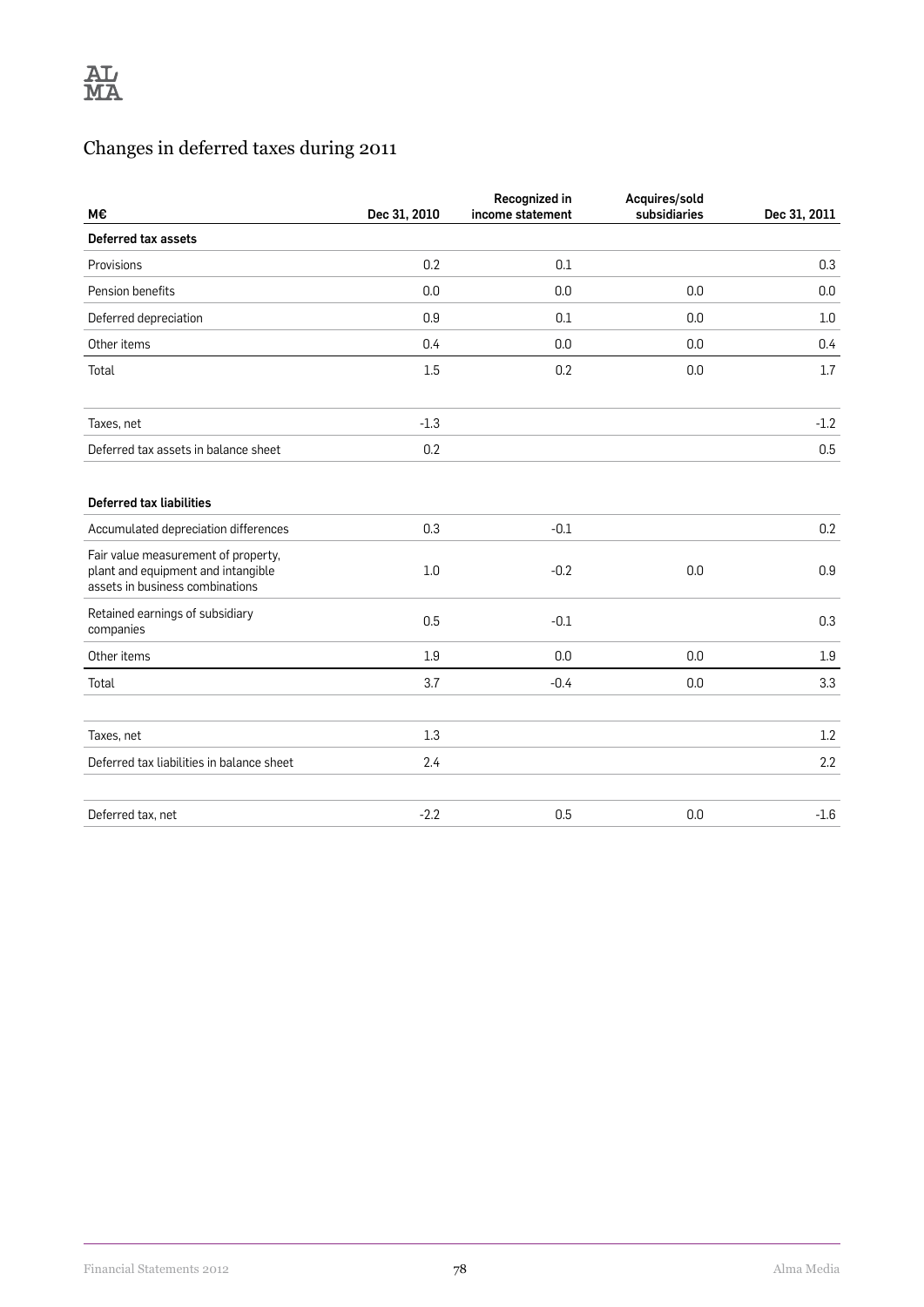## 25. Pension obligations

The Group has defined benefit pension plans which consist of supplementary pension insurance which are based on former pension funds of group.

#### The defined benefit pension obligation in the balance sheet is determined as follows:

| М€                                                       | 12/31/12 | 12/31/11 |
|----------------------------------------------------------|----------|----------|
| Present value of obligations at start of period          | 9.2      | 9.8      |
| Service cost during period                               | 0.0      | 0.0      |
| Interest cost                                            | 0.3      | 0.3      |
| Actuarial gains and losses                               | 0.9      | $-0.3$   |
| Payments of defined benefit obligations                  | $-0.3$   | $-0.6$   |
| Losses /gains from plan settlements                      | 0.0      | 0.0      |
| Present value of funded obligations at end of period     | 10.1     | 9.2      |
| Fair value of plan assets at start of period             | 6.1      | 6.9      |
| Expected return on plan assets                           | 0.3      | 0.4      |
| Actuarial gains and losses                               | 0.7      | $-0.8$   |
| Incentive payments                                       | 0.1      | 0.1      |
| Payments of defined benefit obligations                  | $-0.5$   | $-0.5$   |
| Losses /gains from plan settlements                      | 0.0      | 0.0      |
| Present value of plan assets at end of period            | 6.7      | 6.1      |
| Deficit / surplus                                        | 3.4      | 3.1      |
| Unrecognized actuarial gains (-) and losses (+)          | $-0.7$   | $-0.6$   |
| Losses /gains from plan settlements                      | 0.0      | 0.0      |
| Defined benefit pension liabilities in the balance sheet | 2.7      | 2.5      |
| Net pension liability                                    |          |          |
| Pension liability                                        | 2.8      | 2.6      |
| Pension asset                                            | 0.2      | 0.1      |
| Net pension liability                                    | 2.7      | 2.5      |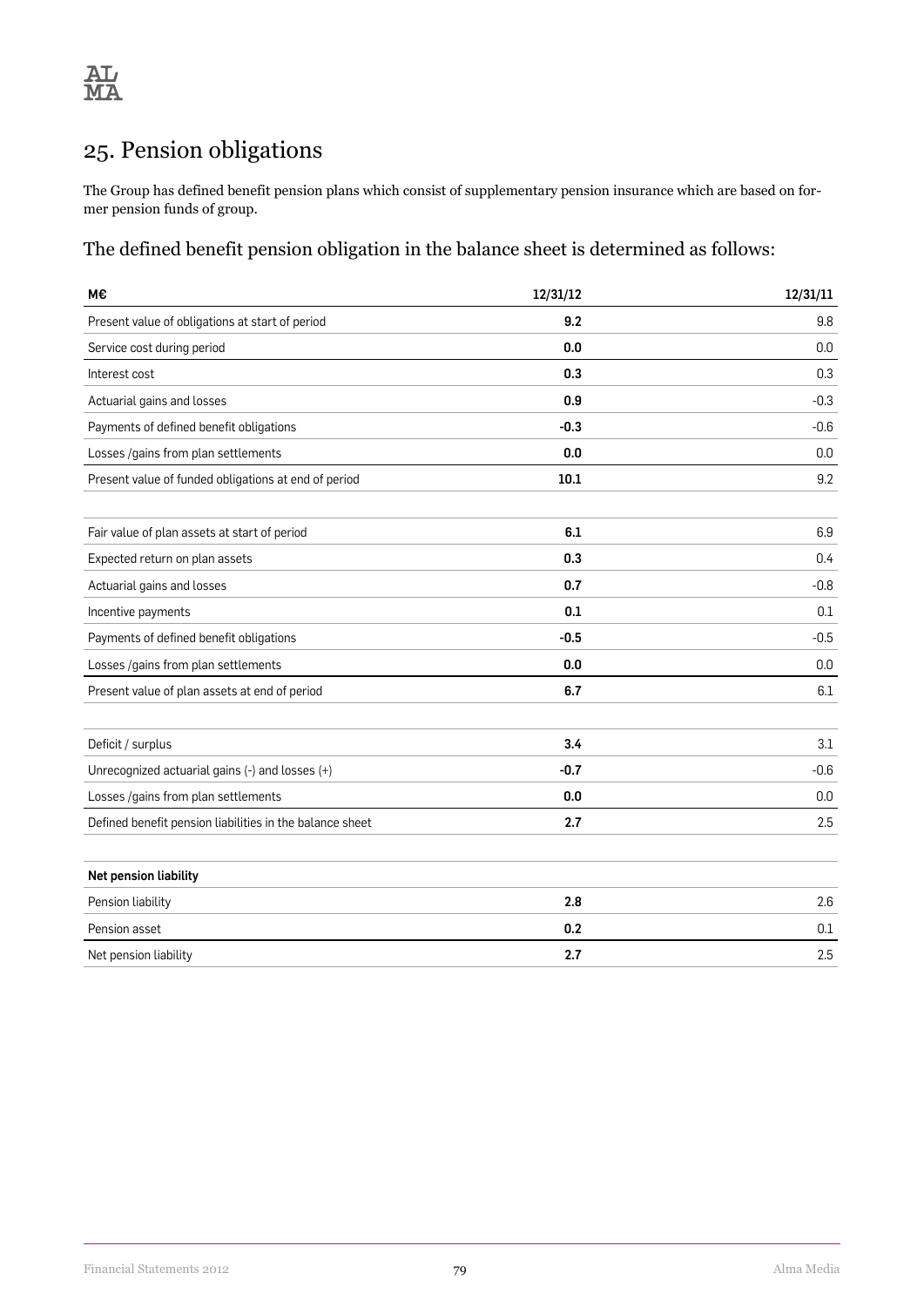#### Time series of present value of obligations and fair value of plan assets

| М€                                    | 2012 | 2011 | 2010 | 2009   | 2008 |
|---------------------------------------|------|------|------|--------|------|
| Present value of unfunded obligarions | 2.8  | 2.6  | 2.7  | 2.9    | 3.2  |
| Present value of funded obligations   | 7.3  | 6.6  | 7.2  | 6.4    | 6.0  |
| Fair value of assets                  | -6.7 | -6.1 | -6.9 | $-6.2$ | -6.0 |
| Deficit / surplus                     | 3.4  |      | 2.9  |        | 3.1  |

The plan assets are invested primarily in interest and share-based instruments and they have an aggregate expected annual return of 3.0 %. A more detailed specification of the plan assets is not available.

#### The defined benefit pension expense in the income statement is determined as follows

| М€                                  | 2012   | 2011   |
|-------------------------------------|--------|--------|
| Service cost during period          | 0.0    | 0.0    |
| Interest cost                       | 0.3    | 0.3    |
| Expected return on plan assets      | $-0.3$ | $-0.4$ |
| Actuarial gains and losses          | 0.0    | 0.0    |
| Losses /gains from plan settlements | 0.0    | 0.0    |
| Total                               | 0.0    | $-0.1$ |

#### Changes in liabilities shown in balance sheet

| М€                                                     | 2012 | 2011   |
|--------------------------------------------------------|------|--------|
| At beginning of period                                 | 2.5  | 2.8    |
| Incentive payments paid                                | 0.1  | $-0.2$ |
| Pension expense in income statement                    | 0.0  | $-0.1$ |
| Divestments of subsidiaries                            | 0.0  | 0.0    |
| Defined benefit pension obligation in balance<br>sheet | 2.7  | 2.5    |

A similar investment is expected to be made in the plan in 2012 as in 2011.

#### Actuarial assumptions used

| %                                 | 2012 | 2011 |
|-----------------------------------|------|------|
| Discount rate                     | 3.0  | 5.0  |
| Expected return on plan assets    | 3.0  | 5.5  |
| Future salary increase assumption | 2.5  | 3.5  |
| Inflation assumption              | 2.0  | 2.0  |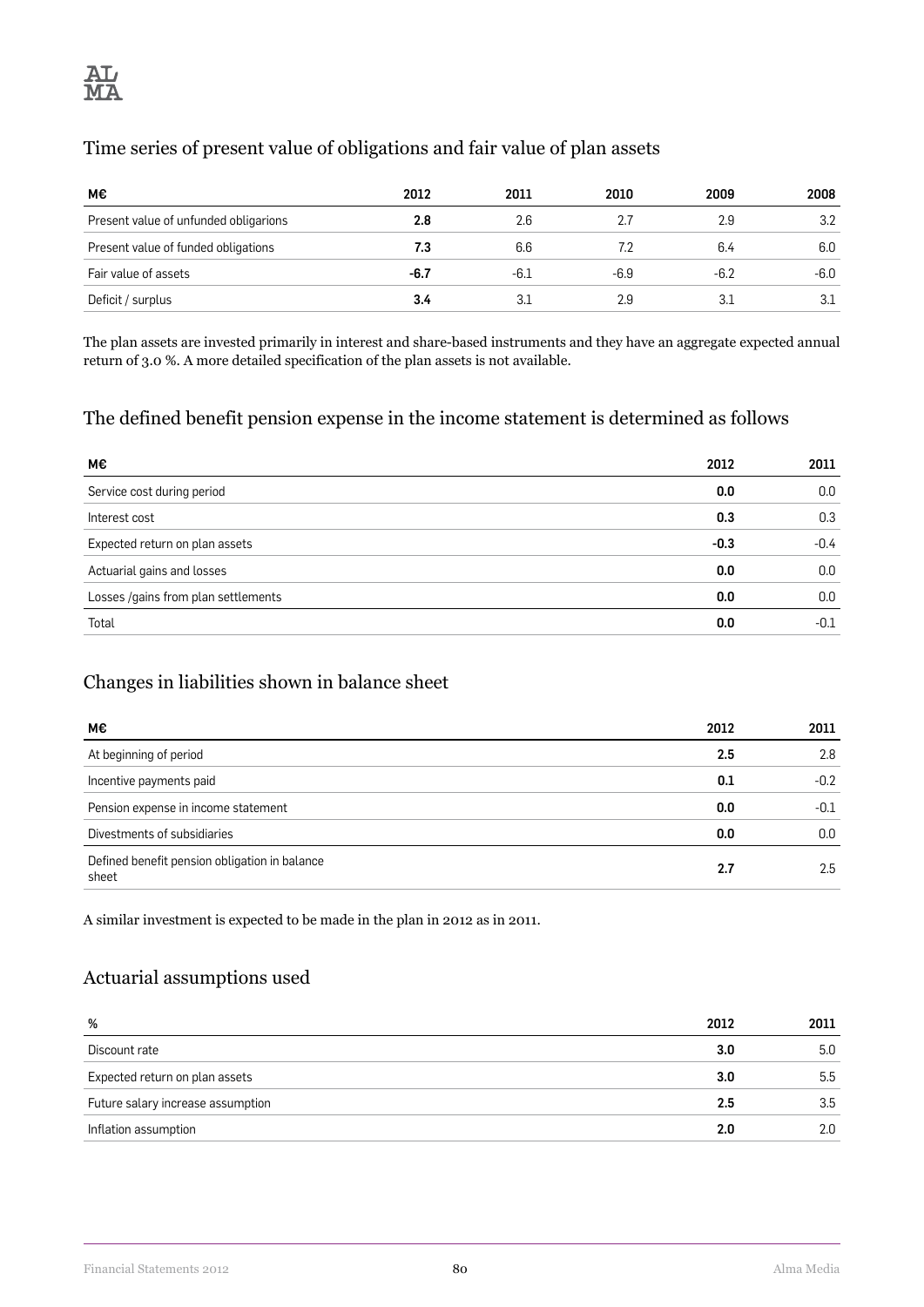## 26. Provisions

| М€                     | <b>Restructuring provision</b> | Othe provisions | Total  |
|------------------------|--------------------------------|-----------------|--------|
| January 1, 2012        | 1.1                            | 0.1             | 1.2    |
| Increase in provisions | 0.2                            | 0.0             | 0.2    |
| Provisions employed    | $-0.9$                         | 0.0             | $-0.9$ |
| December 31, 2012      | 0.4                            | 0.1             | 0.5    |
| Current                | 0.4                            | 0.0             | 0.4    |
| Non-current            | 0.0                            | 0.1             | 0.1    |

Restructuring provision: this provision has been made to cover implemented or possible personnel reductions in different companies. The provision is expected to be realized in 2013.

Other provisions: mainly consists of the environmental provision for sold property and other personel related provisions.

## 27. Interest-bearing liabilities

| М€                                  | <b>Book value</b><br>2012 | <b>Fair value</b><br>2012 | <b>Book value</b><br>2011 | Fair value<br>2011 |
|-------------------------------------|---------------------------|---------------------------|---------------------------|--------------------|
| Non-current                         |                           |                           |                           |                    |
| Finance lease liabilities           | 25.8                      | 25.8                      | 2.0                       | 2.0                |
| Total                               | 25.8                      | 25.8                      | 2.0                       | 2.0                |
| Current                             |                           |                           |                           |                    |
| Other current interest-bearing debt | 52.1                      | 52.1                      | 22.0                      | 22.0               |
| Finance lease liabilities           | 1.5                       | 1.5                       | $1.5\,$                   | 1.5                |
| Total                               | 53.5                      | 53.5                      | 23.5                      | 23.5               |

The fair values in the table are based on discounted cash flows.

#### Non-current debt matures as follows

| <b>MEUR</b> | 2012 | 2011    |
|-------------|------|---------|
| 2013        |      | 1.8     |
| 2014        | 1.8  | 0.2     |
| 2015        | 0.7  | $0.0\,$ |
| 2016        | 0.7  | $0.0\,$ |
| 2017        | 0.0  | $0.0\,$ |
| Later       | 22.6 | $0.0\,$ |
| Total       | 25.8 | 2.0     |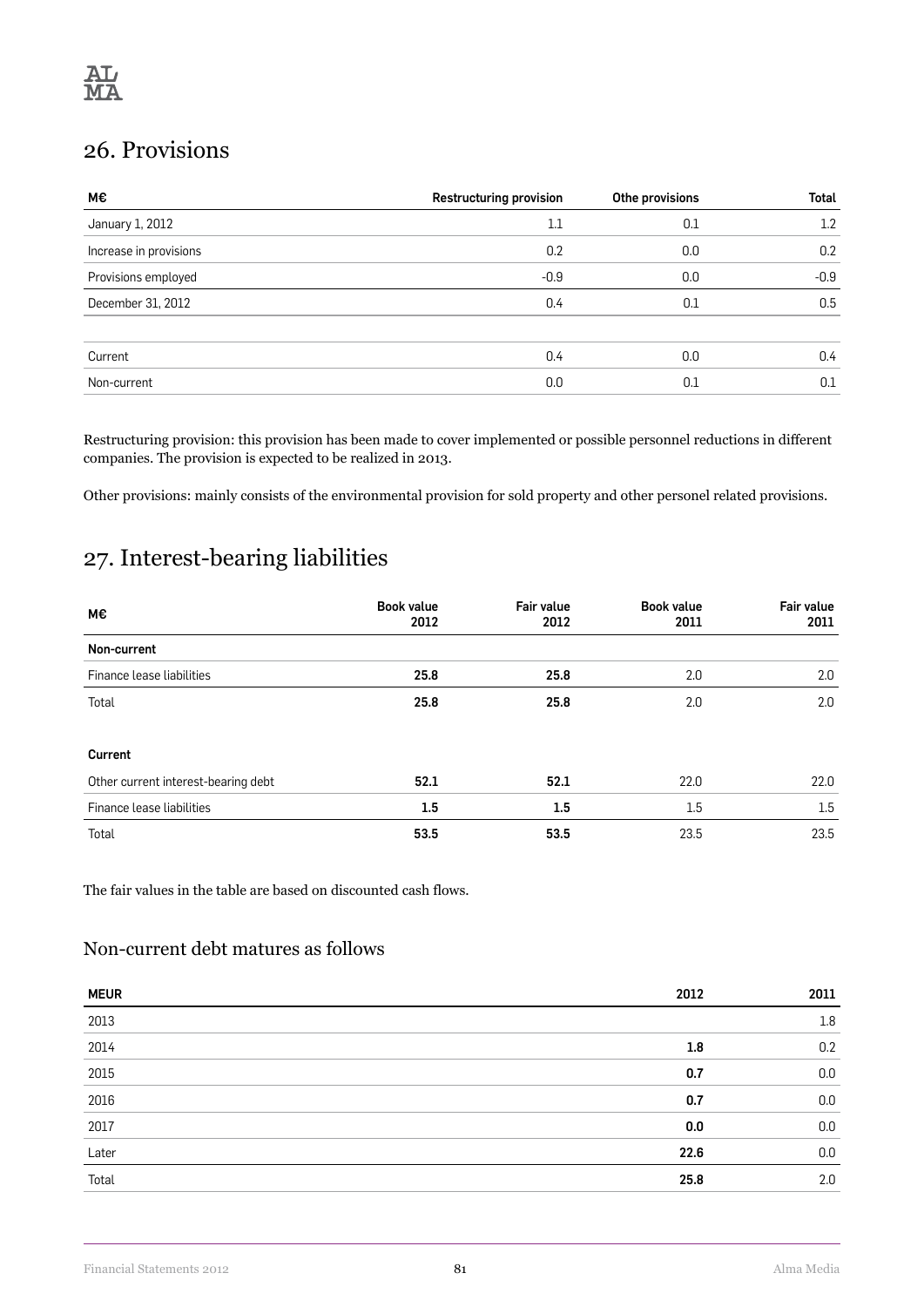#### Interest-bearing non-current debt is divided by currency as follows

| М€                |              | ---   |
|-------------------|--------------|-------|
| <b>CUD</b><br>LUR | 20.V<br>---- | $-15$ |

#### Weighted averages of the effective tax rates for the interest-bearing non-current

| %                                                              | LUIL | ד רחנ<br>.vii<br>the contract of the contract of the |
|----------------------------------------------------------------|------|------------------------------------------------------|
| <br>$\overline{\phantom{a}}$<br>e lease liabilities<br>Finance |      | $\cdot$ $\cdot$<br>J.U                               |

#### Interest-bearing current debt is divided by currency as follows

| М€         | 2012 | 2011<br>the contract of the contract of the |
|------------|------|---------------------------------------------|
| <b>EUR</b> | 53.5 | ں,ں ے                                       |

#### Weighted averages of the effective tax rates for the interest-bearing current

| %                                      | 2012 | 2011 |
|----------------------------------------|------|------|
| Other current interest-bearing<br>debt | 2.9  | 1.9  |
| Finance lease liabilities              | 5.9  | 3.8  |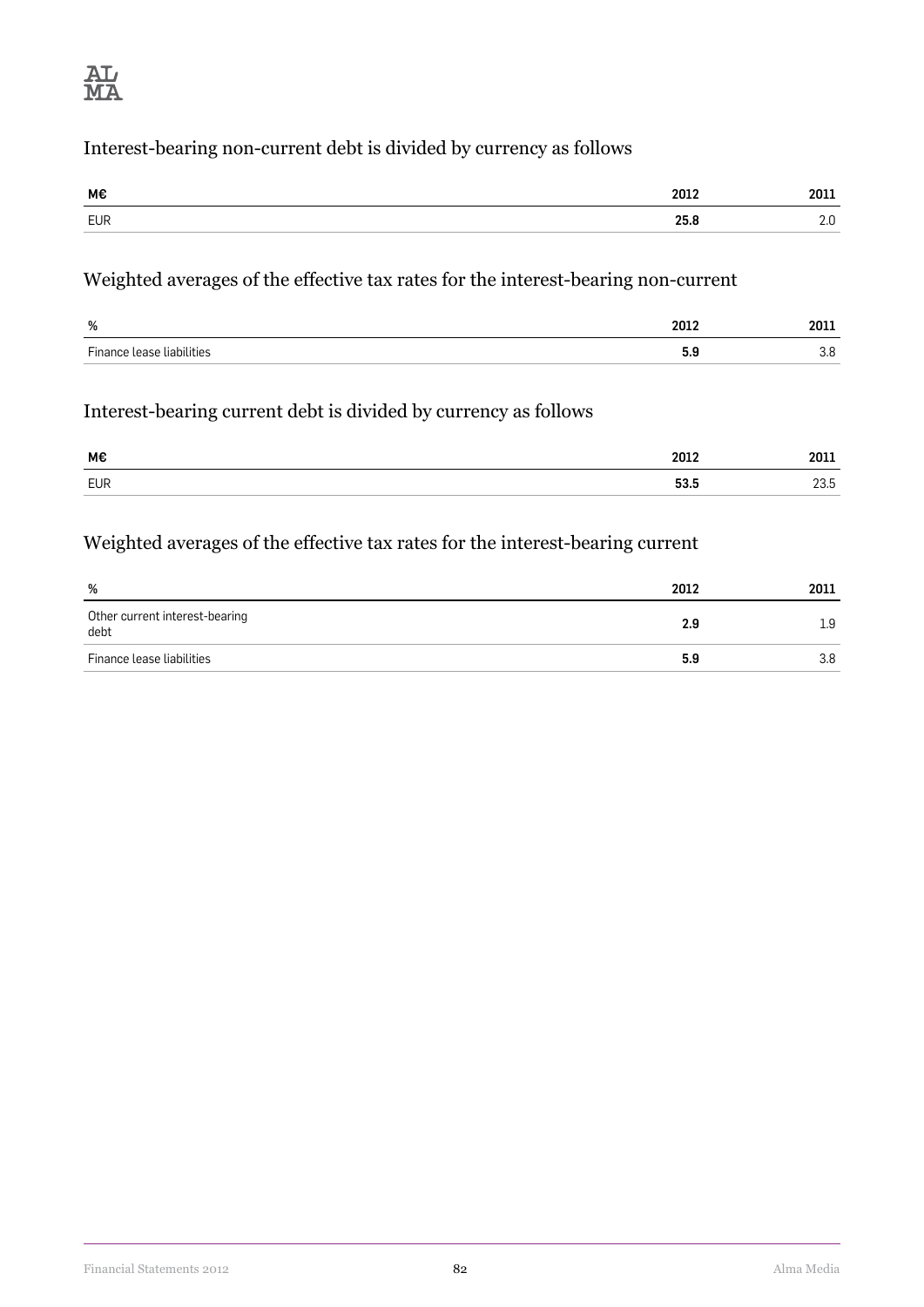## Maturity of finance leases - In the balance sheet per Dec 31, 2012

| М€                                                       | 2012 | 2011    |
|----------------------------------------------------------|------|---------|
| Finance lease liabilities - total minimum lease payments |      |         |
| 2012                                                     |      | 1.6     |
| 2013                                                     | 2.7  | 1.2     |
| 2014                                                     | 3.1  | $0.8\,$ |
| 2015                                                     | 1.9  | 0.0     |
| 2016                                                     | 1.9  | 0.0     |
| 2017                                                     | 2.0  | 0.0     |
| Later                                                    | 32.2 |         |
| Total                                                    | 43.8 | 3.6     |

#### Finance lease liabilities - present value of minimum lease payments:

| 2012                                      |      | $1.5\,$ |
|-------------------------------------------|------|---------|
| 2013                                      | 1.3  | $1.8\,$ |
| 2014                                      | 1.8  | 0.2     |
| 2015                                      | 0.7  | $0.0\,$ |
| 2016                                      | 0.7  | 0.0     |
| 2017                                      | 0.1  | 0.0     |
| Later                                     | 22.3 |         |
| Total                                     | 27.3 | 3.5     |
| Financial expenses accruing in the future | 16.5 | 0.1     |
|                                           |      |         |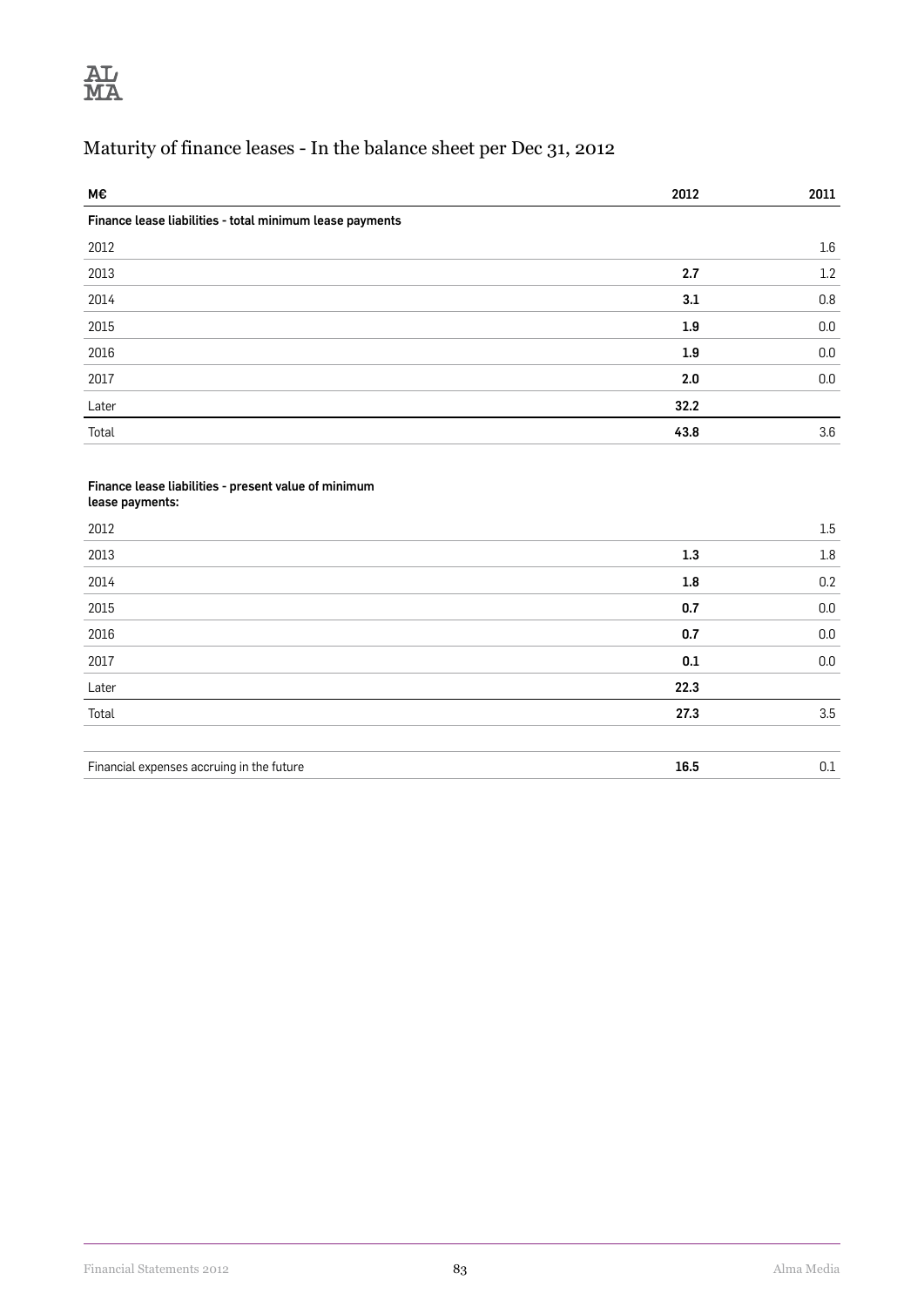

Maturity of finance leases liabilities based on signed Agreements which are not included on December 31, 2012 statement of financial position. Finance leases initial recognition to statement of financial position at the commencement of the lease term according to IAS 17.

Table below shows the euro value of signed Finance lease agreements.

Finance lease agreements signed before closing date but whose lease terms have not started until December 31, 2012 are related to group's printing facility investment (machinery and movables). Lease term for allocated share of the property commence during year 2013.

| М€                                                       | 2012 |
|----------------------------------------------------------|------|
| Finance lease liabilities - total minimum lease payments |      |
| 2013                                                     | 5.6  |
| 2014                                                     | 5.6  |
| 2015                                                     | 5.6  |
| 2016                                                     | 5.6  |
| 2017                                                     | 5.6  |
| 2018                                                     | 5.6  |
| Later                                                    | 22.5 |
| Total                                                    | 56.3 |

#### Finance lease liabilities - present value of minimum

lease payments:

| 2013                                      | 5.5  |
|-------------------------------------------|------|
| 2014                                      | 5.2  |
| 2015                                      | 5.0  |
| 2016                                      | 4.7  |
| 2017                                      | 4.5  |
| 2018                                      | 4.3  |
| Later                                     | 15.1 |
| Total                                     | 44.2 |
| Financial expenses accruing in the future | 12.1 |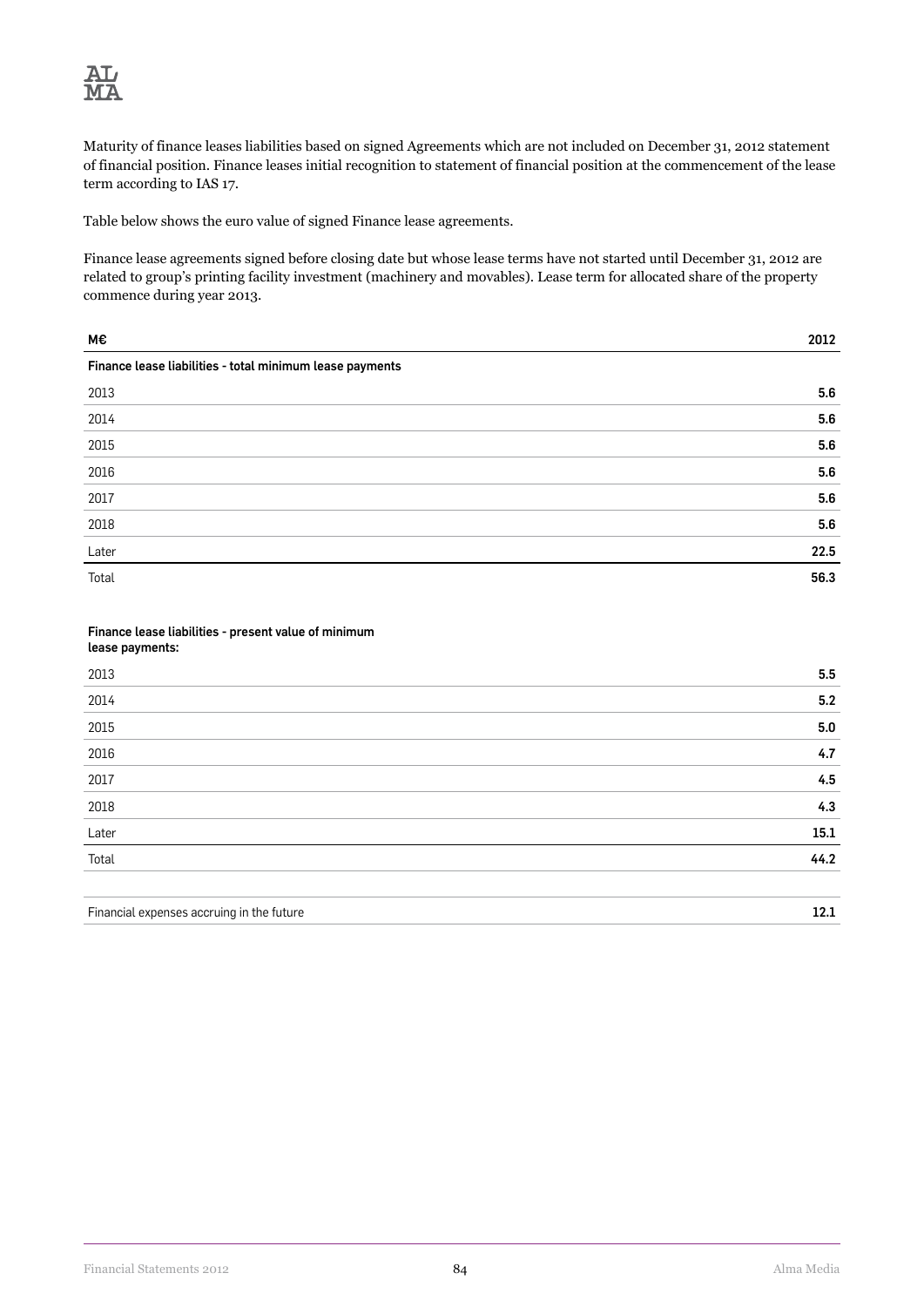## 28. Financial risks

Alma Media Group's risk management policy requires that the risk management strategy and plan, the control limits imposed and the course of action are reviewed annually. Risk management takes place through the risk management organisation and process based on the company's risk management policy. The risk management process identifies the risks threatening the company's business, assesses and updates them, develops the necessary risk management methods, and regularly reports on the risks to the risk management organisation. Financial risk management is part of the Group's risk management policy.

#### Alma Media categorises its financial risks as follows:

#### Interest rate risk

The interest rate risk describes how changes in interest rates and maturities related to various interest-bearing business transactions and balance sheet items could affect the Group's financial position, investment portfolio and net result. The impact of the interest rate risk on net result can be reduced using interest rate swaps, interest forwards and futures, and interest and foreign exchange options. On the balance sheet date Group had open interest rate swaps, which are described in more detail in Note 32 to the consolidated financial statements.

The Group's interest-bearing debt totalled MEUR 79.4 on December 31, 2012. In addition group has signed finance lease agreements, carried at variable rate, related to printing facility investment by value of MEUR 44.2, that are not included in the statement of financial position at December 31, 2012. Signed finance lease agreements are recognised as part of groups statement of financial position at the commencement of the lease term. According to the plan finance lease agreements commence during first quartal of year 2013. All interest bearing debts are carried at variable rate. An increase of one percentage point in the interest rate would increase the Group's financial expenses by  $M\mathcal{E}$  1.2.

### Foreign exchange risks

#### Transaction risk

The transaction risk describes the impact of changes in foreign exchange rates on sales, purchases and balance sheet items denominated in foreign currencies. The impact of changes in exchange rates on net result in the most important currencies of the Group can be reduced by the following measures:

- Cash flows in the same currency are netted through a common foreign currency account whenever the cost/benefit ratio is significant
- Larger one-time payments (minimum book counter value of  $M\mathcal{E}$  1), are always 100% hedged over the following rolling 18-month period,
- At least 50% of known continuous foreign currency cash flow (minimum book counter value of MEUR 1) are always hedged over the following rolling 18-month period.
- The Group had no open foreign currency derivatives on the balance sheet date.

#### Translation risk

A foreign exchange risk that arises from the translation of foreign investments into the functional currency of the parent company. The risk associated with translating long-term net investments in foreign currencies is not hedged. However, should there be a clear risk of a currency devaluating, Group management may decide to hedge the company's foreign currency exposure. The foreign exchange risk arising from the translation of foreign investments is generally reduced by arranging financing in the same currency in which the investment was made, assuming that this is possible and economically viable.

#### Commodity risk

The commodity risk refers to the impact of changes in the prices of commodities, such as raw materials, on the Group's net result. The Group regularly assesses its commodity risk exposure and hedges this risk employing generally used commodity derivatives whenever this is possible and economically viable.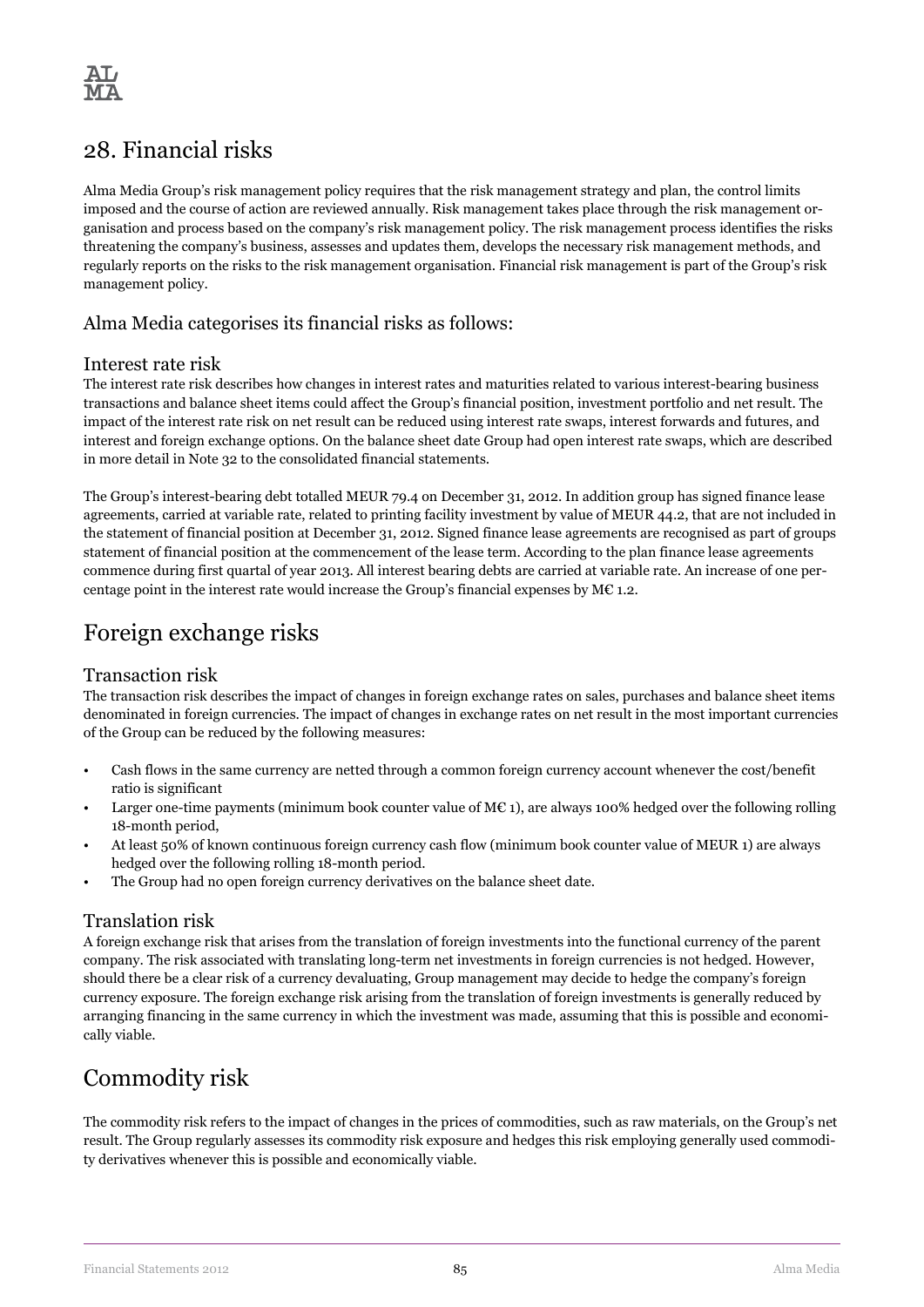A one per cent change in the price of paper would affect the Group's operating profit by an estimated MEUR 0.1. The Group had no open paper derivatives on the balance sheet date. The Group had open electricity derivative contracts on the balance sheet date. The values of these open derivatives are described in more detail in Note 32 to the consolidated financial statements.

## Capital management risks

#### Liquidity management

Alma Media has a M€ 30 and M€ 50 financing limits at its disposal, of which were unused total of M€ 50.0 at December 31, 2012. In addition to which Alma Media ensures its liquidity by issuing its own commercial papers if required via brokers, and hedges over-liquidity according to its treasury policy. Liquidity is assessed daily and liquidity forecasts are made at weekly, monthly and 12-month rolling intervals.

#### Financing of working capital

To finance its working capital, Alma Media uses financial programmes (syndicated credit facilities, medium-term notes), as well as direct credit lines, bonds and various products offered by financial companies (leases etc).

The company had a MEUR 100 commercial paper programme in Finland on the balance sheet date. The programme allows the company to issue papers between MEUR 0–100. On December 31, 2012 the unused portion of the programme is MEUR 78.0. In addition of commercial paper programme, The Group may use existing financing limits to financing of working capital.

#### Long-term capital funding

To secure its long-term financing needs, Alma Media uses either capital market instruments or other long-term facilities.

#### Credit risk

The Group's credit policy is described and documented in the Group credit management policy. The Group does not have significant risks of past due receivables, because it has a large customer base and no individual customer will comprise a significant amount. During the financial period, impairment losses of MEUR 0.5 were recognised through profit or loss. These impairment losses were caused by an unexpected change in customers' economic environment. The ageing structure of trade receivable is presented in Note 19, Trade and Other Receivables.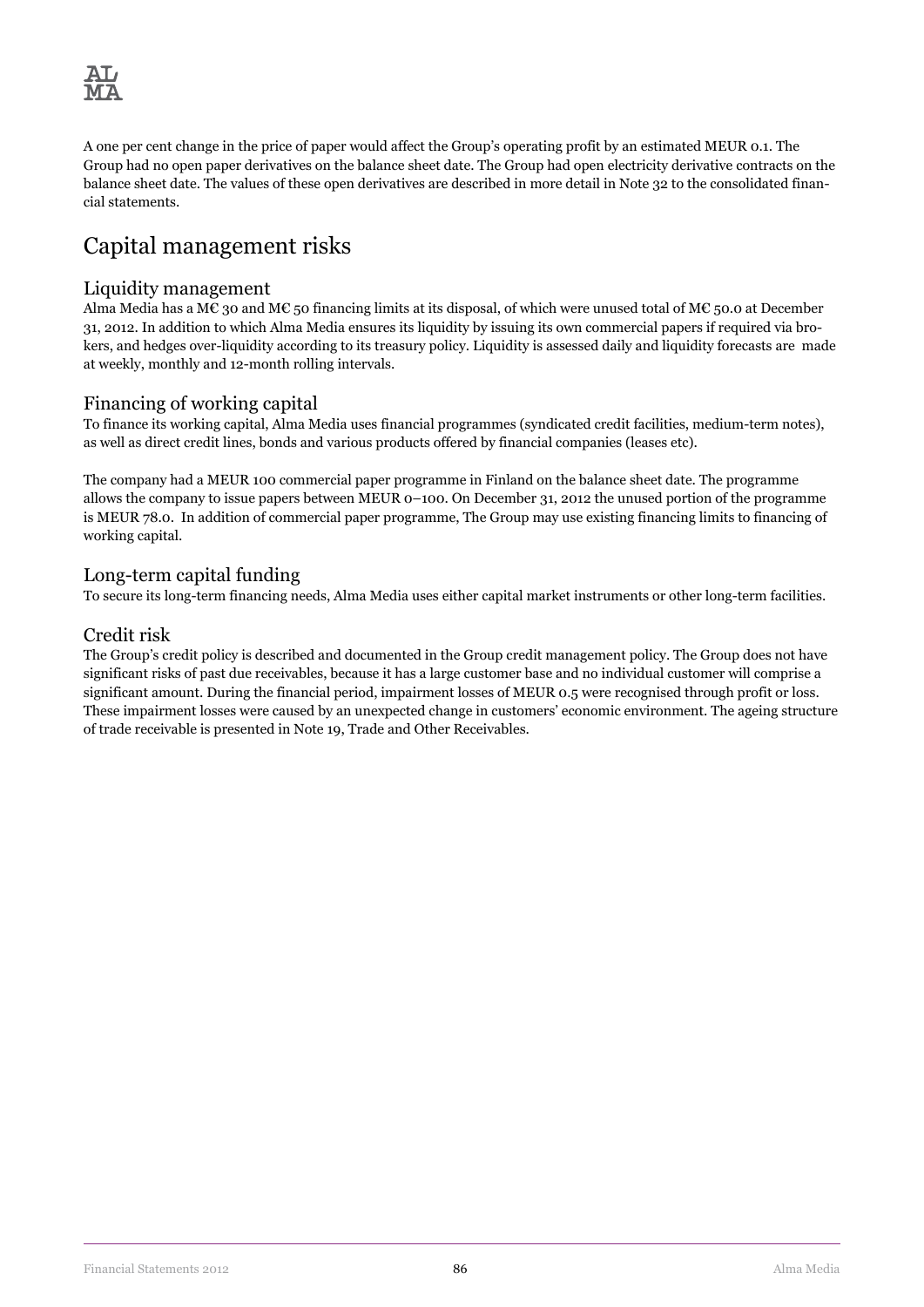## 29. Financial instruments

Comparison between book values and fair values of the financial instruments are presented as follows. In addition financial instruments are presented by categories as required by IAS 39.

| М€                                                            | <b>Book value</b><br>2012 | <b>Book value</b><br>2011 | Fair value<br>2012 | <b>Fair value</b><br>2011 |
|---------------------------------------------------------------|---------------------------|---------------------------|--------------------|---------------------------|
| <b>Financial assets</b>                                       |                           |                           |                    |                           |
| Recognized at fair value                                      |                           |                           |                    |                           |
| Other receivables                                             | 0.9                       | 4.9                       | 0.9                | 4.9                       |
| Held-to-maturity investments                                  |                           |                           |                    |                           |
| Other current financial assets                                | 0.0                       | 0.0                       | 0.0                | 0.0                       |
| Available-for-sale financial assets                           |                           |                           |                    |                           |
| Other Inon-current financial assets                           | 3.7                       | 4.1                       | 3.7                | 4.1                       |
| Loans and receivables                                         |                           |                           |                    |                           |
| Loans receivable                                              | 0.3                       | 0.1                       | 0.3                | 0.1                       |
| Trade receivables and other receivables                       | 29.3                      | 26.9                      | 29.3               | 26.9                      |
| Cash and cash equivalents                                     | 17.1                      | 57.8                      | 17.1               | 57.8                      |
| Total                                                         | 51.3                      | 93.8                      | 51.3               | 93.8                      |
| <b>Financial liabilities</b>                                  |                           |                           |                    |                           |
| Measured at amortized costs                                   |                           |                           |                    |                           |
| <b>Financial leases</b>                                       | 27.3                      | 3.5                       | 27.3               | 3.5                       |
| Other interest-bearing liabilities                            | 52.1                      | 22.0                      | 52.1               | 22.0                      |
| Financial liabilities at fair value through profit or<br>loss |                           |                           |                    |                           |
| Commodity derivate contracts                                  | 0.1                       | 0.1                       | 0.1                | 0.1                       |
| Interest rate derivatives                                     | 0.4                       | 0.0                       | 0.4                | 0.0                       |
| Other liabilities                                             | 1.8                       | 2.0                       | 1.8                | 2.0                       |
| Trade payable and other liabilities                           | 53.0                      | 37.7                      | 53.0               | 37.7                      |
| Total                                                         | 134.6                     | 65.3                      | 134.6              | 65.3                      |

Financial assets recognized at fair value through profit or loss consist of electricity derivatives, interest rate derivatives and contingent considerations. More details are given in the Notes 2, 17, 20 and 32.

Held-to-maturity investments consist of other short-term financial assets. Such financial assets are carried at amortised cost and they they are presented in current assets.

Financial assets availabe for sale consist mainly of unquoted shares and they are carried at amortised cost, because the amortised cost is equal to their fair value.

Trade receivable and other receivables (both non-current and current) and other short-term investments' book value is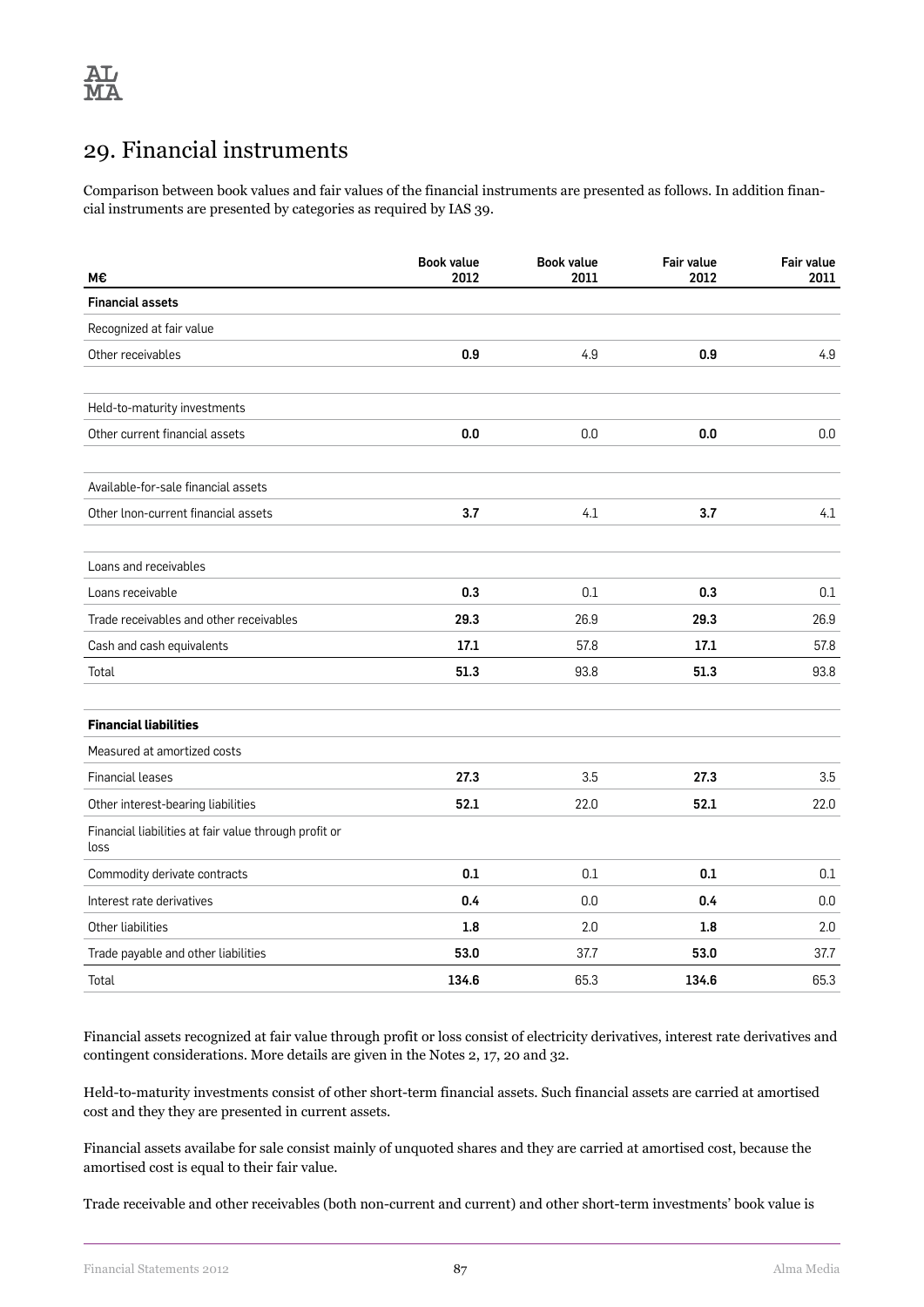

estimated to equal fair value. The effect of the discount interest method is immaterial. The initial measurement of trade payable and other liabilities equals fair value, because the effect of the discount interest method is immaterial.

#### Fair value hierarchy

Financial assets and liabilities measured at fair value are categorised according to the following hierarchy of fair values. The hierarchy reflects the significance of the inputs used in making the measurements.

| Level 1 | quoted (unadjusted) prices in active markets for identical assets or liabilities                                                                  |
|---------|---------------------------------------------------------------------------------------------------------------------------------------------------|
| Level 2 | other techniques for which all inputs which have a significant effect on<br>the recorded fair value are observable, either directly or indirectly |
| Level 3 | techniques which use inputs which have a significant effect<br>on the recorded fair value that are not based on observable market data            |

#### Fair values at end of period

| М€                                                    | Dec 31, 2012 | Level 1 | Level 2 | Level 3 |
|-------------------------------------------------------|--------------|---------|---------|---------|
| Assets recognized at fair value                       |              |         |         |         |
| Financial assets at fair value through profit or loss |              |         |         |         |
| Other financial assets                                | 0.9          |         |         | 0.9     |
| Available-for-sale financial assets                   |              |         |         |         |
| Equity shares                                         | 3.7          |         |         | 3.7     |
| Total                                                 | 4.6          | 0.0     | 0.0     | 4.6     |
|                                                       |              |         |         |         |
| Liabilities recognized at fair value                  |              |         |         |         |

#### Financial liabilities at fair value through profit or loss

| Trade derivatives         |                  |     |                          |     |
|---------------------------|------------------|-----|--------------------------|-----|
| Interest rate derivatives | 0.1              | 0.1 | 0.0                      | 0.0 |
| Commodity derivatives     | 0.4              | 0.4 | $\overline{\phantom{0}}$ |     |
| Other liabilities         | $1.8\phantom{0}$ |     |                          | 1.8 |
| Total                     | 2.3              | 0.5 | 0.0                      | 1.8 |
|                           |                  |     |                          |     |

During the financial period, no transfers were made between the fair value hierarchy levels 1, 2 and 3. The level in the fair value hierarchy within which the fair value measurement is categorised in its entirety has been determined on the basis of the lowest level input that is significant to the fair value measurement in its entirety. For this purpose, the significance of an input is assessed against the fair value measurement in its entirety.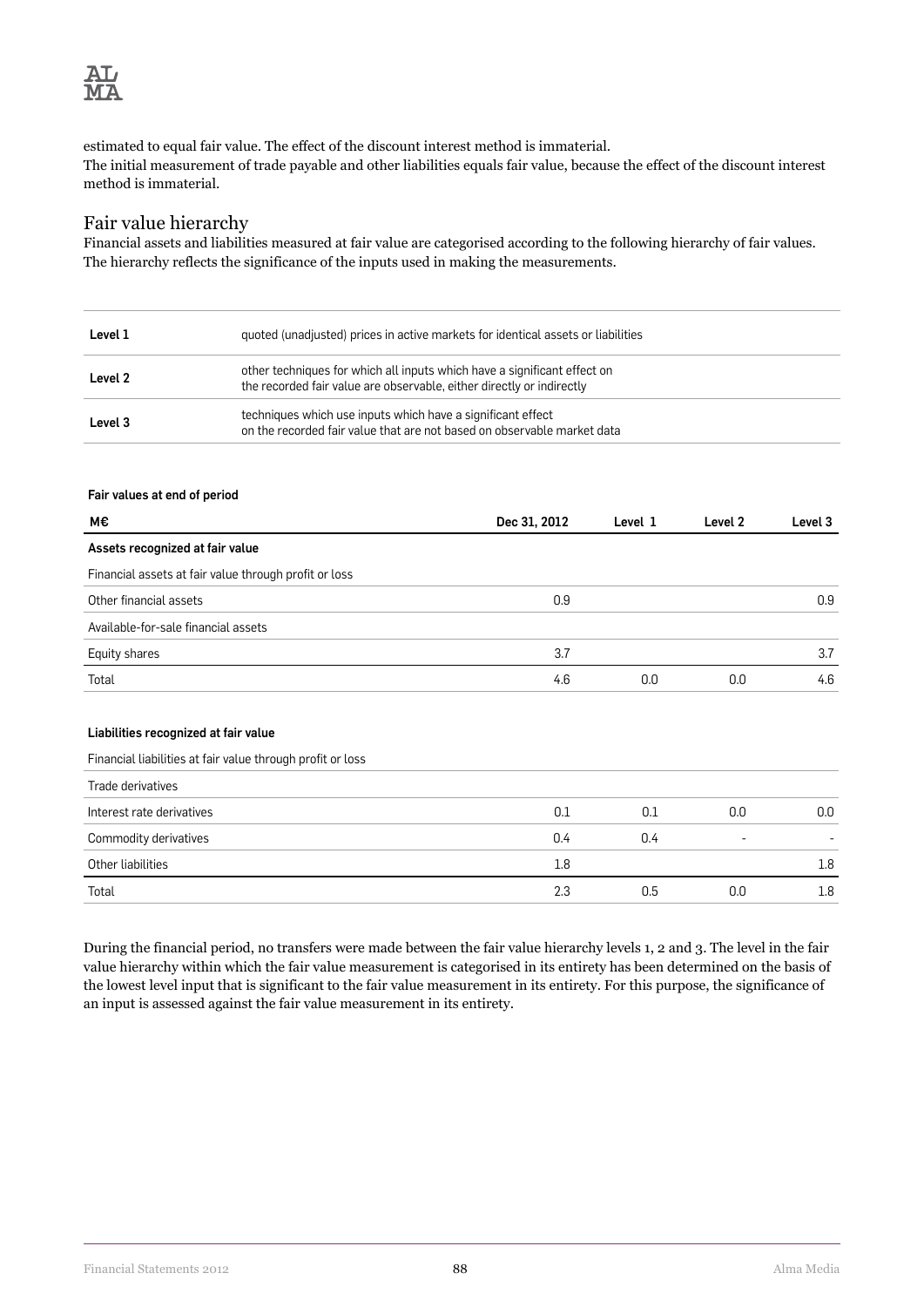## 30. Trade payable and other liabilities

| М€                                     | 2012 | 2011 |
|----------------------------------------|------|------|
| Trade payable                          | 8.4  | 7.0  |
| Owed to associated companies           |      |      |
| Trade payable                          | 0.1  | 0.1  |
| Accrued expenses and prepaid<br>income | 36.6 | 23.7 |
| Other financial liabilities            | 2.0  | 1.2  |
| Other liabilities                      | 7.8  | 7.0  |
| Total                                  | 54.9 | 38.9 |

The book values of trade payables and other liabilities are estimated to correspond with their fair values. The effect of discounting is not significant.

The main items in accrued expenses and prepaid income are allocated wages, salaries and other personnel expenses.

### 31. Other leases

#### The Group as lessee

Minimum lease payments payable based on other non-cancellable leases:

| М€               | 2012 | 2011 |
|------------------|------|------|
| Within one year  | 8.6  | 7.1  |
| Within 1-5 years | 25.4 | 27.1 |
| After 5 years    | 34.7 | 43.7 |
| Total            | 68.7 | 77.9 |

The Group's companies largely operate in leased premises. Rental agreements vary in length from 6 months to 15 years.

In addition of commitments and contingencies presented in table Group entered a financing agreement with Pohjola Bank Plc concerning the financing of the machinery and movable property for its new printing facility in the maximum amount of MEUR 50 in January 2011. A decision has been made to purchase the printing press from manroland AG and the finishing equipment from Ferag AG. The facility will be taken into production use in early 2013. Additionally, the company has signed a lease contract for the real estate of the printing facilities. According to the IAS 17 standard, the contract will be recognized as a finance lease contract when the printing facility will be operational. Additional information about the signed finance lease agreements are presented in note 27.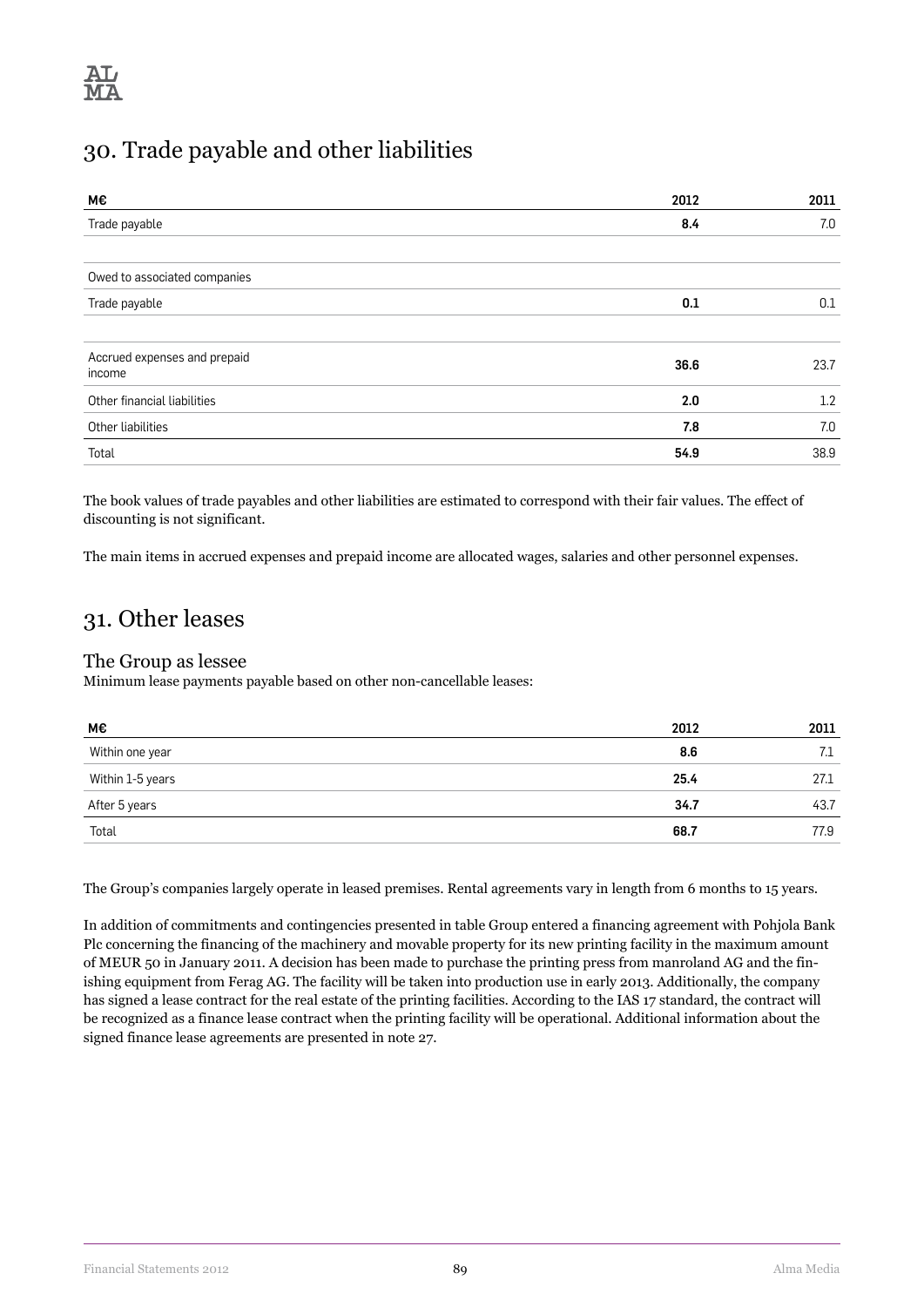Purchase agreements under IFRIC 4 that contain another lease component, as described in IAS 17

| М€                                                          | 2011 |
|-------------------------------------------------------------|------|
| Minimum payments payable based on these purchase agreements |      |

#### The Group as lessor

Minimum rental payments receivable based on other non-cancellable leases

| М€               | 2012 | 2011 |
|------------------|------|------|
| Within one year  | 1.4  | 1.7  |
| Within 1-5 years | 0.3  | 0.3  |
| After 5 years    | 0.0  | 0.0  |
| Total            | 1.6  | 2.0  |

## 32. Derivative contracts

| М€                                                      | 2012   | 2011 |
|---------------------------------------------------------|--------|------|
| Commodity derivative contracts, electricity derivatives |        |      |
| Fair value *                                            | $-0.1$ | -0.1 |
| Value of underlying instruments                         | 0.8    |      |
| Interest rate derivatives                               |        |      |
| Fair value *                                            | $-0.4$ |      |
| Value of underlying instruments                         | 24.0   |      |

\* The fair value represents the return that would have arisen if the derivative positions had been cleared on the balance sheet date. The fair values of foreign exchange forward contracts and raw material derivatives have been calculated using market values on the balance sheet date. Fair values of share options have been calculated using the option price model.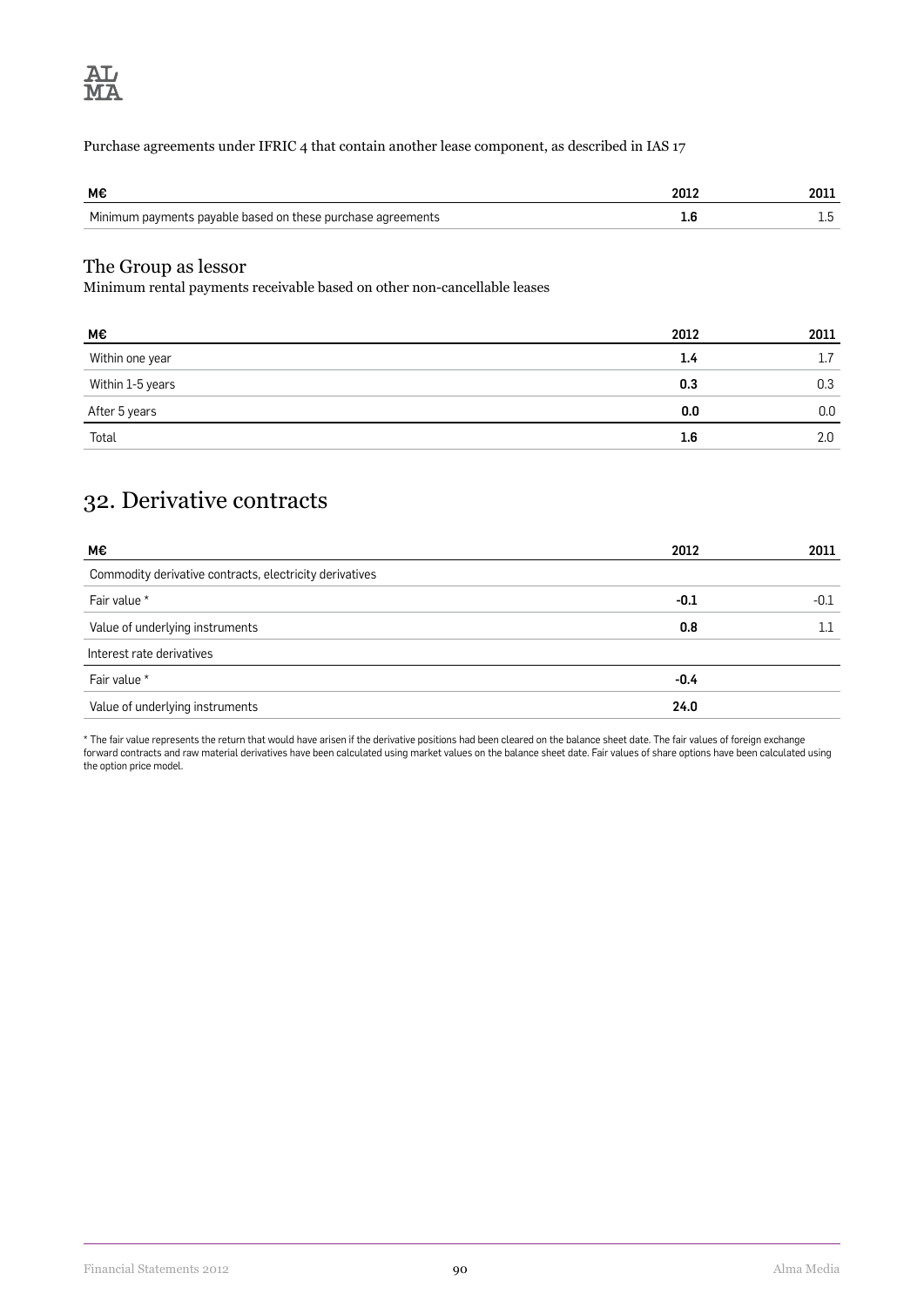## 33. Commitments and contingencies

| М€                     | 2012 | 2011 |
|------------------------|------|------|
| Collateral for others: |      |      |
| Guarantees             | 1.3  | 1.3  |
| Total                  | 1.3  | 1.3  |

## 34. Related parties

Alma Media Group's related parties are its associated companies (see Note 16) and the companies that they own.

Related parties also include the company's management (Board of Directors, the Presidents and Group Executive Team). The employee benefits of management and other related party transactions between management and the company are detailed in Note 7.

Sales of goods and services with related party members are based on the Group's prices in force at the time of transaction.

#### Related party transactions

| <b>MEUR</b>                     | 2012 | 2011 |
|---------------------------------|------|------|
| Sales of goods and services     | 0,8  | 0,3  |
| Purchases of goods and services | 3,4  | 4,0  |
| Trade receivable                | 0,0  | 0,0  |
| Trade payable                   | 0,1  | 0,1  |

The related party transactions are mainly with the associated companies.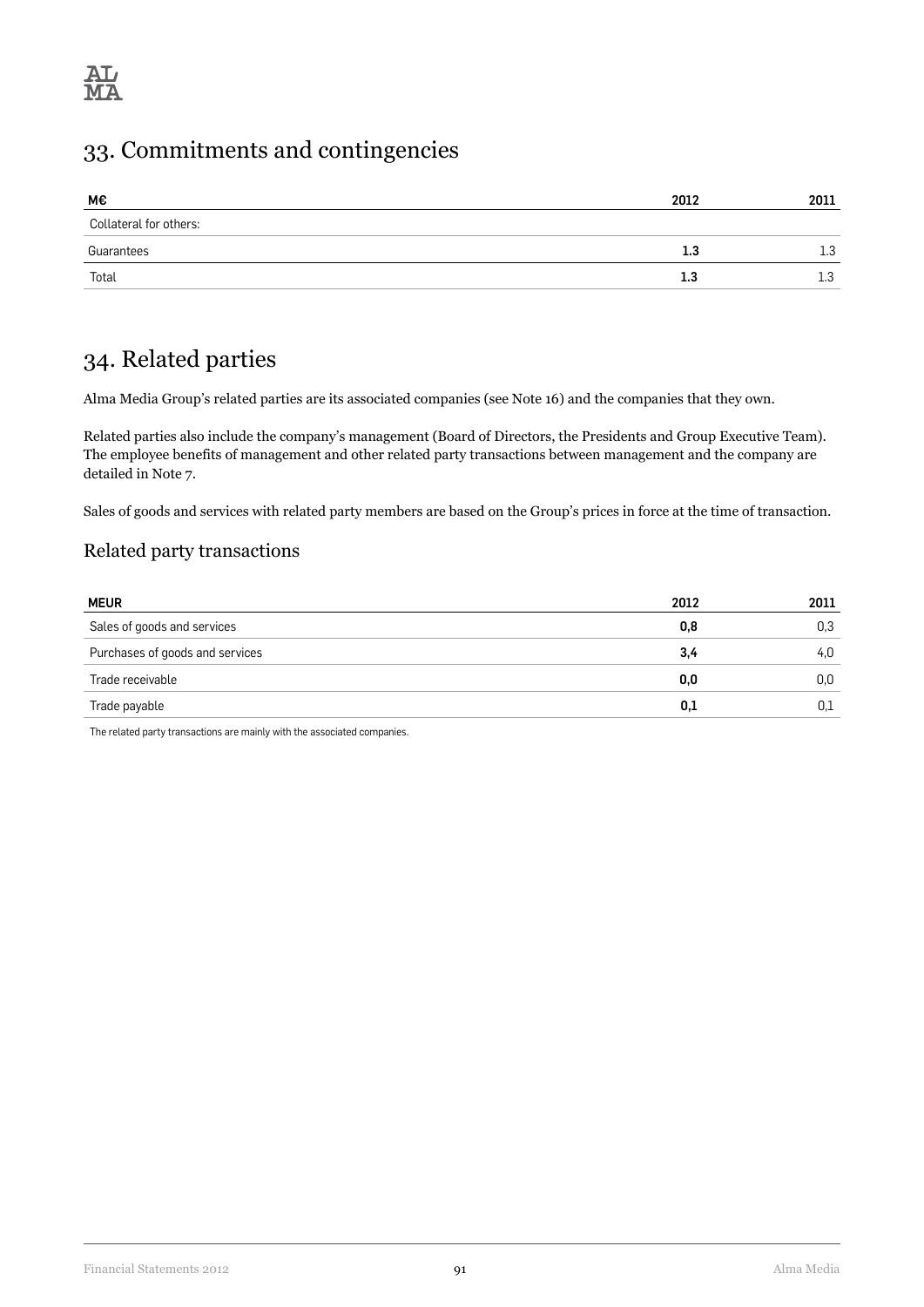# 35. Shareholdings

## 20 principal shareholders on Dec 31, 2012

|                                              | Number fo shares | % of total shares | % of total votes |
|----------------------------------------------|------------------|-------------------|------------------|
| 1. Ilkka-Yhtymä Oyj                          | 22,489,186       | 29.8              | 29.8             |
| 2. Mariatorp Oy                              | 7,600,000        | 10.1              | 10.1             |
| 3. Kaleva Kustannus Oy                       | 6,000,538        | 7.9               | 7.9              |
| 4. Keskinäinen työeläkevakuutusyhtiö Varma   | 5,327,994        | 7.1               | 7.1              |
| 5. Kunnallisneuvos C. V. Åkerlundin säätiö   | 3,422,871        | 4.5               | 4.5              |
| 6. Mandatum Henkivakuutusosakeyhtiö          | 2,618,793        | 3.5               | 3.5              |
| 7. Keskinäinen Vakuutusyhtiö Kaleva          | 2,175,000        | 2.9               | 2.9              |
| 8. Oy Herttaässä Ab                          | 2,121,096        | 2.8               | 2.8              |
| 9. Keskinäinen Eläkevakuutusyhtiö Tapiola    | 1,852,800        | 2.5               | 2.5              |
| 10. Keskinäinen Eläkevakuutusyhtiö Ilmarinen | 1,100,000        | 1.5               | 1.5              |
| 11. Veljesten Viestintä Oy                   | 851,500          | 1.1               | 1.1              |
| 12. Keskisuomalainen Oyj                     | 782,497          | 1.0               | 1.0              |
| 13. Sijoitusrahasto Nordea Nordic Small Cap  | 644,664          | 0.9               | 0.9              |
| 14. Suomen Kulttuurirahasto                  | 576,100          | 0.8               | 0.8              |
| 15. Häkkinen Heikki kuolinpesä               | 532,332          | 0.7               | 0.7              |
| 16. Häkkinen Veera kuolinpesä                | 490,011          | 0.6               | 0.6              |
| 17. Sinkkonen Raija                          | 333,431          | 0.4               | 0.4              |
| 18. Tampereen tuberkuloosisäätiö             | 327,062          | 0.4               | 0.4              |
| 19. Sijoitusrahasto Nordea Pro Suomi         | 316,203          | 0.4               | 0.4              |
| 20. Häkkinen Matti Juhani                    | 300,142          | 0.4               | 0.4              |
| Total                                        | 59,862,220       | 79.3              | 79.3             |
|                                              |                  |                   |                  |
| Nominee-registered                           | 1,470,204        | 1.9               | 1.9              |
| Other                                        | 14,154,429       | 18.8              | 18.8             |
| Grand total                                  | 75,486,853       | 100.0             | 100.0            |

The holdings of the Board of Directors, the President and CEO and the members of the Group Executive Team are shown in Note 7.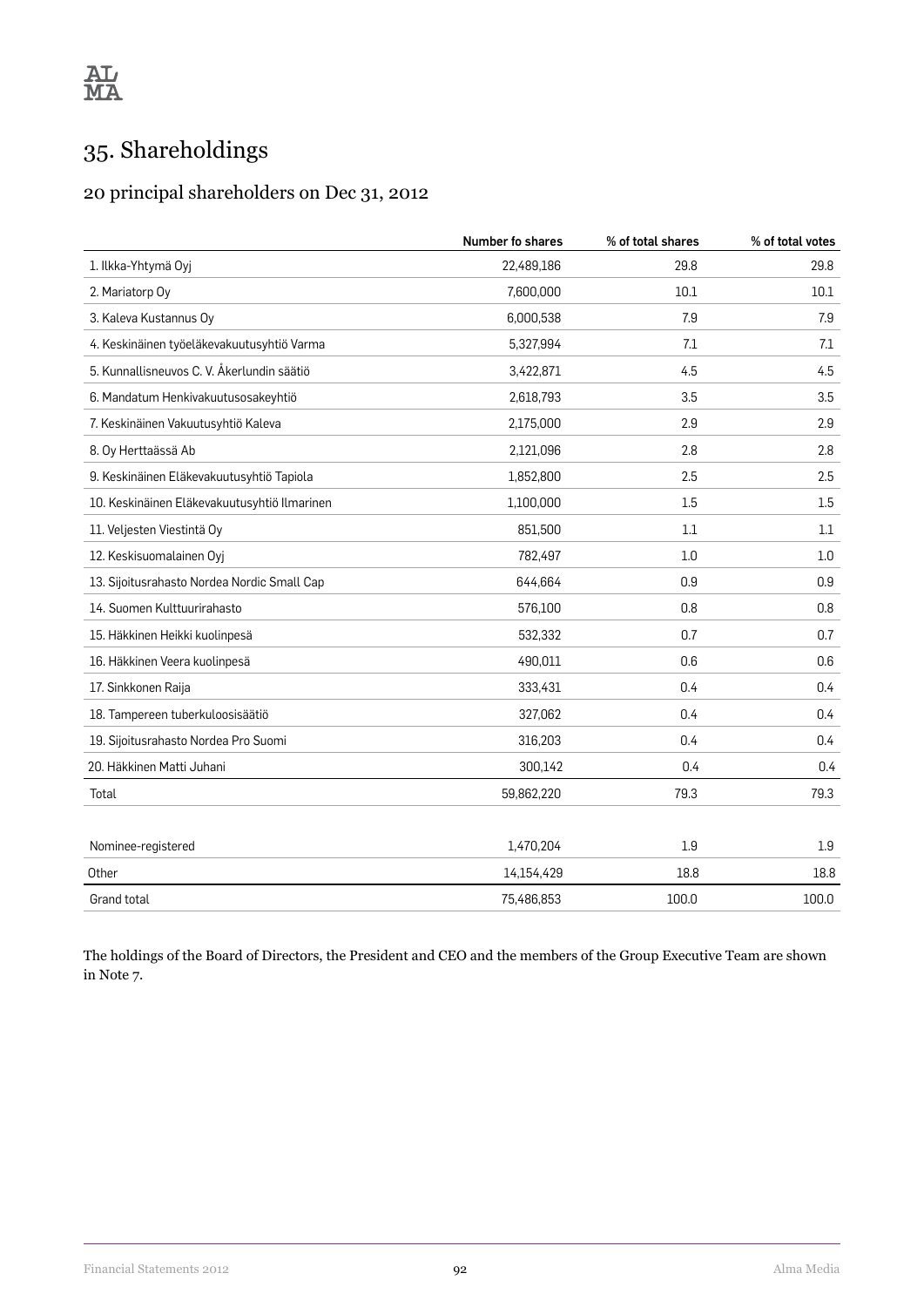## Ownership structure on December 31, 2012

|                                      | Number of owners | % of total | Number of shares | % of shares |
|--------------------------------------|------------------|------------|------------------|-------------|
| Private corporations                 | 417              | 4.4%       | 41,881,977       | 55.5%       |
| Financial and insurance institutions | 22               | 0.2%       | 6,158,802        | 8.2%        |
| Public entities                      | 6                | $0.1\%$    | 8,332,207        | 11.0%       |
| Households                           | 8.906            | 93.7%      | 11,770,352       | 15.6%       |
| Non-profit assiciations              | 131              | 1.4%       | 5,649,354        | 7.5%        |
| Foreign owners                       | 25               | 0.3%       | 22,630           | $0.0\%$     |
| Nominee-registered shares            |                  | $0.0\%$    | 1,470,204        | 1.9%        |
| In general account                   |                  | $0.0\%$    | 201,327          | 0.3%        |
| Total                                | 9.507            | 100.0%     | 75.486.853       | 100.0%      |

## Distribution of ownership

|                    | Number of owners | % of total | Number of shares | % of shares |
|--------------------|------------------|------------|------------------|-------------|
| $1 - 100$          | 2,044            | 21.5 %     | 125.754          | 0.2%        |
| $101 - 1000$       | 5,442            | 57.2 %     | 2,436,001        | 3.2%        |
| $1001 - 10000$     | 1,821            | 19.2 %     | 5,098,260        | 6.8%        |
| 10 001 - 100 000   | 168              | 1.8%       | 4,625,645        | 6.1%        |
| 100 001 - 500 000  | 16               | 0.2%       | 4,122,972        | 5.5%        |
| $500000 -$         | 16               | 0.2%       | 58,876,894       | 78.0%       |
| In general account |                  | $0.0\%$    | 201.327          | 0.3%        |
| Total              | 9,507            | 100.0%     | 75,486,853       | 100.0%      |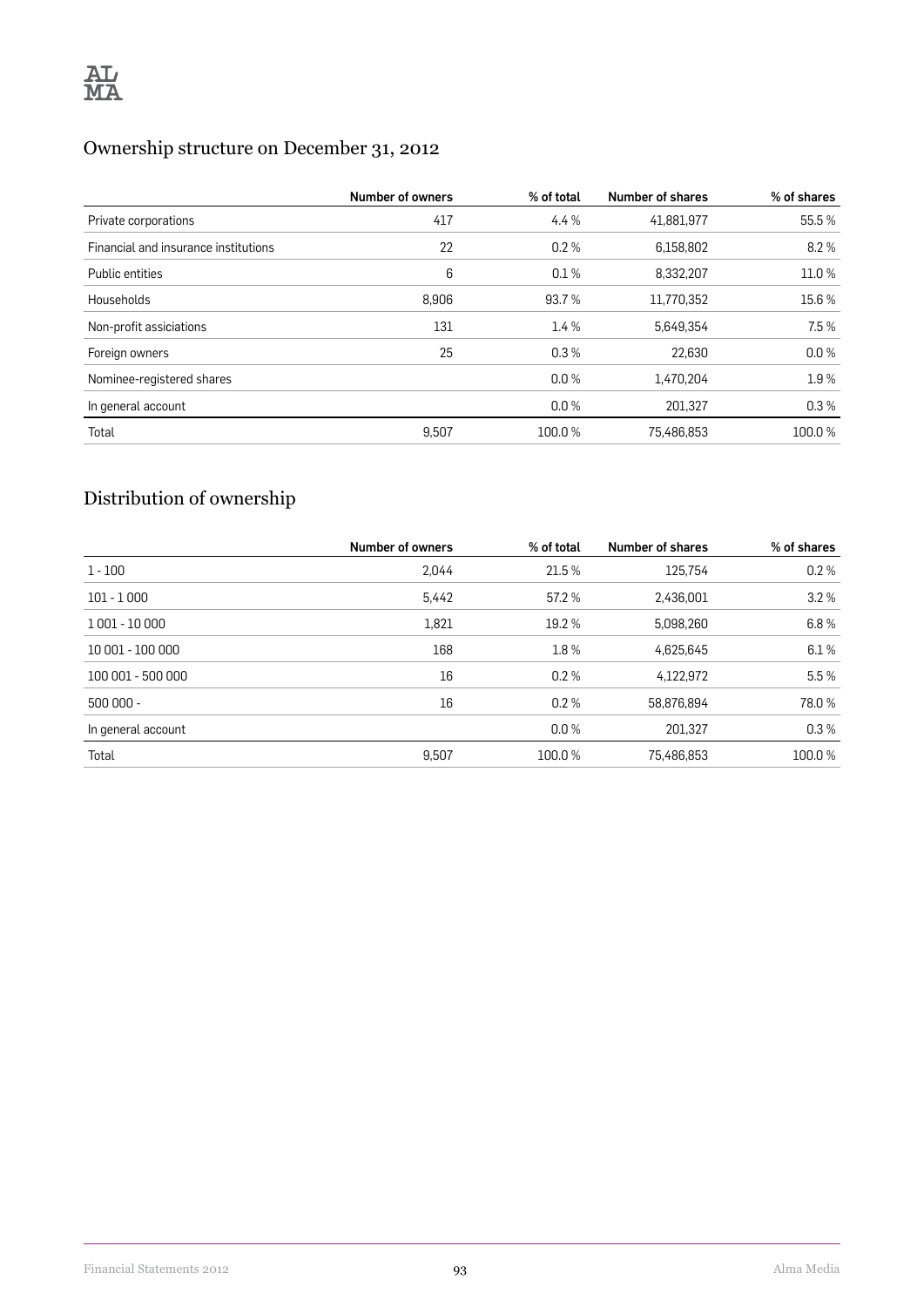# Parent company income statement

| <b>MEUR</b>                          | <b>Note</b>    | Jan 1 - Dec 31, 2012 | Jan 1 - Dec 31, 2011 |
|--------------------------------------|----------------|----------------------|----------------------|
| Revenue                              | $\mathbf 1$    | 25.8                 | 21.7                 |
| Other operating income               | $\overline{2}$ | 0.2                  | 0.5                  |
| Materials and services               | 3              | $-1.1$               | $-1.0$               |
| Personnel expenses                   | 4              | $-12.6$              | $-10.4$              |
| Depreciation and writedowns          | 5              | $-2.6$               | $-1.1$               |
| Other operating expenses             | 6,7,8          | $-23.6$              | $-18.8$              |
| Operating profit (loss)              |                | $-13.9$              | $-9.0$               |
|                                      |                |                      |                      |
| Finance income and expenses          | 9              | $-12.7$              | 25.2                 |
|                                      |                |                      |                      |
| Income before extraordinary items    |                | $-26.6$              | 16.2                 |
|                                      |                |                      |                      |
| Extraordinary items                  | 10             | 13.9                 | 40.2                 |
| Income before appropriations and tax |                | $-12.7$              | 56.3                 |
|                                      |                |                      |                      |
| Appropriations                       | 11             | 0.0                  | 0.0                  |
| Income tax                           | 12             | $-1.5$               | $-8.9$               |
| Profit for the period                |                | $-14.2$              | 47.5                 |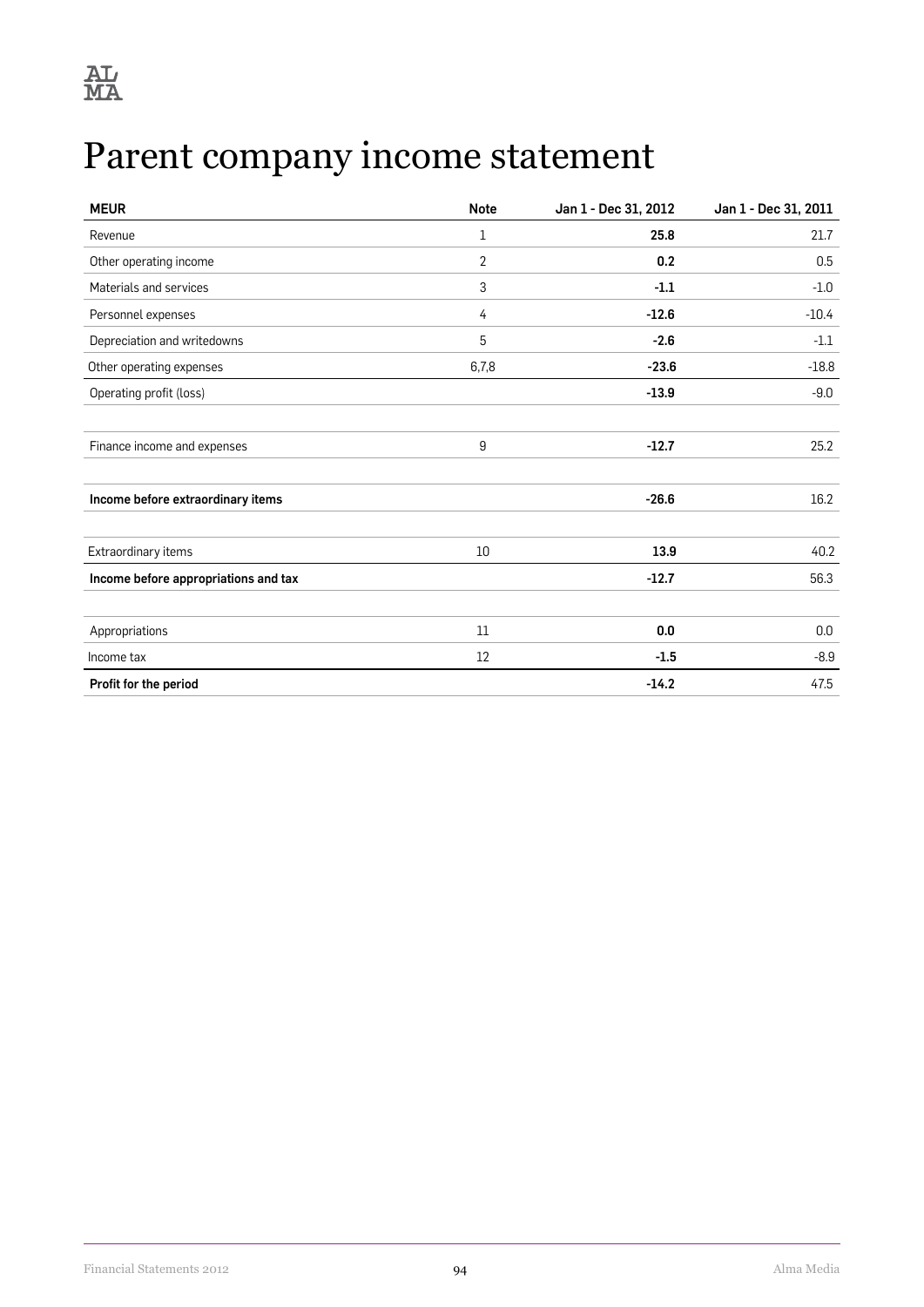# Parent company balance sheet

| <b>MEUR</b>                 | <b>Note</b> | Dec 31, 2012 | Dec 31, 2011 |
|-----------------------------|-------------|--------------|--------------|
| Assets                      |             |              |              |
| Non-current assets          |             |              |              |
| Intangible assets           | 13          | 3.0          | 3.6          |
| Tangible assets             | 14          | 2.8          | 2.7          |
| Investments                 |             |              |              |
| Holdings in Group companies | 15          | 519.6        | 472.3        |
| Other investments           | 15          | 11.2         | $10.1\,$     |
| Non-current assets, total   |             | 536.6        | 488.8        |
| <b>Current assets</b>       |             |              |              |
| Current receivables         | 16          | 29.2         | 42.1         |
| Cash and bank               |             | 7.4          | 55.1         |
| Current assets, total       |             | 36.6         | 97.2         |
| Assets, total               |             | 573,2        | 586,0        |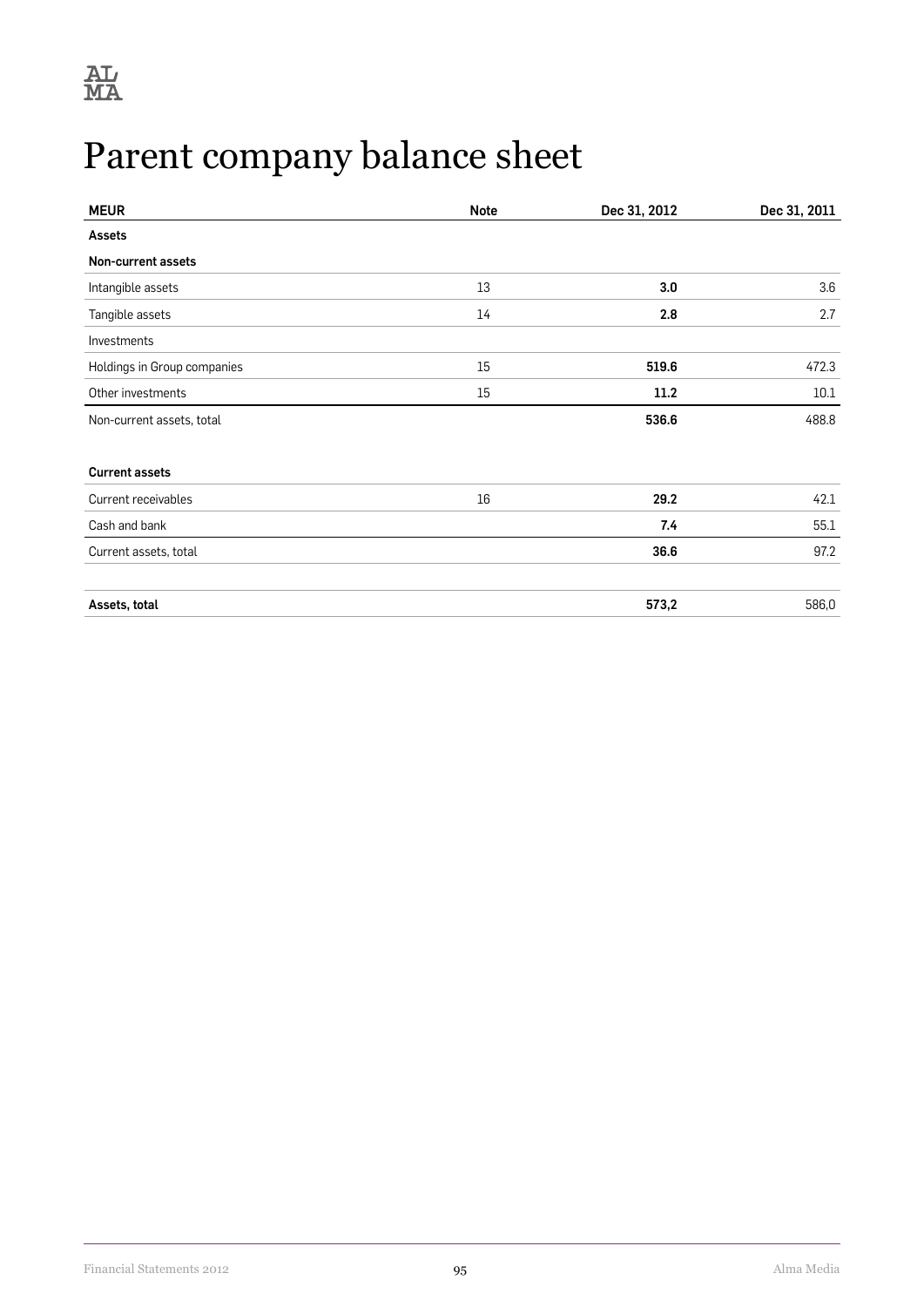# **AL<br>MA**

| <b>MEUR</b>                                 | <b>Note</b> | Dec 31, 2012 | Dec 31, 2011 |
|---------------------------------------------|-------------|--------------|--------------|
| Shareholders' equity and liabilities        |             |              |              |
| Shareholders' equity                        |             |              |              |
| Share capital                               |             | 45.3         | 45.3         |
| Share premium reserve                       |             | 419.3        | 419.3        |
| Other reserves                              |             | 5.4          | 5.4          |
| Retained earnings (loss)                    |             | 22.2         | 4.5          |
| Profit for the period (loss)                |             | $-14.2$      | 47.5         |
| Shareholders' equity, total                 | 17          | 478.0        | 521.9        |
| Accumulated depreciation difference         | 18          | 0.0          | 0.0          |
| Provisions                                  | 19          | 0.2          | 1.4          |
| Liabilities                                 |             |              |              |
| Non-current liabilities                     | 20          | 1.8          | 2.0          |
| <b>Current liabilities</b>                  | 21          | 93.2         | 60.7         |
| Liabilities, total                          |             | 95.0         | 62.7         |
| Shareholders' equity and liabilities, total |             | 573.2        | 586.0        |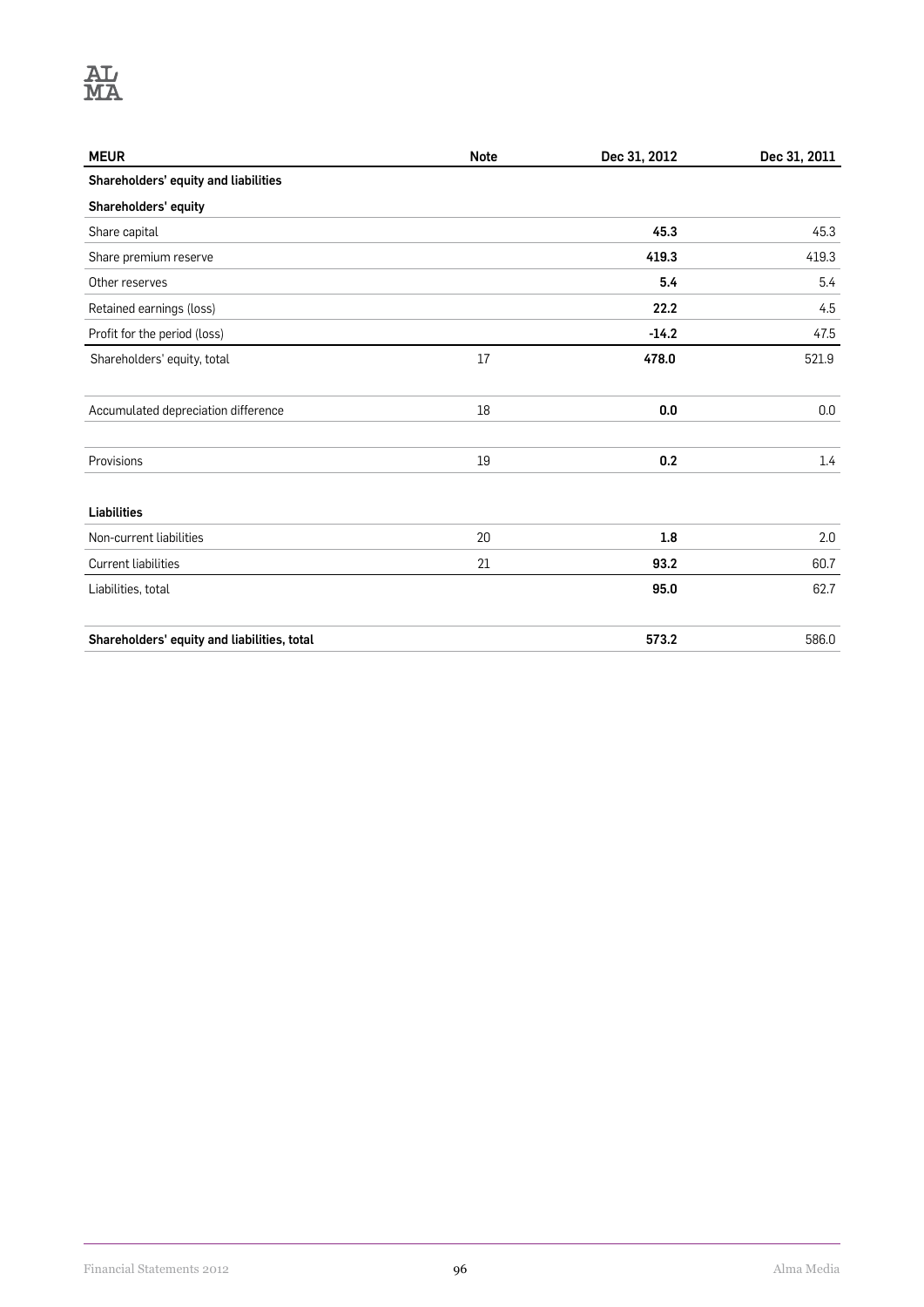# Parent company cash flow statement

| <b>MEUR</b>                                                                   | Jan 1 - Dec 31, 2012 | Jan 1 - Dec 31, 2011 |
|-------------------------------------------------------------------------------|----------------------|----------------------|
| <b>Operating activities</b>                                                   |                      |                      |
| Profit for the period                                                         | $-14.2$              | 47.5                 |
| Adjustments                                                                   |                      |                      |
| Depreciation and writedowns                                                   | 2.6                  | $1.1\,$              |
| Capital gains (losses) on sale of fixed assets and other investments          | 2.3                  | $-0.4$               |
| Finance income and expenses                                                   | 12.7                 | $-25.2$              |
| Taxes                                                                         | 1.5                  | 8.9                  |
| Change in provisions                                                          | 0.0                  | $-0.4$               |
| Other adjustments                                                             | $-10.6$              | $-40.2$              |
| Change in working capital:                                                    |                      |                      |
| Total increase (-) / decrease (+) in current non-interest-bearing receivables | $-0.2$               | 2.3                  |
| Increase (+) / decrease (-) in current non-interest-bearing liabilities       | $-1.4$               | 0.6                  |
| Dividend received                                                             | 10.1                 | 24.7                 |
| Interest received                                                             | 1.5                  | 2.3                  |
| Interest paid                                                                 | $-0.9$               | $-1.5$               |
| Taxes paid                                                                    | $-0.2$               | $-9.9$               |
| Net cash flow from operating activities                                       | 3.2                  | 9.7                  |
| Investing activities                                                          |                      |                      |
| Acquisitions of tangible and intangible assets                                | $-2.3$               | $-1.5$               |
| Proceeds from sale of tangible and intangible assets                          | 0.2                  |                      |
| Other investments                                                             | 0.0                  | $-0.1$               |
| Proceeds from sale of other investments                                       | 0.0                  | 0.1                  |
| Change in loan receivables                                                    | $-1.2$               | $-0.4$               |
| Repayment of loan receivables                                                 | 0.3                  | 0.3                  |
| Acquisition of subsidiaries and business operations                           | $-72.3$              | $-0.3$               |
| Proceeds from sale of subsidiaries                                            | 4.0                  | 4.4                  |
| Acquisition of associated companies                                           | $-2.2$               | 0.1                  |
| Net cash flows from / (used in) investing activities                          | $-73.7$              | 2.6                  |
| Cash flow before financing activities                                         | $-70.4$              | 12.3                 |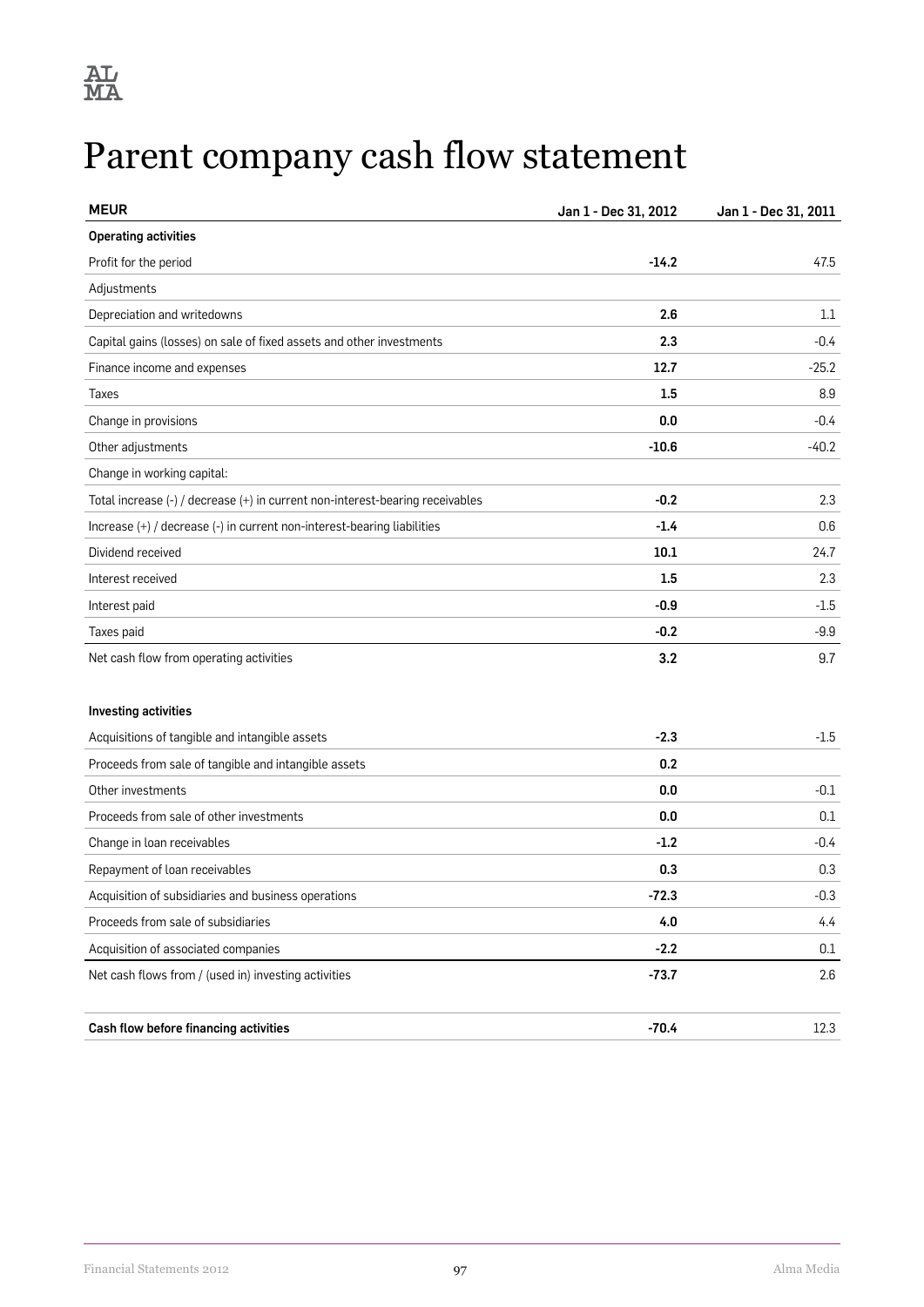| <b>MEUR</b>                                                        | Jan 1 - Dec 31, 2012 | Jan 1 - Dec 31, 2011 |
|--------------------------------------------------------------------|----------------------|----------------------|
| <b>FINANCING ACTIVITIES</b>                                        |                      |                      |
| Proceeds from exercise of share options                            | 0.0                  | 3.3                  |
| Current loans taken                                                | 52.0                 | 37.0                 |
| Repayment of current loans                                         | $-22.0$              | $-15.0$              |
| Change in interest-bearing receivables                             | $-17.3$              | 6.5                  |
| Paid and received group contributions                              | 40.2                 | 29.8                 |
| Dividends paid                                                     | $-30.2$              | $-52.5$              |
| Net cash flows from / (used in) financing activities               | 22.7                 | 9.1                  |
| Change in cash and cash equivalent funds (increase + / decrease -) | $-47.7$              | 21.3                 |
| Cash and cash equivalents at beginning of period                   | 55.1                 | 33.8                 |
| Cash and cash equivalents at end of period                         | 7.4                  | 55.1                 |
|                                                                    |                      |                      |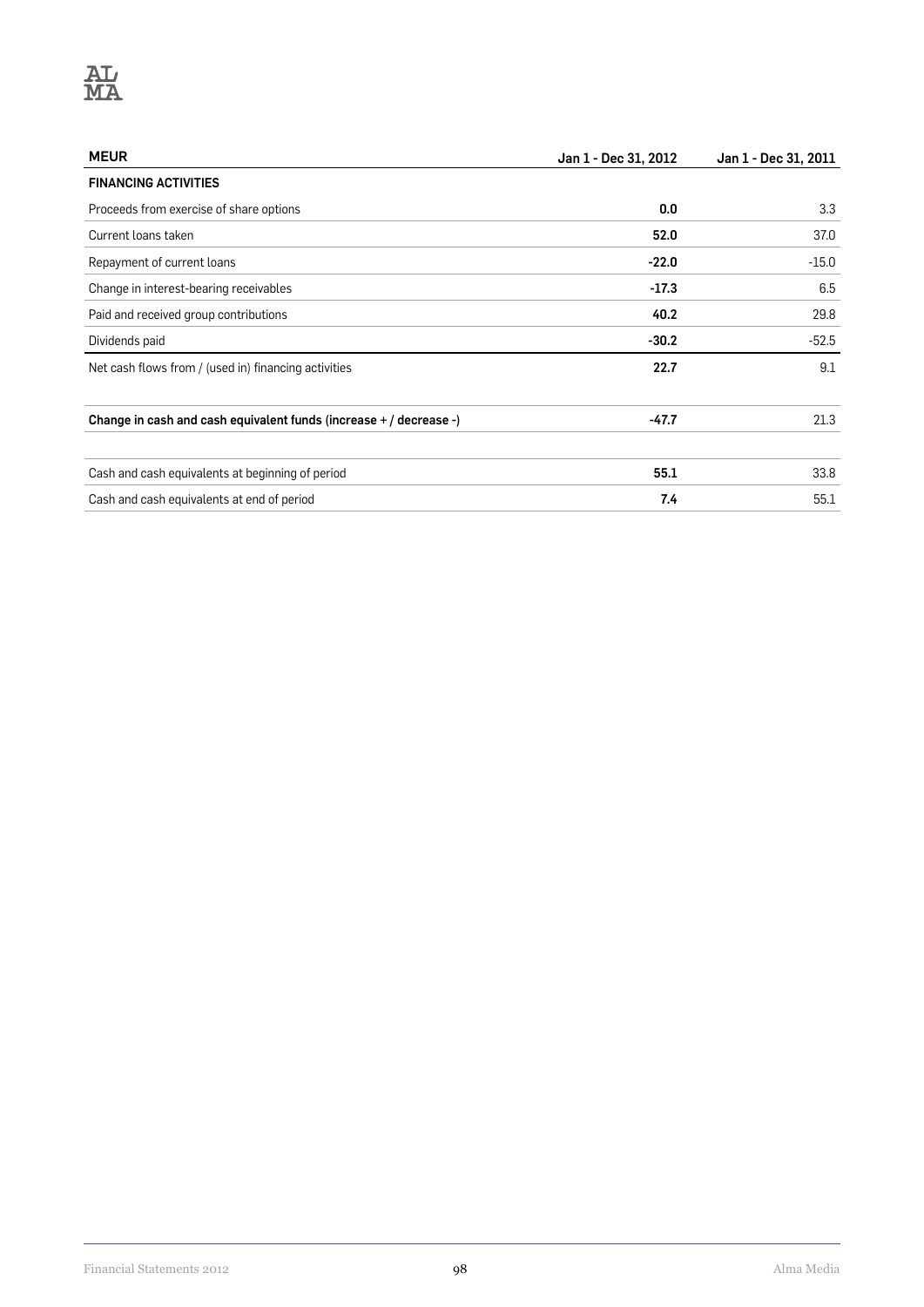# Accounting principles used in the parent company's financial statements

## General information

Alma Media Corporation is a Finnish public limited company incorporated under Finnish law. Its registered office is in Helsinki at the address Alvar Aallon katu 3 C, P.O. Box 140, FI-00101 Helsinki, Finland.

## Parent company financial statements

The financial statements of the parent company are prepared according to Finnish Accounting Standards (FAS). The parent company was established on January 27, 2005. On November 7, 2005, the old Alma Media Corporation was merged with Almanova Corporation, which adopted the name of Alma Media Corporation after the merger. The merger difference arising in conjunction with the merger has been capitalized to the Group's shares.

#### Non-current assets

Tangible and intangible assets are capitalized at direct acquisition cost less planned depreciation and write downs. Planned depreciation is calculated from the original acquisition cost based on the estimated economic life of the asset. The land areas are not depreciated. The economic lifetimes of the assets are:

| <b>Buildings</b>           | 30 - 40 years |
|----------------------------|---------------|
| <b>Structures</b>          | 5 years       |
| Machinery and equipment    | 3-10 years    |
| Other non-current expenses | 5-10 years    |

## Research and development costs

Research and development (R&D) costs are recognized as an expense in the financial period during which they are incurred. R&D costs are capitalized when it is expected that the intangible asset will generate future economic added value and the costs arising from this can be reliably determined.

## Inventories

The balance sheet value of inventories is the less of the direct acquisition cost or the net realizable value. The acquisition cost is defined by the FIFO (first-in-first-out) method.

#### Taxes

Taxes in the income statement are the taxes corresponding to the results of the Group's companies during the financial year as well as adjustments to taxes in previous years. No deferred tax assets are recognized in the parent company's accounts.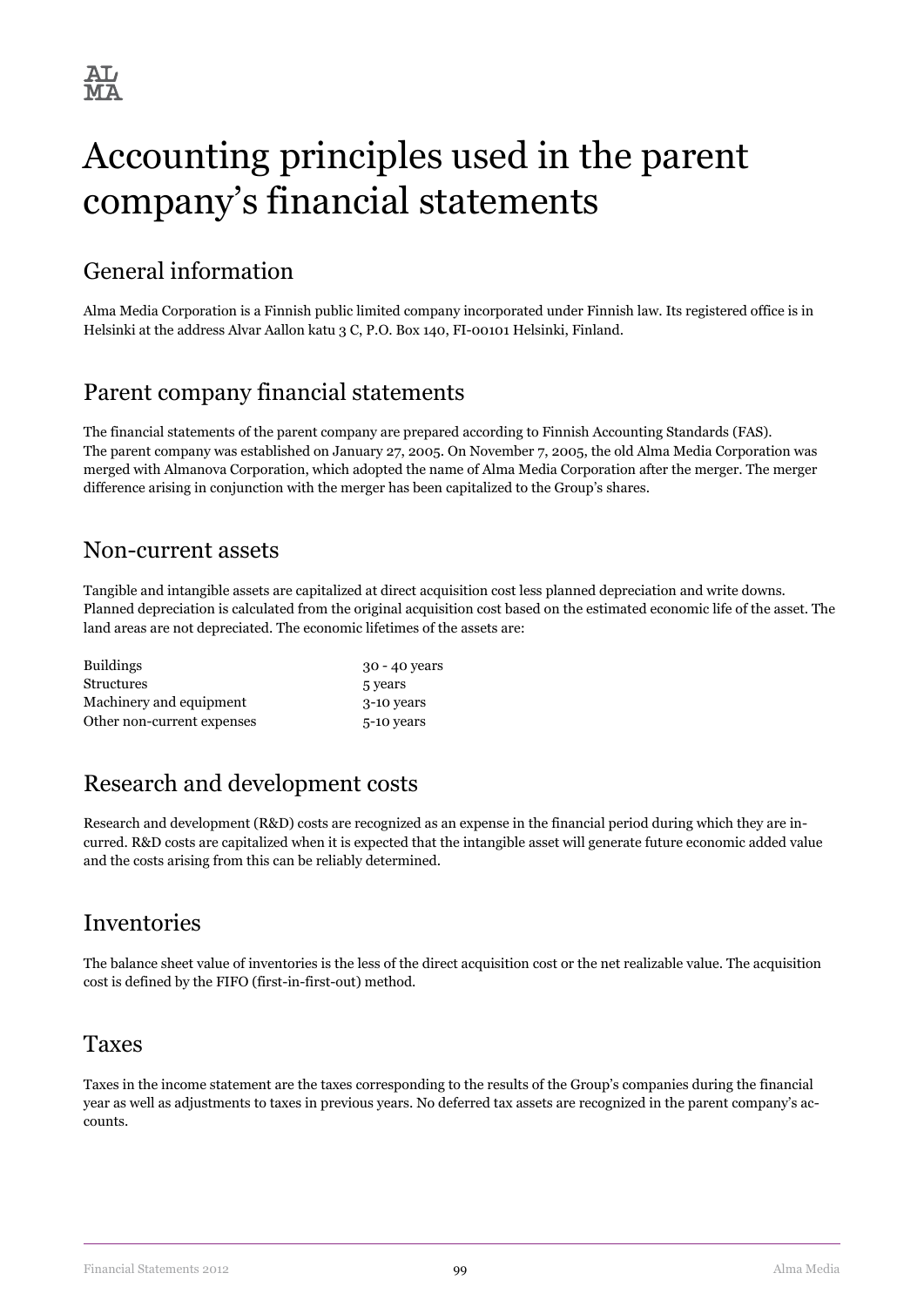#### Foreign currency items

Foreign currency items are entered at the rates prevailing on the transaction date. Receivables and payables on the balance sheet are valued at the average rate on the balance sheet date. Exchange rate differences arising from sales and purchases are treated as additions or subtractions, respectively, in the income statement. Realized and unrealized exchange rate differences related to loans and loan receivables are recognized in the other finance income and expenses in the income statement. The parent company does not have any significant foreign currency loans.

### Pension commitments

Statutory and voluntary employee pension benefits for the parent company's personnel are arranged mainly through pension insurance companies.

## Other employee benefits

The parent company has current stock option programs launched in spring 2009 for the company's senior management. In compliance with Finnish Accounting Standards (FAS) the option benefit is not measured at fair value, nor is the calculated employee benefit expensed in the income statement.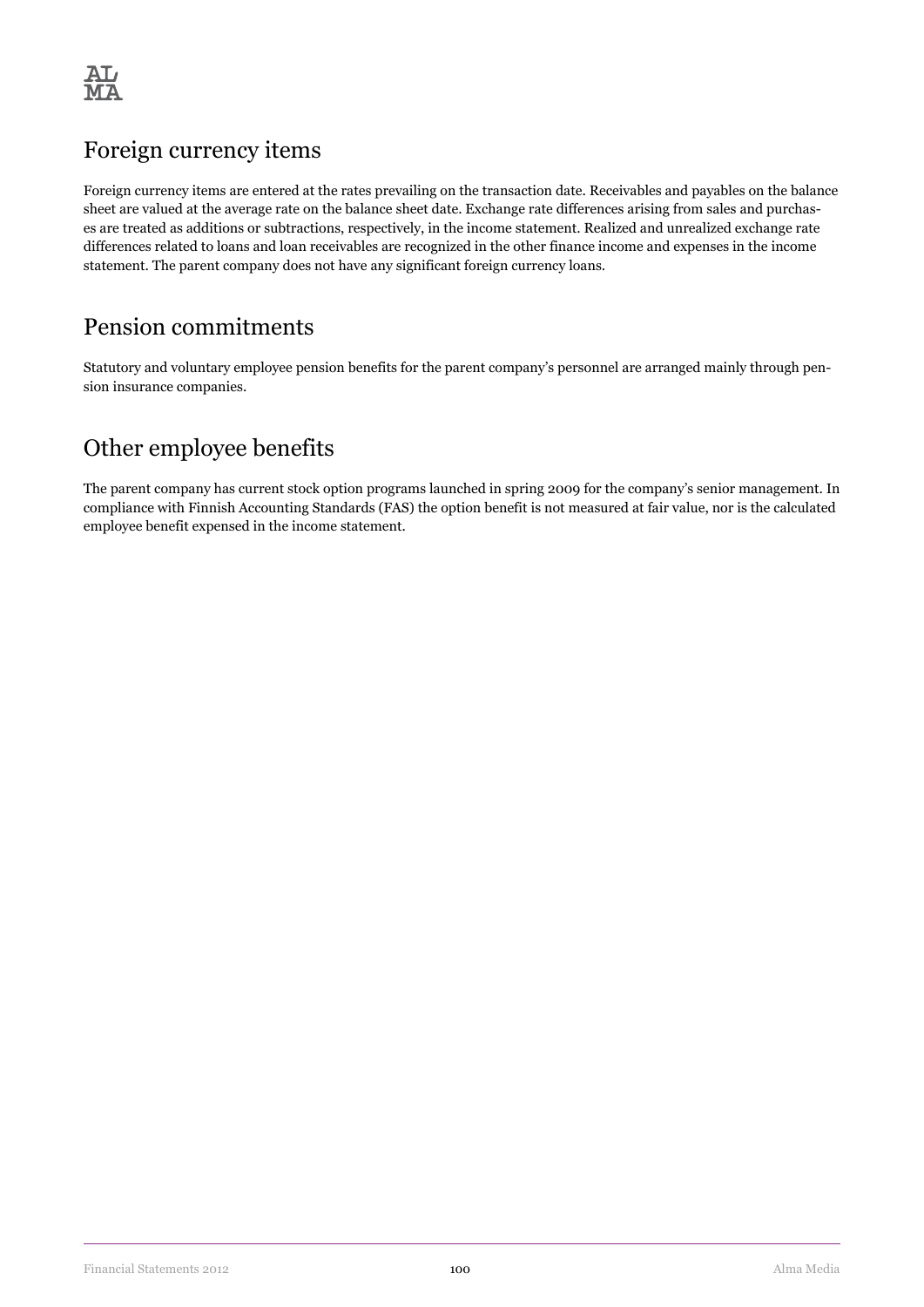# Notes to the parent company financial statements

## 1. Net sales by market area

| M€      | 2012 | 2011                 |
|---------|------|----------------------|
| Finland | 25.8 | ີ                    |
| Total   | 25.8 | -<br>ົາ<br><u>__</u> |

### 2. Other operating income

| М€                            | 2012 | 2011    |
|-------------------------------|------|---------|
| Gains on sale of fixed assets | 0.1  | 0.0     |
| Other income                  | 0.1  | 0.5     |
| Total                         | 0.2  | $0.5\,$ |

## 3. Materials and services

| М€                | 2012 | 2011 |
|-------------------|------|------|
| External services | . .  | L.L  |
| Total             | . .  |      |

## 4. Personnel expenses

| М€                               | 2012 | 2011 |
|----------------------------------|------|------|
| Wages, salaries and fees         | 9.7  | 7.7  |
| Pension expenses                 | 1.9  | 1.8  |
| Other payroll connected expenses | 1.1  | 1.0  |
| Total                            | 12.6 | 10.4 |
| Average number of employees      | 135  | 119  |

#### Salaries and bonuses paid to management

| President          | U.5 | J.4 |
|--------------------|-----|-----|
| Board of Directors | U.Z | 0.3 |
| Total              | 0.8 | ა.7 |

The benefits to which the president of the parent company is entitled are described in more detail in Note 7 to the consolidated financial statements.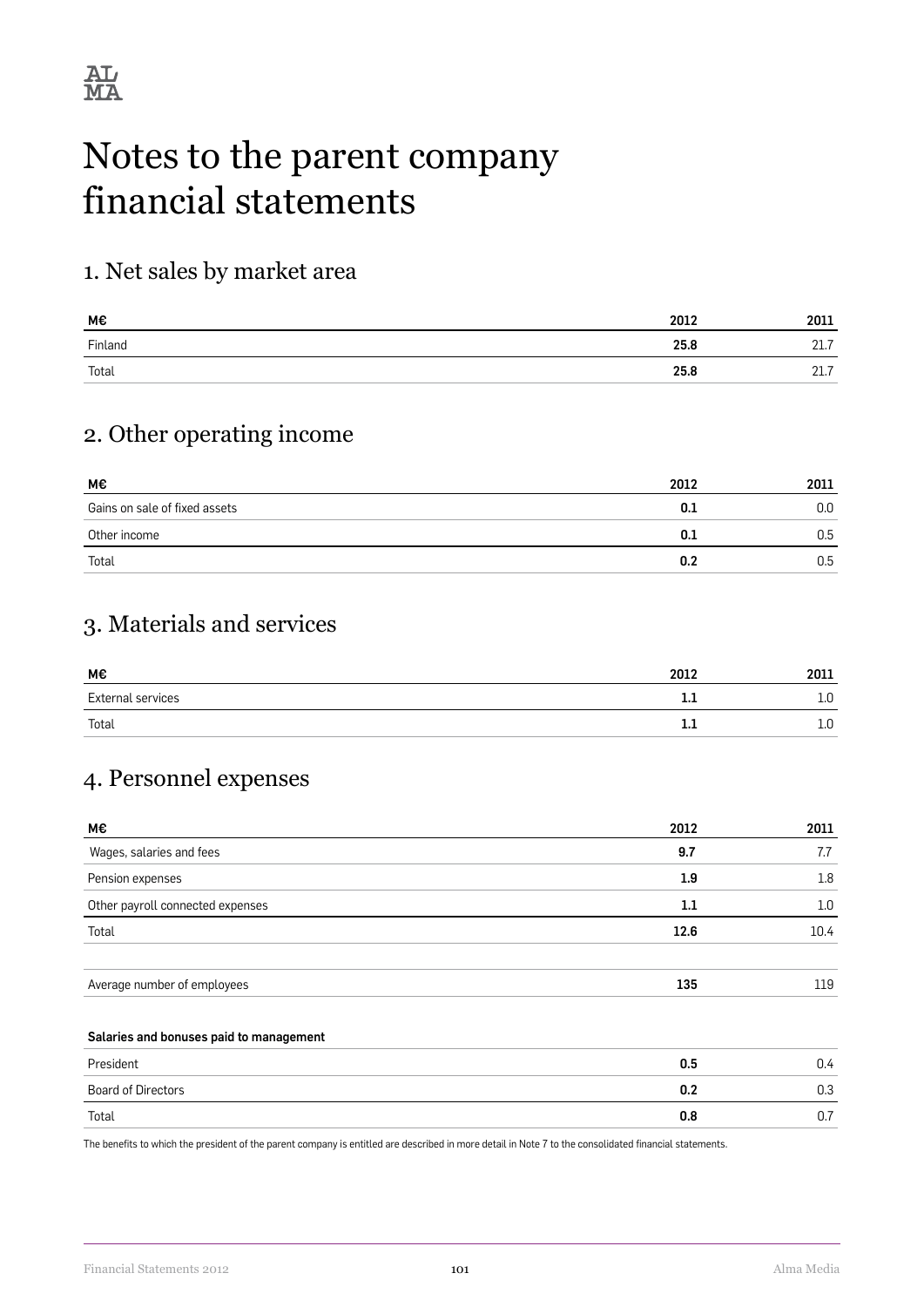## 5. Depreciation and writedowns

| М€                                             | 2012 | 2011 |
|------------------------------------------------|------|------|
| Depreciation on tangible and intangible assets |      |      |
| Total                                          |      |      |

## 6. Other operating expenses

| М€                                           | 2012 | 2011 |
|----------------------------------------------|------|------|
| Information technology and telecommunication | 7.7  | 6.6  |
| <b>Business premises</b>                     | 3.8  | 3.3  |
| Other expenses                               | 12.1 | 8.9  |
| Total                                        | 23.6 | 18.8 |

## 7. Audit expenses

| М€                     | 2012 | 2011 |
|------------------------|------|------|
| Ernst Young Oy         |      |      |
| Audit                  | 0.2  | 0.1  |
| Reporting and opinions | 0.0  | 0.0  |
| Tax consultation       | 0.0  | 0.0  |
| Other                  | 0.2  | 0.0  |
| Total                  | 0.4  | 0.1  |

Parent company audit expenses includes audit fees for whole group.

## 8. Research and development expenses

The company's research and development expenses in 2012 totalled M€ 0.0 (M€ 1.9 in 2011). Of this total was capitalized to the balance sheet in 2012 M€ 0.0 (M€ 1.2 in 2011).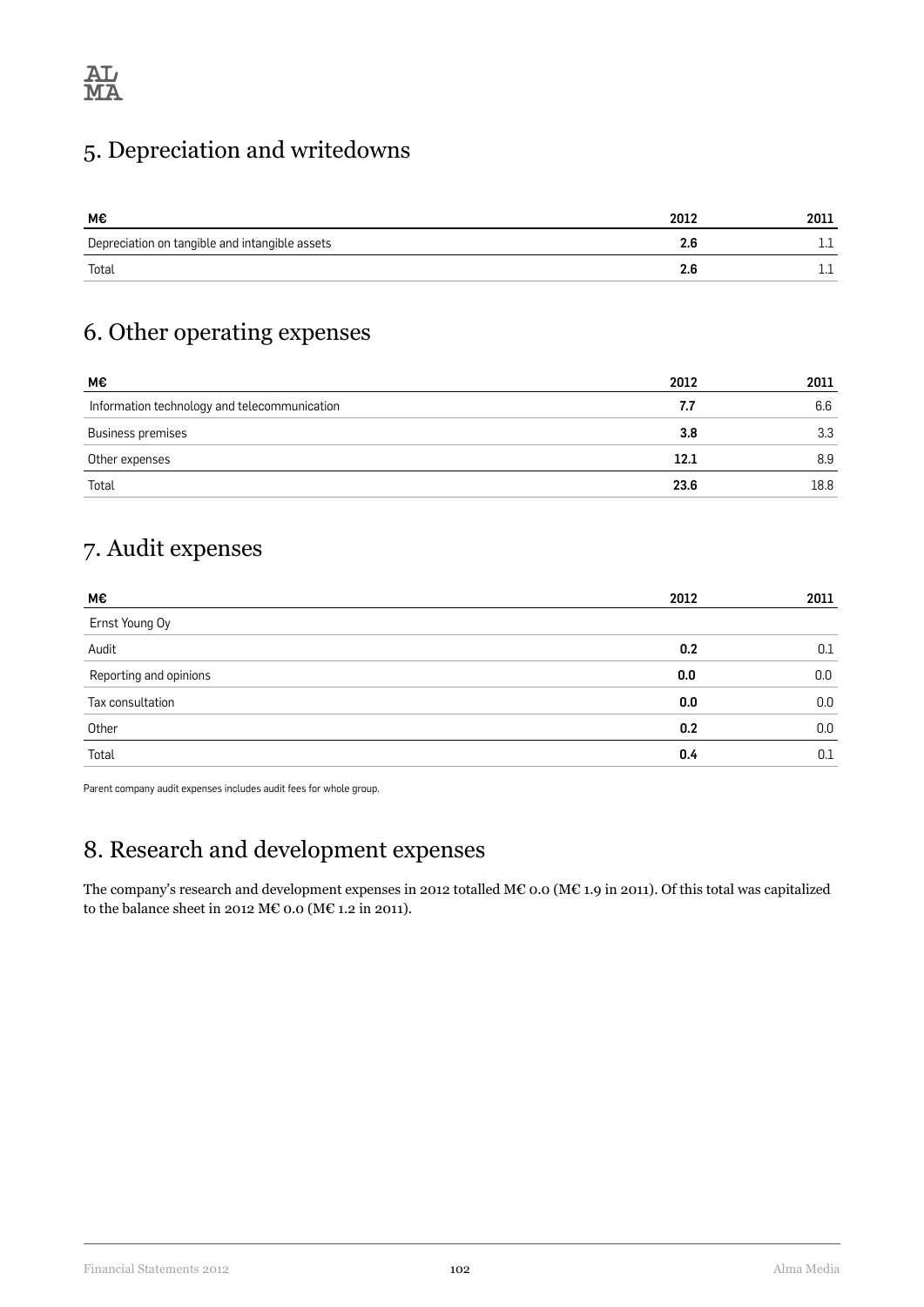# 9. Finance income and expenses

| M€                                                                       | 2012    | 2011    |
|--------------------------------------------------------------------------|---------|---------|
| Dividend income                                                          |         |         |
| From Group companies                                                     | 9.5     | 23.9    |
| From associated companies                                                | 0.7     | 0.8     |
| From others                                                              | 0.0     | 0.1     |
| Total                                                                    | 10.1    | 24.7    |
| Other interest and finance income                                        |         |         |
| From Group companies                                                     | 1.5     | 1.5     |
| Fair value gain on financial assets at fair value through profit or loss | 3.5     | 0.0     |
| From others                                                              | $0.0\,$ | $0.9\,$ |
| Total                                                                    | 5.1     | 2.4     |
| Impairment for non-current investments                                   |         |         |
| Impairment for shares in associated companies                            | $-0.5$  | 0.0     |
| Impairment for shares in Group companies                                 | $-26.5$ | $-0.3$  |
| Total                                                                    | $-27.0$ | $-0.3$  |
| Interest expenses and other financial expenses                           |         |         |
| To Group companies                                                       | $0.0\,$ | $-0.3$  |
| To others                                                                | $-0.9$  | $-0.5$  |
| Total                                                                    | $-0.9$  | $-0.8$  |
| Foreign exchange losses                                                  |         |         |
| Foreign exchange losses                                                  | $0.0\,$ | $-0.7$  |
| Finance income and expenses, total                                       | $-12.7$ | 25.2    |
|                                                                          |         |         |

# 10. Extraordinary items

| М€                                    | 0015<br>40 L 4 | 2011 |
|---------------------------------------|----------------|------|
| - Group contrib<br>received<br>oution |                | 4U.∠ |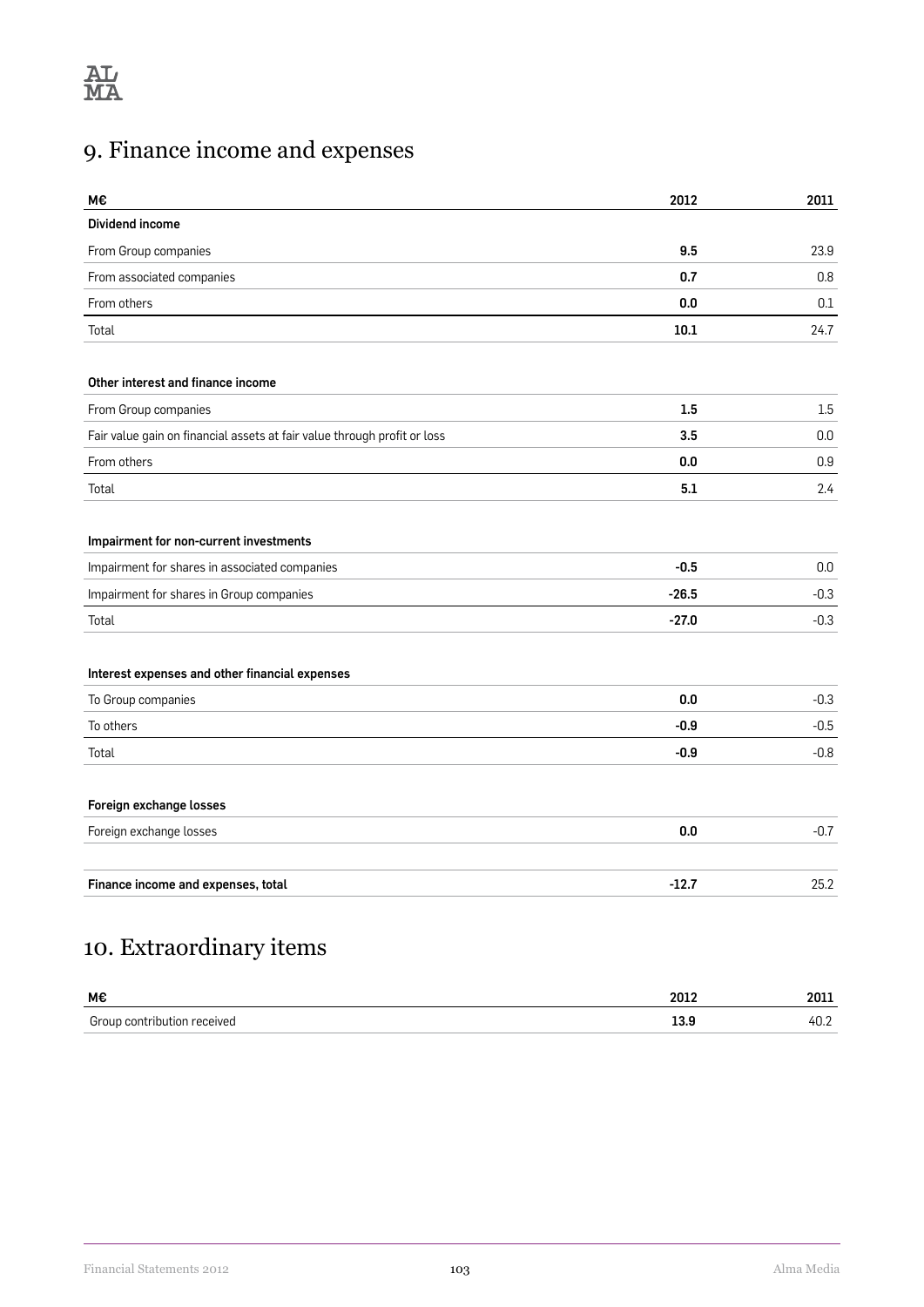## 11. Appropriations

| <b>MEUR</b>                                                                    | 2011 |
|--------------------------------------------------------------------------------|------|
| Difference between planned depreciation and depreciation made for tax purposes |      |

### 12. Income tax

| М€                                          | 2012 | 2011 |
|---------------------------------------------|------|------|
| Income tax payable on extraordinary items   | 3.4  | 10.4 |
| Income tax from regular business operations | -1.9 | -1.5 |
| Total                                       | 1.5  | 8.9  |

The parent company has unutilized confirmed tax losses M€ 1.8 from financial years 2006-2007 and M€ 0.0 from financial year 2012 . Deferred tax asset based on this (M€ 0.4) has not been recognised in balance sheet.

## 13. Intangible assets

|                                          |                      |          | <b>Other</b>         |                     |         |
|------------------------------------------|----------------------|----------|----------------------|---------------------|---------|
| М€                                       | Intangible<br>rights | Goodwill | intangible<br>assets | Advance<br>payments | Total   |
| <b>Financial year 2012</b>               |                      |          |                      |                     |         |
| Acquisition cost Jan 1                   | 3.1                  | 1.1      | 0.5                  | 1.7                 | 6.4     |
| Increases                                | 0.1                  | 0.0      | 0.0                  | 1.9                 | 2.0     |
| Decreases                                | $-2.0$               | 0.0      | 0.0                  | 0.0                 | $-2.1$  |
| Transfers between items                  | 0.0                  | 0.0      | 0.0                  | 0.0                 | 0.0     |
| Acquisition cost Dec 31                  | 1.2                  | 1.1      | 0.5                  | 3.6                 | 6.4     |
|                                          |                      |          |                      |                     |         |
| Accum depreciation and writedowns Jan 1  | 2.1                  | 0.4      | 0.2                  | 0.0                 | 2.8     |
| Accumulated depreciation in decreases    | $-1.8$               | 0.0      | 0.0                  | 0.0                 | $-1.9$  |
| Depreciation for the financial year      | 0.5                  | 0.2      | 0.2                  | 0.0                 | 0.8     |
| Writedowns                               | 0.0                  | 0.0      | 0.0                  | 1.6                 | $1.6\,$ |
| Accum depreciation and writedowns Dec 31 | 0.8                  | 0.6      | 0.4                  | $1.6\,$             | 3.3     |
| Book value Dec 31                        | 0.5                  | 0.5      | 0.1                  | 2.0                 | 3.0     |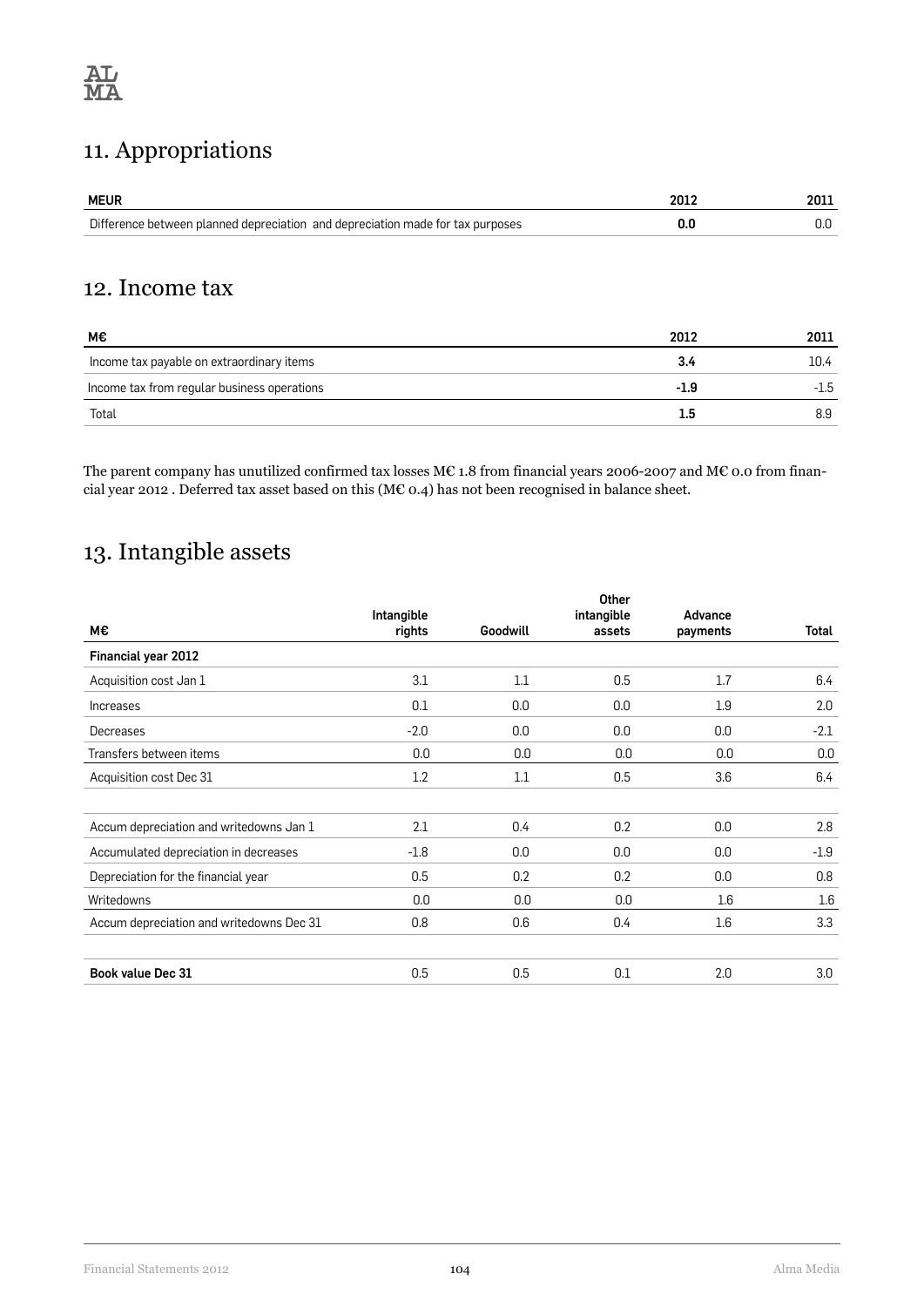|                                          |                      |          | Other                | Advance  |       |
|------------------------------------------|----------------------|----------|----------------------|----------|-------|
| м€                                       | Intangible<br>rights | Goodwill | intangible<br>assets | payments | Total |
| Financial year 2011                      |                      |          |                      |          |       |
| Acquisition cost Jan 1                   | 3.0                  | 0.0      | 0.5                  | 0.6      | 4.1   |
| Increases                                | 0.1                  | 0.8      | 0.0                  | 1.4      | 2.3   |
| Transfers between items                  | 0.0                  | 0.2      | 0.0                  | $-0.3$   | 0.0   |
| Acquisition cost Dec 31                  | 3.1                  | 1.1      | 0.5                  | 1.7      | 6.4   |
| Accum depreciation and writedowns Jan 1  | 1.8                  | 0.0      | 0.0                  | 0.0      | 1.9   |
| Accumulated depreciation in decreases    | $-0.2$               | 0.2      | 0.0                  | 0.0      | 0.0   |
| Depreciation for the financial year      | 0.5                  | 0.2      | 0.2                  | 0.0      | 0.9   |
| Accum depreciation and writedowns Dec 31 | 2.1                  | 0.4      | 0.2                  | 0.0      | 2.8   |
| Book value Dec 31                        | 1.0                  | 0.7      | 0.3                  | 1.7      | 3.6   |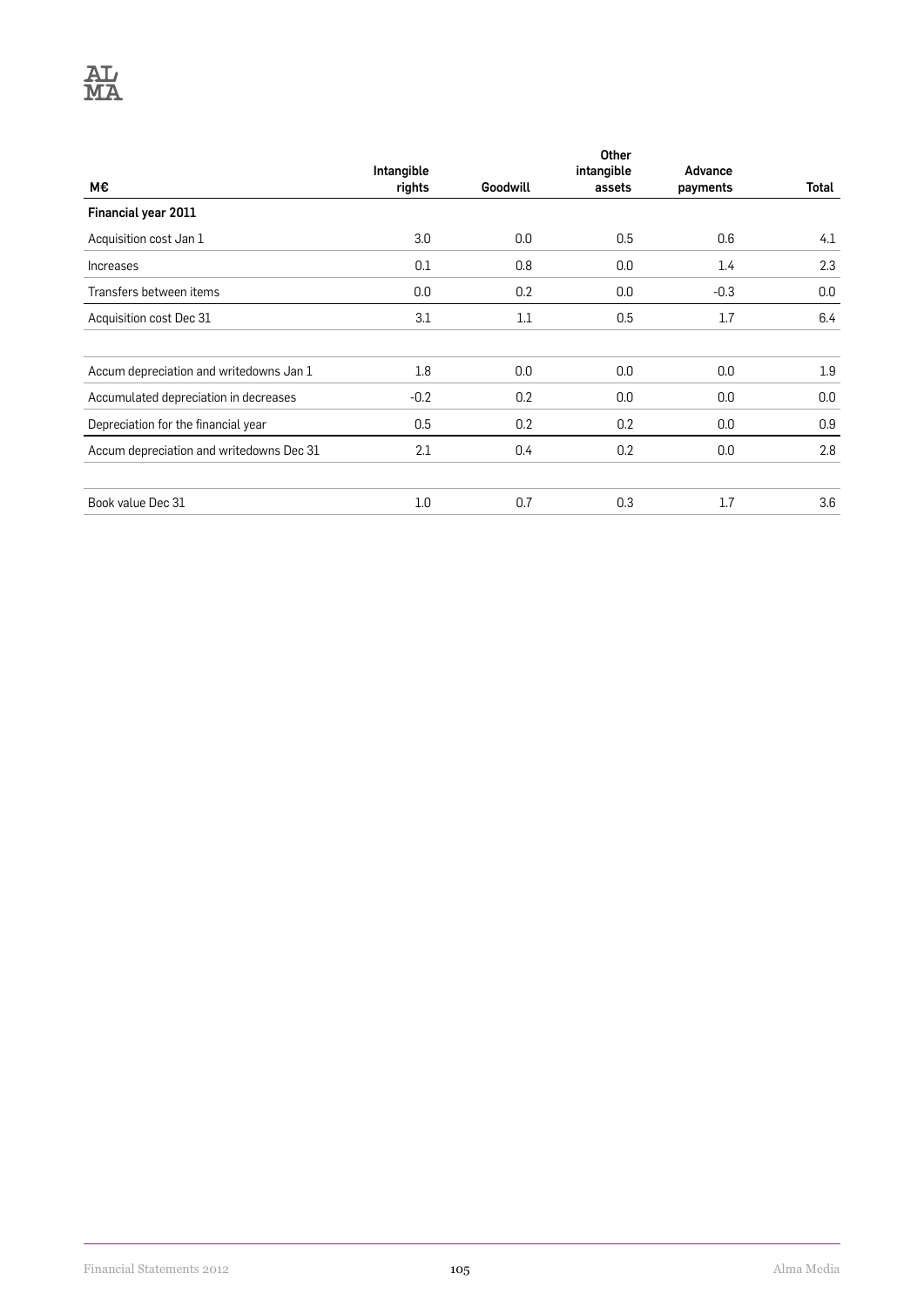# 14. Tangible assets

| М€                                                       | Land and<br>water areas | <b>Buildings</b><br>and struc-<br>tures | Machinery<br>and equip-<br>ment | Other tangi-<br>ble assets | Advance<br>payments<br>and pur-<br>chases in<br>progress | <b>Total</b> |
|----------------------------------------------------------|-------------------------|-----------------------------------------|---------------------------------|----------------------------|----------------------------------------------------------|--------------|
| Financial year 2012                                      |                         |                                         |                                 |                            |                                                          |              |
| Acquisition cost Jan 1                                   | 0.5                     | 4.4                                     | 0.8                             | 1.1                        |                                                          | 6.8          |
| <b>Increases</b>                                         | 0.0                     | 0.0                                     | 0.0                             | 0.2                        | 0.3                                                      | 0.5          |
| Decreases                                                | 0.0                     | 0.0                                     | $-0.2$                          | $-0.7$                     |                                                          | $-1.0$       |
| Acquisition cost Dec 31                                  | 0.5                     | 4.4                                     | 0.5                             | 0.6                        | 0.3                                                      | 6.3          |
| Accum depreciation and writedowns Jan 1                  | 0.0                     | 2.8                                     | 0.7                             | 0.6                        |                                                          | 4.0          |
| Accumulated depreciation in decreases                    | 0.0                     | 0.0                                     | $-0.2$                          | $-0.5$                     |                                                          | $-0.7$       |
| Depreciation for the financial year                      | 0.0                     | 0.1                                     | 0.0                             | 0.0                        |                                                          | 0.2          |
| Accum depreciation and writedowns Dec 31                 | 0.0                     | 2.9                                     | 0.5                             | 0.1                        |                                                          | 3.4          |
| Book value Dec 31                                        | 0.5                     | 1.5                                     | 0.1                             | 0.5                        | 0.3                                                      | 2.8          |
| Balance sheet value of machinery<br>and equipment Dec 31 |                         |                                         | 0.0                             |                            |                                                          |              |

| М€                                                         | Land and<br>water areas | <b>Buildings</b><br>and struc-<br>tures | <b>Machinery</b><br>and equip-<br>ment | Other tangi-<br>ble assets | Advance<br>payments<br>and pur-<br>chases in<br>progress | Total |
|------------------------------------------------------------|-------------------------|-----------------------------------------|----------------------------------------|----------------------------|----------------------------------------------------------|-------|
| Financial year 2011                                        |                         |                                         |                                        |                            |                                                          |       |
| Acquisition cost Jan 1                                     | 0.5                     | 4.4                                     | 0.8                                    | 1.1                        | 0.0                                                      | 6.7   |
| <b>Increases</b>                                           | 0.0                     | 0.0                                     | 0.0                                    | 0.0                        | 0.0                                                      | 0.0   |
| Decreases                                                  | 0.0                     | 0.0                                     | 0.0                                    | 0.0                        | 0.0                                                      | 0.0   |
| Acquisition cost Dec 31                                    | 0.5                     | 4.4                                     | 0.8                                    | 1.1                        | 0.0                                                      | 6.8   |
| Accum depreciation and writedowns Jan 1                    | 0.0                     | 2.7                                     | 0.6                                    | 0.5                        | 0.0                                                      | 3.9   |
| Accumulated depreciation in decreases                      | 0.0                     | 0.0                                     | 0.0                                    | 0.0                        | 0.0                                                      | 0.0   |
| Depreciation for the financial year                        | 0.0                     | 0.1                                     | 0.0                                    | 0.1                        | 0.0                                                      | 0.2   |
| Accum depreciation and writedowns Dec 31                   | 0.0                     | 2.8                                     | 0.7                                    | 0.6                        | 0.0                                                      | 4.0   |
| Book value Dec 31                                          | 0.5                     | 1.6                                     | 0.1                                    | 0.5                        | 0.0                                                      | 2.7   |
| Balance sheet value of machinery and equip-<br>ment Dec 31 |                         |                                         | 0.0                                    |                            |                                                          |       |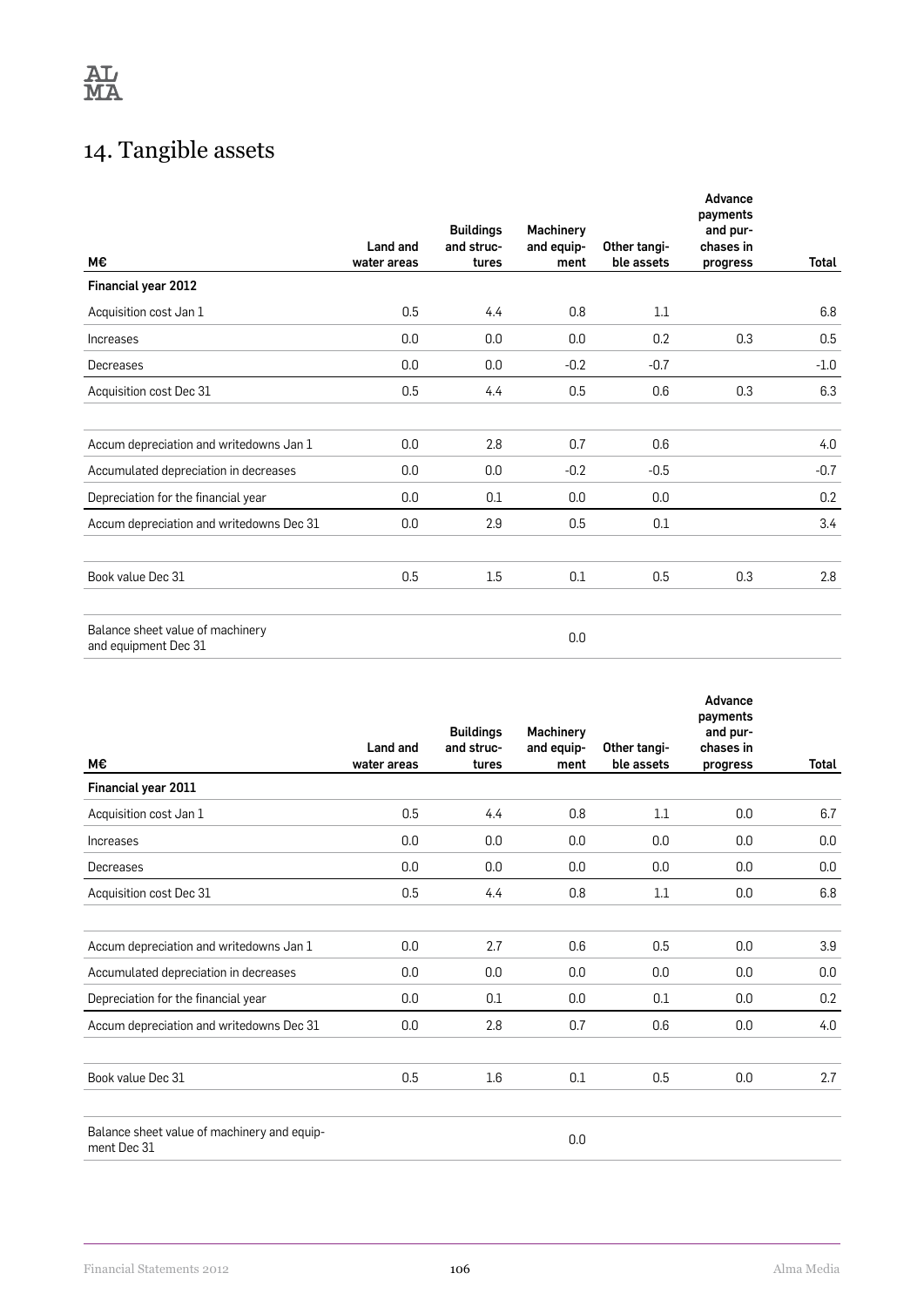## 15. Investments

| <b>Shares Group</b> | <b>Shares</b><br>associated                   |                                       | <b>Receivables</b><br>Group                 | <b>Receivables</b><br>participating      | <b>Receivables</b><br>other           |                                       |
|---------------------|-----------------------------------------------|---------------------------------------|---------------------------------------------|------------------------------------------|---------------------------------------|---------------------------------------|
|                     |                                               |                                       |                                             |                                          |                                       | Total                                 |
|                     |                                               |                                       |                                             |                                          |                                       | 482.4                                 |
|                     |                                               |                                       |                                             |                                          |                                       | 79.2                                  |
|                     |                                               |                                       |                                             |                                          |                                       |                                       |
|                     |                                               |                                       |                                             |                                          |                                       | $-3.9$                                |
|                     |                                               |                                       |                                             |                                          |                                       | 557.8                                 |
| 0.0                 | 0.0                                           | 0.0                                   | 0.0                                         | 0.0                                      | 0.0                                   | 0.0                                   |
| 26.5                | 0.5                                           | 0.0                                   | 0.0                                         | 0.0                                      | 0.0                                   | 27.0                                  |
| 26.5                | 0.5                                           | 0.0                                   | 0.0                                         | 0.0                                      | 0.0                                   | 27.0                                  |
| 519.6               | 7.3                                           | 2.4                                   | 1.5                                         | 0.1                                      | 0.0                                   | 530.8                                 |
|                     |                                               |                                       |                                             |                                          |                                       |                                       |
| 474.9               | 7.1                                           | 1.6                                   | 0.8                                         | 0.0                                      | 7.2                                   | 491.7                                 |
| 0.0                 | 0.0                                           | 1.3                                   | 0.6                                         | 0.0                                      | 0.8                                   | 2.7                                   |
| $-2.6$              | $-0.3$                                        | $-0.2$                                | $-0.8$                                      | 0.0                                      | $-8.0$                                | $-11.9$                               |
| 0.0                 | 0.0                                           | 0.0                                   | 0.0                                         | 0.0                                      | 0.0                                   | $0.0\,$                               |
| 472.3               | 6.8                                           | 2.7                                   | 0.7                                         | 0.0                                      | 0.0                                   | 482.4                                 |
| 0.0                 | 0.0                                           | 0.2                                   | 0.0                                         | 0.0                                      | 0.0                                   | 0.2                                   |
| 0.0                 | 0.0                                           | $-0.2$                                | 0.0                                         | 0.0                                      | 0.0                                   | 0.0                                   |
| 0.0                 | 0.0                                           | 0.0                                   | 0.0                                         | 0.0                                      | 0.0                                   | 0.0                                   |
| 472.3               | 6.8                                           | 2.7                                   | 0.7                                         | 0.0                                      | 0.0                                   | 482.4                                 |
|                     | companies<br>472.3<br>76.5<br>$-2.8$<br>546.1 | companies<br>6.8<br>1.1<br>0.0<br>7.8 | Shares other<br>2.7<br>0.0<br>$-0.3$<br>2.4 | companies<br>0.7<br>1.6<br>$-0.8$<br>1.5 | interests<br>0.0<br>0.1<br>0.0<br>0.1 | companies<br>0.0<br>0.0<br>0.0<br>0.0 |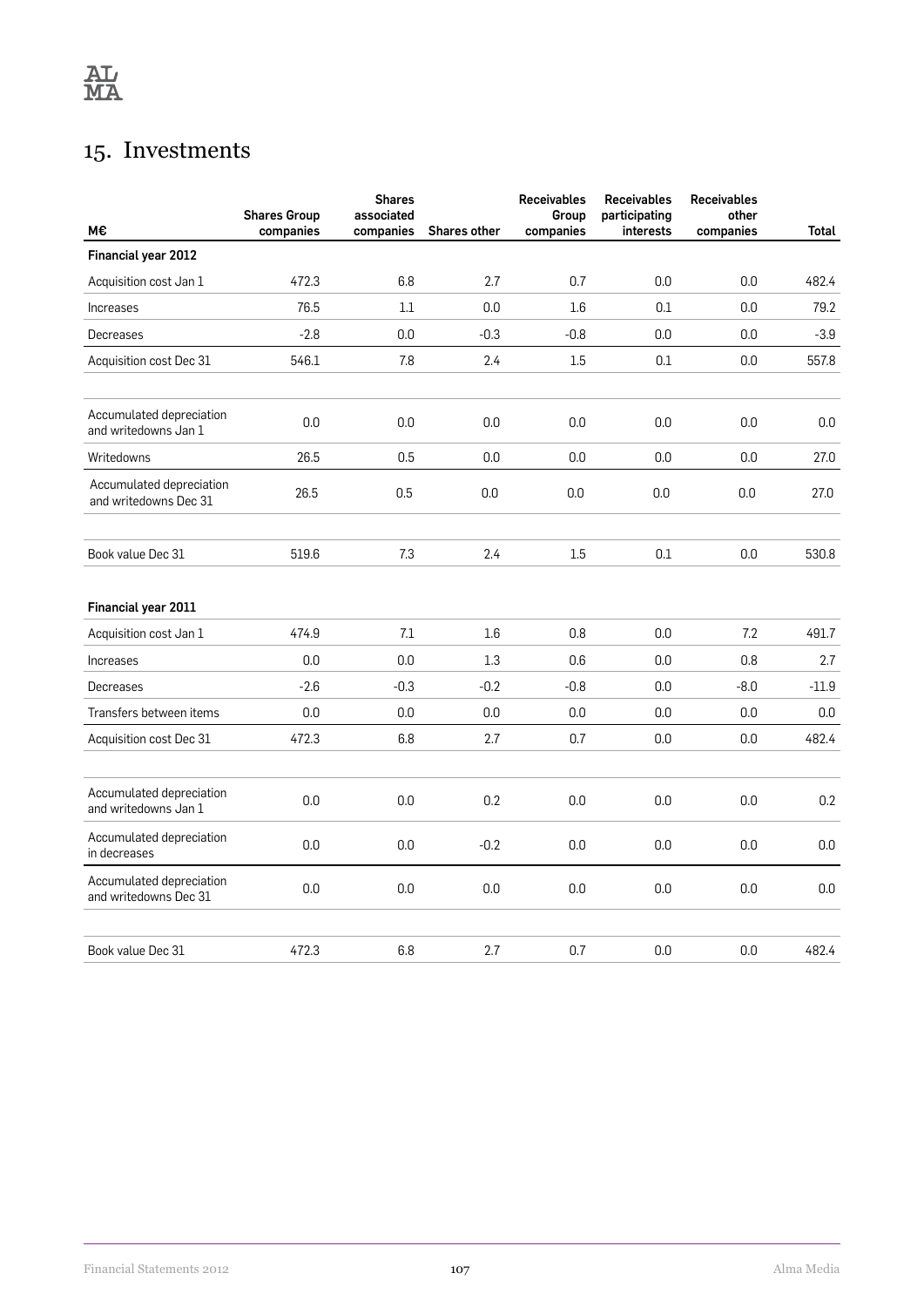# Parent company holdings in Group companies and associated companies

| Company                          | <b>Registered office</b> | <b>Holding %</b> | Share of<br>votes % | Group holding % |
|----------------------------------|--------------------------|------------------|---------------------|-----------------|
| Group companies                  |                          |                  |                     |                 |
| Adalia Media Inc.                | Tampa, Florida           | 51.00            | 51.00               | 51.00           |
| Alma Manu Oy                     | Tampere                  | 100.00           | 100.00              | 100.00          |
| Alma Media Interactive Russia Oy | Helsinki                 | 100.00           | 100.00              | 100.00          |
| Alma Media Kustannus Oy          | Helsinki                 | 100.00           | 100.00              | 100.00          |
| Alma Media Lehdentekijät Oy      | Helsinki                 | 25.00            | 25.00               | 100.00          |
| Alma Media Suomi Oy              | Helsinki                 | 100.00           | 100.00              | 100.00          |
| Alma Media Ventures Oy           | Helsinki                 | 100.00           | 100.00              | 100.00          |
| Alma Mediapartners Oy            | Helsinki                 | 65.00            | 65.00               | 65.00           |
| AS Kinnisvaraportaal             | Tallinn, Estonia         | 100.00           | 100.00              | 100.00          |
| Autovia s.r.o                    | Bratislava, Slovakia     | 100.00           | 100.00              | 100.00          |
| CV-Online Estonia OÜ             | Tallinn, Estonia         | 100.00           | 100.00              | 100.00          |
| CV Online Holding OU             | Tallinn, Estonia         | 100.00           | 100.00              | 100.00          |
| E-kontakti Oy                    | Helsinki                 | 100.00           | 100.00              | 100.00          |
| Karenstock Oy                    | Helsinki                 | 100.00           | 100.00              | 100.00          |
| Kauppalehti Oy                   | Helsinki                 | 100.00           | 100.00              | 100.00          |
| Kotikokki.net Oy                 | Helsinki                 | 65.00            | 65.00               | 65.00           |
| LMC s.r.o                        | Prague, Czech            | 100.00           | 100.00              | 100.00          |
| Marknadspriser i Sverige AB      | Lidköping, Sweden        | 80.00            | 80.00               | 80.00           |
| Mascus A/S                       | Hojbjerg, Denmark        | 51.00            | 51.00               | 51.00           |
| Monster Oy                       | Helsinki                 | 75.00            | 75.00               | 75.00           |
| Objektvision AB                  | Stockholm, Sweden        | 100.00           | 100.00              | 100.00          |
| Profesia s.r.o                   | Bratislava, Slovakia     | 100.00           | 100.00              | 100.00          |
| SIA City 24                      | Riga, Latvia             | 100.00           | 100.00              | 100.00          |
| SIA CV-Online Latvia             | Riga, Latvia             | 100.00           | 100.00              | 100.00          |
| Suomen Hankintakeskus Oy         | Tampere                  | 100.00           | 100.00              | 100.00          |
| TAU On-line d.o.o                | Zagreb, Kroatia          | 100.00           | 100.00              | 100.00          |
| UAB City 24                      | Vilnius, Lithuania       | 100.00           | 100.00              | 100.00          |
| UAB CV-Online LT                 | Vilnius, Lithuania       | 100.00           | 100.00              | 100.00          |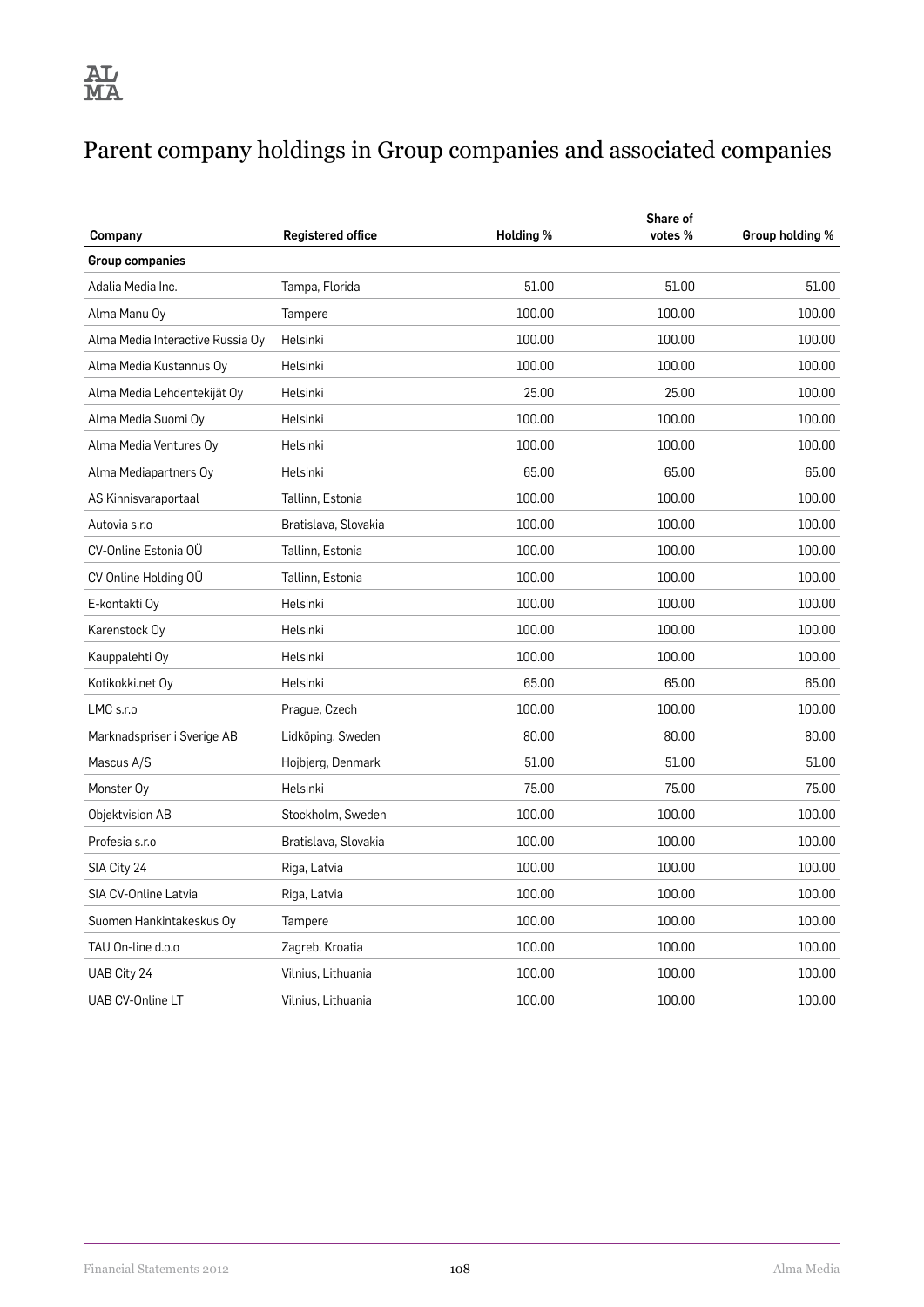| Company                                           | <b>Registered office</b> | <b>Holding %</b> | Share of<br>votes % | Group holding % |
|---------------------------------------------------|--------------------------|------------------|---------------------|-----------------|
| <b>Associated companies</b>                       |                          |                  |                     |                 |
| Alkali Oy                                         | Tuusula                  | 24.30            | 24.30               | 24.30           |
| Arena Interactive Oy                              | Vaasa                    | 35.00            | 35.00               | 35.00           |
| As Oy Vammalan Reku                               | Vammala                  | 21.00            | 21.00               | 21.00           |
| Development studio d.o.o.                         | Bosnia                   | 30.00            | 30.00               | 30.00           |
| Infostud 3 d.o.o.                                 | Serbia                   | 25.00            | 25.00               | 25.00           |
| JM Tieto Oy                                       | Vantaa                   | 20.00            | 20.00               | 20.00           |
| Kiinteistö Oy Oulaisten<br>Kulma                  | Oulainen                 | 35.00            | 35.00               | 35.00           |
| Kytöpirtti Oy                                     | Seinäjoki                | 43.20            | 43.20               | 43.20           |
| Locatia Oy                                        | Helsinki                 | 20.00            | 20.00               | 20.00           |
| Nokian Uutistalo Oy                               | Nokia                    | 36.90            | 36.90               | 36.90           |
| Oy Suomen Tietotoimisto<br>- Finska Notisbyrån Ab | Helsinki                 | 24.07            | 24.07               | 24.07           |
| Talentum Oyj                                      | Helsinki                 | 2.34             | 2.34                | 32.14           |
| Tampereen<br>Tietoverkko Oy                       | Tampere                  | 35.14            | 35.14               | 35.14           |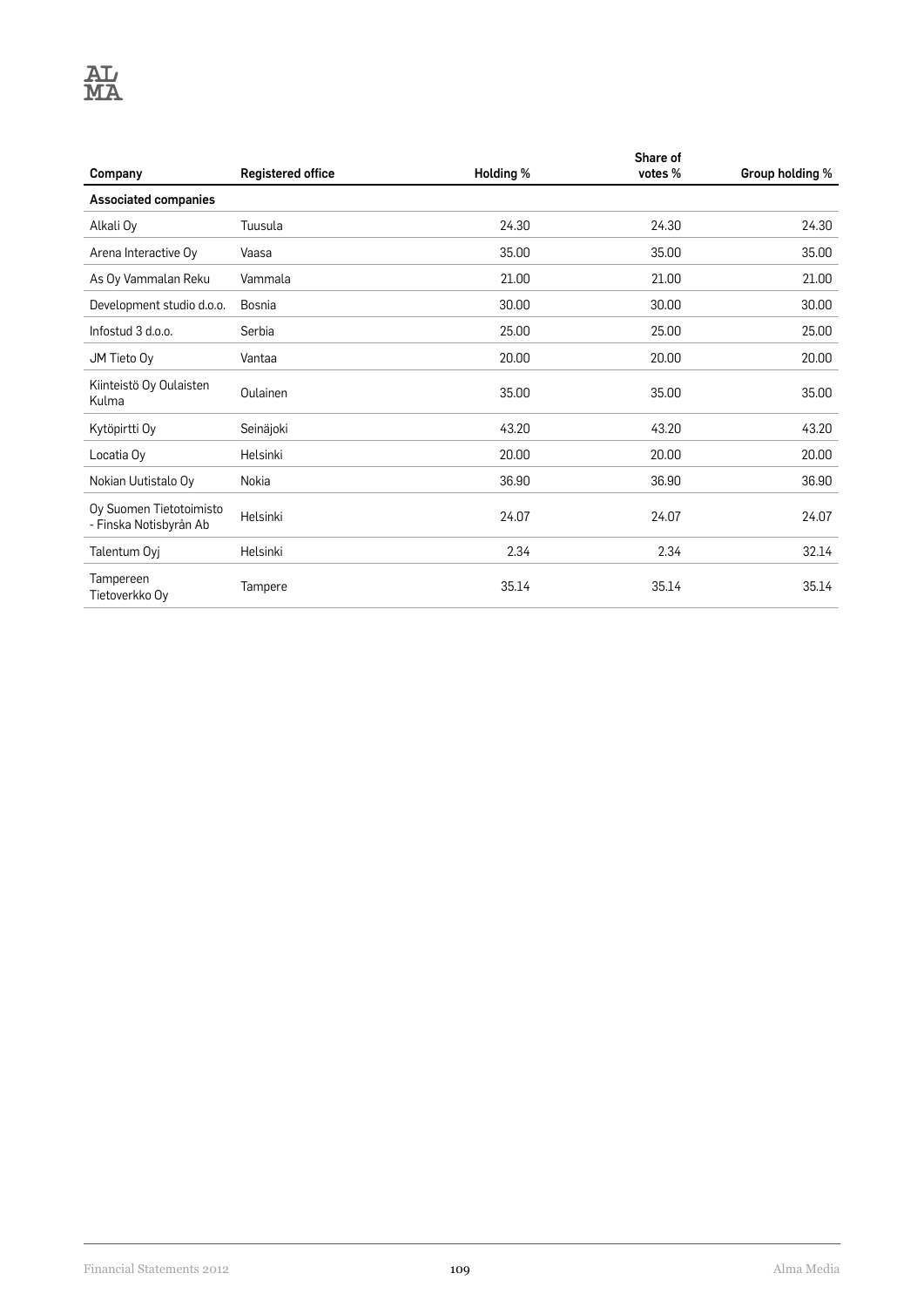## 16. Receivables

| М€                                      | 2012 | 2011 |
|-----------------------------------------|------|------|
| <b>Current receivables</b>              |      |      |
| Receivables from Group companies        |      |      |
| Trade receivable                        | 0.2  | 0.1  |
| Loan receivables *)                     | 24.5 | 33.0 |
| Prepaid expenses and accrued income     | 0.0  | 0.0  |
| Other non-interest-bearing receivables  | 0.0  | 0.1  |
| Total                                   | 24.7 | 33.1 |
|                                         |      |      |
| Receivables from others                 |      |      |
| Trade receivable                        | 1.2  | 0.4  |
| Other receivables                       | 2.9  | 7.9  |
| Prepaid expenses and accrued income **) | 0.4  | 0.6  |
| Total                                   | 4.5  | 9.0  |
|                                         |      |      |
| Current receivables, total              | 29.2 | 42.1 |

\*) Cash and cash equivalents in Group bank accounts are included in loan receivables.

\*\*) Major balances in prepaid expenses and accrued income consist of rental accruals.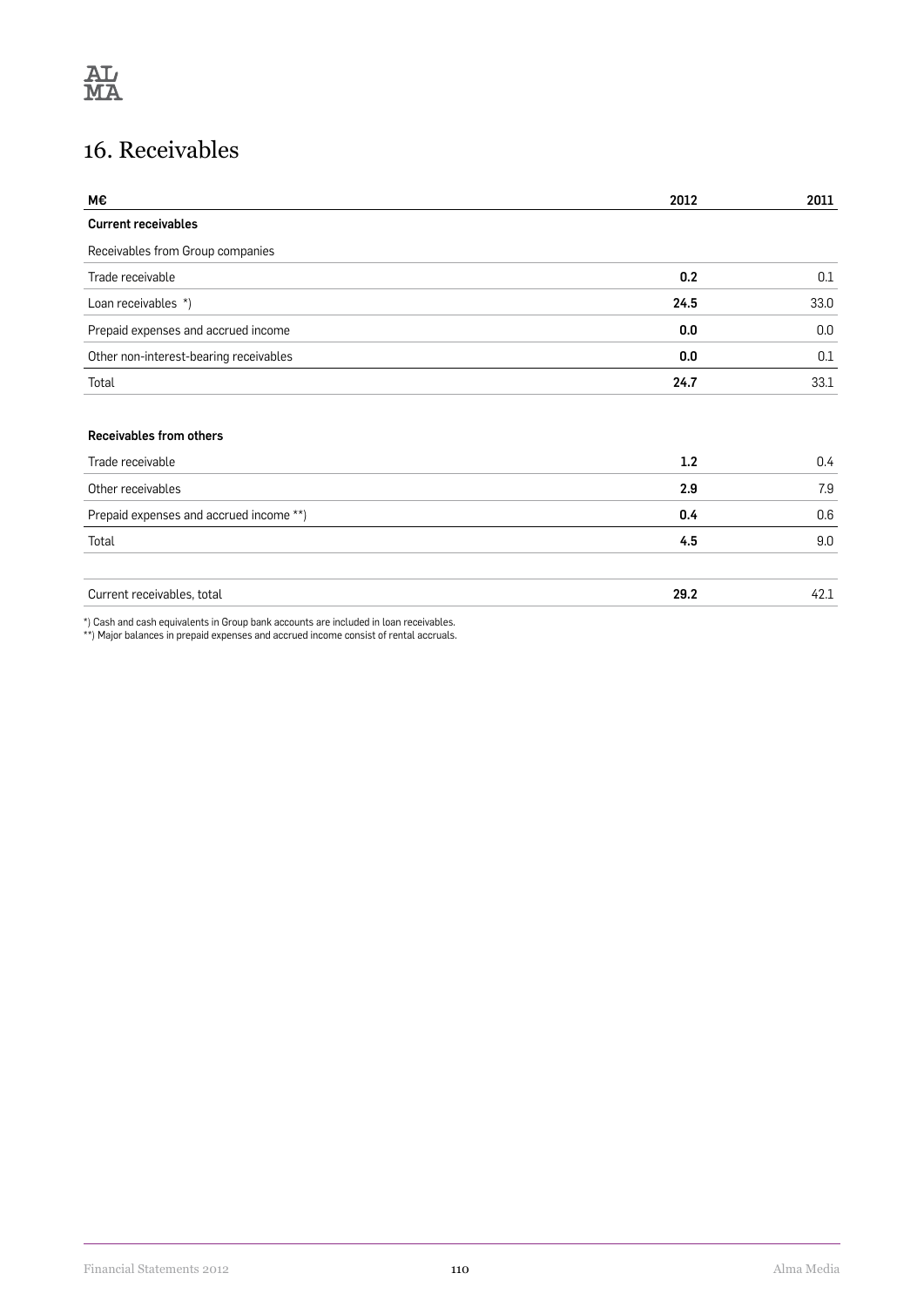## 17. Shareholders' equity

| М€                                                                     | 2012      | 2011    |
|------------------------------------------------------------------------|-----------|---------|
| Restricted shareholders' equity                                        |           |         |
| Share capital Jan 1                                                    | 45.3      | 45.0    |
| Subsrciptions (options excercised)                                     | 0.0       | 0.3     |
| Share capital Dec 31                                                   | 45.3      | 45.3    |
| Share premium reserve Jan 1                                            | 419.3     | 416.3   |
| Subsrciptions (options excercised)                                     | 0.0       | 3.0     |
| Share premium reserve Dec 31                                           | 419.3     | 419.3   |
| Other reserves Jan 1                                                   | 5.4       | 5.4     |
| Other reserves Dec 31                                                  | 5.4       | 5.4     |
| Restricted shareholders' equity total                                  | 469.9     | 469.9   |
| Non-restricted shareholders' equity                                    |           |         |
| Retained earnings Jan 1                                                | 51.9      | 56.9    |
| Dividend payment                                                       | $-30.2$   | $-52.5$ |
| Dividends payment returned to Group                                    | 0.4       | 0.1     |
| Retained earnings Dec 31                                               | 22.2      | 4.5     |
| Profit for the period                                                  | $-14.2$   | 47.5    |
| Non-restricted shareholders' equity total                              | 8.0       | 51.9    |
| Shareholders' equity total                                             | 478.0     | 521.9   |
| Calculation of the parent company's distributable funds on December 31 | 2012      | 2011    |
| Retained earnings                                                      | 22.2      | 4.5     |
| Profit for the period                                                  | $-14.2$   | 47.5    |
| <b>Total</b>                                                           | $\bf 8.0$ | 51.9    |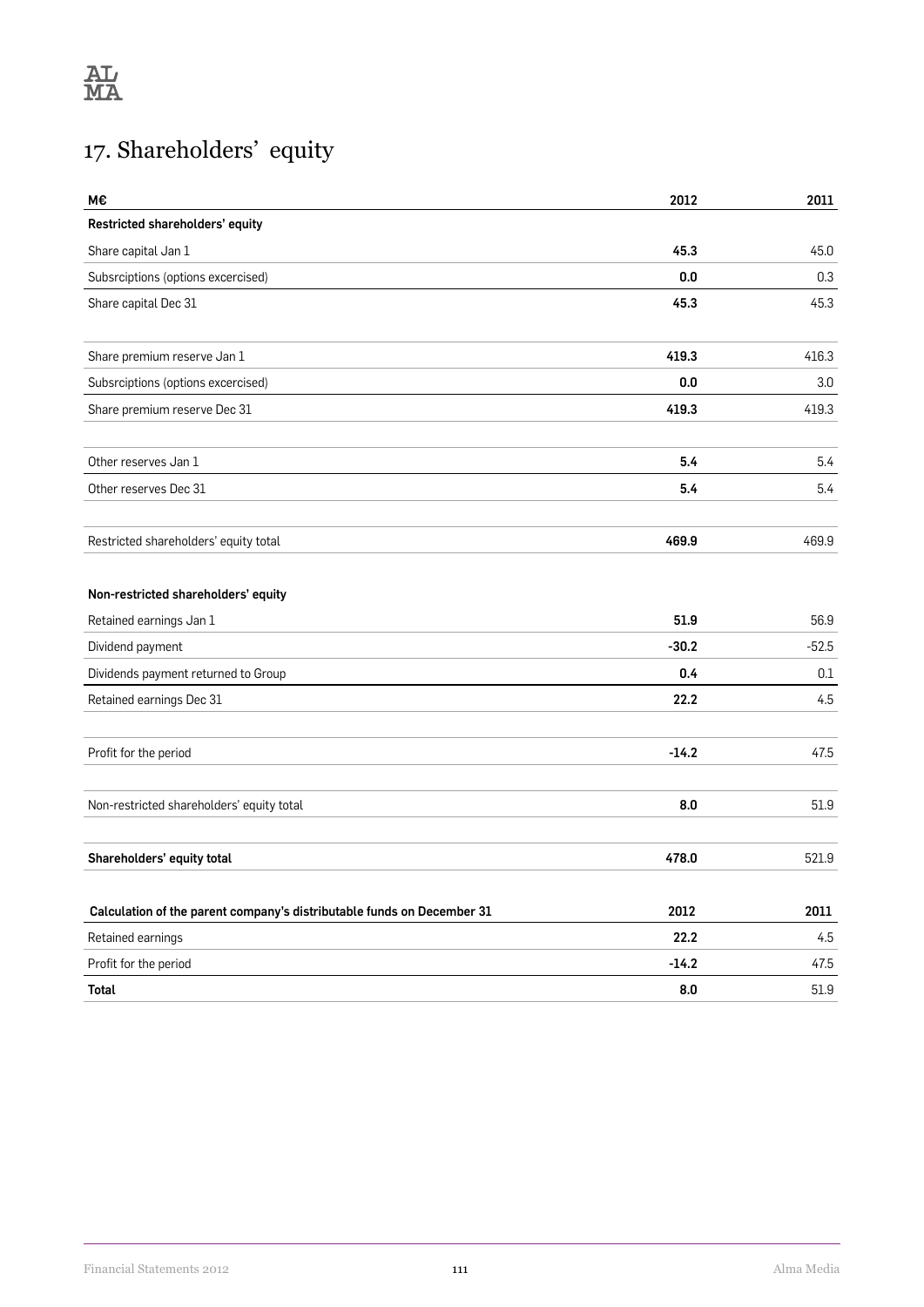## 18. Appropriations

| М€                                  |     |     |
|-------------------------------------|-----|-----|
| Accumulated depreciation difference | v.u | J.O |

## 19. Provisions

Provisions on December 31, 2012 total M€ 0.2 and consist of contingent considerations due to acquisitions. Provisions on December 31, 2011 totaled M€ 1.3 and consisted of contingent considerations due to acquisitions.

## 20. Non-current liabilities

| М€                            | 2012 | 2011 |
|-------------------------------|------|------|
| Other non-current liabilities | 1.8  | 2.0  |
| Total                         | 1.8  | 2.0  |
| Debt due after five years     |      |      |
| Other non-current liabilities | 0,9  | 1.2  |

### 21. Current liabilities

| М€                                  | 2012 | 2011    |
|-------------------------------------|------|---------|
| Loans from credit institutions      | 52.0 | 22.0    |
| Trade payable                       | 1.8  | 1.2     |
| Total                               | 53.8 | 23.2    |
|                                     |      |         |
| Liabilities to Group companies      |      |         |
| Trade payable                       | 0.1  | $0.0\,$ |
| Other liabilities                   | 33.2 | 32.8    |
| Total                               | 33.3 | 32.8    |
|                                     |      |         |
| Others                              |      |         |
| Other current liabilities           | 2.2  | $1.5\,$ |
| Accrued expenses and prepaid income | 3.9  | 3.3     |
| Total                               | 6.1  | 4.7     |
|                                     |      |         |
| Current liability total             | 93.2 | 60.7    |

Most of accrued expenses and prepaid income consists of allocated personnel expenses.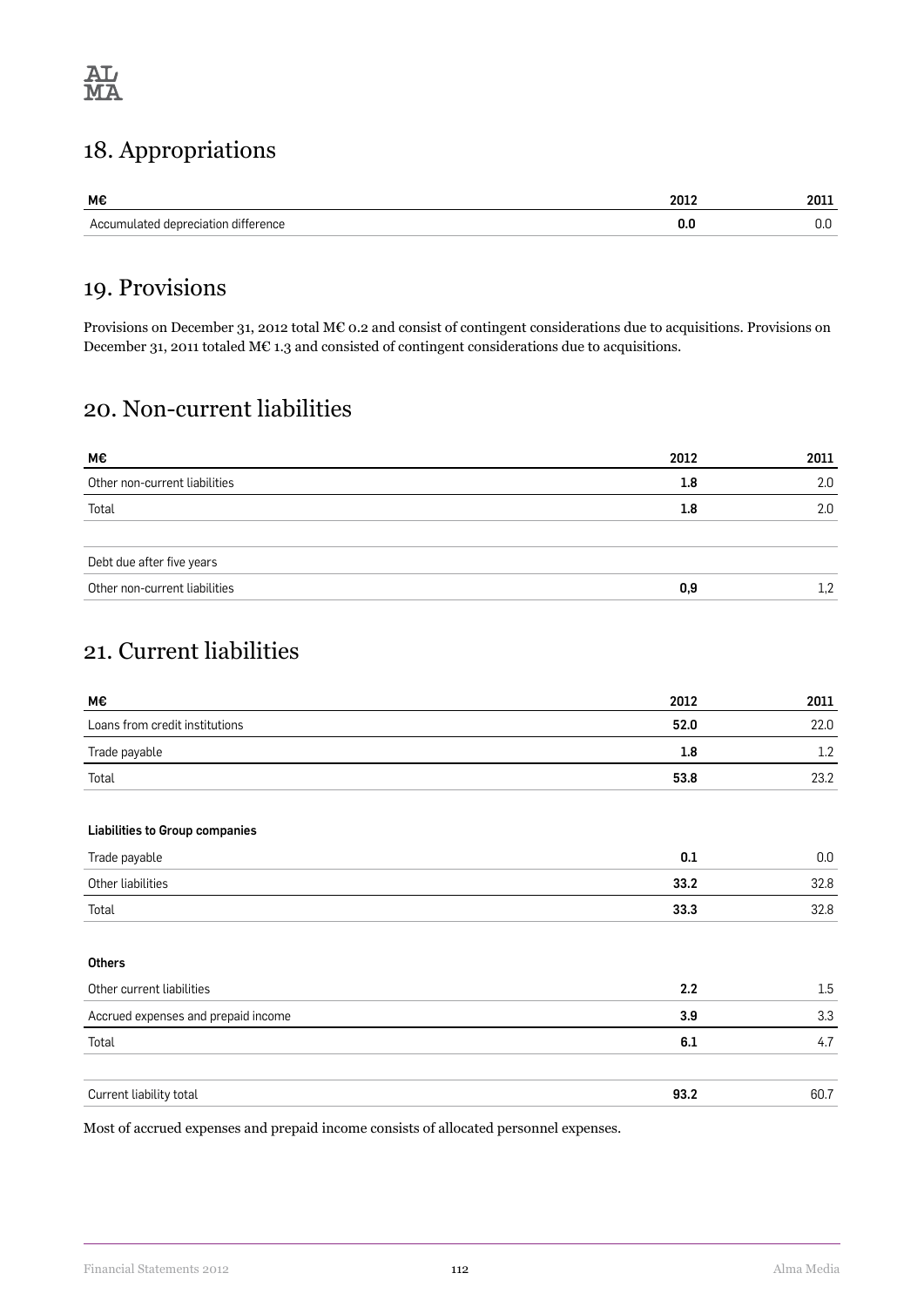## 22. Commitments and contingencies

| 2012 | 2011 |
|------|------|
|      |      |
| 1,4  | 1,4  |
|      |      |
|      |      |
| 1.3  | 1.3  |
|      |      |
|      |      |
| 5.7  | 2.6  |
| 73.2 | 84.6 |
| 78.8 | 87.2 |
|      |      |
| 0.2  | 0.9  |
|      |      |
|      |      |
| 2.7  | 2.6  |
| 79.0 | 88.0 |
| 81.7 | 90.7 |
|      |      |

The Group currently has a MEUR 100.0 commercial paper programme in Finland under which it is permitted to issue papers to a total amount of MEUR 0–100. The unused part of the programme was MEUR 78.0 on December 31, 2012. In addition, the Group has a credit facility in the amount of MEUR 30.0 until October 9, 2013, of which on December 31, 2012, MEUR 13.0 were unused, as well as a credit facility in the amount of MEUR 50 until October 15, 2014, of which on December 31, 2012, MEUR 37.0 were unused.

An operational leasing agreement has been made for the office and printing work building in Tampere Patamäenkatu that is effective until December 1, 2027. Alma Media has agreed on termination events concerning equity and gearing commitments with the landlord.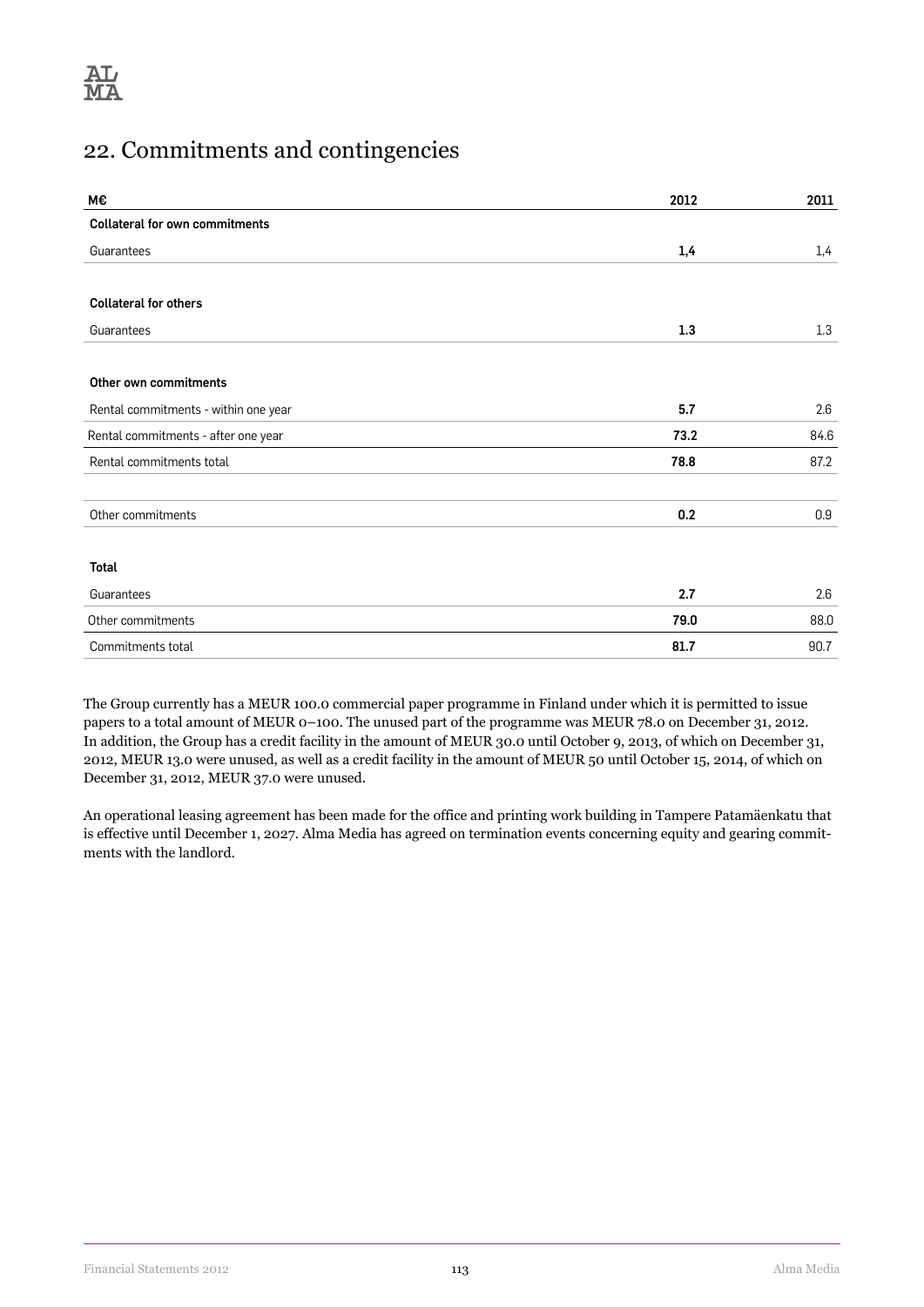## 23. Derivative contracts

| М€                                                      | 2012   | 2011   |
|---------------------------------------------------------|--------|--------|
| Commodity derivative contracts, electricity derivatives |        |        |
| Fair value *                                            | $-0.1$ | $-0.1$ |
| Value of underlying instruments                         | 0.8    | 1.1    |
| Interest rate derivatives                               |        |        |
| Fair value *                                            | $-0.4$ | 0.0    |
| Value of underlying instruments                         | 24.0   | 0.0    |

\* The fair value represents the return that would have arisen if the derivative positions had been cleared on the balance sheet date.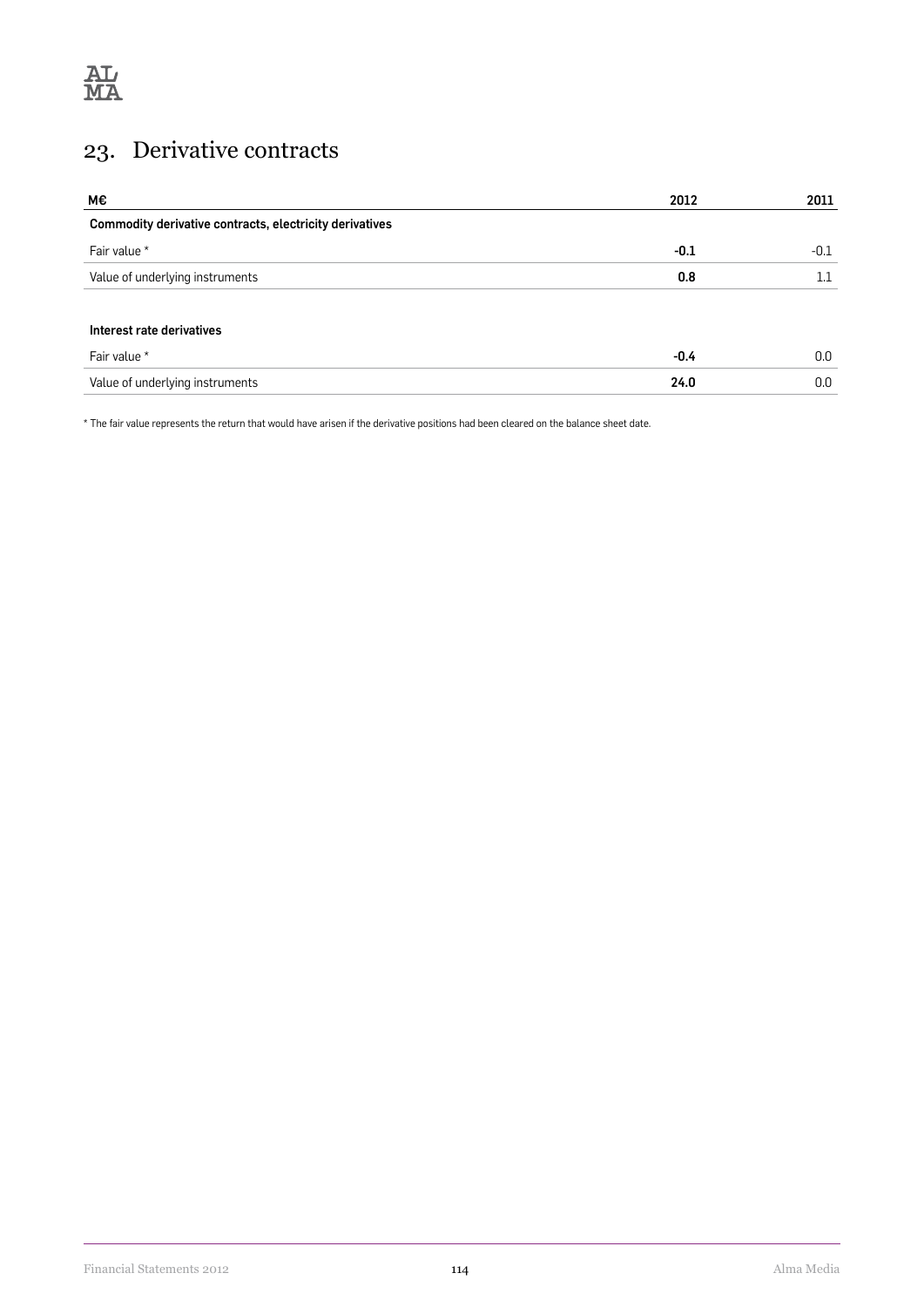# Board's proposal to the annual general meeting

The parent company's distributable funds on December 31, 2012 totalled  $\epsilon$  8,014,054.25.

The number of shares entitled to dividend is 75,486,853.

The Board of Directors proposes that the total dividend distribution for the 2012 financial year would be amount of EUR 7,548,685. (A dividend of EUR o.10 per share)

Helsinki, Finland, February 14, 2013

**Seppo Paatelainen** Chairman of the Board

**Petri Niemisvirta** Deputy Chairman of the Board **Erkki Solja** Board member

**Timo Aukia** Board member **Harri Suutari** Board member

**Kai Seikku** Board member

**Catharina Stackelberg-Hammarén**

Board member

**Kai Telanne**

President and CEO

### **Auditor's note**

A report on the audit carried out has been submitted today.

In Helsinki on 15 February 2013

Ernst & Young Oy Authorised Public Accountants

Harri Pärssinen Authorised Public Accountant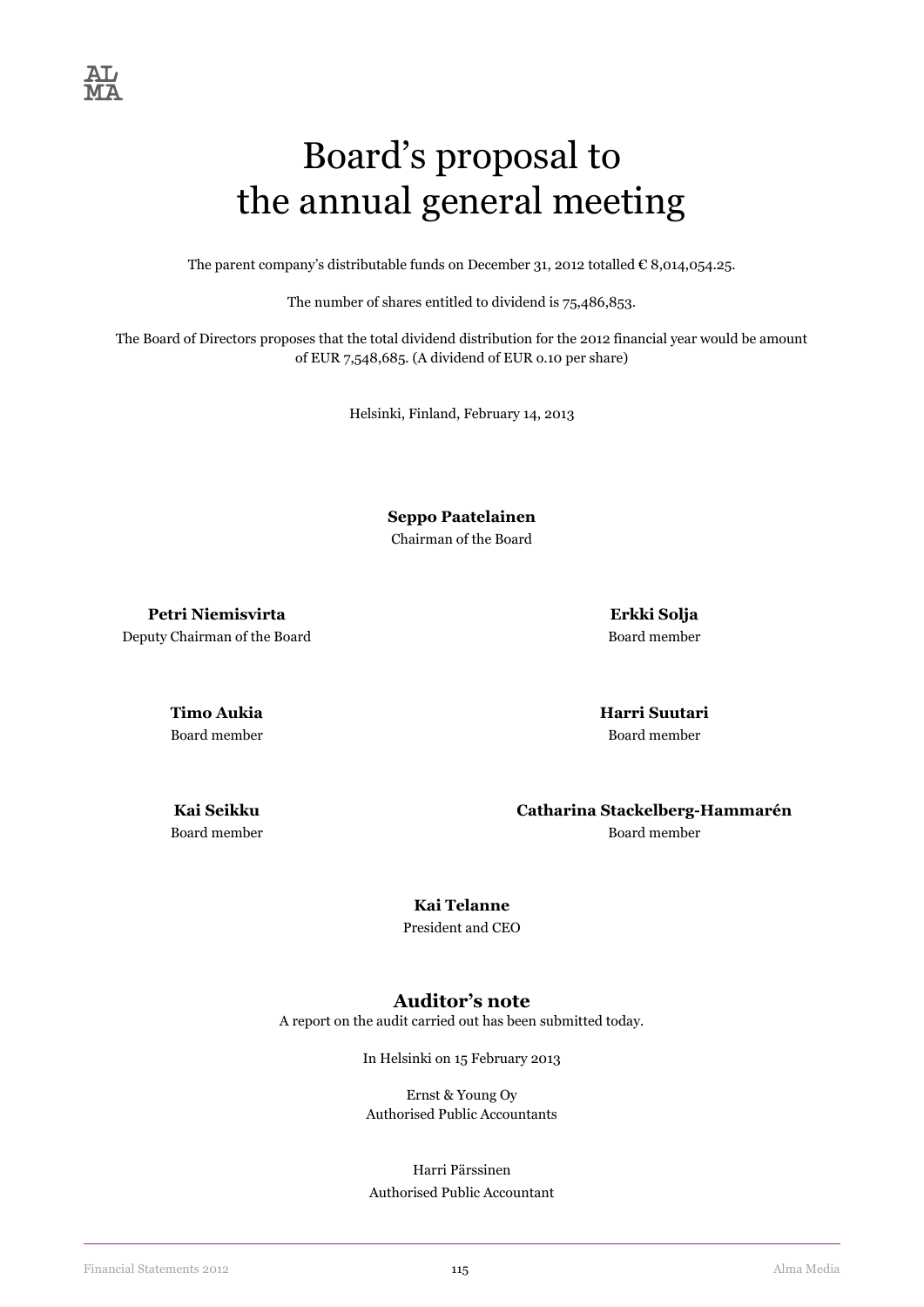## Auditor's report

### To the Annual General Meeting of Alma Media Oyj

We have audited the accounting records, the financial statements, the report of the Board of Directors, and the administration of Alma Media Oyj for the year ended 31 December, 2012. The financial statements comprise the consolidated statement of financial position, income statement, statement of comprehensive income, statement of changes in equity and statement of cash flows, and notes to the consolidated financial statements, as well as the parent company's balance sheet, income statement, cash flow statement and notes to the financial statements.

### Responsibility of the Board of Directors and the Managing Director

The Board of Directors and the Managing Director are responsible for the preparation of consolidated financial statements that give a true and fair view in accordance with International Financial Reporting Standards (IFRS) as adopted by the EU, as well as for the preparation of financial statements and the report of the Board of Directors that give a true and fair view in accordance with the laws and regulations governing the preparation of the financial statements and the report of the Board of Directors in Finland. The Board of Directors is responsible for the appropriate arrangement of the control of the company's accounts and finances, and the Managing Director shall see to it that the accounts of the company are in compliance with the law and that its financial affairs have been arranged in a reliable manner.

### Auditor's Responsibility

Our responsibility is to express an opinion on the financial statements, on the consolidated financial statements and on the report of the Board of Directors based on our audit. The Auditing Act requires that we comply with the requirements of professional ethics. We conducted our audit in accordance with good auditing practice in Finland. Good auditing practice requires that we plan and perform the audit to obtain reasonable assurance about whether the financial statements and the report of the Board of Directors are free from material misstatement, and whether the members of the Board of Directors of the parent company or the Managing Director are guilty of an act or negligence which may result in liability in damages towards the company or have violated the Limited Liability Companies Act or the articles of association of the company.

An audit involves performing procedures to obtain audit evidence about the amounts and disclosures in the financial statements and the report of the Board of Directors. The procedures selected depend on the auditor's judgment, including the assessment of the risks of material misstatement, whether due to fraud or error. In making those risk assessments, the auditor considers internal control relevant to the entity's preparation of financial statements and report of the Board of Directors that give a true and fair view in order to design audit procedures that are appropriate in the circumstances, but not for the purpose of expressing an opinion on the effectiveness of the company's internal control. An audit also includes evaluating the appropriateness of accounting policies used and the reasonableness of accounting estimates made by management, as well as evaluating the overall presentation of the financial statements and the report of the Board of Directors.

We believe that the audit evidence we have obtained is sufficient and appropriate to provide a basis for our audit opinion.

### Opinion on the consolidated financial statements

In our opinion, the consolidated financial statements give a true and fair view of the financial position, financial performance, and cash flows of the group in accordance with International Financial Reporting Standards (IFRS) as adopted by the EU.